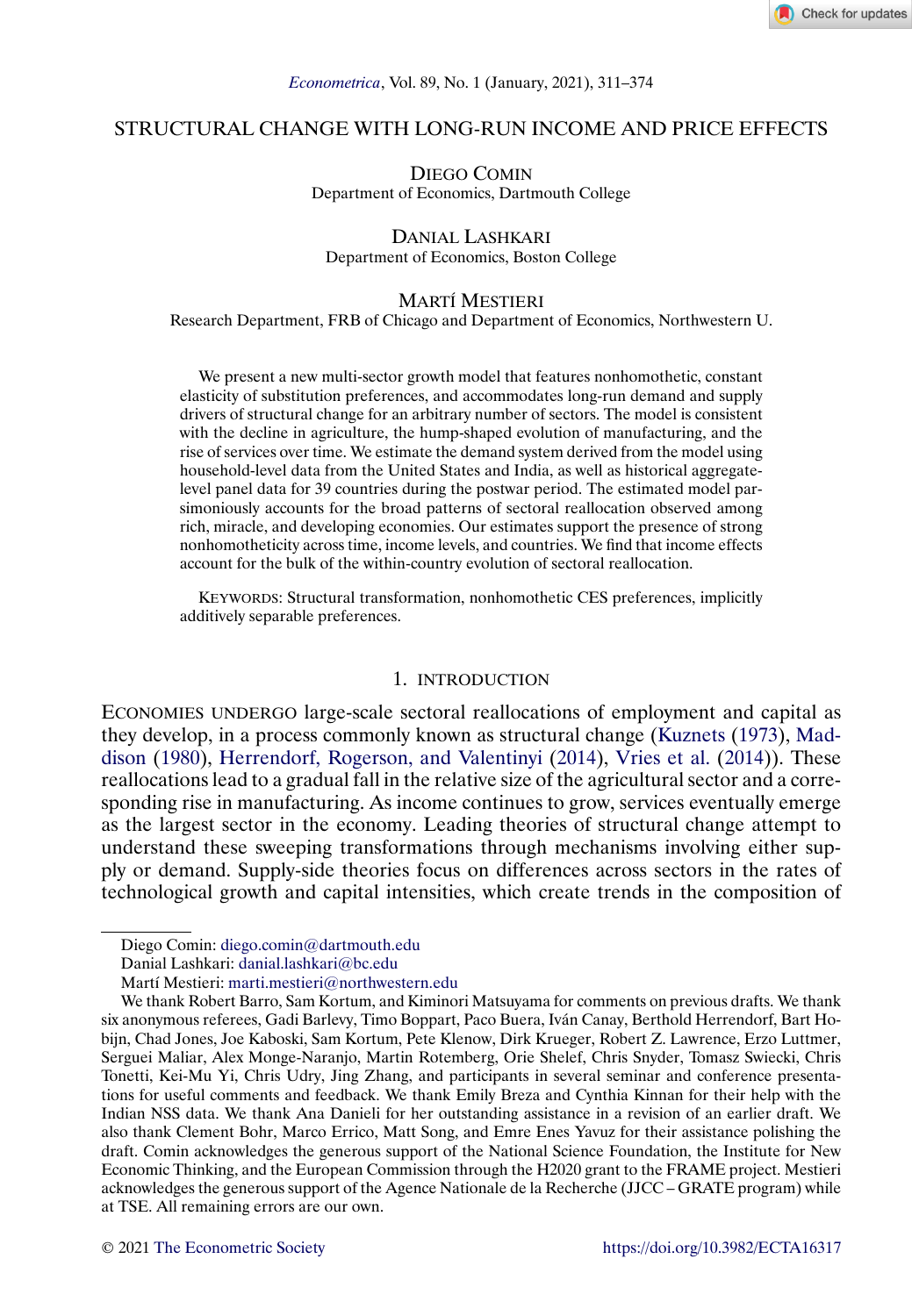<span id="page-1-0"></span>

FIGURE 1.—Partial correlations of sectoral expenditure and aggregate consumption. Notes: Data for OECD countries, 1970–2005. Each point corresponds to a country-year observation after partialling-out sectoral prices and country fixed effects. The red line depicts the OLS fit, the shaded regions, the 95% confidence interval.

consumption through price (substitution) effects [\(Baumol](#page-61-0) [\(1967\)](#page-61-0), [Ngai and Pissarides](#page-63-0) [\(2007\)](#page-63-0), [Acemoglu and Guerrieri](#page-61-0) [\(2008\)](#page-61-0)). Demand-side theories, in contrast, emphasize the role of heterogeneity in income elasticities of demand across sectors (nonhomotheticity in preferences) in driving the observed reallocations accompanying income growth [\(Kongsamut, Rebelo, and Xie](#page-63-0) [\(2001\)](#page-63-0)).

The differences in the shapes of Engel curves across sectors play a crucial role in determining the contribution of supply and demand channels to structural change.<sup>1</sup> If relative sectoral demand shows a strong and stable dependence on income, the demand channel can readily explain the reallocation of resources toward sectors with higher income elasticities. For instance, rising demand for services and falling demand for agriculture, when both are compared against manufacturing, may give rise to sizable shifts of employment from agriculture toward services. However, demand-side theories have generally relied on specific classes of nonhomothetic preferences, for example, generalized Stone–Geary preferences, that imply relative Engel curves that level off quickly as income grows. Because of this rapid flattening-out of the slopes of relative Engel curves across sectors, these specifications limit the explanatory power of the demand channel in the long run.

The empirical evidence suggests that the relationship between relative sectoral expenditure shares and income is stable, and the slopes of relative Engel curves do not level off rapidly as income grows. Using aggregate data from a sample of OECD countries, Figure 1 plots the residual (log) expenditure share in agriculture (Figure 1(a)) and services (Figure 1(b)) relative to manufacturing on the y-axis and residual (log) income on the x-axis after controlling for relative prices.<sup>2</sup> The depicted fit shows that a constant slope

<sup>&</sup>lt;sup>1</sup>Engel curves are functions characterizing how consumption expenditure on a given good varies with income under constant prices [\(Lewbel](#page-63-0) [\(2008\)](#page-63-0)). More specifically, here we focus on *relative* Engel curves, which we define as the relationship between the logarithm of the relative of sectoral consumption between two sectors on the logarithm of the aggregate real consumption, holding prices constant.

<sup>2</sup>Residual Aggregate Income is constructed by taking the residuals of the following OLS regresssion:  $\log Y_t^n = \alpha \log p_{at}^n + \beta \log p_{mt}^n + \gamma \log p_{st}^n + \xi^n + v_t^n$ , where superscript *n* denotes country, and subscript *t*, time.  $Y_t^n$ ,  $p_{at}^n$ ,  $p_{mt}^n$ , and  $p_{st}^n$  denote aggregate income, the prices of agriculture, manufacturing, and services, respectively.  $\xi^n$  denotes a country fixed effect and  $v_t^n$  the error term. Residual log-expenditures are constructed in an analogous manner using the log of relative sectoral expenditures as dependent variables. Table E.1 in the Supplemental Material (Comin, Lashkari, and Mestieri [\(2021\)](#page-62-0)) reports the estimates of the regression. Section [5](#page-28-0) shows how the slopes of the regressions depicted in Figure 1 are connected to our theory.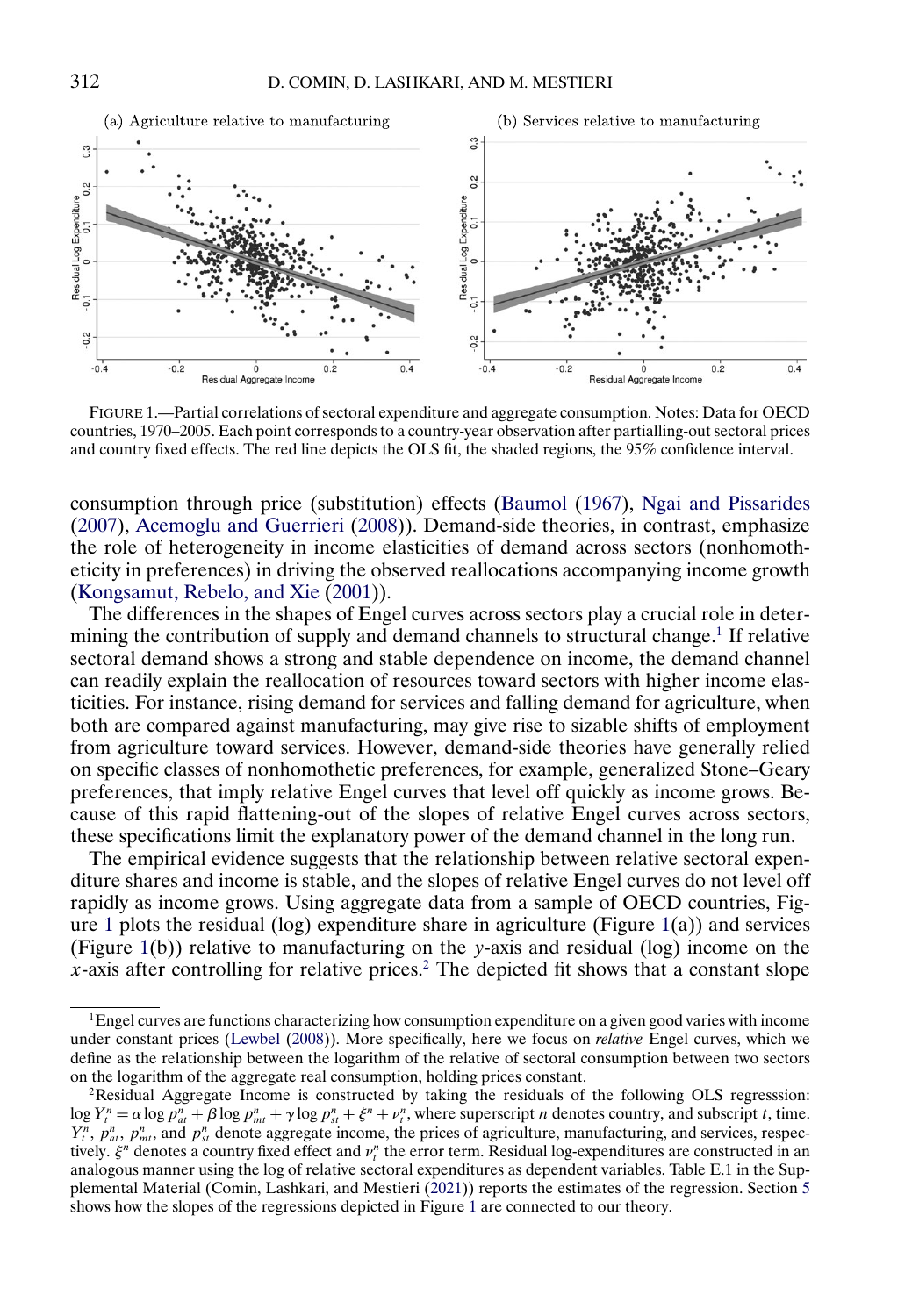<span id="page-2-0"></span>captures a considerable part of the variation in the data and that it does not appear that the relationship levels off as aggregate consumption grows.<sup>3</sup> As discussed below, in this paper we complement this aggregate-level evidence with micro-level household data from the Consumption Expenditure survey (CEX) from the United States and the National Sample Survey (NSS) from India. We analyze the relationship between relative shares and expenditure in these data, and show that sectoral differences in the estimated slopes do not level off and remain stable across households with different expenditure levels.4

Motivated by this evidence, we develop a multi-sector model of structural change that accommodates non-vanishing nonhomotheticities. The model builds on the standard framework used in recent empirical work on structural transformation (e.g., [Buera](#page-62-0) [and Kaboski](#page-62-0) [\(2009\)](#page-62-0), [Herrendorf, Rogerson, and Valentinyi](#page-62-0) [\(2013\)](#page-62-0)). Our key departure from the standard framework is the introduction of a class of utility functions that generates nonhomothetic sectoral demands for all levels of income, including when income grows toward infinity. These preferences, which we will refer to as nonhomothetic Constant Elasticity of Substitution (CES) preferences, allow for an arbitrary number of goods, include good-specific nonhomotheticity parameters that control *relative* income elasticities, and feature a constant elasticity of substitution. They have been studied by [Gorman](#page-62-0) [\(1965\)](#page-62-0), [Hanoch](#page-62-0) [\(1975\)](#page-62-0), [Sato](#page-63-0) [\(1975\)](#page-63-0), and [Blackorby and Russell](#page-61-0) [\(1981\)](#page-61-0) in the context of static, partial-equilibrium models. Our theory embeds these preferences into a general equilibrium model of economic growth. The framework predicts log-linear relations between relative sectoral allocation, relative sectoral prices, and income. Thus, it lends itself to the task of decomposing the contributions of the demand and supply channels to structural change. As part of our contributions, we also derive a strategy for structurally estimating the parameters of these preferences, using both micro and aggregate data. Finally, we use the estimated model parameters to quantify the contributions of income and price effects to structural change across countries.

We characterize the equilibrium paths of our growth model in the long run and derive the dynamics of the economy along the transition path. The equilibrium in our model asymptotically converges to a path of constant real consumption growth. The asymptotic growth rate of real consumption depends on parameters characterizing both the supply and demand channels; it is a function of the sectoral income elasticities as well as sectoral growth rates of TFP and sectoral factor intensities. In this respect, our model generalizes the results of [Ngai and Pissarides](#page-63-0) [\(2007\)](#page-63-0) and [Acemoglu and Guerrieri](#page-61-0) [\(2008\)](#page-61-0) to the case

<sup>&</sup>lt;sup>3</sup>The partial  $R^2$  of the regressions shown in Figure [1](#page-1-0) are 27% and 20%, respectively. In fact, if we split the sample into observations below and above the median income in the sample and estimate the relative Engel curves separately, we cannot reject the hypothesis of identical slopes of the Engel curves. See Table E.1 in the Supplemental Material. If we reported separately the Engel curves for agriculture, manufacturing, and services, we would find a negative, zero, and positive slope, respectively.

<sup>4</sup>A number of recent papers have similarly used log-linear specifications of Engel curves in analyzing microlevel expenditure data. [Aguiar and Bils](#page-61-0) [\(2015\)](#page-61-0) used the U.S. Consumer Expenditure Survey (CEX) to estimate Engel curves for 20 different consumption categories. Their estimates for the income elasticities are different from unity and vary significantly across consumption categories. [Young](#page-63-0) [\(2012\)](#page-63-0) employed the Demographic and Health Survey (DHS) to infer the elasticity of real consumption of 26 goods and services with respect to income for 29 sub-Saharan and 27 other developing countries. He estimated the elasticity of consumption for the different categories with respect to the education of the household head and then used the estimates of the return to education from Mincerian regressions to back out the income elasticity of consumption. Young also used a log-linear formulation for the Engel curves and found that the slopes of Engel curves greatly differ across consumption categories but appear stable over time. [Olken](#page-63-0) [\(2010\)](#page-63-0) discussed Young's exercise using Indonesia survey data and found similar results for a small sample of three goods and services. [Young](#page-63-0) [\(2013\)](#page-63-0) also made use of log-linear Engel curves to infer consumption inequality.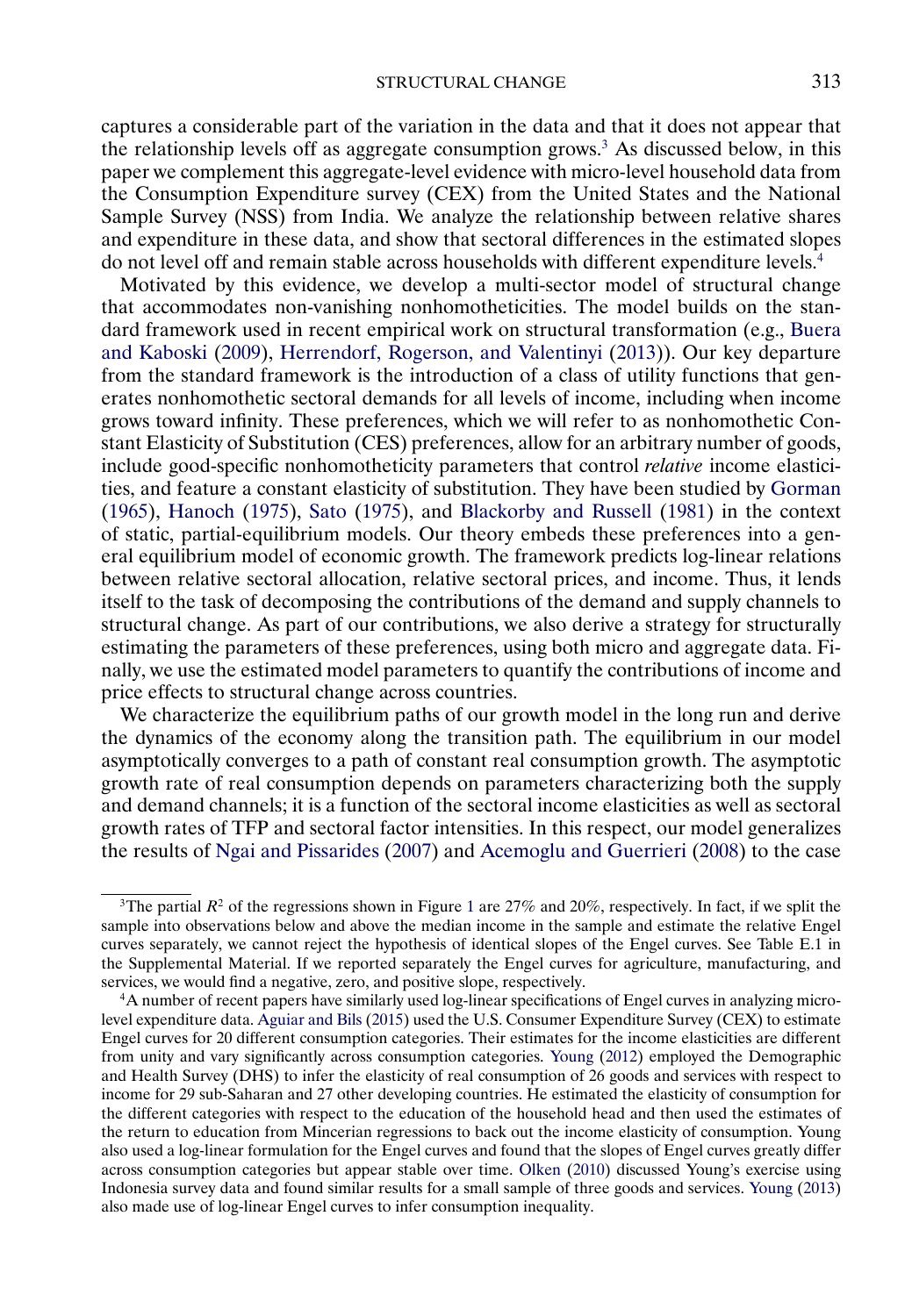<span id="page-3-0"></span>featuring nonhomothetic CES demand. We also show that our theory produces similar evolutions for nominal and real sectoral measures of economic activity, which is a robust feature of the data.<sup>5</sup> This is a consequence of the role of income elasticities in generating sectoral reallocation patterns. Our framework can generate hump-shaped patterns for the evolution of manufacturing consumption shares, which is a well-documented feature in the data [\(Buera and Kaboski](#page-62-0) [\(2012a\)](#page-62-0)).

In the empirical part of the paper, we first provide household-level evidence in favor of the stable effect of nonhomotheticities implied by nonhomothetic CES preferences. We estimate our demand system using household-level data from the Consumption Expenditure survey (CEX) from the United States. We group household expenditures into three broad categories of products: agriculture, manufacturing, and services. The estimated nonhomotheticity parameters imply that income elasticities are highest in services, lowest in agriculture, and fall in-between for manufacturing. We also show that the estimated nonhomotheticity parameters are similar for households across different income brackets and time periods. As mentioned above, the theory also implies a log-linear relationship between relative sectoral consumption and the real consumption index (derived from nonhomothetic CES). We show that this log-linear relationship approximately holds in our data.

We then empirically evaluate the implications of our growth model for structural transformation at the macroeconomic level. We estimate the elasticities that characterize our demand function using cross-country sectoral data in a panel of 39 countries for the postwar period. The countries in our sample substantially vary in terms of their stages of development and growth experiences (e.g., our sample includes countries such as Ghana, Taiwan, and the U.S.). We find that the estimated nonhomotheticity parameters are similar across different measures of sectoral activity (employment and output) and country groupings (OECD and Non-OECD countries).

Armed with the estimated parameters of our model, we turn to the analysis of the drivers of structural change. We use our model to decompose the within-country evolution of relative sectoral employment into income and price effects. We find that income effects are the main contributors to structural transformation. They account for over 73% of the within-country sectoral reallocation in employment predicted by the estimated model. This finding contrasts with previous studies (e.g., [Dennis and Iscan](#page-62-0) [\(2009\)](#page-62-0), [Boppart](#page-61-0) [\(2014a\)](#page-61-0)). A key reason for this discrepancy is that in our framework, income effects are not hard-wired to have only transitory effects on the structural transformation (as in Stone–Geary preferences) or to be correlated with price effects. Without these constraints on income effects, our estimates are consistent with a predominant role of income effects in accounting for the structural transformation.

We further present two important empirical analyses that illustrate the robustness and generality of our baseline empirical results. We first investigate the robustness of our identification strategy and the results of our decomposition with respect to a number of alternative parameterizations of the nonhomothetic CES preferences. We show that, as predicted by the theory, the estimated parameters and the resulting decomposition of the patterns of structural change are similar across these different specifications. We then provide an additional specification of demand suitable for estimation of household-level data in cases where sectoral price data are not available. This specification, which identifies the rank-ordering and the relative magnitude of nonhomotheticity parameters across

[<sup>5</sup>Herrendorf, Rogerson, and Valentinyi](#page-62-0) [\(2014\)](#page-62-0) showed that supply-side driven structural transformation cannot account for the similar evolution of nominal and real sectoral measures of activity.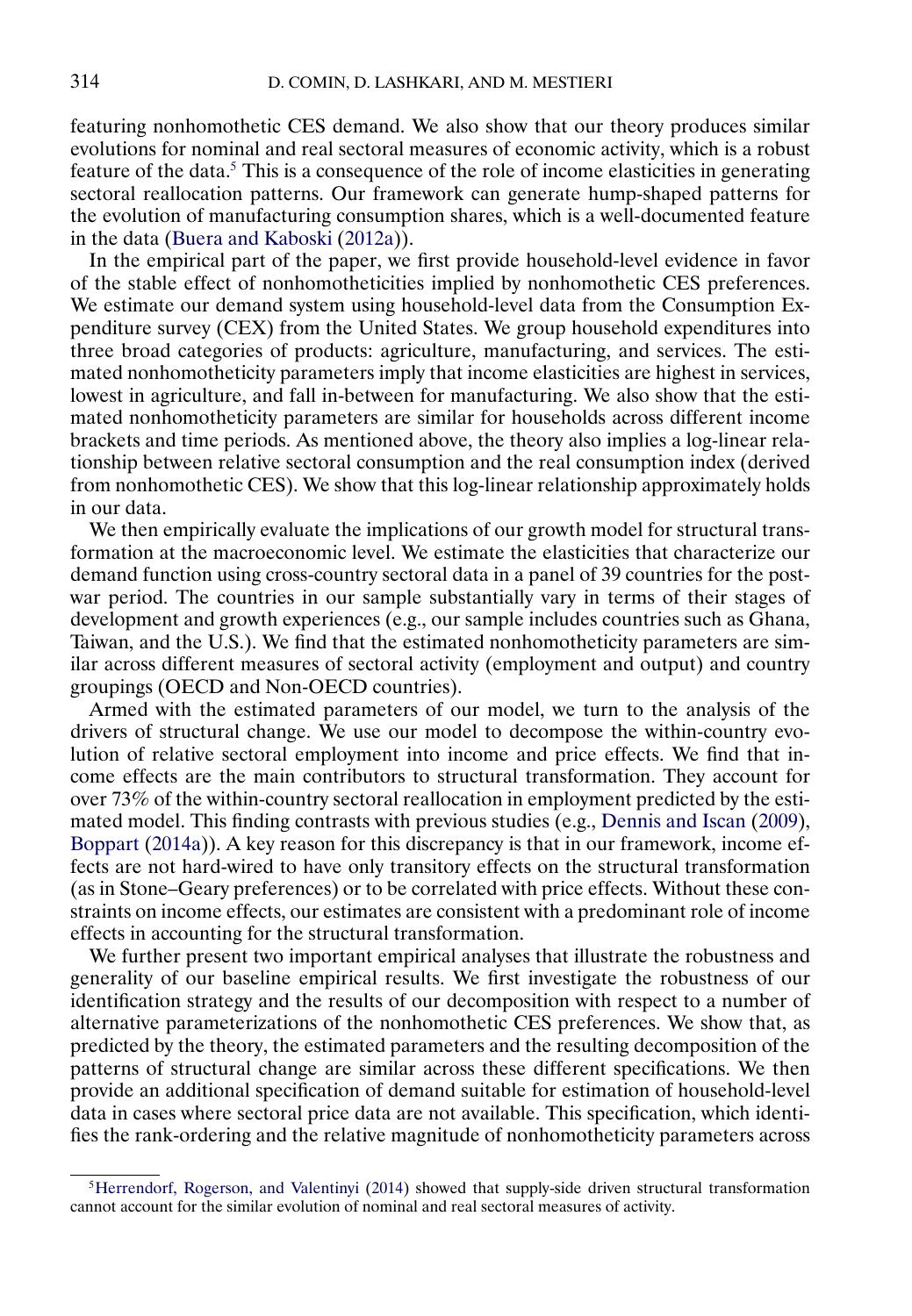<span id="page-4-0"></span>sectors, allows us to extend our micro-analysis to the National Sample Survey (NSS) data from India. Despite the vast differences in the distribution of household-level income and the sectoral composition of consumption between the United States and India, we find that the nonhomotheticity parameters estimated using NSS data are very similar to those estimated using U.S. CEX data.

Finally, we provide a number of additional extensions as well as comparisons between our framework and prior work. We compare the predictive power of our model with the two most prominent demand systems that feature nonhomothetic preferences: the generalized Stone–Geary [\(Buera and Kaboski](#page-62-0) [\(2009\)](#page-62-0)) and the price-independent generalizedlinear (PIGL) preferences [\(Boppart](#page-61-0) [\(2014a\)](#page-61-0)). We find that nonhomothetic CES preferences provide a better account for the patterns of structural transformation across agriculture, manufacturing, and services in our cross-country sample. We further extend our analysis by shifting the focus from sectoral shares of final-good consumption expenditure or employment to those of value added, following, for example, [Herrendorf, Roger](#page-62-0)[son, and Valentinyi](#page-62-0) [\(2013\)](#page-62-0). We find similar results when we repeat our analysis in terms of value added both for household- and aggregate-level data. We also discuss the connection between the proxies of real consumption implied by nonhomothetic CES with off-the-shelf indices of real consumption. As another noteworthy extension, we take advantage of the fact that nonhomothetic CES can accommodate an arbitrary number of goods. We extend our empirical analysis to a richer sectoral disaggregation and document substantial heterogeneity in income elasticity within manufacturing and services.

Our paper relates to a large literature that aims to quantify the role of nonhomotheticity of demand on growth and development (see, among others, [Matsuyama](#page-63-0) [\(1992\)](#page-63-0), [Echevarria](#page-62-0) [\(1997\)](#page-62-0), [Gollin, Parente, and Rogerson](#page-62-0) [\(2002\)](#page-62-0), [Duarte and Restuccia](#page-62-0) [\(2010\)](#page-62-0), [Alvarez-Cuadrado and Poschke](#page-61-0) [\(2011\)](#page-61-0)).6 [Buera and Kaboski](#page-62-0) [\(2009\)](#page-62-0) and [Dennis and Is](#page-62-0)[can](#page-62-0) [\(2009\)](#page-62-0) have noted the limits of the generalized Stone–Geary utility function to match long time series or cross-sections of countries with different income levels. More recently, [Boppart](#page-61-0) [\(2014a\)](#page-61-0) has studied the evolution of consumption of goods relative to services by introducing a sub-class of PIGL preferences that also yield non-vanishing income effects in the long run. PIGL preferences also presuppose specific parametric correlations for the evolution of income and price elasticities over time [\(Gorman](#page-62-0) [\(1965\)](#page-62-0)), and only accommodate two goods with distinct income elasticities. In contrast, our framework features a constant elasticity of substitution and allows for an arbitrary number of goods.<sup>7</sup> The differences between the two models are further reflected in their empirical implications. Whereas we find a larger contribution for demand nonhomotheticity in accounting

<sup>6</sup>An alternative formulation that can reconcile demand being asymptotically nonhomothetic with balanced growth path is given by hierarchical preferences (e.g., [Foellmi and Zweimüller](#page-62-0) [\(2006,](#page-62-0) [2008\)](#page-62-0) and [Foellmi, Wuer](#page-62-0)[gler, and Zweimüller](#page-62-0) [\(2014\)](#page-62-0)). [Swiecki](#page-63-0) [\(2017\)](#page-63-0) estimated a demand system that features non-vanishing income effects in combination with subsistence levels à la Stone–Geary. However, this demand system also imposes a parametric relation between income and price effects. In subsequent work, [Duernecker, Herrendorf, and](#page-62-0) [Valentinyi](#page-62-0) [\(2017b\)](#page-62-0) used a nested structure of nonhomothetic CES to study structural change within services. [Sáenz](#page-63-0) [\(2017\)](#page-63-0) extended our framework to time-varying capital intensities across production sectors and calibrated his model to South Korea. [Matsuyama](#page-63-0) [\(2015,](#page-63-0) [2017\)](#page-63-0) embedded nonhomothetic CES preferences in a monopolistic competition framework with international trade à la Krugman to study the patterns of structural change in a global economy and endogenized the pattern of specialization of countries through the home market effect. [Sposi](#page-63-0) [\(2018\)](#page-63-0) and [Lewis et al.](#page-63-0) [\(2018\)](#page-63-0) incorporated nonhomothetic CES in a quantitative trade model of structural change.

<sup>7</sup>One can extend PIGL preferences to more than two goods by nesting other functions as composites within the two-good utility function [\(Boppart](#page-61-0) [\(2014a\)](#page-61-0)), for example, CES aggregators (this is how we proceed to estimate them in our empirical analysis). However, the resulting utility function does not allow for heterogeneity in income elasticity among the goods within each nested composite.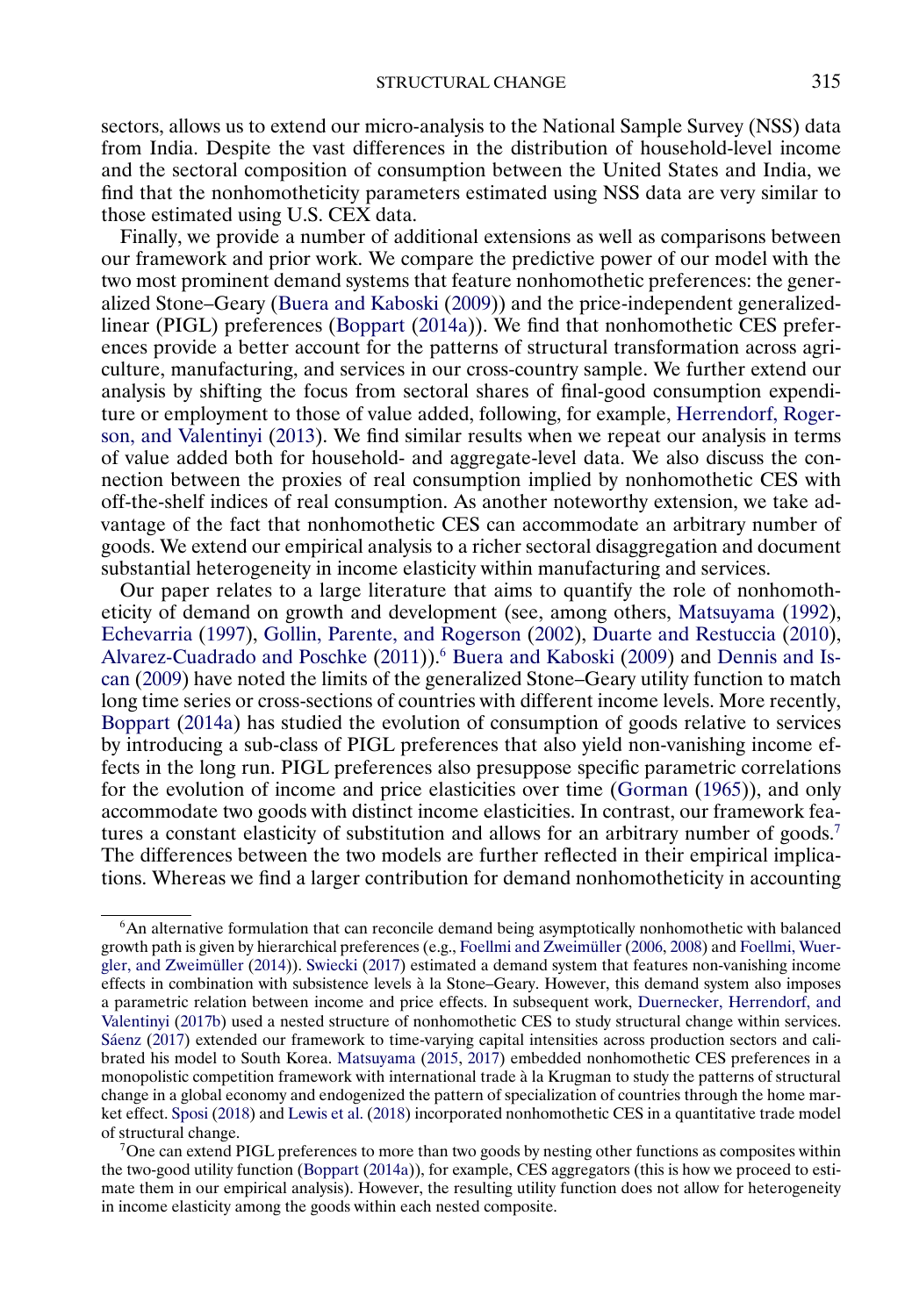<span id="page-5-0"></span>for structural change, Boppart concluded that supply and demand make roughly similar contributions.8

The remainder of the paper is organized as follows. Section 2 introduces the properties of the nonhomothetic CES preferences and presents the model. Section [3](#page-18-0) presents the estimation of the model using the household-level and aggregate data. Section [4](#page-26-0) uses the model estimates to investigate the relative quantitative importance of price and income effects for explaining the observed patterns of structural transformation. Section [5](#page-28-0) presents the robustness analysis of our benchmark empirical specification and the analysis of the Indian NSS micro-level data. Section [6](#page-32-0) discusses the comparison of our model with prior accounts of nonhomothetic preferences in models of structural change, as well as a number of additional extensions. Section [7](#page-38-0) presents a calibration exercise where we investigate the transitional dynamics of the model, and Section [8](#page-41-0) concludes. Appendix [A](#page-42-0) presents some general properties of nonhomothetic CES preferences. All proofs are in Appendix [B.](#page-48-0)

## 2. THEORY

In this section, we present a class of preferences that rationalize the empirical regularities on relative sectoral consumption expenditures discussed in the Introduction. We then incorporate these preferences in a multi-sector growth model and show how we can use them to account for the patterns of structural transformation across countries. The growth model closely follows workhorse models of structural transformation [\(Buera and](#page-62-0) [Kaboski](#page-62-0) [\(2009\)](#page-62-0), [Herrendorf, Rogerson, and Valentinyi](#page-62-0) [\(2013,](#page-62-0) [2014\)](#page-62-0), e.g.). The only difference with these is that we replace the standard aggregators of sectoral consumption goods with a nonhomothetic CES aggregator. This single departure from the standard workhorse model delivers the main theoretical results of the paper and the demand system later used in the estimation.

### 2.1. *Nonhomothetic CES Preferences*

Consider preferences over a bundle of goods  $C \equiv (C_i)_{i=1}^I$  characterized by a utility function  $U = F(C)$  implicitly defined through the constraint

$$
\sum_{i=1}^{I} Y_i^{\frac{1}{\sigma}} \left( \frac{C_i}{g(U)^{s_i}} \right)^{\frac{\sigma-1}{\sigma}} = 1, \tag{1}
$$

for a positive-valued, continuously differentiable, and monotonically increasing function g(·). We impose the parametric restrictions that  $\sigma \in (0, 1) \cup (1, \infty)$ ,  $Y_i > 0$ , and  $\varepsilon_i > 0$  for all  $i \in \mathcal{I}$  ≡ {1, ..., *I*}.<sup>9</sup> Each sectoral good *i* is identified with a nonhomotheticity parame-

<sup>8</sup>In terms of the scope of the empirical exercise, while [Boppart](#page-61-0) [\(2014a\)](#page-61-0) estimated his model with U.S. data and considered two goods, the empirical evaluation of our model includes, in addition to the U.S., a wide range of other rich and developing countries and more than two goods. The variable price elasticity implied by PIGL is also quantitatively important in accounting for the difference in the decomposition results (see Section [6\)](#page-32-0).

<sup>&</sup>lt;sup>9</sup>We can show that, under these parameter restrictions, the function  $U(\cdot)$  introduced in Equation (1) is globally monotonically increasing and quasi-concave, yielding a well-defined utility function over the bundle of goods C; see [Hanoch](#page-62-0) [\(1975\)](#page-62-0). In the case of  $\sigma = 1$ , the only globally well-defined CES preferences are homothetic and correspond to Cobb–Douglas preferences [\(Blackorby and Russell](#page-61-0) [\(1981\)](#page-61-0)).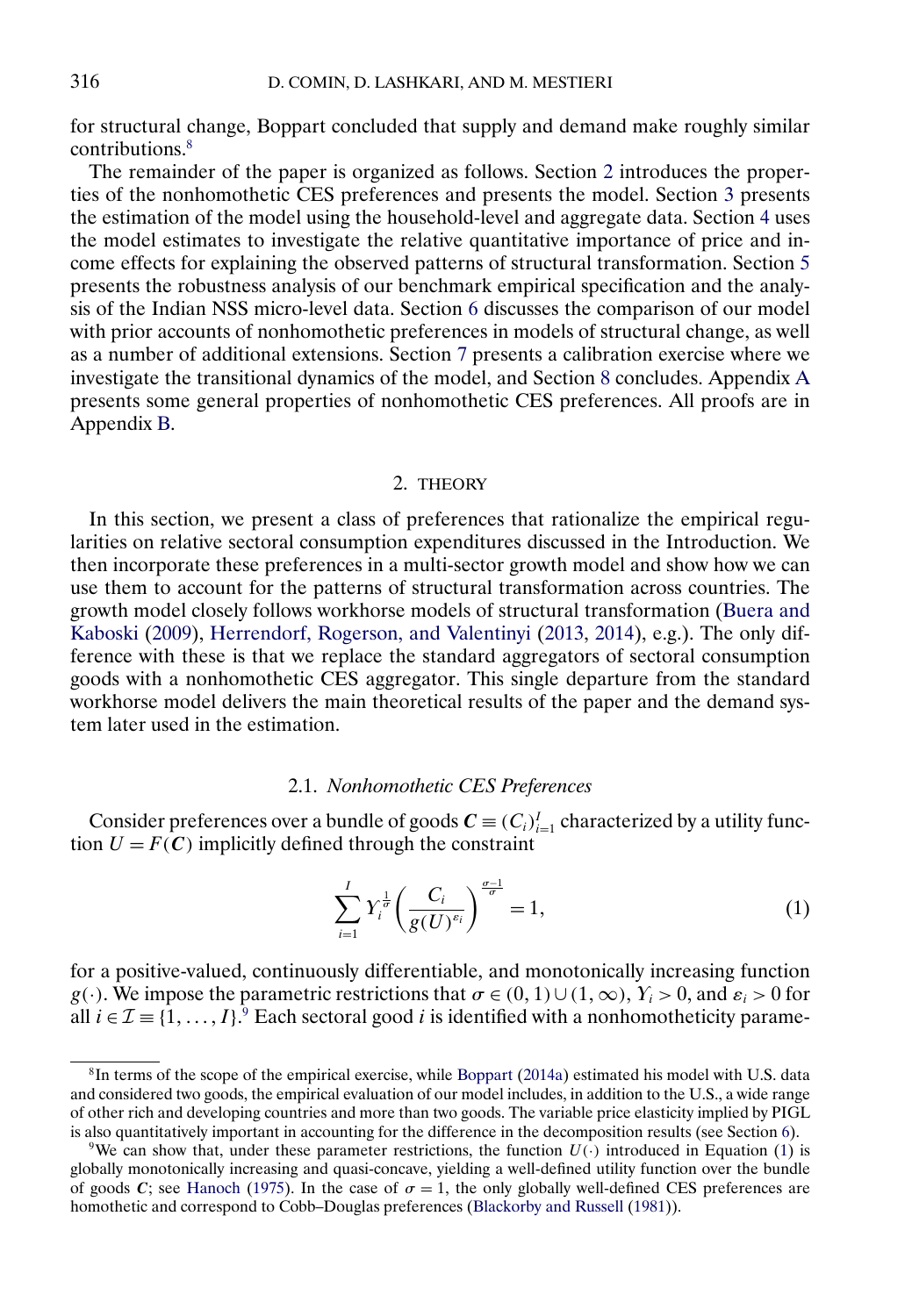<span id="page-6-0"></span>ter  $\varepsilon_i$ . As we will see below, parameters  $\varepsilon = (\varepsilon_i)_{i=1}^I$  control relative income (expenditure) elasticities of demand across different goods. $10,11$ 

Next, we first characterize the demand implied by the utility function  $U = F(C)$ , and then discuss how to use expenditure and price data to identify these preferences.

## 2.1.1. *Nonhomothetic CES Demand*

To characterize the demand system, we begin with the Hicksian demand, which has a straightforward derivation for nonhomothetic CES, and further illustrates the key properties of the preferences. We then discuss the Marshallian demand and the sector-level income elasticities implied by the preferences.

*Hicksian Demand.* Consider the expenditure minimization problem with the set of prices  $p \equiv (p_i)_{i=1}^I$  and preferences defined as in Equation [\(1\)](#page-5-0). The nonhomothetic CES Hicksian demand function is given by

$$
C_i = Y_i \left(\frac{p_i}{E}\right)^{-\sigma} g(U)^{(1-\sigma)\varepsilon_i}, \quad \forall i \in \mathcal{I}, \tag{2}
$$

where we have defined E as the expenditure  $E = \sum_{i=1}^{I} p_i C_i$ . The associated expenditure function is

$$
E(U; p) \equiv \left[ \sum_{i=1}^{I} Y_i g(U)^{(1-\sigma)\varepsilon_i} p_i^{1-\sigma} \right]^{\frac{1}{1-\sigma}}, \tag{3}
$$

and gives the cost  $E = \sum_{i=1}^{I} p_i C_i$  of achieving utility U. Note that, substituting the demand for  $C_i$  from (2) in the definition of nonhomothetic CES [\(1\)](#page-5-0), we find that each summand in [\(1\)](#page-5-0) corresponds to the equilibrium expenditure share. Denoting expenditure shares by  $\omega_i \equiv p_i C_i / E$ , Equation [\(1\)](#page-5-0) simply implies  $\sum_{i=1}^{I} \omega_i = 1$ .

*Properties of the Demand System.* Two unique features of nonhomothetic CES demand make these preferences suitable for capturing the patterns discussed in the Introduction:

1. The elasticity of the relative demand for two different goods with respect to a monotonic transformation  $g(\cdot)$  of utility is constant, that is,

$$
\frac{\partial \log(C_i/C_j)}{\partial \log g(U)} = (1 - \sigma)(\varepsilon_i - \varepsilon_j), \quad \forall i, j \in \mathcal{I}.
$$
 (4)

$$
\sum_{i=1}^{I} Y_i^{\frac{1}{\sigma}} \left( \frac{C_i}{g_i(U)} \right)^{\frac{\sigma-1}{\sigma}} = 1.
$$

<sup>&</sup>lt;sup>10</sup>In Appendix [A,](#page-42-0) we discuss the most general formulation of nonhomothetic CES. In this case, instead of using an isoelastic function  $g(U)^{s_i}$  in the definition of the utility aggregator [\(1\)](#page-5-0), an *i*-specific function  $g_i(U)$  is allowed and  $U$  is implicitly defined by

This formulation allows for more general patterns of nonhomotheticity and nests our baseline formulation. The advantage of our baseline formulation is that it delivers an estimating equation that is log-linear in terms of observables while preserving non-vanishing nonhomotheticity.

<sup>&</sup>lt;sup>11</sup>In a previous version of the paper, we used the functional form  $g(U) = U^{1-\sigma}$  for  $0 < \sigma < 1$  and  $g(U) =$  $U^{\sigma-1}$  for  $\sigma > 1$ . We thank the editor for suggesting replacing U with  $g(U)$  in our definition of utility, [\(1\)](#page-5-0).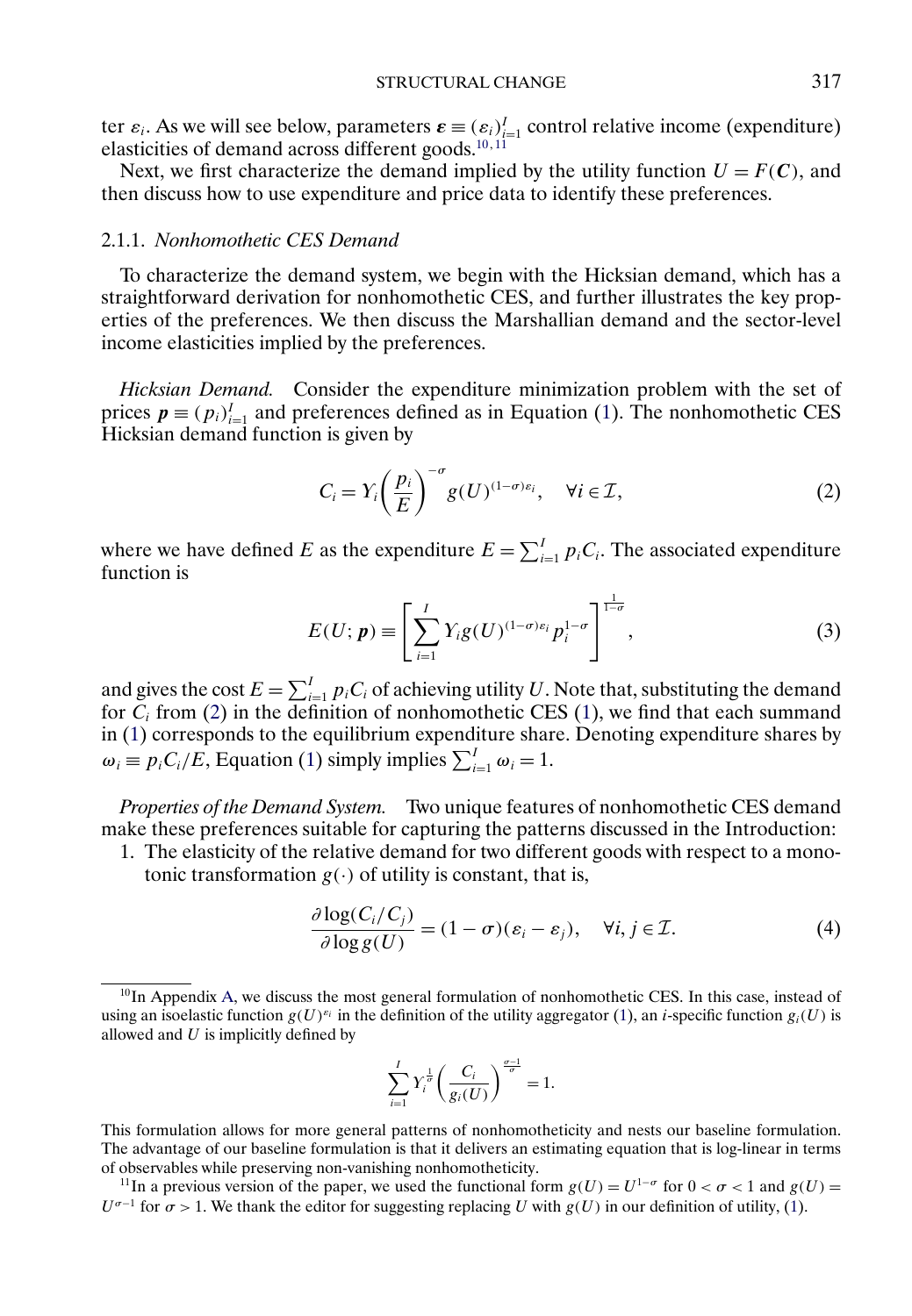<span id="page-7-0"></span>2. The elasticity of substitution between goods of different sectors is constant<sup>12</sup>

$$
\frac{\partial \log(C_i/C_j)}{\partial \log(p_j/p_i)} = \sigma, \quad \forall i, j \in \mathcal{I}.
$$
\n(5)

The first property ensures that the nonhomothetic features of these preferences do not systematically diminish as income (and therefore utility) rises. This property helps us account for the empirical patterns discussed in the Introduction that consumption across sectors shows non-vanishing, stable, and heterogeneous income elasticities, both at the macro and micro levels. The second property ensures that different goods have a constant elasticity of substitution and price elasticity regardless of the level of income.<sup>13</sup> It is because of this property that we refer to these preferences as nonhomothetic CES.<sup>14</sup>

The demand system implied by nonhomothetic CES for the *relative* consumption expenditures of goods transparently summarizes the two properties above. The Hicksian demand for any pair of expenditure shares  $\omega_i$  and  $\omega_j$ , and for all  $i, j \in \mathcal{I}$ , satisfies

$$
\log\left(\frac{\omega_i}{\omega_j}\right) = (1 - \sigma)\log\left(\frac{p_i}{p_j}\right) + (1 - \sigma)(\varepsilon_i - \varepsilon_j)\log g(U) + \log\left(\frac{Y_i}{Y_j}\right). \tag{6}
$$

Equation (6) highlights one of the key features of the nonhomothetic CES demand system, which is the separation of the price and the income effects. The first term on the right-hand side shows the price effects characterized by a constant elasticity of substitution  $\sigma$ , and the second term on the right-hand side shows the change in relative sectoral demand as consumers move across indifference curves. Equation (6) implies a log-linear form for relative demand of different goods in terms of prices and our utility aggregator, but the latter is not readily observed in the data. Below, we show how to use the Marshallian demand to rewrite our utility aggregator in terms of observables and obtain a log-linear demand equation in terms of observables that can be readily estimated.

*Marshallian Demand.* The expenditure function in Equation [\(3\)](#page-6-0) is monotonically increasing in  $g(U)$  (and therefore utility U) under the parametric restrictions we imposed. Define the indirect utility function  $V(\cdot; p)$  as the inverse of function  $E(\cdot; p)$ , such that  $V(E(U; p); p) = g(U)$  for all U. Substituting  $V(E; p)$  for  $g(U)$  in Equation [\(2\)](#page-6-0) gives the expression for the Marshallian demand expressed in terms of prices  $\vec{p}$  and expenditure E.

<sup>&</sup>lt;sup>12</sup>Note that for preferences defined over I goods when  $I > 2$ , alternative definitions for elasticity of substitution do not necessarily coincide. In particular, Equation (5) defines the so-called Morishima elasticity of substitution, which in general is not symmetric. This definition may be contrasted from the Allen (or Allen–Uzawa) elasticity of substitution defined as  $\frac{E \cdot \partial C_i/\partial p_j}{C_iC_j}$ , where E is the corresponding value of expenditure. [Blackorby and](#page-61-0) [Russell](#page-61-0) [\(1981\)](#page-61-0) proved that the only preferences for which the Morishima elasticities of substitution between any two goods are symmetric, constant, and identical to Allen–Uzawa elasticities have the form of Equation [\(1\)](#page-5-0), albeit with a more general dependence of weights on U.

<sup>&</sup>lt;sup>13</sup>Nonhomothetic CES preferences inherit this property because they belong to the class of implicitly additively separable preferences [\(Hanoch](#page-62-0) [\(1975\)](#page-62-0)). In contrast, any preferences that are explicitly additively separable in sectoral goods (e.g., Stone–Geary, price independent generalized linear, or constant relative income elasticity preferences) imply parametric links between income and substitution elasticities. This result is known as Pigou's Law [\(Snow and Warren](#page-63-0) [\(2015\)](#page-63-0)). For a discussion of specific examples, see Appendix [A.](#page-42-0)

 $14$ Alternatively, if we assume that consumer preferences satisfy the two properties [\(4\)](#page-6-0) and (5) for given parameter values  $(\sigma, \varepsilon_1, \ldots, \varepsilon_l)$ , the preferences correspond to the nonhomothetic CES preferences given by Equation [\(1\)](#page-5-0). More specifically, imposing condition (5) defines a *general* class of nonhomothetic CES preferences, defined in Equation [\(A.1\)](#page-42-0) in the Appendix. Further imposing condition [\(4\)](#page-6-0) yields the definition in Equation [\(1\)](#page-5-0). See Appendix [A](#page-42-0) for more details.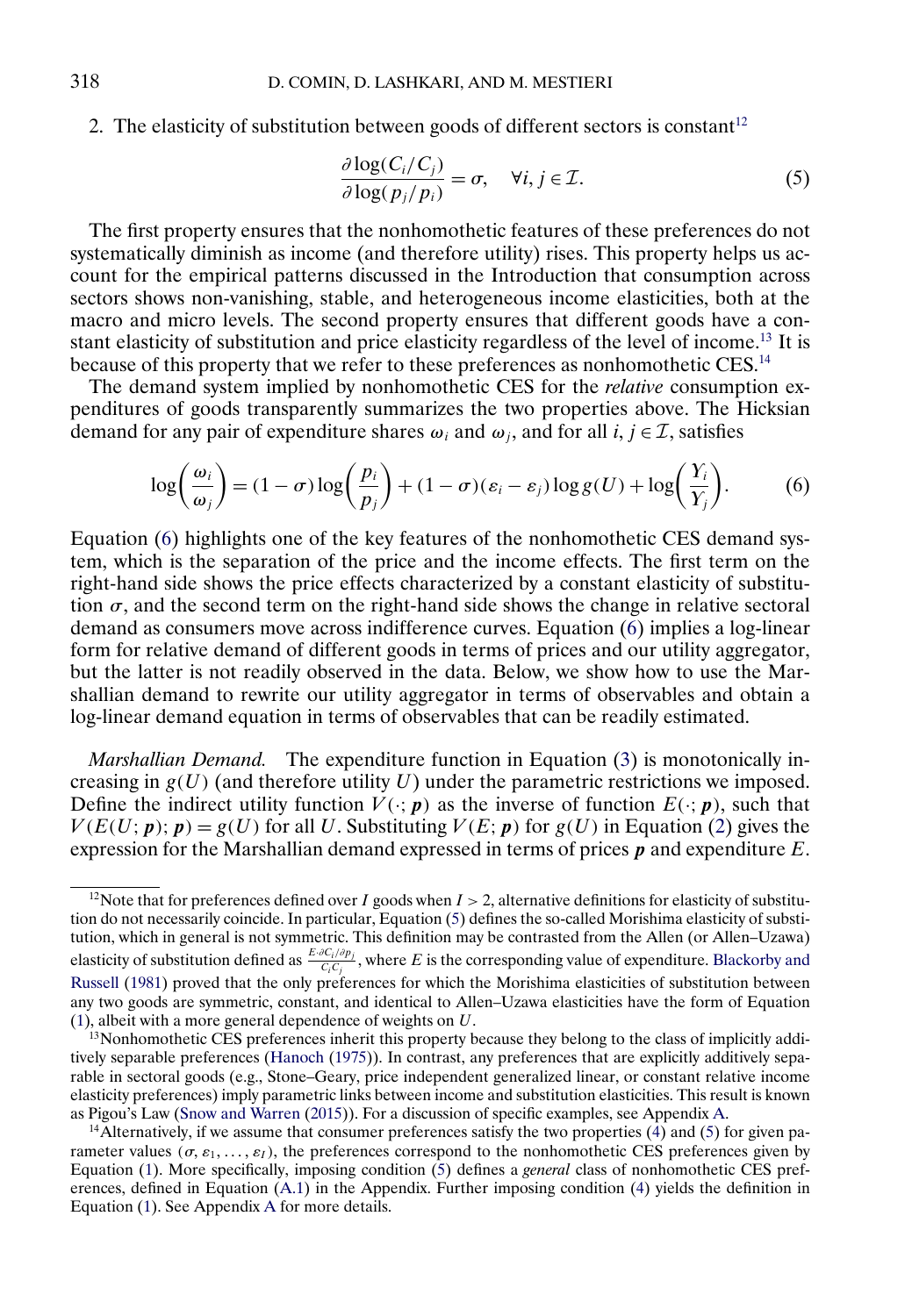STRUCTURAL CHANGE 319

<span id="page-8-0"></span>*Implicit Marshallian Demand.* We derive an alternative expression for the Marshallian demand that expresses the expenditure shares of  $I - 1$  goods in terms of prices p, total expenditure E, and the expenditure share of a base good  $b \in \mathcal{I}$ .<sup>15</sup> We first use the expres-sion for the demand of the base good in Equation [\(2\)](#page-6-0) to write the function  $g(\cdot)$  of utility in terms of the price and expenditure of the base good  $b$ , as well as the total consumption expenditure

$$
\varepsilon_b \log g(U) + \frac{1}{1-\sigma} \log Y_b = \log \left(\frac{E}{p_b}\right) + \frac{1}{1-\sigma} \log \omega_b. \tag{7}
$$

Substituting for  $g(U)$  from expression (7) in the demand for other goods  $i \in \mathcal{I}_{-b} \equiv \mathcal{I}\setminus\{b\},$ we find that the consumption expenditure shares satisfy

$$
\log \omega_i = (1 - \sigma) \log \left( \frac{p_i}{p_b} \right) + (1 - \sigma) \left( \frac{\varepsilon_i}{\varepsilon_b} - 1 \right) \log \left( \frac{E}{p_b} \right)
$$

$$
+ \frac{\varepsilon_i}{\varepsilon_b} \log \omega_b + \log \left( \frac{Y_i}{Y_b^{\varepsilon_i/\varepsilon_b}} \right). \tag{8}
$$

Equation (8) gives us a collection of  $I - 1$  constraints implied by the nonhomothetic CES preferences that together fully characterize the Marshallian demand.

*Sectoral Income Elasticities.* The income (expenditure) elasticity of demand for sectoral good  $i$  is given by

$$
\eta_i \equiv \frac{\partial \log C_i}{\partial \log E} = \sigma + (1 - \sigma) \frac{\varepsilon_i}{\bar{\varepsilon}},\tag{9}
$$

where  $E$  is the consumer's total consumption expenditure, and we have defined the expenditure-weighted average of nonhomotheticity parameters,  $\bar{\varepsilon} = \sum_{i=1}^{I} \omega_i \varepsilon_i$  with  $\omega_i$ denoting the expenditure share in sector *i* as defined above.<sup>16</sup> Equation  $\overline{9}$  implies that  $\eta_i > \eta_j$  if and only if  $\varepsilon_i > \varepsilon_j$  for  $0 < \sigma < 1$ , and  $\varepsilon_i < \varepsilon_j$  for  $\sigma > 1$ . As Engel aggregation requires, the income elasticities average to 1 when sectoral weights are given by expenditure shares,  $\sum_{i=1}^{I} \omega_i \eta_i = 1$ . For  $0 < \sigma < 1$ , if good *i* has a nonhomotheticity parameter  $\varepsilon_i$  that exceeds (is less than) the consumer's average nonhomotheticity parameter  $\bar{\epsilon}$ , then good  $i$  is a luxury (necessity) good, in the sense that it has an expenditure elasticity greater (smaller) than 1 at that point in time. The converse holds for  $\sigma > 1$ . This implies that being a luxury or a necessity good is not an intrinsic characteristic of a good, but rather depends on the consumer's current composition of consumption expenditures and, ultimately, income.

## 2.1.2. *Identifiability of Nonhomothetic CES*

There are classes of functions  $F(C)$  introduced in Equation [\(1\)](#page-5-0) that can be written as monotonic transformations of one another. To see this, note that the expressions for the implicit Marshallian demand in Equation (8) only depend on the ratios

<sup>15</sup>Our approach is similar in spirit to the idea of *implicit Marshallian demand* introduced by [Lewbel and](#page-63-0) [Pendakur](#page-63-0) [\(2009\)](#page-63-0) and *M-demands* introduced by [Browning](#page-61-0) [\(1999\)](#page-61-0), both of which also rely on substituting for the utility in the Hicksian demand as a function of expenditure shares and prices.

<sup>&</sup>lt;sup>16</sup>The expenditure elasticity of relative demand is  $\partial \log(C_i/C_i)/\partial \log E = (1 - \sigma)(\varepsilon_i - \varepsilon_i)/\bar{\varepsilon}$ . Note the dif-ference with Equation [\(4\)](#page-6-0) that expresses the elasticity instead in terms of the function  $g(\cdot)$  of utility.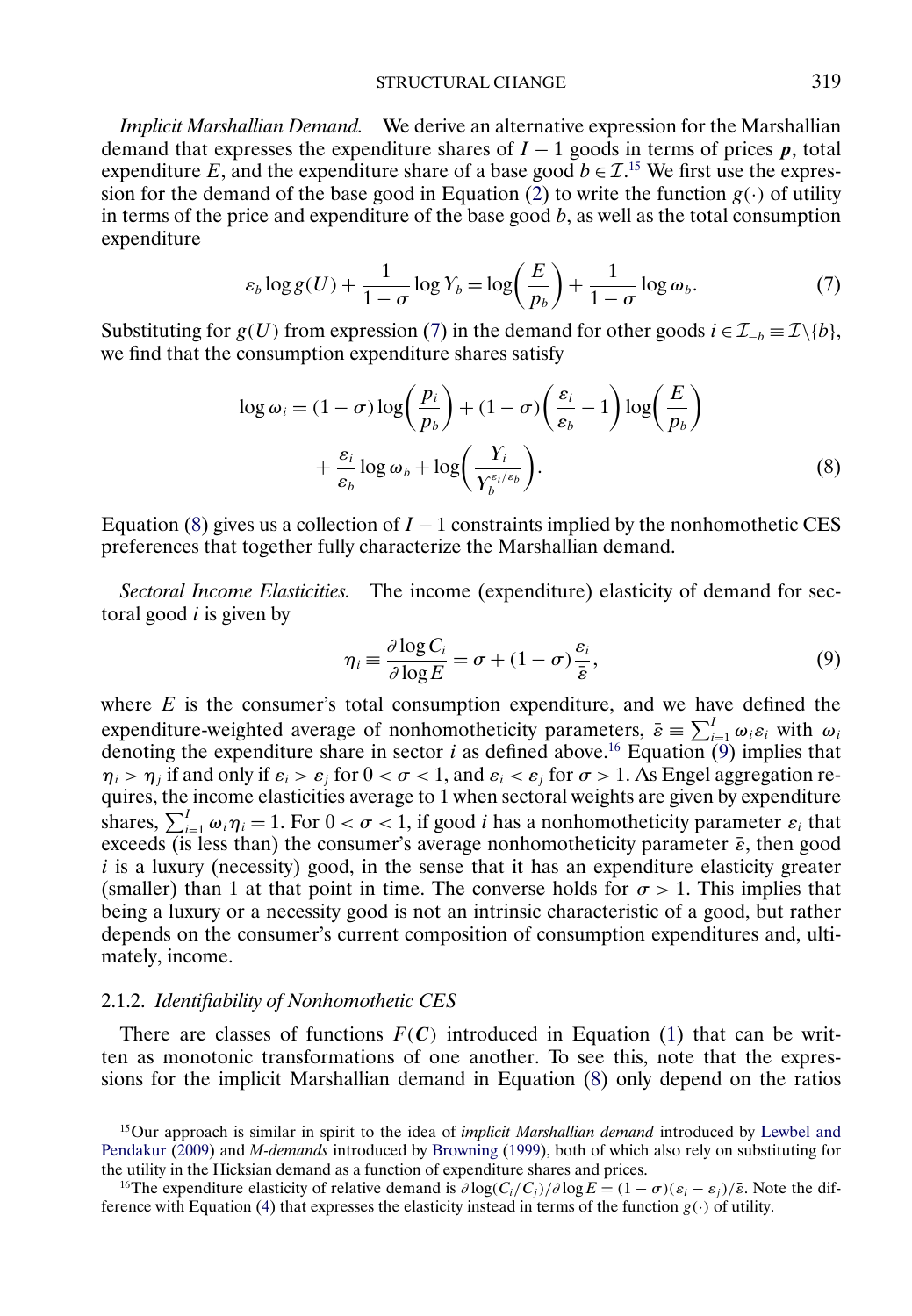<span id="page-9-0"></span> $(\varepsilon_i/\varepsilon_b, Y_i/Y_b^{\varepsilon_i/\varepsilon_b})_{i\in\mathcal{I}_{-b}}$ . Therefore, all uniform scalings of parameters  $\varepsilon$  and  $Y$  imply the same patterns of observable choice behavior. As another example, if we let  $\varepsilon_i = \varepsilon_b > 0$ for all *i* and some  $b \in \mathcal{I}$ , the function  $g(U)$  satisfies

$$
Y_b^{\frac{1}{1-\sigma}} g(U)^{\varepsilon_b} = \left(\sum_{i=1}^I \left(\frac{Y_i}{Y_b}\right)^{\frac{1}{\sigma}} C_i^{\frac{1-\sigma}{\sigma}}\right)^{\frac{\sigma}{1-\sigma}}.
$$

Therefore, the definition above for different values of  $\varepsilon_b$  and  $Y_b$  corresponds to different isoelastic transformations of the standard homothetic CES utility, and are observationally equivalent with it.

Motivated by these observations, we introduce the reparameterization  $\boldsymbol{\epsilon} \equiv (\epsilon_i)_{i=1}^I$  and  $\mathbf{\Omega} \equiv (\Omega_i)_{i=1}^I$  of the nonhomothetic CES preferences corresponding to a given base good b:

$$
\epsilon_i \equiv \frac{\varepsilon_i}{\varepsilon_b}, \qquad \Omega_i \equiv \frac{Y_i}{Y_b^{\varepsilon_i/\varepsilon_b}}.
$$
\n(10)

Note that, by definition,  $\epsilon_b = \Omega_b = 1$  for the base good. We emphasize that the construction that follows holds and leads to identical implications for observed behavior irrespective of the specific choice of base good  $b \in \mathcal{I}^{17}$ .

We now show that all our variables of interest only depend on the identifiable parameters  $\epsilon$  and  $\Omega$ . For this exercise, it is helpful to consider a sequence of prices  $(p_t)_{t=1}^T$ , expenditures  $(E_t)_{t=1}^T$ , consumption expenditure shares  $(\boldsymbol{\omega}_t)_{t=1}^T$ , and utility  $(U_t)_{t=1}^T$  that all maximize the utility function  $U_t = F(C_t)$  defined in Equation [\(1\)](#page-5-0) under the budget constraint  $\sum_{i=1}^{I} p_{it} C_{it} \leq E_t$  for all  $1 \leq t \leq T$ .

*Identifying Nonhomothetic CES Demand.* From Equation [\(8\)](#page-8-0), the implicit Marshallian demand can be written solely in terms of the reparameterization. That is, the sequence of expenditures, expenditure shares of goods, and prices satisfies

$$
\log \omega_{it} = (1 - \sigma) \log \left( \frac{p_{it}}{p_{bt}} \right) + (1 - \sigma) (\epsilon_i - 1) \log \left( \frac{E_t}{p_{bt}} \right) + \epsilon_i \log \omega_{bt} + \log \Omega_i, \tag{11}
$$

for all  $i \neq b$  and all t. As we further discuss in the next section, the implicit demand Equations (11) can be used to identify parameters  $\epsilon$  and  $\Omega$ . The next lemma shows that the Marshallian demand can also be fully characterized in terms of the same parameters,  $\epsilon$  and  $\Omega$ .

LEMMA 1: *The Marshallian demand corresponding to the nonhomothetic CES preferences given by Equation* [\(1\)](#page-5-0) *can be expressed as*  $\omega(p_t, E_t; \sigma, \epsilon, \Omega)$ , *where parameters*  $(\epsilon, \Omega)$  *are defined in Equation* (10) *for given base good* b. *Similarly*, *the vector of sectoral income elasticities defined in Equation* [\(9\)](#page-8-0) *can also be written in terms of the same set of parameters as*  $\boldsymbol{\eta}(\boldsymbol{p}_t, E_t; \sigma, \boldsymbol{\epsilon}, \boldsymbol{\Omega}).$ 

PROOF: See Appendix Section [B.](#page-48-0) *Q.E.D.*

<sup>&</sup>lt;sup>17</sup>Appendix [A.2.2](#page-46-0) generalizes this construction to bases made from arbitrary convex combinations of all goods.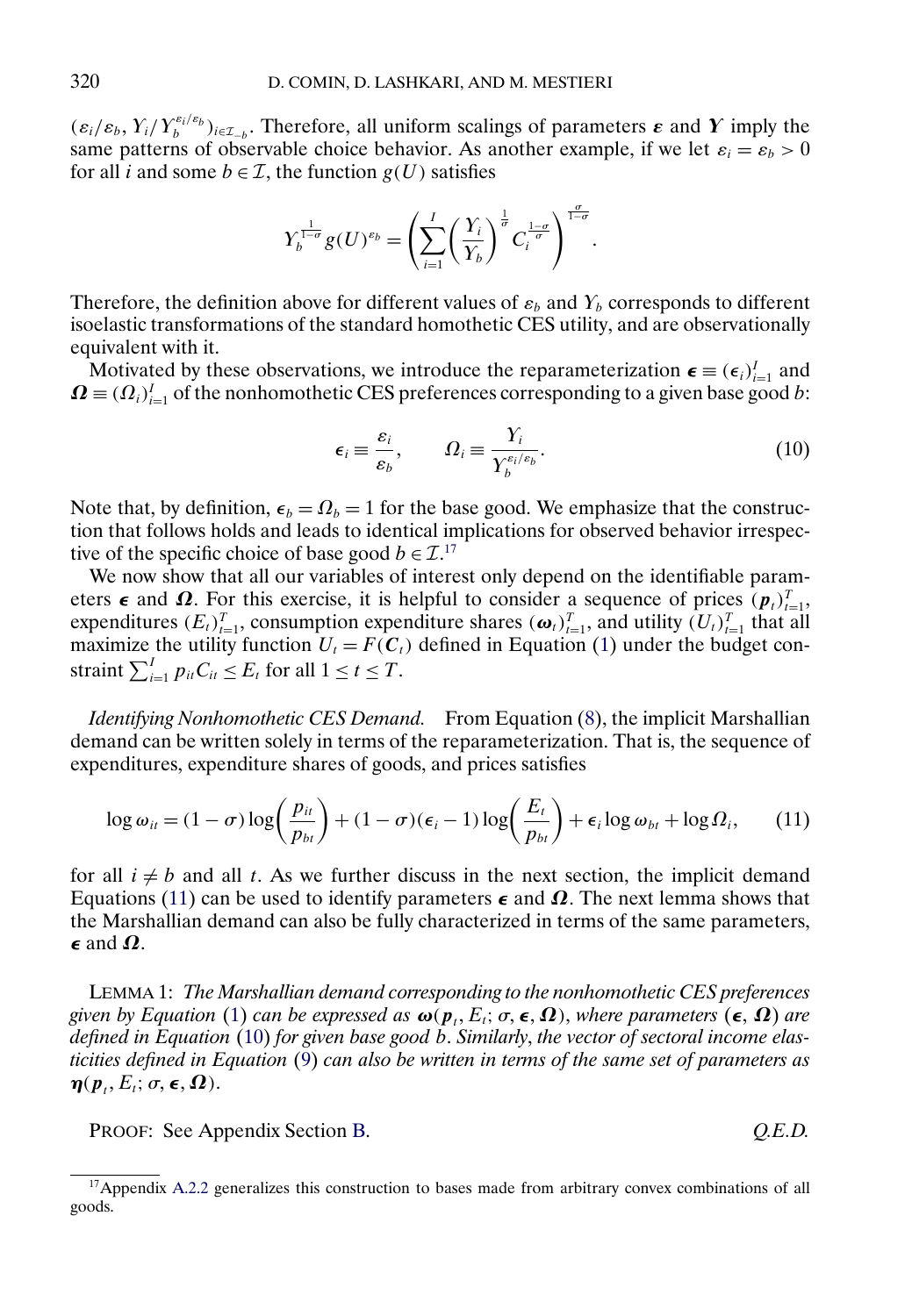### STRUCTURAL CHANGE 321

<span id="page-10-0"></span>*CES Index of Real Consumption.* The discussions above motivate a natural cardinalization for nonhomothetic CES preferences (following the terminology of [Deaton and](#page-62-0) [Muellbauer](#page-62-0) [\(1980,](#page-62-0) p. 42)). For any function  $g(\cdot)$  and the corresponding nonhomothetic CES utility function  $U = F(\cdot)$  introduced in Equation [\(1\)](#page-5-0), we define the aggregator function  $C \equiv G(C)$  as a monotonically increasing transformation of U given by

$$
\log C \equiv \varepsilon_b \log g(U) + \frac{1}{1 - \sigma} \log Y_b,
$$
\n(12)

as the *nonhomothetic CES index of real consumption* for base good  $b \in \mathcal{I}$ . Note that the definition above corresponds to the left-hand side of Equation  $(7)$ , implying that the index  $C_t$ , at time t can be *expressed as a function of observables and the parameter*  $\sigma$  according to

$$
\log C_t = \log\left(\frac{E}{p_{bt}}\right) + \frac{1}{1-\sigma}\log\omega_{bt}.\tag{13}
$$

Using this definition, we can rewrite Equation  $(1)$  in terms of the index C, parameters  $\epsilon$  and  $\Omega$  as

$$
\sum_{i=1}^{I} \Omega_i^{\frac{1}{\sigma}} \left( \frac{C_i}{C^{\epsilon_i}} \right)^{\frac{\sigma-1}{\sigma}} = 1. \tag{14}
$$

The key property of aggregator  $C \equiv G(C)$  is that the elasticity of relative demand with respect to the value of this aggregator is constant everywhere. This is readily verified by writing Equation  $(6)$  in terms of C,

$$
\log\left(\frac{\omega_i}{\omega_j}\right) = (1 - \sigma)\log\left(\frac{p_i}{p_j}\right) + (1 - \sigma)(\epsilon_i - \epsilon_j)\log C + \log\left(\frac{\Omega_i}{\Omega_j}\right). \tag{15}
$$

We refer to index  $C$  as the index of real consumption as it generalizes the standard real consumption aggregators typically assumed under homothetic CES preferences. In particular, for the case of  $\varepsilon_i = \varepsilon_b > 0$  for all *i* discussed in the beginning of the section, we find the standard definition for homothetic CES,  $C = (\sum_{i=1}^{I} \Omega_i^{1/\sigma} C_i^{(\sigma-1)/\sigma})^{\sigma/(\sigma-1)}$ . The definition also implies a corresponding average price index defined as  $P = E/C$ .<sup>18</sup>

*Separating the Roles of Relative Prices and Income Effects.* Given parameters  $\sigma$ ,  $\epsilon$ , and  $\Omega$ , along with observed data on expenditures and prices, we can decompose the time variations in relative expenditures into the component driven by variation in relative prices and that driven by changes in utility. To see this, note that Equation [\(6\)](#page-7-0) and the definition [\(7\)](#page-8-0) together imply

$$
\log\left(\frac{\omega_{it}}{\omega_{jt}}\right) = (1 - \sigma) \log\left(\frac{p_{it}}{p_{jt}}\right) + (1 - \sigma)(\epsilon_i - \epsilon_j) \underbrace{\left[\log\left(\frac{E_t}{p_{bt}}\right) + \frac{1}{1 - \sigma} \log \omega_{bt}\right]}_{\equiv \log C_t} + \log\left(\frac{\Omega_i}{\Omega_j}\right), \quad (16)
$$

<sup>&</sup>lt;sup>18</sup>The homothetic CES has the property that sectoral consumption  $C_i$  grows linearly in the index of real consumption C, when the price of good *i* relative to the corresponding price index  $p_i/P$  remains constant. The nonhomothetic CES index of real consumption for given base good b preserves this property only for the base good, that is,  $C_b = (p_b/P)^{-\sigma}C$ .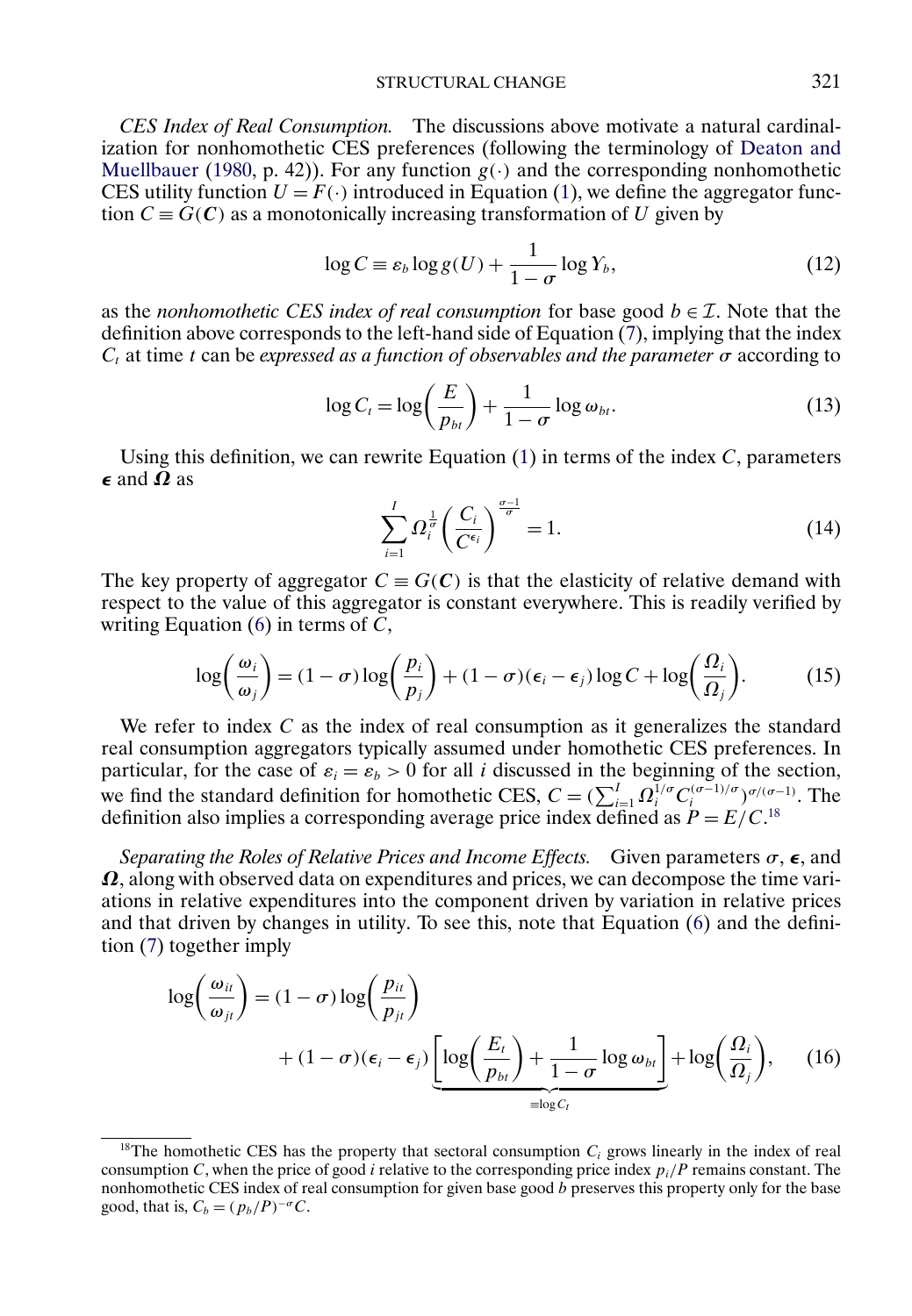<span id="page-11-0"></span>where the last term on the right-hand side is a constant, the first term corresponds to the contribution of the variations in prices, and the second term to the variations in the nonhomothetic CES index of real consumption  $log C_t$ , following Equation [\(13\)](#page-10-0). Importantly, the second term that accounts for the role of variations in utility can be written *only in terms of observables and identifiable model parameters (* $\sigma$ *,*  $\epsilon$ *). This expression constitutes* the foundation of our approach to the empirical decomposition of the variations in expenditure shares in Section [4.](#page-26-0) In particular, it allows us to distinguish the roles of relative prices and nonhomotheticity in a simple log-linear specification.

### 2.2. *Multi-Sector Growth With Nonhomothetic CES*

We now integrate the nonhomothetic CES preferences into a general equilibrium growth model to study the effect of the demand forces documented in the Introduction on shaping the long-run patterns of structural change. On the supply side, the model combines two distinct potential drivers of sectoral reallocation previously highlighted in the literature: heterogeneous rates of sectoral technological progress [\(Ngai and Pis](#page-63-0)[sarides](#page-63-0) [\(2007\)](#page-63-0)) and heterogeneous capital-intensity across sectors [\(Acemoglu and Guer](#page-61-0)[rieri](#page-61-0) [\(2008\)](#page-61-0)).

*Households.* A unit mass of homogeneous households has preferences over an infinite stream of consumption bundles  $\{C_t\}_{t=0}^{\infty}$  defined by utility function

$$
\mathcal{U}(\{C_t\}_{t=0}^{\infty}) \equiv \sum_{t=0}^{\infty} \beta^t v(F(C_t)), \qquad (17)
$$

where the function  $F(\cdot)$  is defined by Equation [\(1\)](#page-5-0) and  $\beta \in (0, 1)$  is the discount factor. To complete the characterization of the household behavior, we assume that each household inelastically supplies one unit of perfectly divisible labor, and starts at period 0 with a homogeneous initial endowment  $A_0$  of assets.

*Firms.* Firms in each consumption sector produce sectoral output under perfect competition. In addition, firms in a perfectly competitive investment sector produce investment good,  $Y_{0t}$ , that is used in the process of capital accumulation. We assume constant-returns-to-scale Cobb–Douglas production functions with time-varying Hicksneutral sector-specific productivities,

$$
Y_{it} = A_{it} K_{it}^{\alpha_i} L_{it}^{1-\alpha_i}, \quad i \in \{0\} \cup \mathcal{I},
$$

where  $K_{it}$  and  $L_{it}$  are capital and labor used in the production of output  $Y_{it}$  in sector i at time t (we have identified the sector producing investment good as  $i = 0$ ) and  $\alpha_i \in (0, 1)$ denotes sector-specific capital intensity. The aggregate capital stock of the economy,  $K_t$ , accumulates using investment goods and depreciates at rate  $\delta$ ,  $Y_{0t} = K_{t+1} - (1 - \delta)K_t$ .

### 2.2.1. *Competitive Equilibrium*

Given an initial stock of capital  $K_0$  and a sequence of sectoral productivities  $\{(A_{it})_{i=0}^I\}_{t\geq0}$ , a competitive equilibrium is defined as a sequence of allocations  $\{K_{t+1},$  $(Y_{it}, C_{it}, K_{it}, L_{it})_{i=0}^I$ <sub>t≥0</sub> and a sequence of prices  $\{w_t, R_t, (p_{it})_{i=0}^I\}_{t\geq0}$  such that (i) agents maximize the present discounted value of their utility given their budget constraint, (ii) firms maximize profits, and (iii) markets clear. In this section, we focus on characterizing the features of the competitive equilibrium of this economy that motivate our empirical specifications.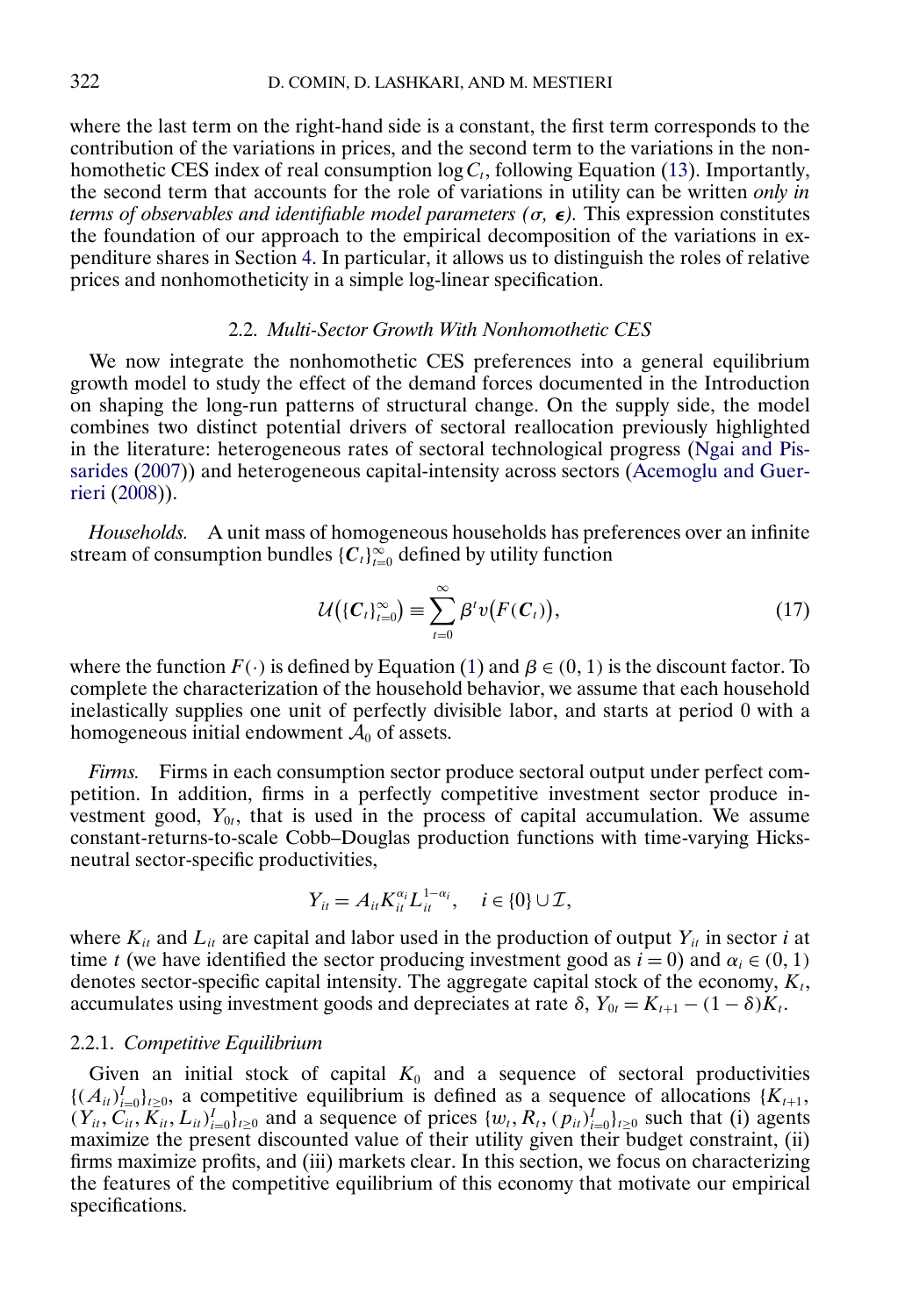STRUCTURAL CHANGE 323

<span id="page-12-0"></span>*Household Problem.* Households take the sequence of wages, real interest rates, and prices of goods  $\{w_t, r_t, p_t\}_{t=0}^{\infty}$  as given, and choose a sequence of asset stocks  $\{\mathcal{A}_{t+1}\}_{t=0}^{\infty}$ and consumption bundles  $\{C_t\}_{t=0}^{\infty}$  to maximize their utility defined in Equations [\(1\)](#page-5-0) and Equations [\(17\)](#page-11-0), subject to the per-period budget constraint

$$
\mathcal{A}_{t+1} + \sum_{i=1}^{I} p_{it} C_{it} \le w_t + (1 + r_t) \mathcal{A}_t,
$$
\n(18)

where we have normalized the price of assets to 1. The next lemma provides the solution to the household problem, and shows that it can be characterized in terms of identifiable parameters  $(\sigma, \Omega, \epsilon)$  for any base good  $b \in \{1, ..., I\}$ .

LEMMA 2—Household Behavior: *Consider a household with preferences as described by Equations* [\(1\)](#page-5-0) and [\(17\)](#page-11-0) with monotonically increasing  $g(\cdot), \sigma \in (0, 1) \cup (1, \infty)$  and  $\bm{Y}, \bm{\varepsilon} \geq 0$ . *Define the function*

$$
u(C) \equiv (v \circ g^{-1})(Y_b^{\frac{1}{(\sigma-1)\epsilon_b}} C^{\frac{1}{\epsilon_b}}),
$$

for any base good  $b \in \{1, \ldots, I\}$ , as the felicity function expressed in terms of the correspond*ing nonhomothetic CES index of real consumption*. *Assume that the function* u(·) *is differentiable, monotonically increasing, concave, and satisfies*  $\eta_{u'}(C) \equiv Cu''(C)/u'(C) \leq -\frac{\theta}{2}$  *for some*  $\theta > 0$  *such that* 

$$
\underline{\theta} > \begin{cases} 1 - \epsilon_{\min}, & 0 < \sigma < 1, \\ 1 - \epsilon_{\min} \left[ 1 - \frac{1}{4} (\sigma - 1) \left( \frac{\epsilon_{\max}}{\epsilon_{\min}} - 1 \right)^2 \right], & 1 < \sigma, \end{cases} \tag{19}
$$

*where the vector of parameters*  $\epsilon$  *and*  $\Omega$  *satisfy Equation* [\(10\)](#page-9-0) *for the same base good b. Given a sequence of prices*  $\{w_t, r_t, p_t\}_{t=0}^{\infty}$  *and an initial stock of assets*  $A_0$ *, the utility maximization problem of households subject to the budget constraint* (18) *and the No-Ponzi con*dition  $\lim_{t\to\infty} \mathcal{A}_t(\prod_{t'=1}^{t-1}\frac{1}{1+r_{t'}})=0$ , has a unique solution, fully characterized by the following *conditions*:

- 1. The intratemporal allocations of consumption goods  $\{C_t, E_t = \sum_{i=1}^I p_{it} C_{it}\}_{t=0}^{\infty}$  satisfy  $C_{it} = \Omega_i (p_{it}/E_t)^{-\sigma} C_t^{(1-\sigma)\epsilon_i}$  as well as Equation [\(11\)](#page-9-0), where the index of real consump*tion*  $C_t$  *at time t is implicitly given by*  $E_t = (\sum_{i=1}^I \Omega_i (C_t^{\epsilon_i} p_{it})^{1-\sigma})^{1/(1-\sigma)}$ .
- 2. *The intertemporal allocation of expenditures*, *the nonhomothetic CES indices of real* aggregate consumption, and assets  $\{E_{t}, C_{t}, \mathcal{A}_{t+1}\}_{t=0}^{\infty}$  satisfy the Euler equation

$$
\frac{C_{t+1}u'(C_{t+1})}{C_t u'(C_t)} = \frac{1}{\beta(1+r_{t+1})} \frac{\bar{\epsilon}_{t+1}}{\bar{\epsilon}_t} \frac{E_{t+1}}{E_t},
$$
\n(20)

*and the transversality condition*

$$
\lim_{t \to \infty} \beta'(1 + r_t) \frac{\mathcal{A}_t u'(C_t)}{\overline{\epsilon}_t P_t} = 0,
$$
\n(21)

where  $\overline{\epsilon}_{it} \equiv \sum_{i=1}^{I}\omega_{it}\epsilon_i$  denotes the expenditure share weighted average of the vector of *parameters*  $\epsilon$ .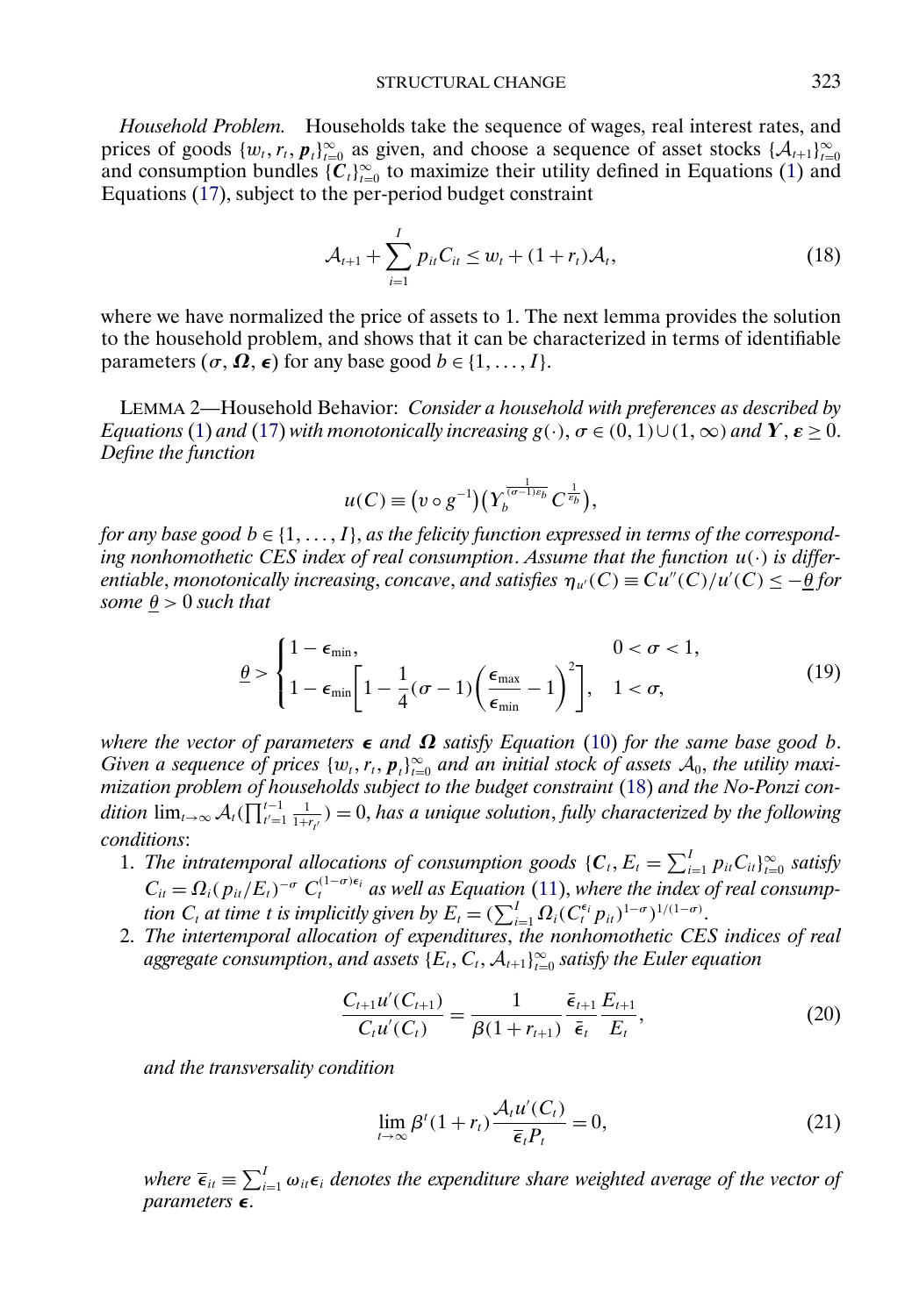<span id="page-13-0"></span>PROOF: See Section [B.](#page-48-0) *Q.E.D.*

The first insight from Lemma [2](#page-12-0) is that the household problem can be decomposed into two sub-problems: one involving the allocation of consumption expenditures and savings over time, and one involving the within-period allocation of consumption across sectors conditional on the total expenditure allocated for a given period. This is an application of two-stage budgeting that applies to all explicitly additive preferences, in our case over time (see [Blackorby, Primont, and Russell](#page-61-0) [\(1978\)](#page-61-0)).

The first part of the lemma characterizes the *intratemporal* problem of allocating consumption across different goods based on the sectoral demand implied by the nonhomothetic CES preferences. The lemma establishes that the sectoral allocations and the nonhomothetic CES index of real consumption (for any base good  $b$ ) in every period satisfy the same constraints as those imposed by the demand in the static case. In particular, a corollary of the lemma is that for any base good  $b$ , the sequences of expenditure shares  $\omega_t$  satisfy the I – 1 constraints in Equation [\(11\)](#page-9-0) for all  $i \neq b$  at all times t. We rely on these constraints to derive a Generalized Method of Moments (GMM) estimator for the parameters of the model in the next section.

The second part of the lemma characterizes the *intertemporal* consumption-savings problem. The proof of the lemma shows that the household solves for the sequence of  ${A_{t+1}, C_t}_{t=0}^{\infty}$  that maximizes  $\sum_{t} \beta^t u(C_t)$ , subject to the constraint

$$
\mathcal{A}_{t+1} + E(g^{-1}(Y_b^{\frac{1}{(\sigma-1)\epsilon_b}} C_t^{\frac{1}{\epsilon_b}}); \, \mathbf{p}_t) \le w_t + \mathcal{A}_t(1+r_t), \tag{22}
$$

where  $E(\cdot; p_t)$  is the expenditure function for the nonhomothetic CES preferences, defined in Equation [\(3\)](#page-6-0). Conditions [\(19\)](#page-12-0) are sufficient to ensure that the instantaneous utility term corresponding to this dynamic consumption/savings problem is concave in perperiod expenditure everywhere. A simple example that ensures all these conditions are satisfied is given by the choice of  $g(U) = U$  and  $v(U) = (U^{1-\theta} - 1)/(1-\theta)$  with  $\sigma \in (0, 1)$ and  $\theta > 1$ , which we use in the calibration exercise in Section [7.](#page-38-0)<sup>19</sup>

The Euler equation [\(20\)](#page-12-0) illustrates the consequences of nonhomotheticity for the optimal savings behavior of the households. Because of nonhomotheticity, consumption expenditure rises nonlinearly in the index of real consumption  $C<sub>t</sub>$  to reflect changes in the sectoral composition of consumption as income grows. The Euler equation [\(20\)](#page-12-0) shows that this nonlinearity creates a wedge  $\overline{\epsilon}_{t+1}/\overline{\epsilon}_t$  between the growth of marginal utility of consumption and the growth in the relative price (cost-of-living) index  $P_t = E_t/C_t$ , compared to the benchmark case with homothetic CES ( $\epsilon_i \equiv 1$  for all  $i \in \mathcal{I}$ ).<sup>20</sup> The size of this wedge depends on the growth in the average income elasticities across sectors  $\bar{\epsilon}_t$ , and varies over time.

*Firm Problem.* Firm profit maximization and equalization of the prices of labor and capital across sectors pin down prices of sectoral consumption goods,

$$
p_{it} = \frac{p_{it}}{p_{0t}} = \frac{\alpha_0^{\alpha_0} (1 - \alpha_0)^{1 - \alpha_0}}{\alpha_i^{\alpha_i} (1 - \alpha_i)^{1 - \alpha_i}} \left(\frac{w_t}{R_t}\right)^{\alpha_0 - \alpha_i} \frac{A_{0t}}{A_{it}},
$$
\n(23)

 $19$ We used this benchmark setup in the working paper version of this paper [Comin, Lashkari, and Mestieri](#page-62-0) [\(2018\)](#page-62-0), where we imposed an alternative set of sufficient conditions to ensure the concavity:  $\sigma \in (0, 1)$ ,  $\theta > 0$ , and additional constraints on the nonhomotheticity parameters  $\epsilon_i \ge 1$  for all  $i \in \mathcal{I}$ . The proof of the lemma in Section [B](#page-48-0) also provides the reasoning behind this alternative sufficient condition.

<sup>&</sup>lt;sup>20</sup>Note that the dynamic implications of the model only depend on the curvature of function  $u(\cdot)$  that, in turn, depends on the relative curvatures of the two functions  $g(\cdot)$  and  $v(\cdot)$ .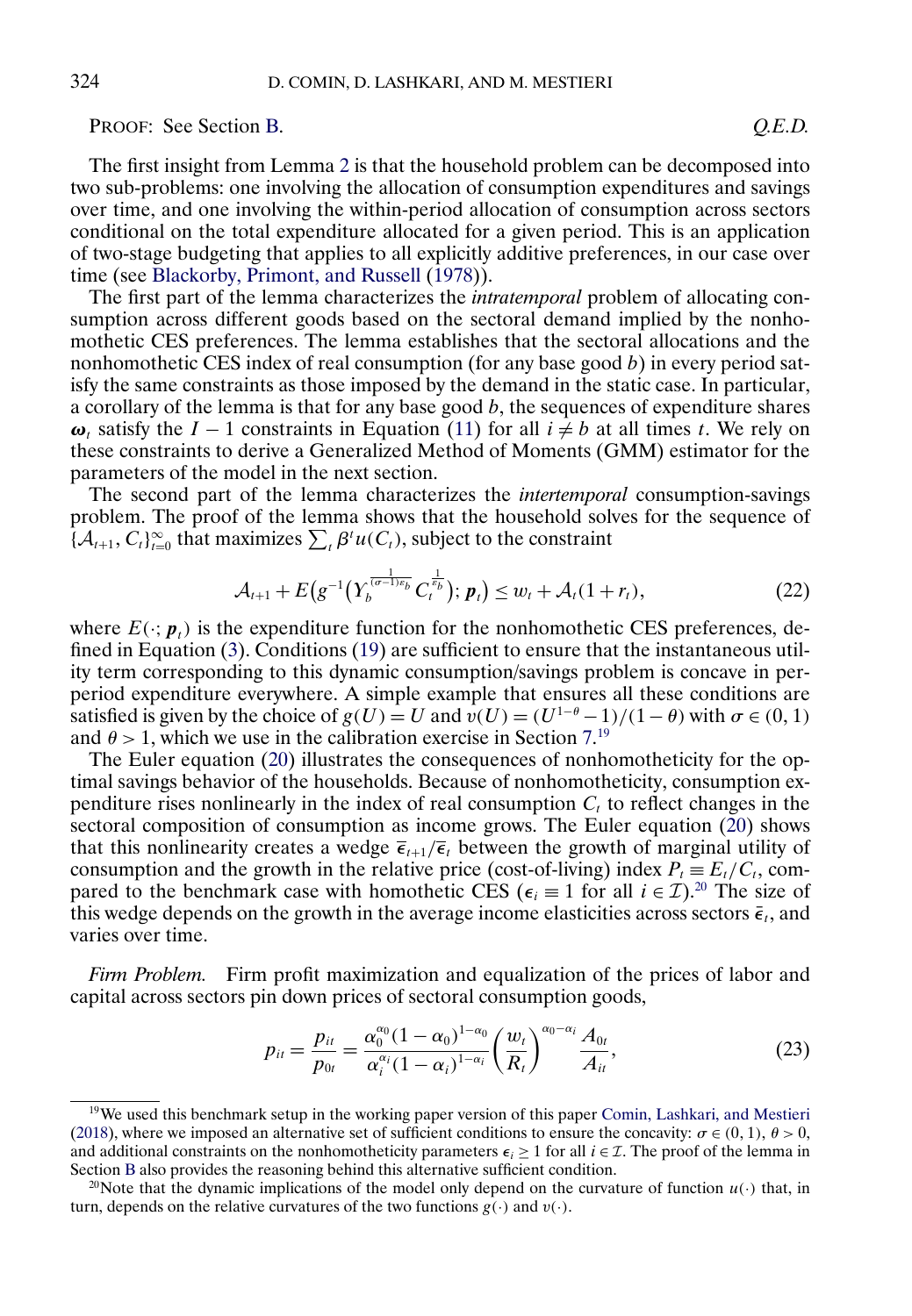<span id="page-14-0"></span>where, since the units of investment good and capital are the same, we normalize the price of investment good,  $p_{0t} \equiv 1$ . Equation [\(23\)](#page-13-0) shows that price effects capture both supply-side drivers of sectoral reallocation: heterogeneity in productivity growth rates and heterogeneity in capital intensities.

*General Equilibrium.* Goods market clearing ensures that household sectoral consumption expenditure equals the value of sectoral production output,  $\omega_{it} E_t = P_{it} Y_{it}^{21}$ . Competitive goods markets and profit maximization together imply that a constant share of sectoral output is spent on the wage bill,

$$
L_{it} = (1 - \alpha_i) \omega_{it} \frac{E_t}{w_t},
$$
\n(24)

where  $\omega_{it}$  is the share of sector *i* in household consumption expenditure.

The main prediction of the theory that we take to the data in the next section is the intratemporal consumption decision (Equation [\(11\)](#page-9-0) and its empirical counterpart, [\(36\)](#page-20-0)). It provides a log-linear relationship between relative sectoral demand, relative sectoral prices, and total expenditure that has to hold at every period. From the market-clearing Equation (24), note that

$$
\frac{L_{it}}{L_{jt}} = \frac{1 - \alpha_i}{1 - \alpha_j} \frac{\omega_{it}}{\omega_{jt}}, \quad i, j \in \mathcal{I}.
$$
\n(25)

This implies that relative sectoral employment is proportional to relative expenditure shares. Thus, relative sectoral employment also follows the same log-linear relationship with relative prices and total expenditure. Equation [\(23\)](#page-13-0) suggests that relative prices capture the effect of supply-side forces in the form of differential rates of productivity growth and heterogeneous capital intensities in the presence of capital deepening. Therefore, given the parameters of the nonhomothetic CES preferences, we can rely on Equation [\(16\)](#page-10-0) to separate out the impact of demand- and supply-side forces in shaping long-run patterns of structural change.

For the case in which there are three sectors, agriculture, manufacturing, and services, Equation [\(15\)](#page-10-0) also makes transparent how nonhomothetic CES can generate a steady decline in agricultural consumption (real and nominal), a hump-shaped pattern in manufacturing consumption, and a steady increase in services. Suppose that relative prices are constant. In this case, the evolution of the vector of expenditure shares  $\boldsymbol{\omega}_t$  and sectoral consumption  $C_t$  depend only on the evolution of the index of real consumption  $C_t$  (and correspondingly utility  $U_t$ ) as well as the relative ranking of nonhomotheticity parameters. If nonhomotheticity parameters satisfy  $\epsilon_a < \epsilon_m < \epsilon_s$  and sectors are gross complements, as the index  $C_t$  grows, the relative consumption of manufacturing to agriculture and of services to manufacturing steadily grow. Thus, the share of consumption raises monotonically for services and declines monotonically for agriculture. For manufacturing, it is clear that it asymptotically has to decline, too. But, it is also easy to see that the share of manufacturing can temporarily rise and generate an inverted U-pattern if the initial share of agricultural consumption is sufficiently high.22

 $21$ In our empirical applications, we additionally account for sectoral trade flows.

<sup>&</sup>lt;sup>22</sup>Under the assumption that relative prices remain constant, Equation  $(6)$  implies that the relative growth rate of sector i to sector j is  $(\epsilon_i - \epsilon_j)\gamma^*$ , where  $\gamma^*$  denotes the growth rate of  $C_i$ . Using the fact that shares add up to 1, we can write the growth rate of the manufacturing sector expenditure share as  $g_m = ((\epsilon_m - \epsilon_a)\omega_a -$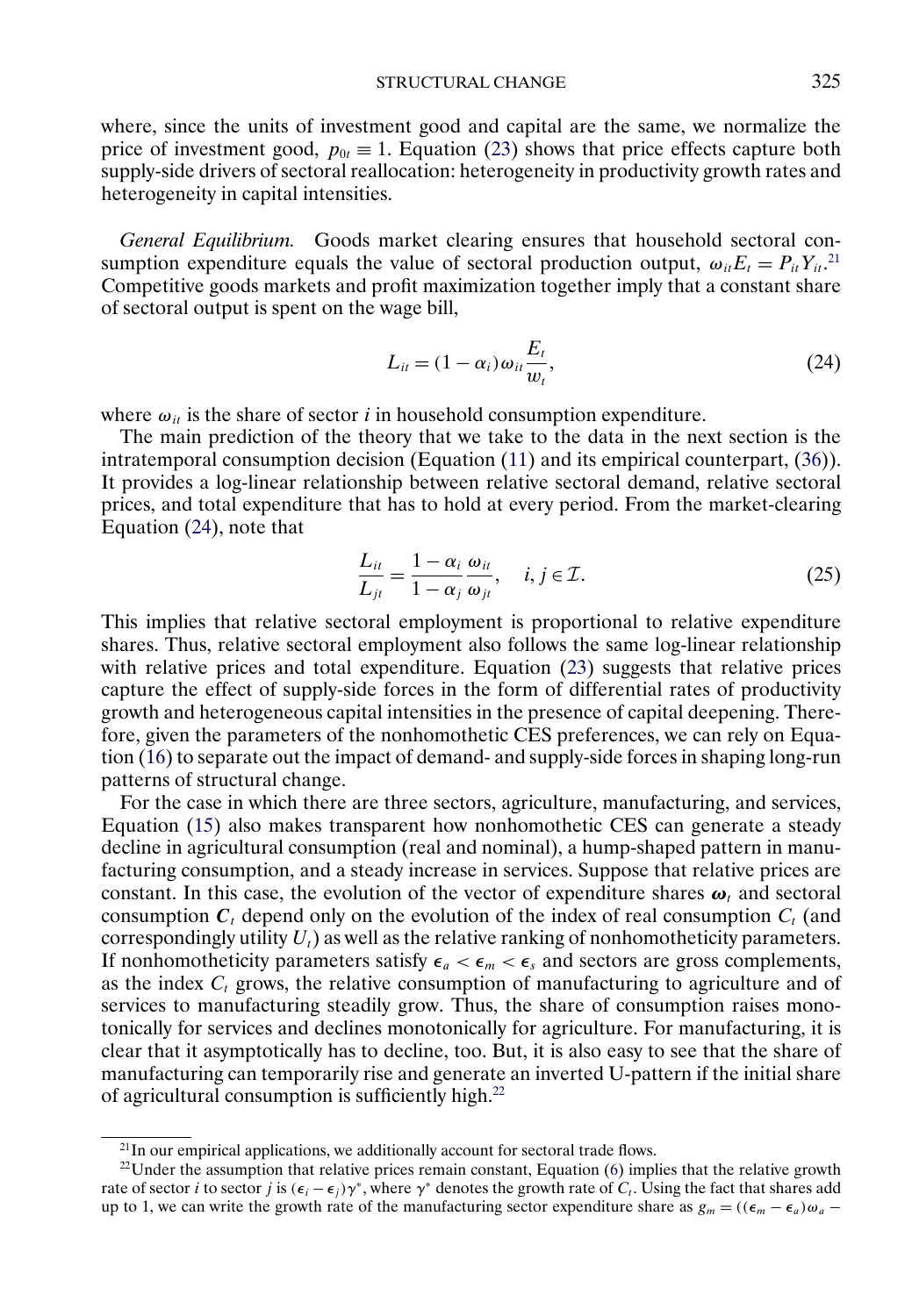<span id="page-15-0"></span>Finally, we note that Equation [\(6\)](#page-7-0) also shows how our model can generate a positive correlation between relative sectoral consumption in real and nominal terms, as it is observed in the data [\(Herrendorf, Rogerson, and Valentinyi](#page-62-0) [\(2014\)](#page-62-0)). In the empirically relevant case of gross complementarity ( $\sigma$  < 1), the price effect implies that relative sectoral consumption should negatively correlate with relative sectoral prices, as is the case for homothetic preferences with gross complementarity.<sup>23</sup> However, our demand system has an additional force: income effects. The nonhomothetic effect of aggregate consumption affects both series in the same way and thus is a force that makes both time series comove. Thus, if income effects are sufficiently strong, both time series can be positively correlated. We revisit this result in Section [6.2,](#page-34-0) where we show that this is indeed the case empirically.

# 2.2.2. *Constant Growth Path*

We characterize the asymptotic dynamics of the economy when total factor productivities at the sectoral level grow at heterogeneous but constant rates. To this end, let us assume that the function  $u(\cdot)$  is such that for some  $\theta > 0$ , we have

$$
\lim_{C \to \infty} \frac{Cu''(C)}{u'(C)} = -\theta. \tag{26}
$$

Moreover, we assume that sectoral productivity growth is given by

$$
\frac{A_{it+1}}{A_{it}} = 1 + \gamma_i, \quad i \in \{0\} \cup \mathcal{I}.\tag{27}
$$

Under these assumptions, the competitive equilibrium of the economy converges to a path of constant per capita consumption growth. Along this path, consumption expenditure, investment, and the stock of capital all grow at a rate dictated by the rate of growth of the investment sector  $\gamma_0$ . Denoting the rate of growth of the index of real consumption  $C_t$  by  $\gamma^*$ , the share of each sector i in consumption expenditure also exhibits constant growth along a constant growth path, characterized by constants

$$
1 + \xi_i \equiv \lim_{t \to \infty} \frac{\omega_{it+1}}{\omega_{it}} = \left[ \frac{\left(1 + \gamma^*\right)^{\epsilon_i}}{\left(1 + \gamma_0\right)^{\frac{\alpha_i}{1 - \alpha_0}} \left(1 + \gamma_i\right)} \right]^{1 - \sigma} . \tag{28}
$$

Given the fact that expenditures shares have to be positive and sum to 1, Equation (28) allows us to find the rate of growth of real consumption as a function of nonhomotheticity parameters, factor intensities, and the rates of technical growth. The next proposition characterizes the asymptotic dynamics of the competitive equilibrium.

 $(\epsilon_s - \epsilon_m)\omega_s$ ) $\gamma^*$ . Thus, the sign of  $g_m$  depends on whether  $(\epsilon_m - \epsilon_a)\omega_a \le (\epsilon_s - \epsilon_m)\omega_s$ . Since  $\epsilon_a < \epsilon_m < \epsilon_s$ , this depends on whether  $\omega_a \leq \frac{\epsilon_i - \epsilon_m}{\epsilon_m - \epsilon_a} \omega_s$ . If the initial expenditure share in agriculture is sufficiently large to satisfy the previous inequality, then the evolution of manufacturing will be hump-shaped. Sin monotonically and  $\omega_s$  increases monotonically over time,  $g_m$  changes sign at most once.

<sup>&</sup>lt;sup>23</sup>To see why, note that relative real consumption is decreasing in relative prices with an elasticity of  $-\sigma$ , while relative nominal expenditure is increasing with an elasticity of  $1 - \sigma$ . Thus, with CES aggregators and gross complementarity, real and nominal variables are negatively correlated—a counterfactual prediction.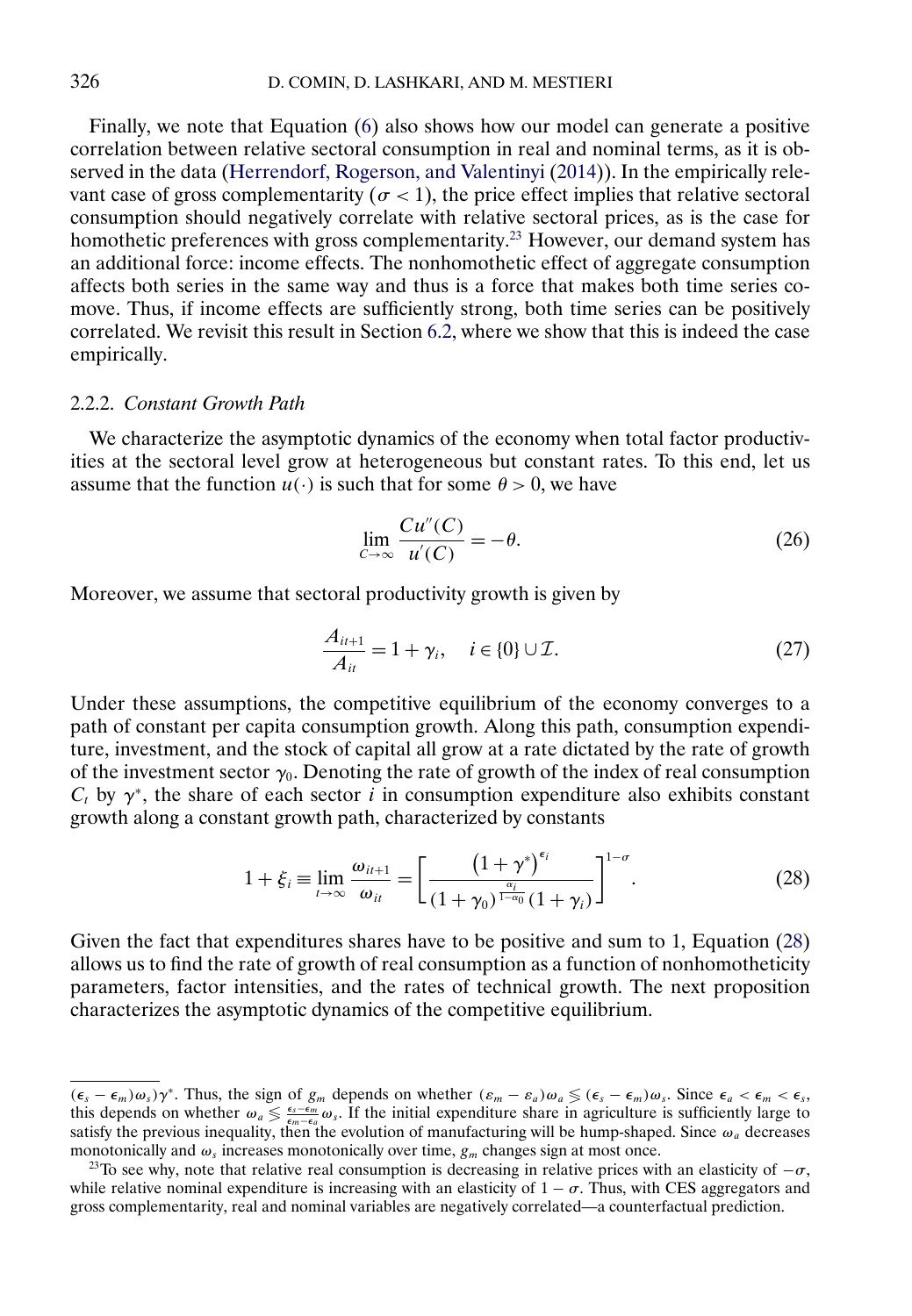<span id="page-16-0"></span>PROPOSITION 1: *Let* γ<sup>∗</sup> *be defined as*

$$
\gamma^* = \begin{cases} \min_{i \in \mathcal{I}} \left[ (1 + \gamma_0)^{\frac{\alpha_i}{1 - \alpha_0}} (1 + \gamma_i) \right]^{\frac{1}{\epsilon_i}} - 1, & 0 < \sigma < 1, \\ \max_{i \in \mathcal{I}} \left[ (1 + \gamma_0)^{\frac{\alpha_i}{1 - \alpha_0}} (1 + \gamma_i) \right]^{\frac{1}{\epsilon_i}} - 1, & 1 < \sigma. \end{cases}
$$
(29)

*Assume that conditions* [\(26\)](#page-15-0) *and* [\(27\)](#page-15-0) *hold*, *and that* γ<sup>∗</sup> *satisfies the following condition*:

$$
(1+\gamma_0)^{-\frac{\alpha_0}{1-\alpha_0}} < \beta \big(1+\gamma^*\big)^{1-\theta} < \min\bigg\{\frac{(1+\gamma_0)^{-\frac{\alpha_0}{1-\alpha_0}}}{\alpha_0+(1-\alpha_0)(1+\gamma_0)^{-\frac{1}{1-\alpha_0}}(1-\delta)},1\bigg\}.
$$
 (30)

*Then*, *for any initial level of capital stock*, K0, *there exists a unique competitive equilibrium* along which the index of real consumption asymptotically grows at rate  $\gamma^{*,24}$ 

$$
\lim_{t \to \infty} \frac{C_{t+1}}{C_t} = 1 + \gamma^*.
$$
\n(31)

Along the constant growth path, (i) the real interest rate is constant,  $r^*\equiv (1+\gamma_0)^{1/(1-\alpha_0)}/\beta(1+\gamma_0)$ γ<sup>∗</sup>)<sup>1</sup>−<sup>θ</sup> − 1, (ii) *consumption expenditure*, *total nominal output*, *and the stock of capital grow at rate*  $(1 + \gamma_0)^{\frac{1}{1-\alpha_0}}$ , *and* (iii) *only the subset of sectors*  $\mathcal{I}^*$  *that achieve the minimum in Equation* (29) *employ a non-negligible fraction of workers*.

PROOF: See Section [B.](#page-48-0) *Q.E.D.*

Equation (29) shows how the long-run growth rate of the nonhomothetic CES index of real consumption is affected by nonhomotheticity parameters,  $\epsilon_i$ , rates of technological progress,  $\gamma_i$ , and sectoral capital intensities,  $\alpha_i$ . To build intuition, consider the case in which all sectors have the same capital intensity and preferences are homothetic. In the empirically relevant case of  $\sigma \in (0, 1)$ , Equation (29) implies that the long-run growth rate of the real consumption index is pinned down by the sectors with the lowest technological progress, as in [Ngai and Pissarides](#page-63-0) [\(2007\)](#page-63-0). Consider now the case in which there is also heterogeneity in income elasticities. In this case, sectors with higher income elasticity and faster technological progress can co-exist in the long run with sectors with low income elasticity and slow technological progress. The intuition is that the agents shift their consumption expenditure towards income-elastic goods as they become richer, and away from goods that are becoming cheaper due to technical progress. Finally, the role of heterogeneity in capital shares in shaping the long-run rate of consumption growth is analogous to the role of technological progress, as they both ultimately shape the evolution of prices. Which sectors survive in the long run? At all points in time, all sectors produce a pos-

itive amount of goods, and their production grows over time. In relative terms, however, only the subset of sectors  $\mathcal{I}^*$  satisfying Equation (29) will comprise a non-negligible share of total consumption expenditure in the long run. Indeed, if the initial number of sectors is finite, generically only one sector survives in the long run.

<sup>&</sup>lt;sup>24</sup>Here we follow the terminology of [Acemoglu and Guerrieri](#page-61-0) [\(2008\)](#page-61-0) in referring to our equilibrium path as a constant growth path. [Kongsamut, Rebelo, and Xie](#page-63-0) [\(2001\)](#page-63-0) referred to this concept as generalized balanced growth path. As with these papers, we normalize the investment sector price. See [Duernecker, Herrendorf,](#page-62-0) [and Valentinyi](#page-62-0) [\(2017a\)](#page-62-0) for a discussion on the connection between this price normalization and chained-price indexing of real consumption.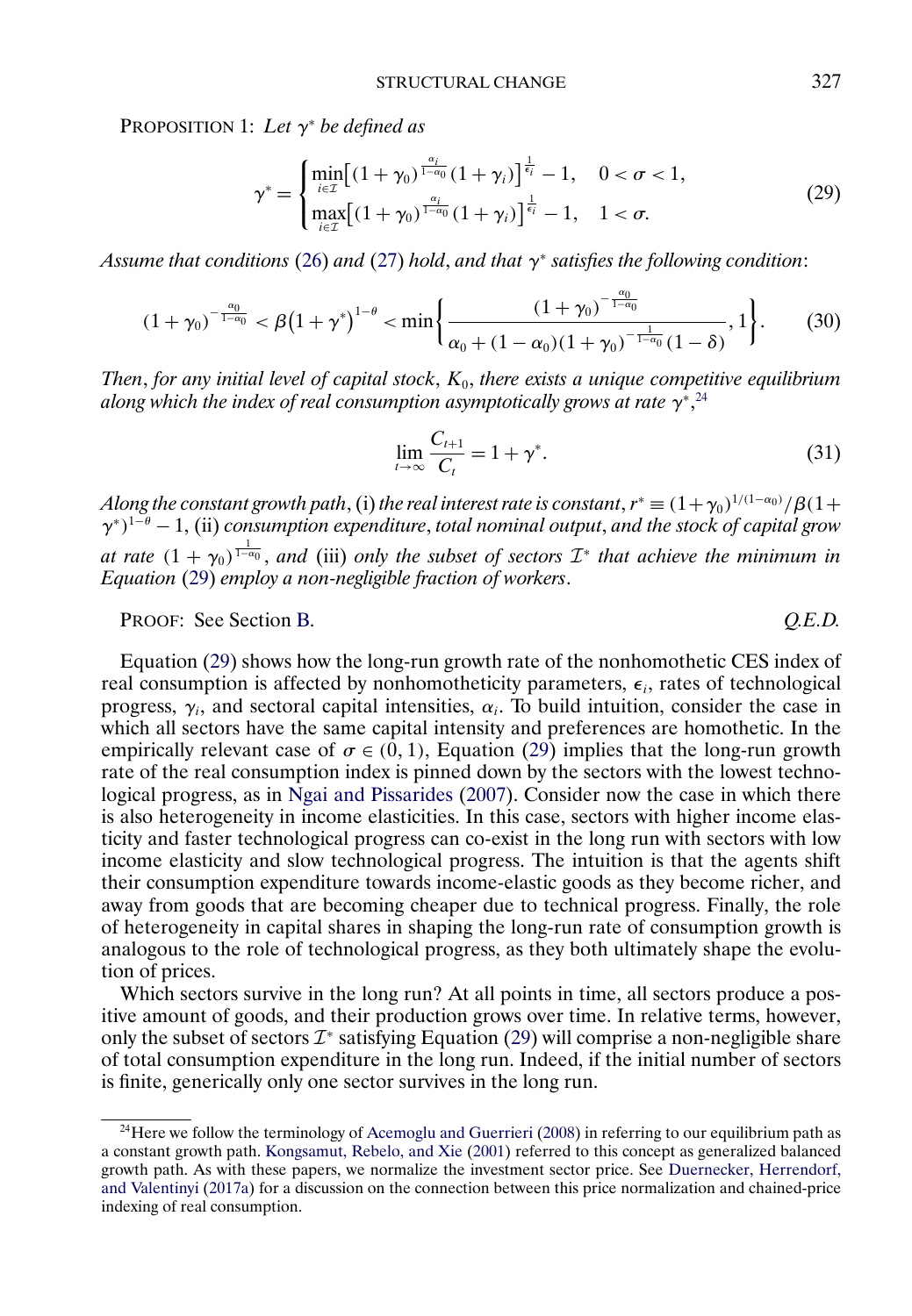#### <span id="page-17-0"></span>2.2.3. *Transitional Dynamics*

To study the transitional dynamics of the economy, we focus on the special case where all sectors have a common capital intensity,  $\alpha_i = \alpha$  for all  $i \in \mathcal{I}$ , and the felicity function in terms of the index of real consumption is isoelastic, that is,  $u(C) = (C^{1-\theta} - 1)/(1-\theta)$ , where  $\theta$  controls the elasticity of intertemporal substitution.<sup>25</sup> Let us normalize each of the aggregate variables by their respective rates of growth, introducing normalized consumption expenditure  $\tilde{E}_t = (1 + \gamma_0)^{-\frac{t}{1 - \alpha}} E_t$ , per capita stock of capital  $\tilde{k}_t = (1 + \gamma_0)^{-\frac{t}{1 - \alpha}} K_t$ , and real per capita consumption  $\tilde{C}_t \equiv (1 + \gamma^*)^{-t} C_t$ . Using the assets market-clearing condition, we can translate Equations [\(20\)](#page-12-0) and [\(22\)](#page-13-0) into equations that characterize the evolution of the normalized aggregate variables

$$
\tilde{k}_{t+1} = (1 + \gamma_0)^{-\frac{1}{1-\alpha}} \left[ \tilde{k}_t^{\alpha} + \tilde{k}_t (1 - \delta) - \tilde{E}_t \right],
$$
\n(32)

$$
\left(\frac{\tilde{C}_{t+1}}{\tilde{C}_t}\right)^{\theta-1} \frac{\overline{\epsilon}_{t+1}}{\overline{\epsilon}_t} \frac{\tilde{E}_{t+1}}{\tilde{E}_t} = \frac{1 + \alpha \tilde{k}_{t+1}^{\alpha-1} - \delta}{1 + r^*},\tag{33}
$$

where the normalized consumption expenditure  $\tilde{E}_t$  is a function of  $\tilde{C}_t$  and the two functions of the growth in  $\tilde{C}_t$ , that is,  $\tilde{C}_{t+1}/\tilde{\tilde{C}}_t$ , as<sup>26</sup>

$$
\left(\frac{\tilde{E}_{t+1}}{\tilde{E}_t}\right)^{1-\sigma} = \sum_{i=1}^I \omega_{it} \left(\frac{\tilde{C}_{t+1}}{\tilde{C}_t}\right)^{\epsilon_i(1-\sigma)} (1+\xi_i)^t, \tag{34}
$$

$$
\frac{\overline{\epsilon}_{t+1}}{\overline{\epsilon}_t} = \left(\frac{\tilde{E}_t}{\tilde{E}_{t+1}}\right)^{1-\sigma} \sum_{i=1}^I \omega_{it} \left(\frac{\epsilon_i}{\overline{\epsilon}_t}\right) \left(\frac{\tilde{C}_{t+1}}{\tilde{C}_t}\right)^{\epsilon_i(1-\sigma)} (1+\xi_i)^t.
$$
(35)

Starting from any initial levels of normalized per capita consumption  $\tilde{C}_0$  and stock of capital  $\tilde{k}_0$ , we can find that period's allocation of expenditure shares  $\boldsymbol{\omega}_t$  using Equations [\(2\)](#page-6-0) and [\(3\)](#page-6-0), and compute the normalized per capita consumption and stock of capital of the next period using Equations (32) and (33). Proposition [1](#page-15-0) establishes that the equilibrium path exists, is unique, and is therefore fully characterized by the dynamic equations above.

At the aggregate level, the transitional dynamics of this economy deviates from that of the standard neoclassical growth model since the household's elasticity of intertemporal substitution (EIS) varies with income.<sup>27</sup> Goods with lower income elasticity are less intertemporally substitutable. Since the relative shares of high and low income-elastic goods in the consumption expenditure of households vary over time, the effective elasticity of intertemporal substitution of households correspondingly adjusts. Typically, as income rises, low income-elastic goods constitute a smaller share of the households' expenditure and therefore the effective elasticity of intertemporal substitution rises over time. When

 $25$ The Supplemental Material characterizes the dynamics along an equilibrium path in the more general case with heterogeneous capital intensities  $\alpha_i$  in a continuous-time rendition of the current model.

<sup>26</sup>See Section [B.2](#page-55-0) for the derivation of this result.

<sup>&</sup>lt;sup>27</sup>For general multi-good consumption/savings problems, [Crossley and Low](#page-62-0) [\(2011\)](#page-62-0) showed that the standard assumption of constant EIS imposes the strong restriction on *within-period* allocation of consumption that the shapes of Engel curves have to be of at most rank 2. More specifically, they showed that the only nonhomothetic preferences satisfying this restriction are the PIGL and PIGLOG preferences of [Muellbauer](#page-63-0) [\(1975\)](#page-63-0) and [Muellbauer](#page-63-0) [\(1976\)](#page-63-0) (see also [Muellbauer](#page-63-0) [\(1987\)](#page-63-0)). As with our findings in the next section, [Crossley and Low](#page-62-0) [\(2011\)](#page-62-0) found that the data clearly reject this restriction on the shapes of Engel curves.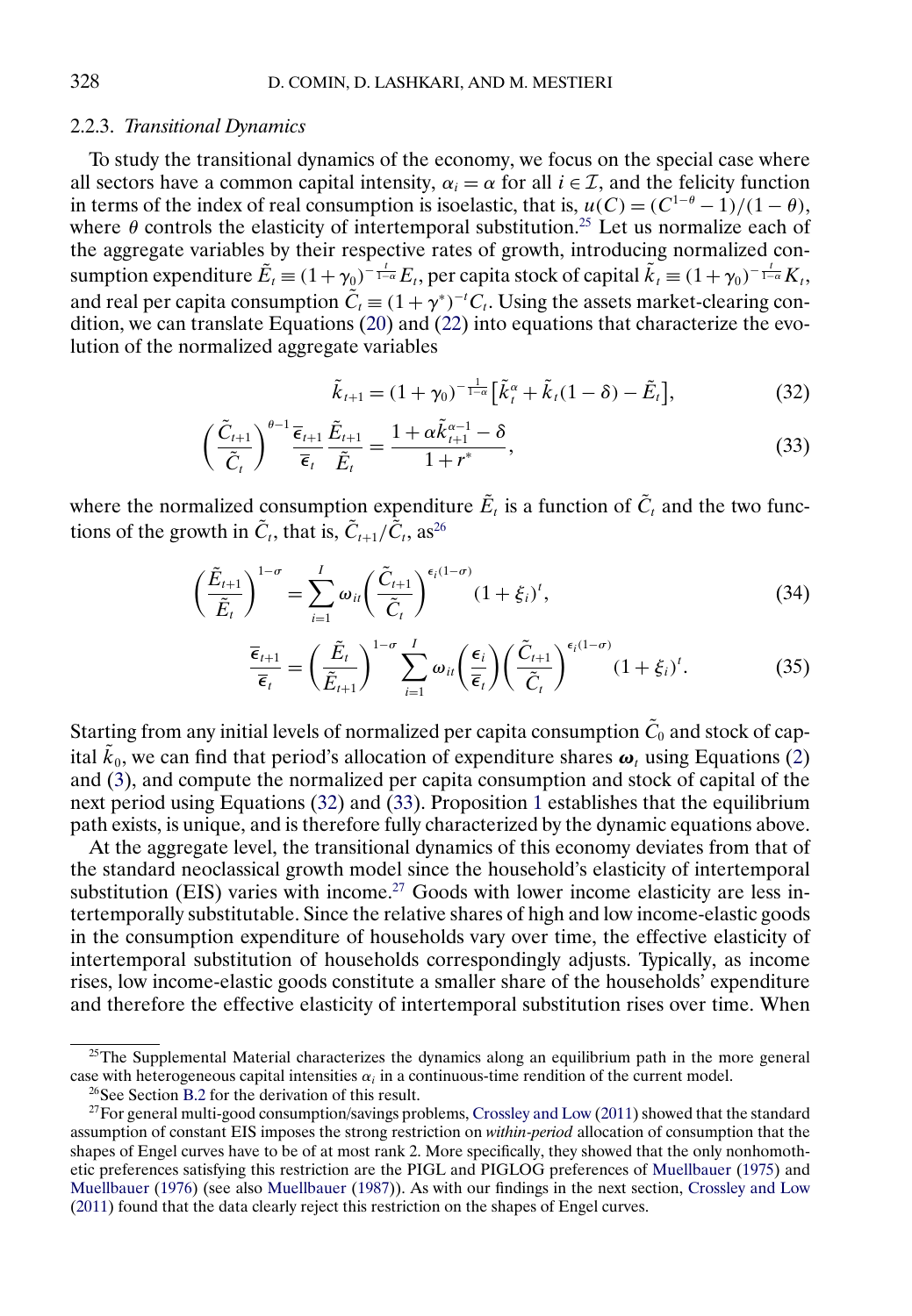<span id="page-18-0"></span>the economy begins with a normalized stock of capital  $\tilde{k}_t$  below its long-run level  $\tilde{k}^*$ , the interest rate along the transitional path exceeds its long-run level. With a rising elasticity of intertemporal substitution, households respond increasingly more strongly to these high interest rates. Therefore, the accumulation of capital and the fall in the interest rate both accelerate over time.<sup>28</sup>

In general, the transitional dynamics of the economy can generate a rich set of different patterns of structural transformation depending on nonhomotheticity parameters and the rates of productivity growth of different sectors  ${\{\epsilon_i, \gamma_i\}}_{i=1}^I$ . In Section 3, we estimate the demand-side parameters of the model using both micro- and macro-level data. We then use these parameters to calibrate the model in Section [7](#page-38-0) and study the implications for the evolution of sectoral shares as well as the paths of interest rate and savings.

### 3. MODEL ESTIMATION

In this section, we bring our model to the data with two goals in mind. Our first goal is to show that nonhomothetic CES preferences, despite their parametric parsimony, provide a reasonable account of the relation between the sectoral composition of the economy, relative prices, and total expenditure, both at the household and at the aggregate levels. Our second goal is to provide estimates of parameters of the nonhomothetic CES preferences (i.e., nonhomotheticity parameters, { $\epsilon_i$ }<sub>i∈*I*</sub>, and the elasticity of substitution,  $\sigma$ ) that can be used to calibrate our model and study its transitional dynamics in Section [7.](#page-38-0) In both household and aggregate data, our estimating strategy relies on the construction of Section [2.1.2](#page-8-0) and particularly the intratemporal specification [\(16\)](#page-10-0) for the allocations of consumption across three sectors: *a*griculture, *m*anufacturing, and *s*ervices.

To study relative sectoral demand at the household level, we use the U.S. Consumer Expenditure Survey (CEX) that reports the composition of household consumption expenditures on different final goods. For the aggregate data, we use a panel of 39 countries over the post-war period. The sample of countries covers a wide range of growth experiences, including developing countries (e.g., Botswana and India), miracle economies (e.g., South Korea and Taiwan), and developed economies (e.g., the U.S. and Japan). The aggregate data contain sectoral employment, value-added output, sectoral prices, and consumption per capita. We briefly discuss each of these data sets below, and present further details on the data sources in Section C of the Supplemental Material.

## 3.1. *Data Description*

*U.S. Household Expenditure Data.* We use U.S. household quarterly consumption data for the period 1999–2010 from the Consumption Expenditure Survey (CEX). In the CEX, each household is interviewed about their expenditures for up to four consecutive quarters. Our data construction is based on [Aguiar and Bils](#page-61-0) [\(2015\)](#page-61-0), who in turn followed very closely [Heathcote, Perri, and Violante](#page-62-0) [\(2010\)](#page-62-0) and [Krueger and Perri](#page-63-0) [\(2006\)](#page-63-0). As did these authors, we focus on a sample of urban households with a present household head aged

 $^{28}$ King and Rebelo [\(1993\)](#page-63-0) discussed this mechanism in the context of a neoclassical growth model with Stone–Geary preferences. In the current model, if the rate of productivity growth in high income-elastic sectors is large enough, the share of these sectors may in fact fall over time, and the effective elasticity of intertemporal substitution of households may correspondingly fall. However, as we will see in the calibration of the model in Section [7,](#page-38-0) the empirically relevant case is one in which the share of more income-elastic goods rises as the economy grows.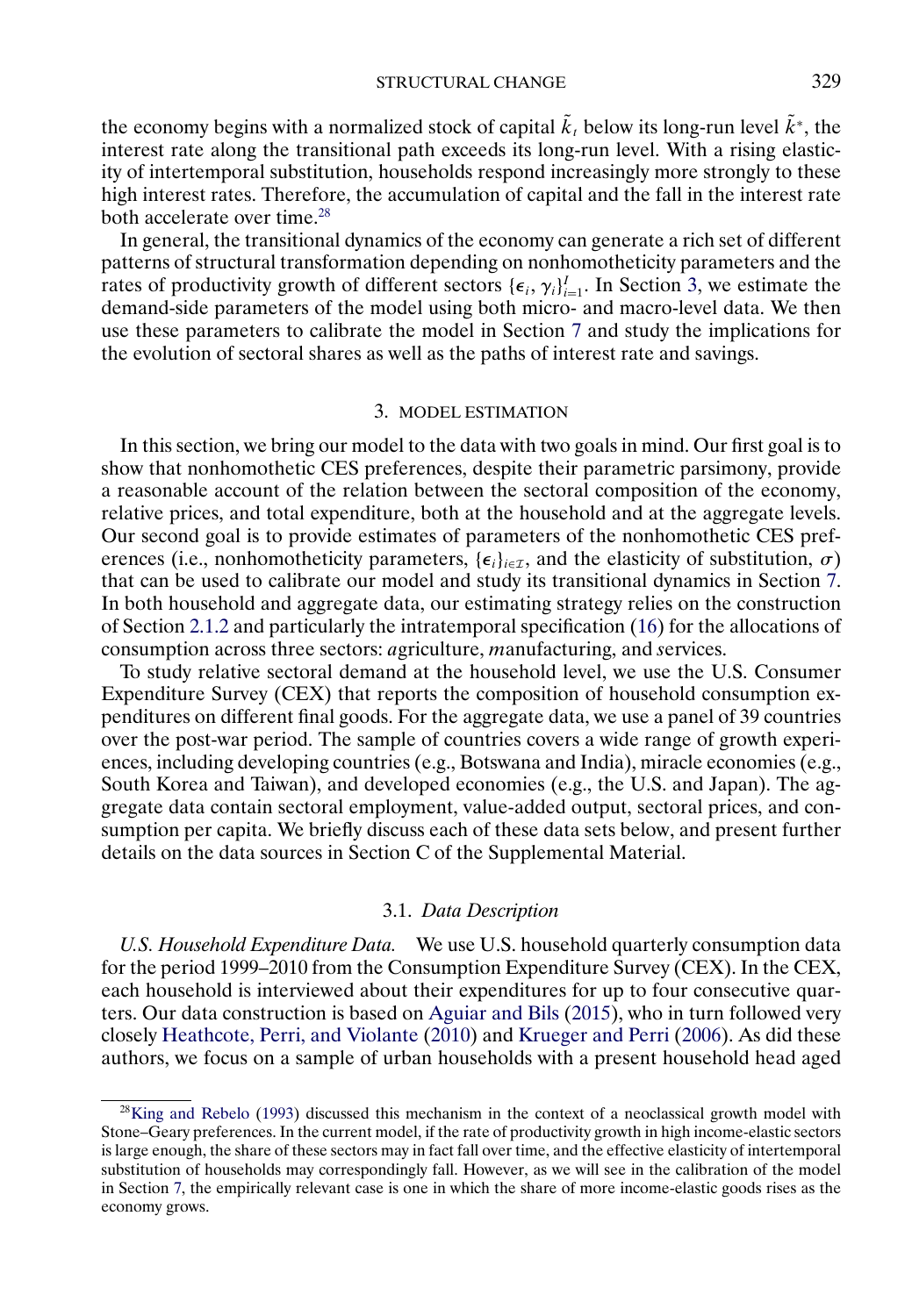<span id="page-19-0"></span>between 25 and 64. We also use the same total income measure (net of taxes) and household controls as [Aguiar and Bils](#page-61-0) [\(2015\)](#page-61-0). These controls are demographic dummies based on age range of the household head (25–37, 38–50, 51–64), household size dummies ( $\leq$ 2,  $3-4, 5+$ ), and dummies for the number of household earners  $(1, 2+)$ .

The key difference from [Aguiar and Bils](#page-61-0) [\(2015\)](#page-61-0) is that we construct our consumption categories to match expenditure in agriculture, manufacturing, and services. We follow [Herrendorf, Rogerson, and Valentinyi](#page-62-0) [\(2013\)](#page-62-0) to construct these three categories. The agricultural sector is composed of food-at-home expenditures. The main expenditure categories for the manufacturing sector are vehicles, housing equipment, other durables, clothing, shoes, and personal care items. For services, these are housing, utilities, health, food away from home, television subscriptions, and other entertainment fees.

We combine the CEX data with disaggregated regional quarterly price series from the BLS's urban CPI (CPI-U). Similarly to [Hobijn and Lagakos](#page-62-0) [\(2005\)](#page-62-0) and [Hobijn et al.](#page-62-0) [\(2009\)](#page-62-0), we construct the price for each sector faced by a household by taking the household expenditure-weighted average of the log-price of each of the expenditure categories belonging to the sector. Since expenditure weights are household-specific, this allows us to, albeit imperfectly, account for the fact that the effective price for each sector may be different across households.

*Aggregate Data.* Our aggregate data come from two sources. The sectoral data come from Groningen's 10-Sector Database [\(Vries et al.](#page-63-0) [\(2014\)](#page-63-0)). The 10-Sector Database provides a long-run internationally comparable data set on sectoral measures for 10 countries in Asia, 9 in Europe, 9 in Latin America, 10 in Africa, and the United States. The variables covered in the data set are annual series of production value added (nominal and real) and employment for 10 broad sectors starting in 1947. In our baseline exercise, we aggregate the 10 sectors into agriculture, manufacturing, and services following [Herren](#page-62-0)[dorf, Rogerson, and Valentinyi](#page-62-0) [\(2013\)](#page-62-0). In Section [6,](#page-32-0) we estimate our model for 10 sectors. Our consumption expenditure per capita data come from the ninth version of the Penn World Tables [\(Feenstra, Inklaar, and Timmer](#page-62-0) [\(2015\)](#page-62-0)). Combining these two data sets gives us a final panel of 39 countries with an average number of observations of 42 years per country. As we have discussed, the countries in our sample span very different growth trajectories. For example, the ratio of the 90th to the 10th percentile of consumption per capita in year 2000 is  $18.2.^{29}$ 

### 3.2. *Household-Level Results*

*Empirical Strategy and Identification.* Following the construction of Section [2.1.2,](#page-8-0) we assume that the sectoral composition of the consumption of each household  $n$  across sectoral goods follows nonhomothetic CES demand for a set of identifiable parameters  $(\sigma, \epsilon, \Omega^n)$ , where we have allowed the taste shifter  $\Omega^n$  to potentially vary at the household

<sup>29</sup>The countries in our sample are Argentina, Bolivia, Botswana, Brazil, Chile, Colombia, Costa Rica, Denmark, Ethiopia, France, Germany, Ghana, Hong Kong, India, Indonesia, Italy, Japan, Kenya, Korea, Malawi, Malaysia, Mauritius, Mexico, Netherlands, Nigeria, Perú, Philippines, Senegal, Singapore, South Africa, Spain, Sweden, Taiwan, Tanzania, Thailand, United Kingdom, United States of America, Venezuela, and Zambia. In a previous version of this paper [\(Comin, Lashkari, and Mestieri](#page-62-0) [\(2015\)](#page-62-0)), we used the Barro–Ursua data set instead of the PWTv9.0. The main advantage of the PWTv9.0 is that it allows us to estimate our model for all countries in the 10-sector database (39) relative to Barro–Ursua, for which we only had data for 25 countries. We find very similar results using both data sets.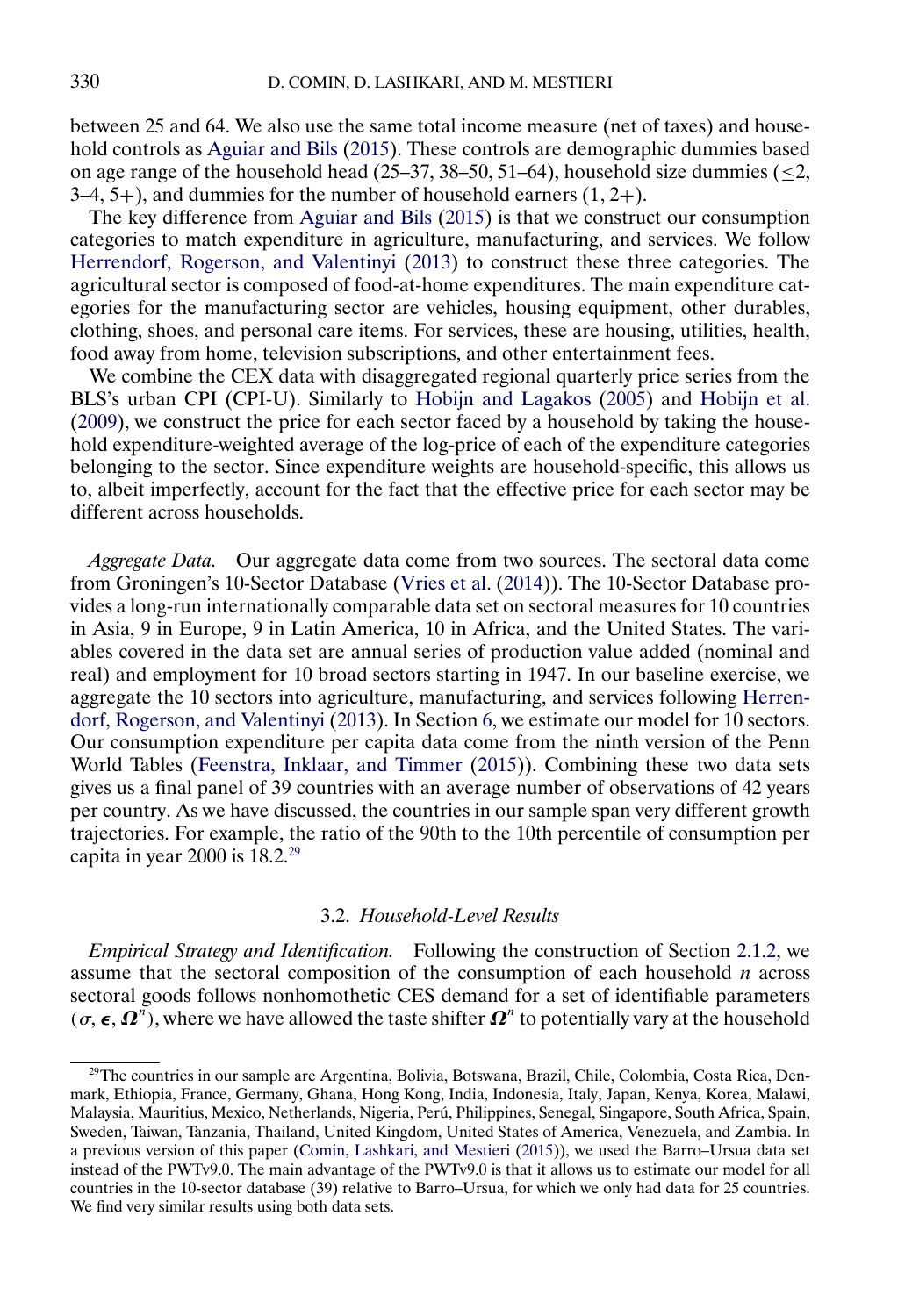<span id="page-20-0"></span>level. We consider the manufacturing sector m as the base. We can then write an empirical counterpart of Equations [\(16\)](#page-10-0) for each sector  $i \in \mathcal{I}_{-m} = \{a, s\}$  as

$$
\log\left(\frac{\omega_{it}^n}{\omega_{mt}^n}\right) = (1 - \sigma) \log\left(\frac{p_{it}^n}{p_{mt}^n}\right) + (1 - \sigma)(\epsilon_i - 1) \log\left(\frac{E_i^n}{p_{mt}^n}\right) + (\epsilon_i - 1) \log \omega_{mt}^n + \zeta_i^n + \nu_{it}^n, \tag{36}
$$

where  $\omega_{it}^n$  and  $p_{it}^n$  denote the share of consumption and the price of sector-*i* goods of household *n* at time *t*,  $E_t^n$  denotes their total expenditure,  $\zeta_i^n \equiv \log(\Omega_i^n / \Omega_m^n)$  accounts for relative taste parameters, and  $v_{it}^n$  for the error terms.

Furthermore, we impose the additional assumptions that the household-level tasteshocks are linear functions of observables  $\zeta_i^n \equiv \beta_i' X^n + \delta_{ir}$ , and that the error term may contain common sector-time fixed effects across households  $v_{it}^n \equiv \delta_{it} + \tilde{v}_{it}^n$ . The first assumption imposes the constraint that the cross-household heterogeneity in time-invariant taste parameters can be fully explained as a linear function of the vector  $X^n$  of household characteristics discussed above (age, household size, and number of earners dummies) and sector-region  $(ir)$  fixed effects. The second assumption allows for a dyad of sectortime  $(it)$  fixed effects to absorb potential aggregate consumption shocks. This specification identifies income elasticities based on the within-region covariation between expenditure shares and total household expenditures, controlling for household characteristics.

To deal with potential measurement error and endogeneity issues, we use instruments for the observed measures of household expenditures and relative prices. First, we follow [Aguiar and Bils](#page-61-0) [\(2015\)](#page-61-0) and instrument household expenditures (total and on the reference good) in a given quarter with the annual household income after taxes and the income quintile of the household. The instruments capture the permanent household income and are therefore correlated with household expenditures without being affected by transitory measurement error in total expenditures.<sup>30</sup> Second, we instrument household relative prices with a "Hausman" relative-price instrument. Each of the prices used in the relative-price instrument is constructed in two steps. First, for each sub-component of a sector, we compute the average price across regions excluding the own region. Then, the sectoral price for a region is constructed using the average region expenditure shares in each sub-component as weights.31 These price instruments capture the common trend in U.S. prices while alleviating endogeneity concerns due to regional shocks (and measurement error of expenditure).<sup>32</sup>

Equation (36) defines a system of log-linear equations for  $i \in \mathcal{I}_{-m}$  with constraints in its coefficients. First, there is the constraint that  $\sigma$  is the same across equations. Second,

<sup>&</sup>lt;sup>30</sup>The measure of total household income corresponds to a separate question in the CEX and is not constructed adding household expenditures over the year. [Boppart](#page-61-0) [\(2014a\)](#page-61-0) also instrumented quarterly expenditure levels by household income.

<sup>&</sup>lt;sup>31</sup>Formally, we instrument relative prices  $\log(p_{it}^r/p_{mt}^r)$  with  $\log(p_{it}^{-r}/p_{mt}^{-r})$ , where  $\log p_{it}^{-r}$  for  $i \in \{a, m, s\}$ is constructed as follows. Suppose that, for sector  $j$ , we have information on the price of subcomponents  $k \in \{1, ..., K\}$ ; then  $\log p_{it}^{-r} = \sum_{k=1}^{K} \hat{\omega}_{kt}^{r} \log \hat{p}_{kt}^{-r}$ , where  $\hat{\omega}_{kt}^{r}$  denotes the average expenditure share of k in region r and  $\hat{p}_{kt}^{-r}$  denotes the log of the average price in the U.S. excluding region r. We have verified that constructing the instrument using the price in the own region or the average national price delivers similar results.

 $32$ Using the average price in the U.S. excluding the own region addresses the concern of regional shocks, while capturing the common component of prices across regions. Using average expenditures in the region addresses the concern of mismeasurement of household expenditure shares in that region to the extent that the mismeasurement averages out in the aggregate.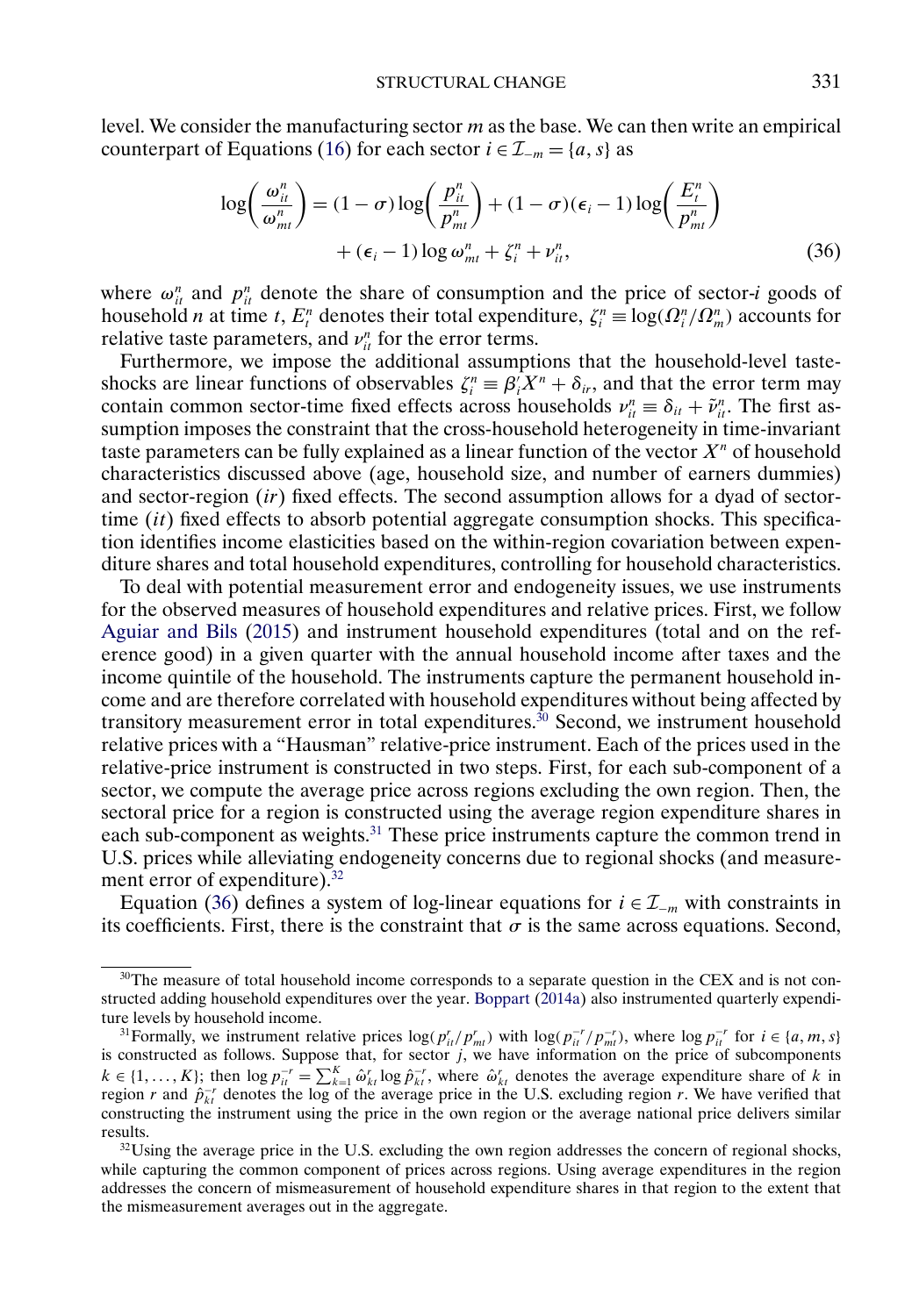<span id="page-21-0"></span>for each equation, the product of the coefficient on relative prices,  $(1 - \sigma)$ , and expenditure share on manufacturing,  $(\epsilon_i - 1)$ , has to be equal to the coefficient on expenditure,  $(1 - \sigma)(\epsilon_i - 1)$ . We estimate the parameters  $\{\sigma, \epsilon_i, \zeta_i^n\}_{i \in \mathcal{I}_{-m}}$  of this system of equations (imposing these constraints) via the generalized method of moments  $(GMM)$ <sup>33</sup>

We present our estimation results under two alternative weighting schemes. We use the household weights provided in the CEX data to make the household sample representative of the entire U.S. population. Additionally, we re-weight households by their total level of expenditure to bridge the gap with the estimates with aggregate-level data.<sup>34</sup> Comparing the alternative weighting schemes allows us to examine the stability of the estimated parameters across income groups.

*Estimation Results.* Table I reports our estimation results. Columns (1) and (2) report the estimates when we control only for household characteristics  $X<sup>n</sup>$  but we do not include any time or region fixed effects. Column (1) corresponds to the weighting scheme that replicates the U.S. population, while column (2) corresponds to the expenditure re-weighted estimates. In both cases, we find very similar estimates. The estimates show that the nonhomotheticity parameter is lower for agriculture relative to manufacturing ( $\epsilon_a - 1 = -0.80$  in column (1)) and higher for services relative to manufacturing  $(\epsilon_s - 1 = 0.65$  in column (1)). The price elasticity estimates are less than 1 ( $\sigma = 0.26$ in the first column), suggesting that agriculture, manufacturing, and services are gross complements in household preferences. Using Equation [\(9\)](#page-8-0), we find that the expenditure elasticities for the average household in our sample are 0.37, 0.83, and 1.20 for agriculture, manufacturing, and services, respectively. This implies that, for the average U.S. household, agricultural and manufacturing goods are necessities, while services are luxury goods.

We subsequently add region and time fixed effects in columns (3) to (6). We find very similar coefficients to those in columns (1) and (2). An important observation from Table I is that our estimates of relative income elasticities do not change significantly between the

|                          | (1)     | (2)     | (3)     | (4)     | (5)     | (6)     |
|--------------------------|---------|---------|---------|---------|---------|---------|
| $\sigma$                 | 0.26    | 0.28    | 0.28    | 0.20    | 0.31    | 0.33    |
|                          | (0.04)  | (0.04)  | (0.03)  | (0.05)  | (0.04)  | (0.05)  |
| $\epsilon_a-1$           | $-0.80$ | $-0.83$ | $-0.81$ | $-0.70$ | $-0.95$ | $-0.97$ |
|                          | (0.06)  | (0.07)  | (0.06)  | (0.07)  | (0.09)  | (0.10)  |
| $\epsilon_{s}-1$         | 0.65    | 0.68    | 0.75    | 0.67    | 0.82    | 0.85    |
|                          | (0.07)  | (0.07)  | (0.06)  | (0.07)  | (0.09)  | (0.10)  |
| Expenditure Re-Weighted  | N       | Y       | N       | Y       | N       | Y       |
| Region FE                | N       | N       | Y       | Y       | Y       | Y       |
| Year $\times$ Ouarter FE | N       | N       | N       | N       | Y       | Y       |

| <b>TABLE I</b>                                     |
|----------------------------------------------------|
| ESTIMATES, CEX FINAL-GOOD EXPENDITURE <sup>a</sup> |

<sup>a</sup>All regressions include household controls (described in the text). Standard errors clustered at the household level shown in parentheses. The number of observations is 60,925 in all regressions.

<sup>&</sup>lt;sup>33</sup>We also note that our estimation strategy is different from the one proposed in [Hanoch](#page-62-0) [\(1975\)](#page-62-0). Hanoch proposed an estimation based on double differences that can only identify  $I - 2$  nonhomotheticity parameters.

<sup>34</sup>We thank the editor for this suggestion.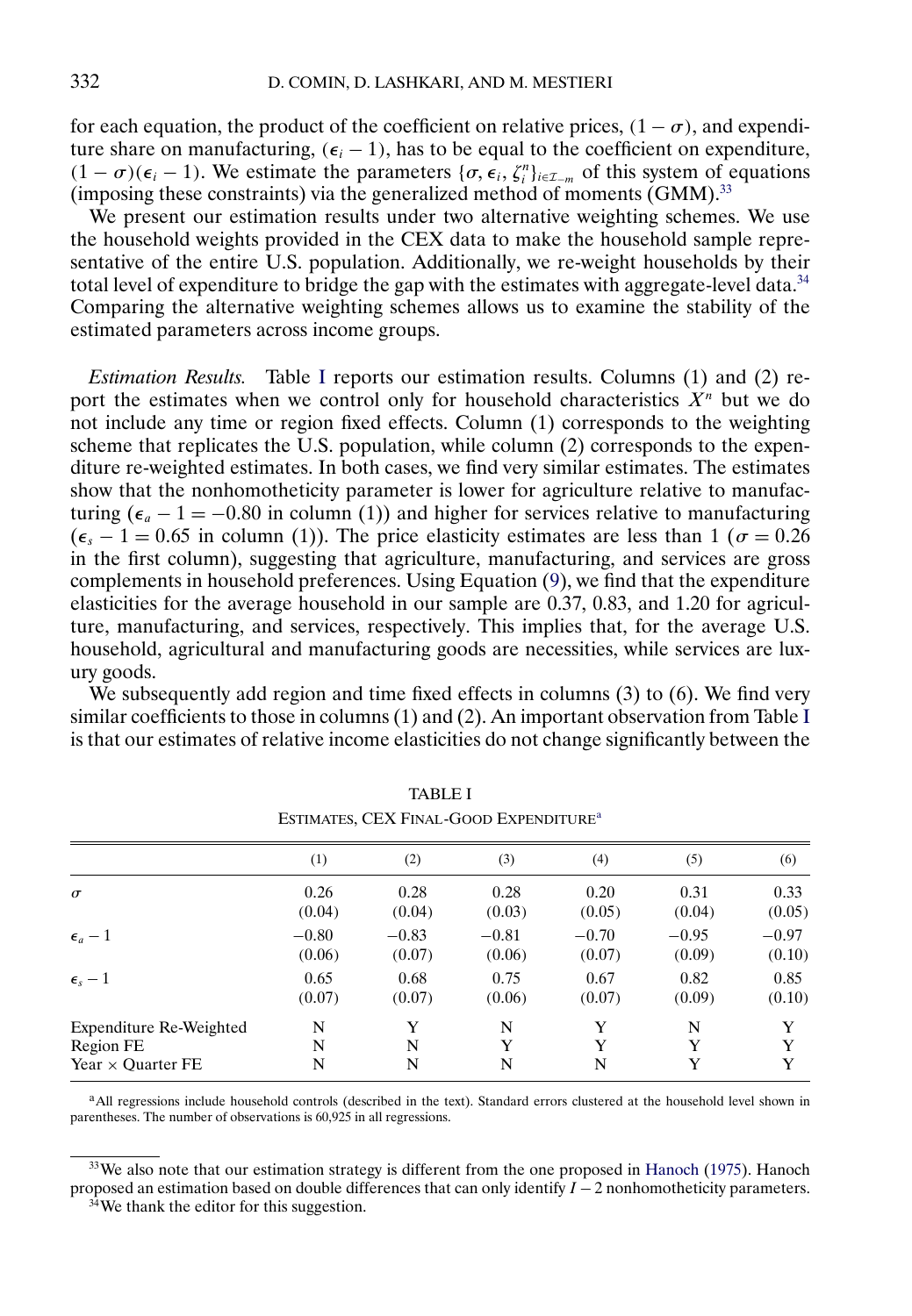<span id="page-22-0"></span>

|                  | $<$ P50 | $>$ P50 | Pre'05  | Post'05 |
|------------------|---------|---------|---------|---------|
|                  | (1)     | (2)     | (3)     | (4)     |
| $\sigma$         | 0.35    | 0.31    | 0.33    | 0.25    |
|                  | (0.07)  | (0.05)  | (0.07)  | (0.05)  |
| $\epsilon_a-1$   | $-0.89$ | $-0.99$ | $-0.98$ | $-0.92$ |
|                  | (0.17)  | (0.12)  | (0.15)  | (0.08)  |
| $\epsilon_s - 1$ | 0.75    | 0.59    | 0.74    | 0.65    |
|                  | (0.19)  | (0.16)  | (0.14)  | (0.10)  |

| <b>TABLE II</b>                                        |
|--------------------------------------------------------|
| SAMPLE SPLITS, CEX FINAL-GOOD EXPENDITURE <sup>a</sup> |

<sup>a</sup>Regressions estimated using CEX-replicate weights. Households controls included in all regressions (as described in the main text). All regressions include Region and Year  $\times$  Quarter fixed effects. Standard errors clustered at the household level. The estimations in columns (2) and (3) are performed imposing the constraint  $\epsilon_a \ge 0$  (by estimating an exponential transformation of the variable). The corresponding standard errors are computed using the delta method.

specifications with U.S. population weights (odd columns) and those with expenditure weights (even columns). This finding suggests that the assumption in our model of nonhomotheticity parameters  ${\{\epsilon_i\}}_{i \in \mathcal{I}}$  being constant across income groups provides a good description of the data.35

Table II explores the stability of the slope of the relative demand in expenditure across different subsamples of the data. First, we split households in two groups: above and below the annual median income in the sample. Columns (1) and (2) report the estimates of specification [\(36\)](#page-20-0) when we estimate it separately for each subsample. We find that the estimated elasticities are not significantly different from each other. We also study the stability of the estimates over time and estimate our baseline regression in the pre- and post-2005 subsamples. Columns (3) and (4) report the estimates, where we again find estimates that are close in magnitude.

A key prediction of nonhomothetic CES is that relative expenditure shares are loglinear in the real consumption index. We use the estimate of the elasticity of substitution  $\hat{\sigma}$  from Table [I](#page-21-0) in Equation [\(13\)](#page-10-0) to obtain our measure of the nonhomothetic CES index of real consumption

$$
\log C_t^n = \log \left( \frac{E_t^n}{p_{mt}^n} \right) + \frac{1}{1 - \hat{\sigma}} \log \omega_{mt}^n. \tag{37}
$$

Our theory (e.g., Equation( [6\)](#page-7-0)) implies that log-relative expenditure shares are a linear function of log-relative prices and the log real consumption index. Figure [2](#page-23-0) plots the (binned) residuals after all controls and relative prices have been partialled-out from the instrumented real consumption measure and relative expenditure shares. As implied by our model, we find that residual variation in relative shares is well approximated by a loglinear function of residual consumption, both for agriculture relative to manufacturing  $(2(a))$  $(2(a))$  and services relative to manufacturing  $(2(b))$ .

 $35$ Table D.1 in the Supplemental Material reports the regression of our instruments on aggregate expenditure and prices, which would correspond to the "first-stage" in a 2SLS setting, and shows that the coefficients have the expected sign and are significant at conventional levels.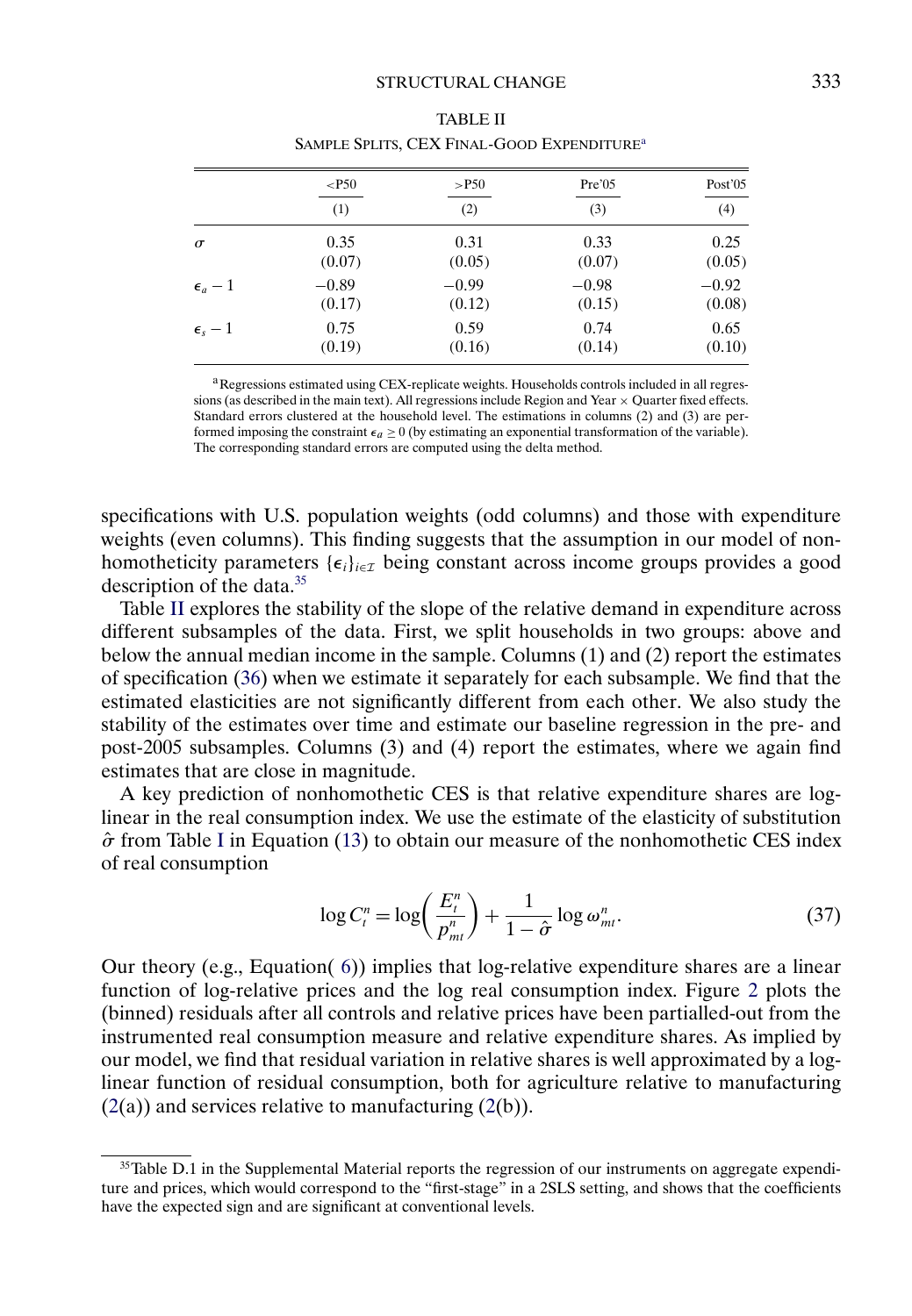<span id="page-23-0"></span>

FIGURE 2.—Partial correlation of the real consumption index and relative log expenditure shares, CEX. Notes: These plots depict the (binned) residuals corresponding to the average value of 20 equal-sized bins of the data. The red line depicts the linear regression between the residualized variables.

# 3.3. *Cross-Country Aggregate-Level Results*

After estimating the model with household data, we explore the ability of these preferences to account for the broad patterns of structural transformations observed across countries during the post-war period.

*Empirical Strategy and Identification.* We employ a strategy similar to the one we used for micro data to estimate the preferences with aggregate data. Recall that our model assumes that each country is inhabited by homogeneous households.<sup>36</sup> Hence, the specifications discussed in Section [2.1.2](#page-8-0) and, in particular, Equations [\(11\)](#page-9-0) and [\(16\)](#page-10-0), apply to aggregate data for a set of identifiable parameters ( $\sigma$ ,  $\boldsymbol{\epsilon}, \bar{\boldsymbol{\Omega}}^n$ ), where the taste shifters  $\boldsymbol{\Omega}^n$ can vary at the level of each country n. Once again, we use the manufacturing sector  $b = m$ as the base.<sup>37</sup>

In our baseline exercise, we estimate our model from the patterns of structural change in employment. In particular, Equation [\(25\)](#page-14-0) implies that relative sectoral consumption expenditures are proportional to relative sectoral employment shares, yielding

$$
\log\left(\frac{L_{it}^n}{L_{mt}^n}\right) = (1 - \sigma) \log\left(\frac{p_{it}^n}{p_{mt}^n}\right) + (1 - \sigma)(\epsilon_i - 1) \log\left(\frac{E_i^n}{p_{mt}^n}\right) + (\epsilon_i - 1) \log \omega_{mt}^n + \zeta_i^n + \nu_{it}^n.
$$
\n(38)

<sup>&</sup>lt;sup>36</sup>The growth model developed in Section [2.2](#page-11-0) abstracts from within-country dispersion of income and assumes all households are identical. In Section A of the Supplemental Material, we derive approximate expressions for aggregate sectoral demand in an environment featuring within-country heterogeneity in income. In particular, we show that the equations characterizing household-level and aggregate-level allocation of expenditure are identical up to first order of approximation in the standard deviation of the logarithm of consumption expenditure, if the latter has a symmetric distribution such as the log-normal distribution (see [Battistin](#page-61-0) [et al.](#page-61-0) [\(2009\)](#page-61-0), for evidence for the log-normality of the distribution of total consumption expenditure across households).

 $37$ Section [5](#page-28-0) shows estimates with alternative bases.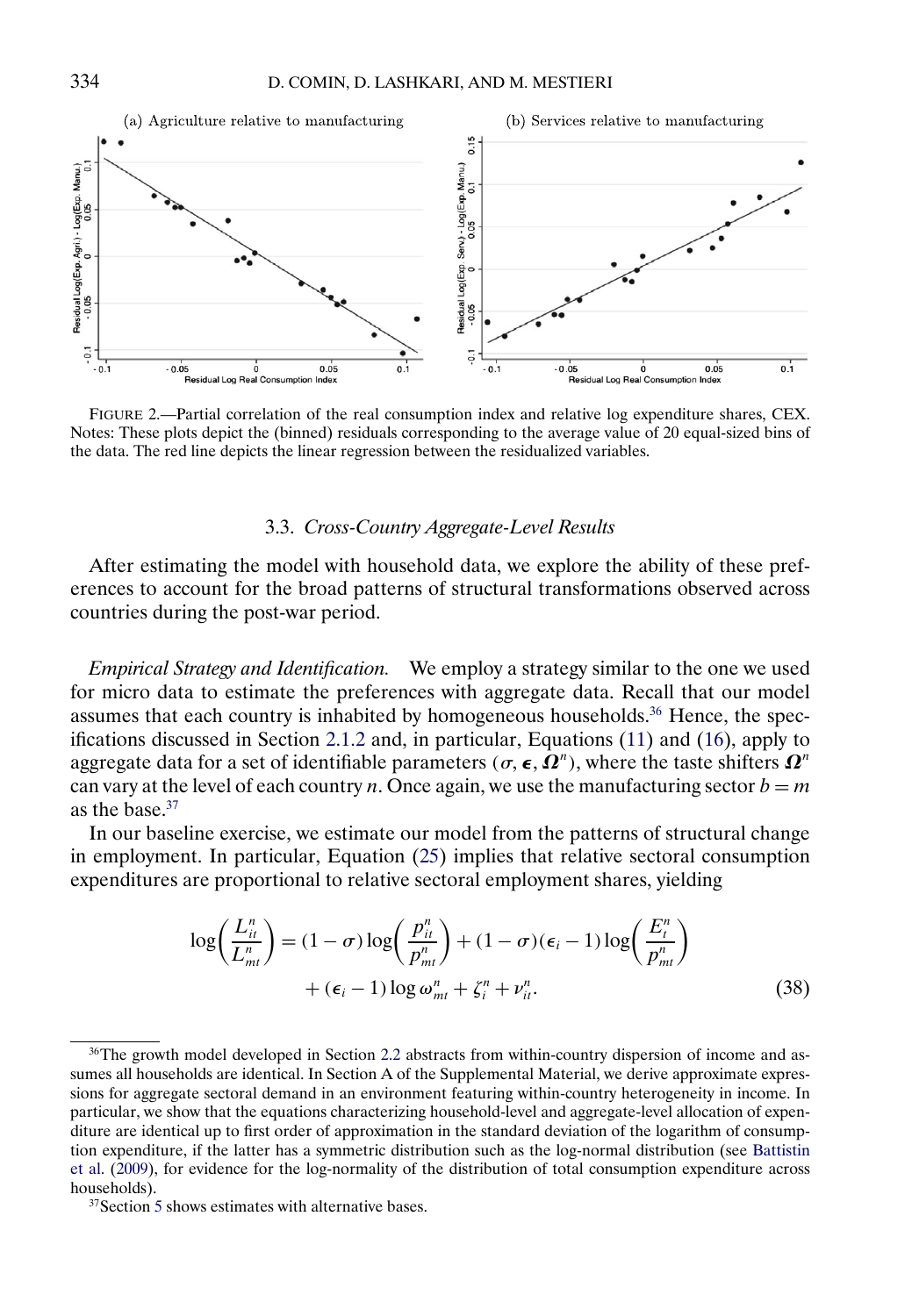<span id="page-24-0"></span>The term  $\zeta_i^n$  denotes a country-sector fixed effect.<sup>38</sup> In addition, we include controls for log-sectoral exports and imports in Equation [\(38\)](#page-23-0) to account for the fact that some goods can be traded, thus affecting the sectoral composition of employment.<sup>39</sup> Using employment rather than value-added shares in Equation [\(38\)](#page-23-0) is our favored specification for investigating the cross-country data because it does not use the price data (an explanatory variable) to construct the dependent variables (Section [6](#page-32-0) shows that we find similar estimates if we use value-added shares as dependent variables). All other steps of the estimation procedure are identical to those used in the case of household-level data.

Our cross-country estimation relies on the within-country variation of employment shares, expenditure, and relative prices to identify the price and income elasticities. The identification assumption to obtain consistent estimates is that, for each country, the shocks to relative prices and income are uncorrelated with the relative demand shocks  $v_{ii}^n$ . This assumption would be violated if, for example, sectoral taste shocks (which are part of  $v_{it}^n$ ) are correlated with aggregate demand or relative price shocks. To alleviate these endogeneity concerns, we estimate our model separately for OECD and Non-OECD countries and show that the estimates do not change significantly across subsamples. While the estimates could in principle be biased in both cases, this would require sectoral taste shocks (or any other omitted variable) to be correlated with aggregate demand or relative price shocks in the same way across subsamples, which we deem less likely.

*Estimation Results.* Table [III](#page-25-0) reports the results obtained from estimating [\(38\)](#page-23-0) for the full sample of 39 countries and separately for OECD and Non-OECD subsamples. Columns (1) and (2) report the estimates for our entire sample with and without trade controls, respectively. The estimated nonhomotheticity parameter is lower for agriculture relative to manufacturing ( $\epsilon_a$  < 1) and larger for services compared to manufacturing  $(\epsilon_s > 1)$ . The price elasticity is also less than unity ( $\sigma = 0.57$ ). Introducing trade controls hardly changes our estimates, as shown in column  $(2)$ .<sup>40</sup> Using Equation [\(9\)](#page-8-0), we find that the implied expenditure elasticities for the average country-year in our sample are 0.56, 1.03, and 1.14 for agriculture, manufacturing, and services, respectively. This implies that

 $^{38}$ In this case  $\zeta_i^n$ , in addition to constant taste parameters,  $\log\varOmega_i^n$ , also absorbs country-specific heterogeneity in sectoral capital intensity,  $\alpha_i^n$ 's.

<sup>&</sup>lt;sup>39</sup>We note also that our sectoral price measures have embedded the effect of traded intermediate inputs and that total expenditures embed the effect of trade on income. We use the "trade detail" data from the PWT to construct sectoral exports and imports. Agricultural trade flows correspond to trade in food and beverages. Manufacturing trade flows correspond to trade in industrial supplies, fuels and lubricants, capital goods, transport equipment, and consumer goods. Our baseline specifications directly include log-sectoral exports and imports as controls. Alternatively, we can rely on a model with exogenous trade flows to derive less flexible estimation equations that control for trade flows and are consistent with the model. In this case, we need to assume that factor intensities are identical in the production function of the same sector across different countries approach. We can then use the accounting identity  $p_{ii}^n C_{ii}^n = p_{ii}^n Y_{ii}^n - N X_{ii}^n$ , where  $NX_{ii}^n$  denotes the nominal value of net exports in sector  $i$ , time  $t$ , and country  $n$ . It follows that the expressions for sectoral employment in sector *i* should be adjusted by terms involving the observed values of  $NX_{it}^n/p_{it}^nY_{it}^n$ . Using these alternative model-driven controls for trade flows, we have found results very similar to what is presented here.

 $40$ In a previous version of the paper [\(Comin, Lashkari, and Mestieri](#page-62-0) [\(2015\)](#page-62-0)), we used the Barro–Ursua measures of real consumption. In that case, we only had data for 25 countries. Almost all of the differences from our current sample come from the fact that we now have more Non-OECD countries. We find similar estimates using either sample. Also, we can reject the null hypothesis that  $log(E_t)$  and  $log(E_t/p_{mt})$  have unit roots in our sample. Thus, the variables in our regression are not cointegrated.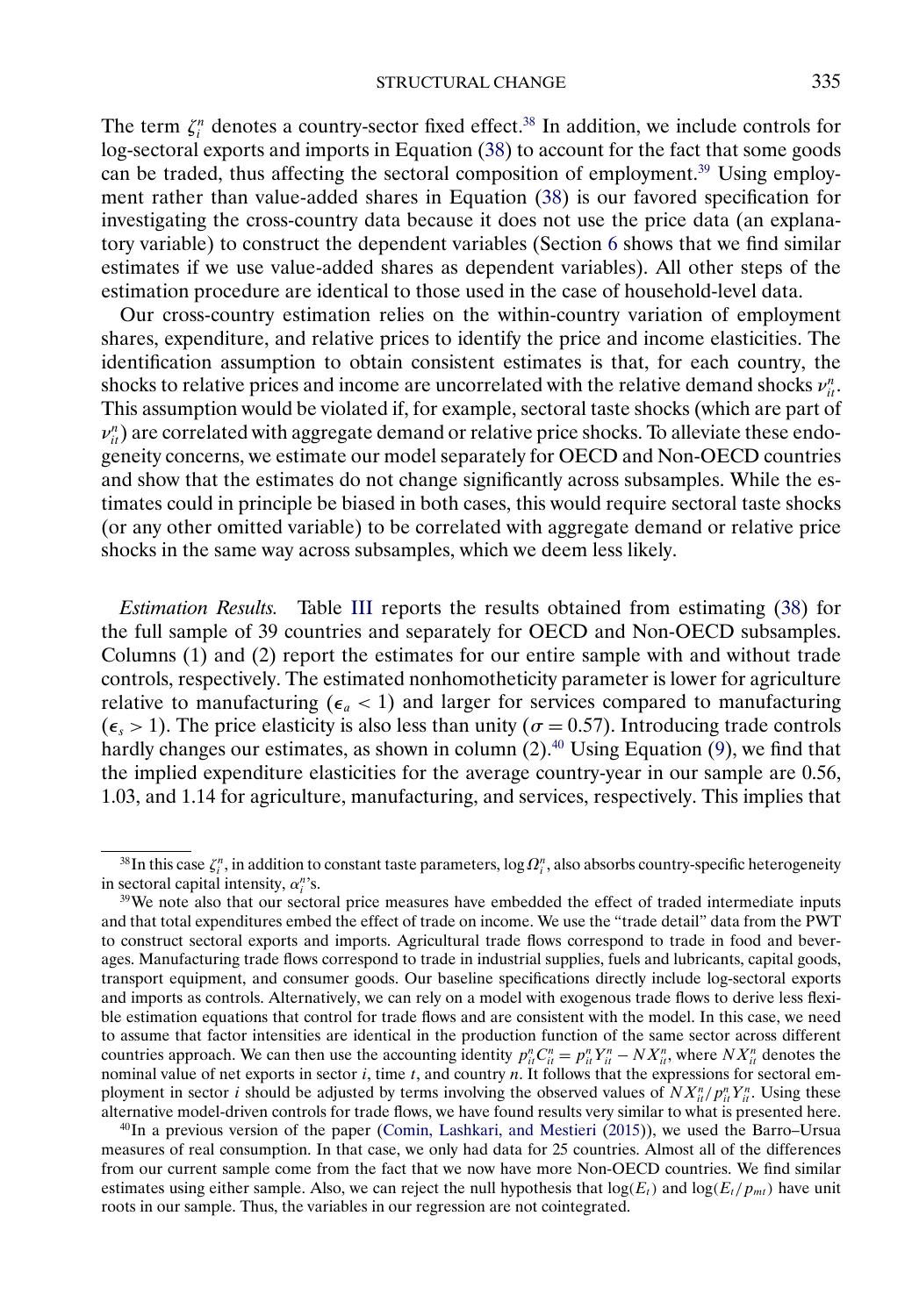<span id="page-25-0"></span>

|                                                                            |                      | World                |                                                                                                                  | <b>OECD</b>          | Non-OECD             |                      |  |
|----------------------------------------------------------------------------|----------------------|----------------------|------------------------------------------------------------------------------------------------------------------|----------------------|----------------------|----------------------|--|
|                                                                            | (1)                  | (2)                  | (3)                                                                                                              | (4)                  | (5)                  | (6)                  |  |
| $\sigma$                                                                   | 0.57<br>[0.32, 0.69] | 0.50<br>[0.26, 0.71] | 0.25<br>[0.20, 0.66]                                                                                             | 0.35<br>[0.03, 0.55] | 0.63<br>[0.06, 0.74] | 0.48<br>[0.34, 0.75] |  |
| $\epsilon_a-1$                                                             | $-0.98$              | $-0.89$              | $-0.99$<br>$[-1.13, -0.41]$ $[-1.14, -0.46]$ $[-1.00, -0.38]$ $[-1.00, -0.66]$ $[-1.15, -0.58]$ $[-1.14, -0.40]$ | $-0.99$              | $-0.91$              | $-0.80$              |  |
| $\epsilon_{s}-1$                                                           | 0.17<br>[0.07, 0.60] | 0.21<br>[0.03, 0.67] | 0.27<br>[0.03, 0.55]                                                                                             | 0.25<br>[0.09, 1.95] | 0.18<br>[0.11, 2.08] | 0.37<br>[0.03, 0.67] |  |
| Country $\times$ Sector FE<br><b>Trade Controls</b><br><b>Observations</b> | Y<br>N<br>1626       | Y<br>Y<br>1626       | Y<br>N<br>492                                                                                                    | Y<br>Y<br>492        | Y<br>N<br>1134       | Y<br>Y<br>1134       |  |

| <b>TABLE III</b>                            |  |
|---------------------------------------------|--|
| CROSS-COUNTRY ESTIMATES, $\epsilon_m = 1^a$ |  |

<sup>a</sup>Bootstrapped 95% confidence intervals clustering at the country level shown in square brackets (computed through bootstrapping 50 samples with replacement). The estimations in columns (3) and (4) are performed by imposing the constraint that  $\epsilon_a \ge 0$  (by estimating an exponential transformation of the variable).<sup>[41](#page-24-0)</sup>

agriculture is a subsistence good, while manufacturing (marginally) and services are luxury goods.

As we discuss in Section [2.1,](#page-5-0) whether good  $i$  is a luxury or a necessity is not an intrinsic characteristic of the good. Rather, it depends on the composition of consumer expenditures and the relative ranking of  $\epsilon_i$ . To illustrate this point, we compute the expenditure elasticities for the country at the 10th decile of income per capita in our sample (Tanzania) and at the 90th decile (the Netherlands) in year 2000. For Tanzania, we find that the expenditure elasticities are 0.57, 1.15, and 1.29 for agriculture, manufacturing, and services, respectively. Thus, manufacturing was a luxury good from the perspective of Tanzania's representative consumer in year 2000. In contrast, for the Netherlands, the expenditure elasticities are 0.55, 0.95, and 1.04, implying that manufacturing was a necessity good from the standpoint of a Dutch consumer.

Columns (3) and (4) report the estimated elasticities for OECD countries and columns (5) and (6) report the estimates for the Non-OECD sample. The estimates are similar for the two subsamples. In fact, we cannot reject the null that the estimates for the nonhomotheticity parameters are the same for both subsamples at conventional levels. We find that our estimates of nonhomotheticity parameters appear to be stable across countries of different levels of income. The point estimates of  $\sigma$  vary more across subsamples. We find values between 0.25 and 0.63. However, they always remain less than unity in all specifications. The estimates appear more stable when controlling for sectoral trade. Moreover, the estimate of any specification falls within the confidence interval of the estimates in the other subsamples. Overall, the similarity of the estimates across subsamples is reassuring, as we deem less likely that unobserved relative demand shocks may be correlated with relative prices and income in the same way across two such different groupings of countries.

<sup>&</sup>lt;sup>41</sup>We report bootstrapped standard errors because the weighting matrix in the second step of the GMM estimation when we allow for clustering at the country level becomes almost singular, as we include a large number of fixed effects.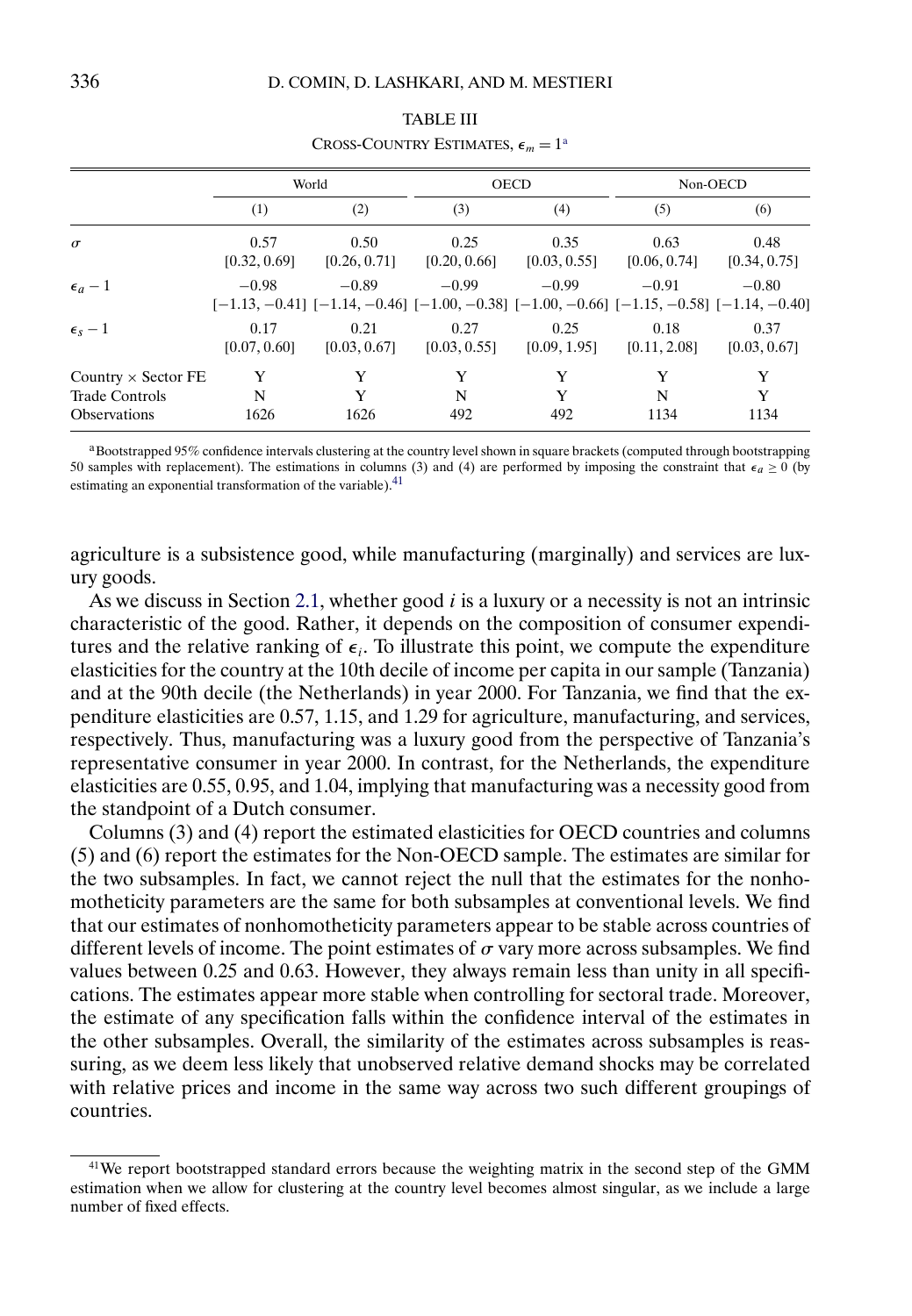#### 4. ACCOUNTING FOR STRUCTURAL CHANGE

<span id="page-26-0"></span>Next, we use our estimated model to formally evaluate the fit of the model and quantify how much of the variation in employment shares within countries is accounted for by changes in relative prices and the real consumption index.

To conduct this exercise, we rely on the estimated parameters of the nonhomothetic CES preferences based on the aggregate data in Section [3.3,](#page-23-0) and the theory developed in Section [2.1.](#page-5-0) In particular, Equation [\(16\)](#page-10-0) implies that the within-country variation in log-relative employment shares can be decomposed into the contribution of income and price effects using knowledge of the demand parameters  $\{\sigma, \epsilon_i\}_{i \in \mathcal{I}}$ , relative prices, and the nonhomothetic CES index of real consumption  $C$  (defined in terms of observables in Equation [\(12\)](#page-10-0)). Denoting with a "hat" the estimated parameter values,  $\{\hat{\sigma}, \hat{\epsilon}_i, \hat{\zeta}_i^n\}$ , the predicted values of our estimation Equations [\(38\)](#page-23-0) for log-relative employment shares are

$$
\log\left(\frac{L_{it}^n}{L_{mt}^n}\right) = (1 - \hat{\sigma})\log\left(\frac{p_{it}^n}{p_{mt}^n}\right)
$$
\n
$$
+ (1 - \hat{\sigma})(\hat{\epsilon}_i - 1)\log\left(\frac{E_i^n}{p_{mt}^n}\right) + (\hat{\epsilon}_i - 1)\log\omega_{mt}^n + \hat{\zeta}_i^n
$$
\n
$$
\frac{1}{\text{Income Effect}} \tag{39}
$$

for  $i = \{a, s\}$ . Using the definition of the nonhomothetic CES index of real consumption [\(12\)](#page-10-0), note that the term corresponding to income effects in the estimating Equations (39) is

$$
(1 - \hat{\sigma})(\hat{\epsilon}_i - 1)\widehat{\log C_i^n} \equiv (1 - \hat{\sigma})(\hat{\epsilon}_i - 1)\bigg(\log\bigg(\frac{E_i^n}{p_{mt}^n}\bigg) + \frac{1}{1 - \hat{\sigma}}\log\omega_{mt}^n\bigg). \tag{40}
$$

To assess the overall fit of our model, we report in Table [IV](#page-27-0) the ratio of the variance of predicted and actual log-employment shares,  $Var[log(\frac{L_n^n}{L_{mt}^n})]/Var[log(\frac{L_n^n}{L_{mt}^n})]$  for  $i = \{a, s\}$ . We find that the model explains most of the variation in data, as the two values are 0.97 for agriculture to manufacturing employment shares and 0.57 for services relative to manufacturing.42 Next, we compute the fraction of the predicted within-country variation in employment shares accounted for by the price and income effects. The second row of Table [IV](#page-27-0) reports the contribution of income and price effects to the total predicted variation in employment shares,

$$
\frac{\text{Var}\left[ (1-\hat{\sigma}) \log \left( \frac{p_{ii}^n}{p_{mi}^n} \right) + (1-\hat{\sigma})(\hat{\epsilon}_i - 1) \widehat{\log C_i^n} \right]}{\text{Var}\left[ \log \left( \frac{L_{ii}^n}{L_{mi}^n} \right) \right]}.
$$
(41)

We find that this ratio is  $46\%$  and  $61\%$  in the equations for agriculture and services, respectively. The remainder of the predicted variance is accounted for by the country-sector

 $42$ Figure E.1 in the Supplemental Material depicts the predicted fit against the data.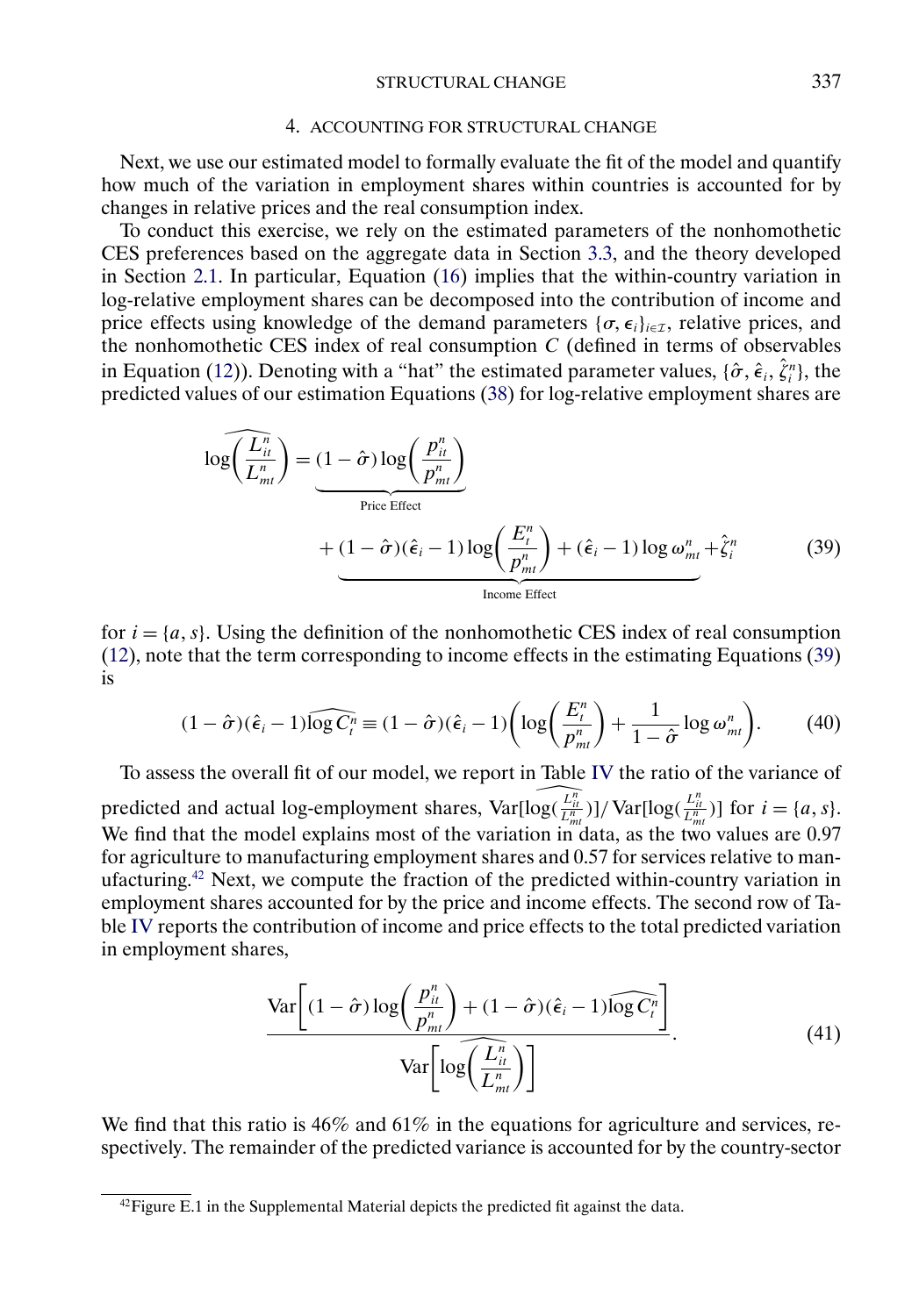<span id="page-27-0"></span>fixed effects  $\hat{\zeta}_i^n$  and their covariance with the within-country terms. Thus, the withincountry evolution of sectoral employment shares, which is our object of interest in studying structural change, accounts for a substantial part of the total variation at the estimated parameter values.<sup>43</sup> Next, we analyze the drivers of structural change within countries. We quantify the contribution of price and income effects to the predicted within-country evolution of log-relative employment shares by calculating

$$
\frac{\text{Var}\left[(1-\hat{\sigma})\log\left(\frac{p_{ii}^n}{p_{bi}^n}\right)\right]}{\text{Var}\left[\log\left(\frac{\widehat{L}_{ii}^n}{\widehat{L}_{mi}^n}\right) - \hat{\zeta}_i^n\right]} \quad \text{and} \quad \frac{\text{Var}\left[(1-\hat{\sigma})(\hat{\epsilon}_i - 1)\widehat{\log C_i^n}\right]}{\text{Var}\left[\log\left(\frac{\widehat{L}_{ii}^n}{\widehat{L}_{mi}^n}\right) - \hat{\zeta}_i^n\right]}
$$
(42)

for  $i = \{a, s\}$ , where we have used the fact that  $\widehat{\log(\frac{L_{li}^n}{L_{mi}^n})} - \hat{\zeta}_i^n = (1 - \hat{\sigma}) \log(\frac{p_{li}^n}{p_{mi}^n}) + (1 - \hat{\sigma}) \log(\frac{p_{li}^n}{p_{mi}^n})$ 

 $\hat{\sigma}$ )( $\hat{\epsilon}_i$  – 1)log $\widehat{C_i}$  from Equation [\(39\)](#page-26-0). The last three rows in Table IV report this variance decomposition exercise. They report the contribution that we obtain for price and income effects in our two estimating equations. The last row reminds the reader that, by construction, the variance of the sum of both terms accounts for 100% of the within-country predicted variation.

Let us first focus on the decomposition of within-country variation in log-relative agriculture to manufacturing employment, which corresponds to the first column in Table IV. We find quite a dramatic result: price effects account for only  $2\%$  of the within-country variation, while income effects alone account for 98%. For log-relative services to manufacturing employment, we find that price effects alone account for 27% of the overall within-country variation. Income effects alone account for 84%. These individual contributions add up to more than 1 because they are not independent from each other.

Overall, Table IV is consistent with the view that the nonhomotheticity of demand plays a dominant role in accounting for within-country structural change in our panel of coun-

|                                      | Agriculture<br>log(                   | Services<br>log( |
|--------------------------------------|---------------------------------------|------------------|
| <b>Explained over Total Variance</b> | 0.97                                  | 0.57             |
| Within over Explained Variance       | 0.46                                  | 0.61             |
|                                      | Within-Country Variance Decomposition |                  |
| Price Effects                        | 0.02                                  | 0.27             |
| Income Effects                       | 0.98                                  | 0.84             |
| <b>Both Effects</b>                  | 1.00                                  | 1.00             |

TABLE IV ACCOUNTING FOR STRUCTURAL CHANGE, BASELINE ESTIMATES<sup>a</sup>

<sup>a</sup>Explained over Total Variance is computed as Var[log( $\frac{L_{it}^{\overline{n}}}{L_{mt}^{\overline{n}}}$ )]/Var[log( $\frac{L_{it}^{\overline{n}}}{L_{mt}^{\overline{n}}}$ )]. Within over Explained Variance is computed as  $[(1 - \hat{\sigma}) \log(\frac{L_{it}^{\overline{n}}}{\hat{\sigma}^{\overline{n}}} ) + (1 - \hat{\sigma})(\hat{\epsilon}_i$ 

.

$$
\text{Var}[(1-\hat{\sigma})\log(\frac{p_{it}^n}{p_{mt}^n}) + (1-\hat{\sigma})(\hat{\epsilon}_i - 1)\widehat{\log C_i^n}]/\text{Var}[\log(\frac{L_{it}^n}{L_{mt}^n})]
$$

<sup>&</sup>lt;sup>43</sup>Nevertheless, the fixed effects indeed account for a substantial share of the variation as well. This is not surprising since countries differ widely in their relative employment shares, and country-sector fixed effects capture the average differences across countries. These fixed effects also absorb potential differences in technological parameters,  $\alpha_i^n$ .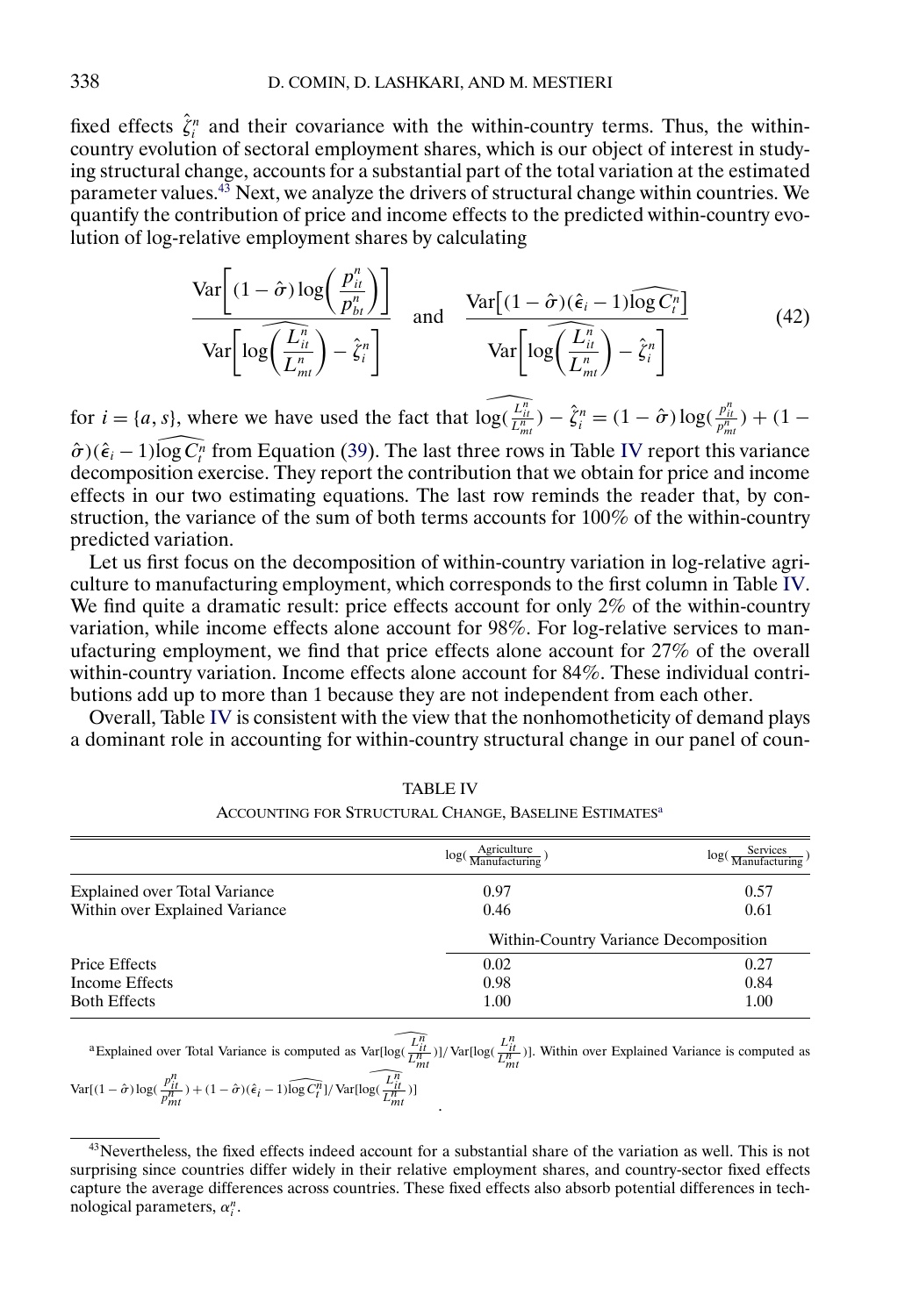STRUCTURAL CHANGE 339

<span id="page-28-0"></span>tries. If we attribute all the covariation in prices and consumption to prices in our full sample, we find that the within-country variation accounted for by real consumption is 98% for the log-relative agriculture to manufacturing equation, and 73% (= $100\% - 27\%)$ for log-relative services to manufacturing.<sup>44</sup> Thus, we conclude that nonhomotheticities account for over 73% of the structural change in our sample.45

## 5. ADDITIONAL ROBUSTNESS ANALYSES

In this section, we present two important sets of additional empirical analyses that showcase the robustness and generality of our results. In Section 5.1, we show that our results are robust to using services, agriculture, or a linear combination of three sectors as base sectors instead of manufacturing. In Section [5.2,](#page-30-0) we analyze household expenditure data from the Indian National Sample Survey (NSS) to show that our results generalize to a developing country with average household incomes far below that of the United States. We show evidence that the estimates of relative income elasticities based on NSS are closely in line with those presented in Section [3.2](#page-19-0) based on the CEX data.

# 5.1. *Estimation With Alternative Base Sectors*

Our baseline empirical specification used manufacturing as a base sector in the estimating Equations [\(36\)](#page-20-0). Here, we show that our findings are robust to using services, agriculture, or even more general bases as reference sectors in our empirical estimation. Section [A.2.2](#page-46-0) of the Appendix generalizes the construction of Section [2.1.2](#page-8-0) for the identification and the definition of the nonhomothetic CES index of real consumption to one in which we can use a convex combination of the different sectors as base. Table [V](#page-29-0) compares the key results of Sections [3](#page-18-0) and [4](#page-26-0) using three different choices of base: manufacturing, agriculture, service, and a uniform convex combination of all three sectors.<sup>46</sup>

<sup>44</sup>If we break down our analysis between OECD and Non-OECD countries, a similar picture emerges (see Tables E.7 and E.8 in the Supplemental Material). For OECD countries, we find that the contribution of price effects alone is somewhat larger, 13% and 36%. This may partially reflect better measurement by statistical agencies. Even in this case, income effects play a more substantial role.

 $45$ This conclusion differs from [Boppart](#page-61-0) [\(2014a\)](#page-61-0) who studied the evolution of services relative to the rest of the economy in the U.S. during the postwar period. He found that the contributions of price and income effects are roughly of equal sizes. First, the differences in the results are partly due to the differences in the level of sectoral aggregation. If we confine our analysis to the U.S. and lump together agriculture and manufacturing into one sector, we find that price effects account for 26% of the variation. Second, our specification of demand is different from [Boppart](#page-61-0) [\(2014a\)](#page-61-0) because, in our specification, the price elasticity is constant. In contrast, Boppart's demand system implies that the price elasticity of services relative to the rest of consumption is declining as the economy grows. As noted by [Buera and Kaboski](#page-62-0) [\(2009\)](#page-62-0), since the relative expenditure and value added of services grows at a faster rate than services' relative price, a declining price elasticity automatically increases the explanatory power of relative prices. We have checked that a declining variable elasticity is quantitatively important for the decomposition exercise. We have generated a synthetic panel of countries with two sectors (agriculture plus manufacturing, and services) with preferences given by nonhomothetic CES calibrated to capture the key features of our true cross-country panel. We then do two decomposition exercises with these data: one estimating a nonhomothetic CES demand, and another estimating a PIGL demand. We find that the within variation accounted for by prices is four times larger with PIGL than with nonhomothetic CES.

<sup>46</sup>In [Comin, Lashkari, and Mestieri](#page-62-0) [\(2018\)](#page-62-0), we also showed results of simultaneously estimating the system of moment conditions that combines all three sets of specifications corresponding to three different sectors as bases. The results of that exercise are similar and in line with those reported here.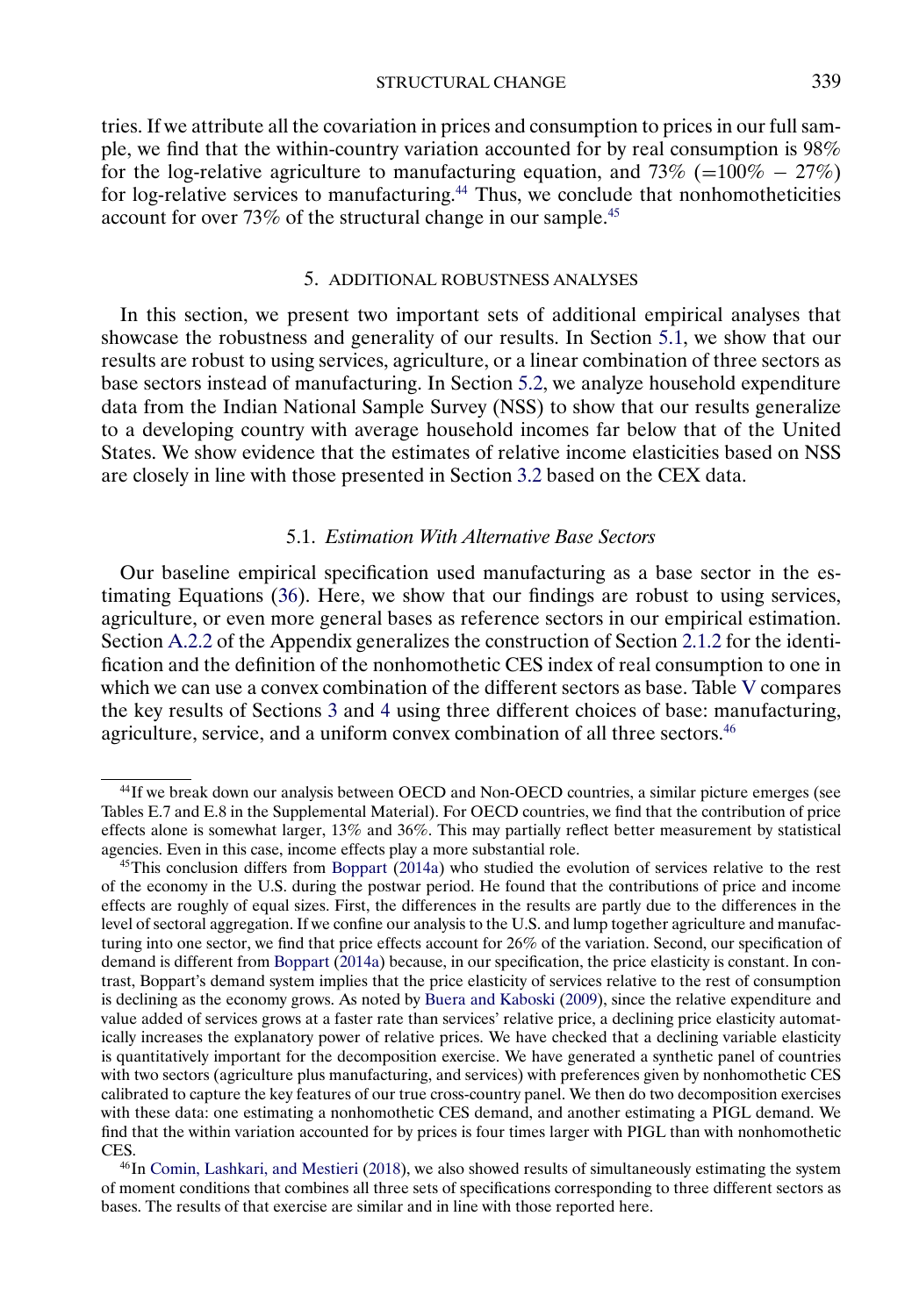<span id="page-29-0"></span>

|                                             | Estimates Under Alternative Bases (see Table IX) |        |         |               |        |                                       |        |                |  |  |  |
|---------------------------------------------|--------------------------------------------------|--------|---------|---------------|--------|---------------------------------------|--------|----------------|--|--|--|
|                                             | Agri. as base                                    |        |         | Manu. as base |        | Serv. as base                         |        | 3 sec. as base |  |  |  |
| $\sigma$                                    | 0.33                                             |        |         | 0.57          |        | 0.33                                  |        | 0.40           |  |  |  |
|                                             | (0.03)                                           |        | (0.07)  |               |        | (0.03)                                |        | (0.04)         |  |  |  |
| $\varepsilon_a/\varepsilon_m-1$             | $-0.67$<br>(0.06)                                |        | $-0.98$ |               |        | $-0.86$                               |        | $-0.68$        |  |  |  |
|                                             |                                                  |        | (0.06)  |               | (0.07) |                                       |        | (0.04)         |  |  |  |
| 0.26<br>$\varepsilon_{s}/\varepsilon_{m}-1$ |                                                  |        | 0.17    |               | 0.23   |                                       | 0.31   |                |  |  |  |
|                                             |                                                  | (0.05) |         | (0.04)        |        | (0.05)                                |        | (0.06)         |  |  |  |
|                                             | Variance Decomposition Using Alternative Bases   |        |         |               |        |                                       |        |                |  |  |  |
|                                             | $log(\frac{Agriculture}{Manufacturing})$         |        |         |               |        | $log(\frac{Services}{Manufacturing})$ |        |                |  |  |  |
|                                             | A-base                                           | M-base | S-base  | 3-base        | A-base | M-base                                | S-base | 3-base         |  |  |  |
| <b>Price Effects</b>                        | 0.03                                             | 0.02   | 0.02    | 0.03          | 0.10   | 0.27                                  | 0.16   | 0.08           |  |  |  |
| Income Effects                              | 0.94                                             | 0.98   | 0.94    | 0.94          | 0.95   | 0.84                                  | 1.00   | 1.00           |  |  |  |

| <b>TABLE V</b>                                              |
|-------------------------------------------------------------|
| VARIANCE DECOMPOSITION USING ALTERNATIVE BASES <sup>a</sup> |

 $a$ Column A-base reports the result of performing the variance decomposition in Equation  $(42)$  using the estimates obtained with agriculture as the base sector (reported in the first three rows of column "Agri. as base" in this table). Analogously, M-base, Sbase, and 3-base denote the variance decomposition results using the estimates obtained with manufacturing, services, and the linear combination of the 3 sectors as bases. Robust standard errors shown in parentheses.

The first three rows of Table V provide the estimated parameters  $(\sigma, \varepsilon_a/\varepsilon_m, \varepsilon_s/\varepsilon_m)$  for each choice of base. Let  $\epsilon_i^b$  denote the nonhomotheticity parameter for sector *i* corresponding to base b following Equation  $(10)$  (or Equation  $(A.14)$  in the Appendix). It is easy to see that the ratios of the parameters  $\varepsilon$ , which have to be invariant to the choice of the base b, can be written in terms of the estimated parameters  $\epsilon^b$ . In particular, we can write, for any base *b*,

$$
\frac{\varepsilon_i}{\varepsilon_m}-1=\frac{\varepsilon_b\cdot\varepsilon_i^b}{\varepsilon_b\cdot\varepsilon_m^b}-1=\frac{\varepsilon_i^b}{\varepsilon_m^b}-1, \quad i\in\{a,s\}.
$$

The first column of the table reports this value under our benchmark of manufacturing as base  $b = m$  and  $\epsilon_m^m = 1$ , which also equals  $\epsilon_i - 1$  in Table [III.](#page-25-0) We find that  $\varepsilon_s/\varepsilon_m - 1$  ranges between 0.17 and 0.33 across our specifications, meaning that services are more income elastic than manufacturing, and  $\varepsilon_a/\varepsilon_m - 1$  ranges between -0.99 and and -0.60, implying that agriculture is less income elastic than manufacturing. The estimated values for the price elasticity are between 0.3 and 0.6, implying that the three sectors are estimated to be gross complements in all specifications.<sup>47</sup>

Finally, the last two rows of Table V repeat our variance decomposition for the withincountry variation in relative employment shares in Section [4](#page-26-0) for the same four choices of bases. We find that our decomposition results are robust to using these alternative choices for the base. Income effects still account for the bulk of the within-country variation; in fact, using manufacturing as base gives the lowest average value for the income effects.

 $47$ Table [IX](#page-59-0) in the Appendix presents the full set of parameter estimates for all bases.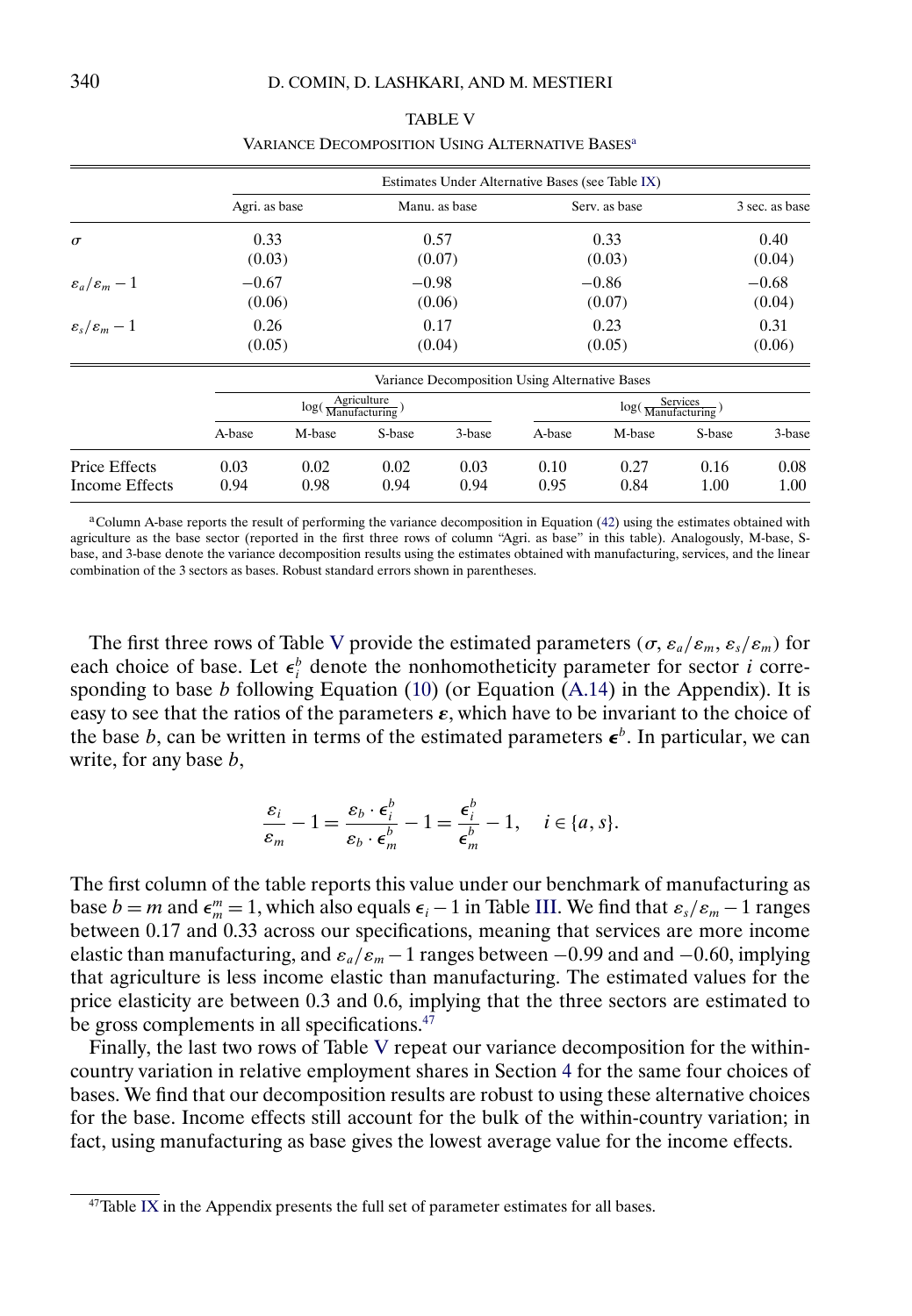#### 5.2. *Evidence From Indian Household Expenditure Data*

<span id="page-30-0"></span>One key challenge in revisiting the robustness of our household-level estimation in the case of NSS data is the absence of reliable price information. To circumvent this problem, we first present an alternative econometric specification to partially estimate our demand system when price data are missing. This estimation strategy allows us to recover all nonhomotheticity parameters up to a scaling constant and it can thus be used to identify the rank-ordering and relative magnitudes of the nonhomotheticity parameters. We apply this estimation approach to the Indian NSS household data and to the CEX (as a robustness check). We find very similar nonhomotheticity parameters in both samples. We also show that the estimates are consistent with our baseline specification.<sup>48</sup>

*Inference Without Price Data.* Consider the following log-linear demand specification for  $i \in \{a, s\}$ :

$$
\log\left(\frac{\omega_{it}^n}{\omega_{mt}^n}\right) = \sum_{j \in \{a,m,s\}} s_{ij} \log p_{jt}^n + (\tilde{\epsilon}_i - \tilde{\epsilon}_m) \log E_i^n + \zeta_i^n + \nu_{it}^n, \tag{43}
$$

where, as before,  $n$  stands for a household. On first sight, this equation appears to be an ad hoc and naive approach to estimating demand. However, Lemma [6](#page-58-0) in Appendix [C](#page-57-0) shows that this specification indeed identifies  $\epsilon_i - \epsilon_m$  for any base b up to a scaling factor, that is,  $\tilde{\epsilon}_i - \tilde{\epsilon}_m = \tilde{\lambda}(\epsilon_i - \epsilon_m)$  for some  $\tilde{\lambda} > 0$ . In other words, the ratio of estimates ( $\tilde{\epsilon}_s$  –  $(\tilde{\epsilon}_m)/(\tilde{\epsilon}_a - \tilde{\epsilon}_m)$  is a consistent estimator of  $(\epsilon_s - \epsilon_m)/(\epsilon_a - \epsilon_m)$  for any base. More generally, this approach identifies  $I - 2$  nonhomotheticity parameters and allows us to find the rankordering of nonhomotheticity parameters with a simple log-linear regression. $49,50$ 

In some instances, especially when dealing with household survey data, price data may not be available and it may not be possible to fully estimate Equation (43) or our baseline specification, Equation [\(36\)](#page-20-0). This is the case for our Indian household data. Building on Equation (43), we propose an approach that approximately retrieves the nonhomotheticity parameters of our demand system, up to a scaling factor. We estimate a model where we substitute prices faced by households in (43) with a full set of interactions between region r, time t, sector i, and household income quintile q fixed effects. Formally, we estimate the following system of equations for  $i \in \mathcal{I}_{-m}$ :

$$
\log\left(\frac{\omega_{it}^n}{\omega_{mt}^n}\right) = (\tilde{\epsilon}_i - \tilde{\epsilon}_m) \log E_t^n + \pi_{it}^{rq} + \zeta_i^n + \nu_{it}^n, \tag{44}
$$

<sup>48</sup>Appendix H of the Supplemental Material elaborates on this estimation strategy and introduces two additional estimation strategies: (i) a nonlinear specification that directly incorporates the average cost index and (ii) an iterative linear least squares approach that uses a second-order approximation of the real consumption index. Appendix I of the Supplemental Material compares estimates of different econometric specifications using synthetic data.

<sup>&</sup>lt;sup>49</sup>We note that this specification closely corresponds to the exercise underlying Figure [1](#page-1-0) presented in the Introduction. We report in Tables D.2 and E.3 of the Supplemental Material the results of the estimating Equation (43) on household and aggregate data, respectively. In the last two rows of each table, we show that the ratios  $(\tilde{\epsilon}_s - \tilde{\epsilon}_m)/(\tilde{\epsilon}_a - \tilde{\epsilon}_m)$  are close to the corresponding ratios  $(\epsilon_s - 1)/(\epsilon_a - 1)$  found in our baseline specifications in Tables [I](#page-21-0) and [III.](#page-25-0)

<sup>&</sup>lt;sup>50</sup>Lemma [6](#page-58-0) also implies that there exists an alternative scaling of  $\epsilon_m$  such that our baseline estimation results in Tables [I](#page-21-0) and [III](#page-25-0) would coincide with the estimates  $\tilde{\epsilon}_i - \tilde{\epsilon}_m$  in Tables D.2 and E.3 of the Supplemental Material. Conversely, it is possible to estimate the full demand system in two stages. In the first step, we can estimate Equation (43) (or Equation (44) below) to obtain  $\tilde{\epsilon}_s - \tilde{\epsilon}_m$ . In the second step, we substitute in our baseline specification  $\epsilon_i - 1 = \tilde{\lambda}^{-1}(\tilde{\epsilon}_s - \tilde{\epsilon}_m)$  and estimate  $\sigma$  and  $\tilde{\lambda}$ .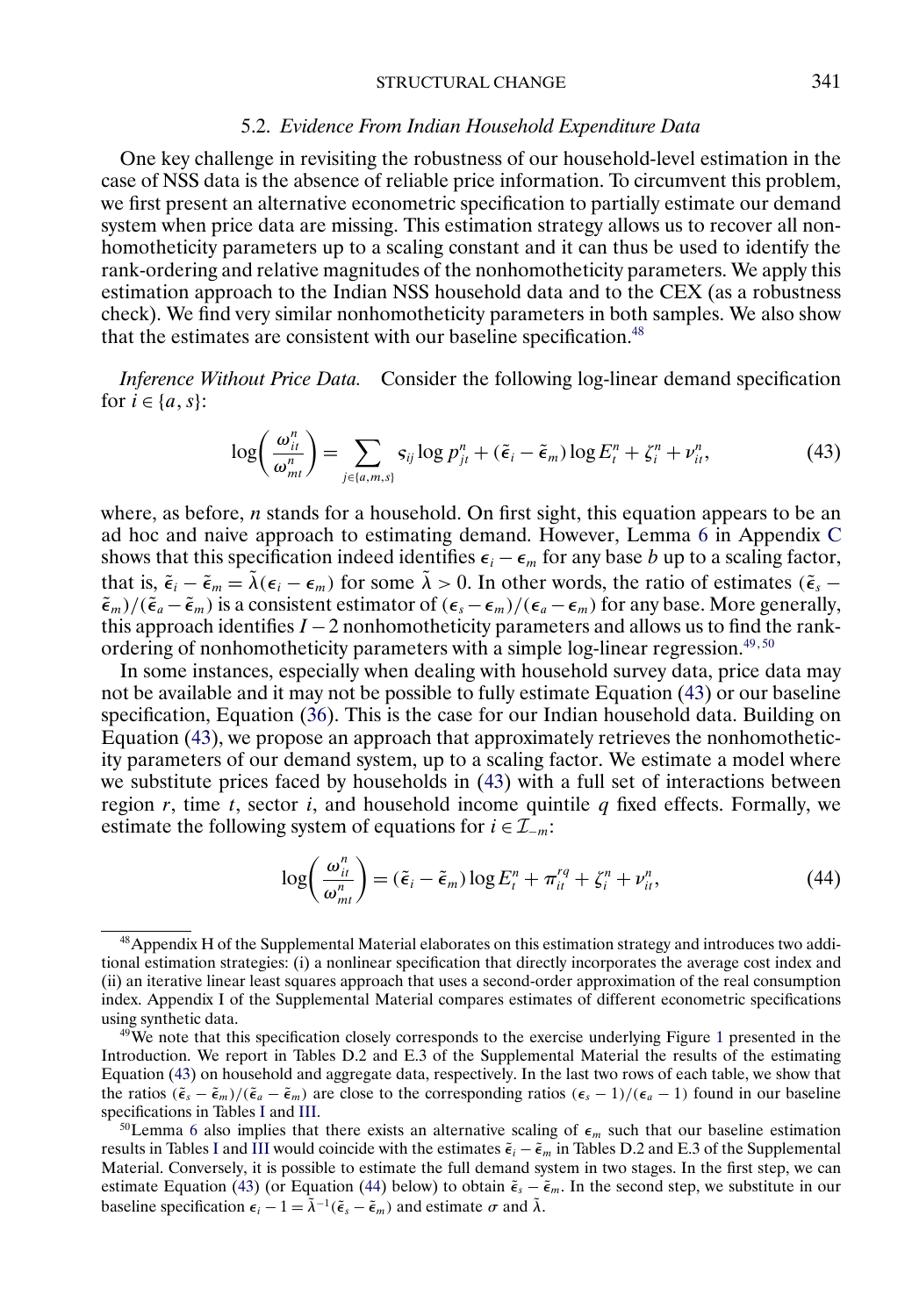where  $\pi_{it}^{rq}$  denotes the  $t \times r \times q$  fixed effects. This approach allows us to capture the effect of prices in a nonparametric way through  $\pi_i^{rq}$ . It imposes the assumption that households in the same income quintile, region, and time should face the same prices and choose the same consumption bundles up to the heterogeneity that we allow in household characteristics through  $\zeta_i^n$ .

*Estimation Results From Indian Household Expenditure Data.* We next present the estimation results based on Equation [\(44\)](#page-30-0) for a household survey in India, and also compare it to what we would obtain using the U.S. household expenditure data. We use data from rounds 64, 66, and 68 of the India National Sample Survey (NSS), which span the years 2007 to 2012. The NSS is a representative survey of household expenditure that collects repeated cross-sections of expenditures incurred by households in goods and services. We construct total expenditure in agriculture, manufactures, and services following the same classification as for the CEX data. Household total income is constructed from an earnings measure that averages (potential) different sources of income within the household from different occupations, including received benefits (net of taxes).

We construct the controls in an analogous way to the United States, with the only difference that the requirement of a prime age household is between ages of 18 and 60. In contrast to the U.S., we do not discard rural population as it represents more than half of the Indian population (around 55%). We instead show results for the entire sample and the subsample of urban households. The composition of expenditure in India is vastly different from the CEX. The average expenditure share in food and agricultural in the sample is 52% (versus 12% in the CEX). Expenditure shares in manufactures and services in the NSS represent, on average,  $27\%$  and  $21\%$  of total expenditure (versus  $27\%$ and 61% in the CEX).

Table [VI](#page-32-0) reports our estimation results from estimating equation  $(44)$ <sup>51</sup> Columns  $(1)$ and (2) report our baseline estimates using the full sample for the same two weighting schemes we used for the CEX. The first makes the estimates representative of the Indian population and the second re-weights households according to their total expenditure. We find that the relative income elasticities between agriculture and manufacturing,  $\tilde{\epsilon}_a - \tilde{\epsilon}_m$ , are negative, and between services and manufacturing,  $\tilde{\epsilon}_s - \tilde{\epsilon}_m$ , are positive. Likewise, comparing the point estimates in columns (1) and (2), we see that they again remain stable across the two weighting schemes. We further explore the stability of the parameter estimates by applying the same specification separately to the subset of households above and below the median income level. Columns (3) and (4) show that we find very similar estimates of income elasticities in the two subsamples. We show in columns (5) and (6) that when we restrict our attention to urban households, we also obtain very similar estimates regardless of the weighting scheme used.

Column (7) shows the coefficient we would obtain if we run the same regression for the U.S. CEX data. Despite the vast differences in the level of development between the United States and India, we find that the U.S. estimates,  $\tilde{\epsilon}_a - \tilde{\epsilon}_m = -0.61$  and  $\tilde{\epsilon}_s - \tilde{\epsilon}_m = 0.49$ , are very similar in magnitude to the estimates for India. The last two rows of the table compare the ratios  $(\tilde{\epsilon}_s - \tilde{\epsilon}_m)/(\tilde{\epsilon}_a - \tilde{\epsilon}_m)$  obtained in the without-price specification, Equation [\(44\)](#page-30-0), for India and the U.S. with the ratios  $(\epsilon_s - 1)/(\epsilon_a - 1)$  from

 $51$ We use total household annual income as an instrument for household quarterly expenditure. The first stage includes all controls used in the second stage. The coefficient on household annual income is positive and significant in all first-stage regressions. We note also that for columns (1) to (4), we augment specification [\(44\)](#page-30-0) interacting the income-quintile  $\times$  time  $\times$  region with a dummy that indicates whether the household is classified as rural to account for potential constant difference between rural and urban households.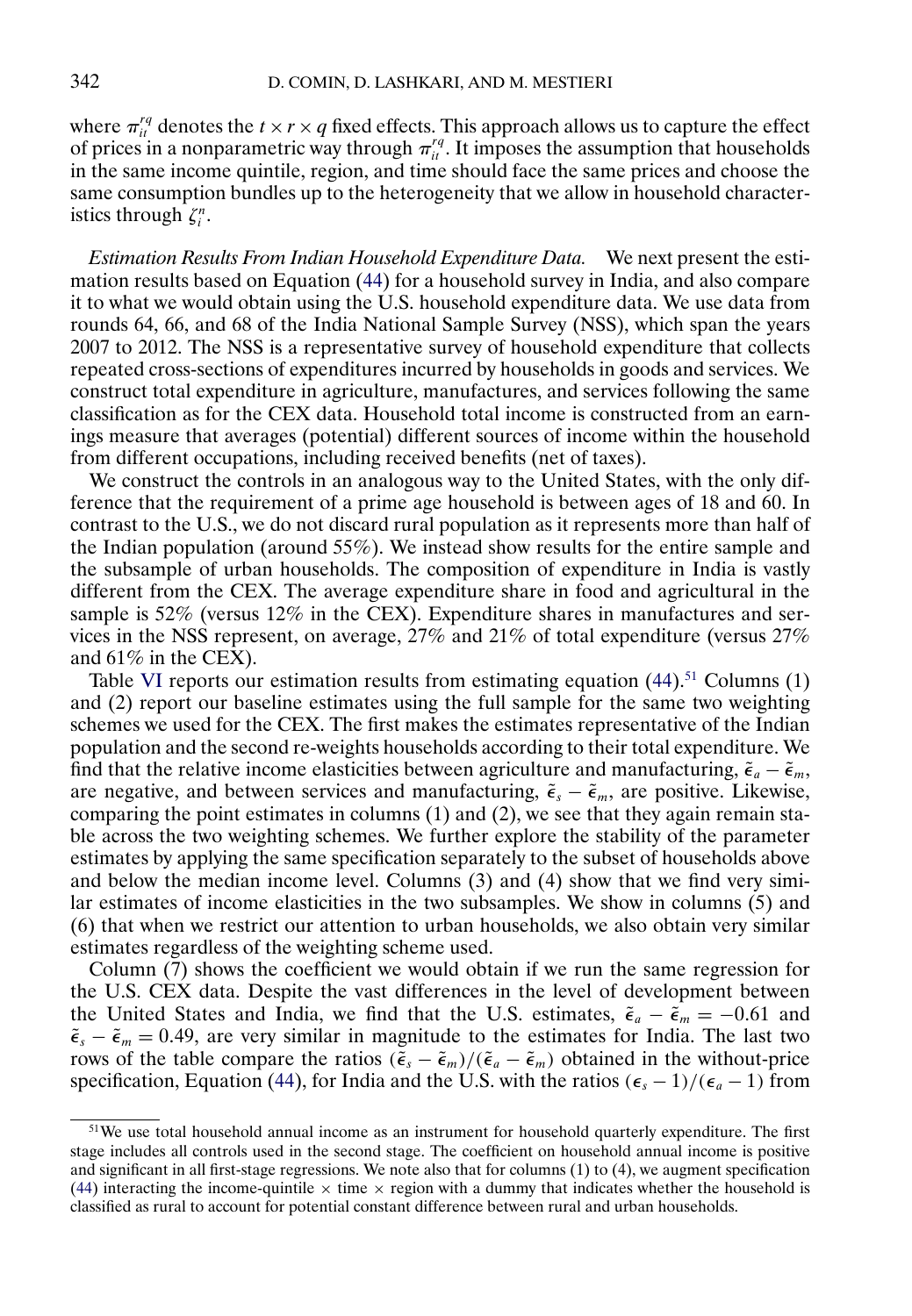#### STRUCTURAL CHANGE 343

<span id="page-32-0"></span>

|                                                                                       |         |         | $<$ P50                   | $>$ P50 |         | Only Urban | U.S.    |
|---------------------------------------------------------------------------------------|---------|---------|---------------------------|---------|---------|------------|---------|
|                                                                                       | (1)     | (2)     | (3)                       | (4)     | (5)     | (6)        | (7)     |
| $\tilde{\epsilon}_a - \tilde{\epsilon}_m$                                             | $-0.63$ | $-0.55$ | $-0.62$                   | $-0.69$ | $-0.57$ | $-0.52$    | $-0.61$ |
|                                                                                       | (0.05)  | (0.07)  | (0.05)                    | (0.29)  | (0.05)  | (0.07)     | (0.09)  |
| $\tilde{\epsilon}_{s} - \tilde{\epsilon}_{m}$                                         | 0.49    | 0.42    | 0.69                      | 0.51    | 0.56    | 0.45       | 0.49    |
|                                                                                       | (0.07)  | (0.10)  | (0.53)                    | (0.08)  | (0.08)  | (0.11)     | (0.09)  |
|                                                                                       |         |         | Comparison to US Baseline |         |         |            |         |
| $(\tilde{\epsilon}_s - \tilde{\epsilon}_m)/(\tilde{\epsilon}_a - \tilde{\epsilon}_m)$ | $-0.78$ | $-0.76$ | $-1.11$                   | $-0.74$ | $-0.98$ | $-0.87$    | $-0.80$ |
| $(\epsilon_s - 1)/(\epsilon_a - 1)$ , baseline estimates                              | $-0.81$ | $-0.82$ | $-0.84$                   | $-0.60$ | $-0.81$ | $-0.81$    | $-0.81$ |
| Expenditure Re-Weighted                                                               | N       | Y       | N                         | N       | N       | Y          | N       |
| Time $\times$ Region $\times$ Inc. Quintile FE                                        | Y       | Y       | Y                         | Y       | Y       | Y          | Y       |
| $T \times Reg. \times Inc.$ Quint. $\times$ Rural FE                                  | Y       | Y       | Y                         | Y       | N       | N          | N       |

### TABLE VI BASELINE REGRESSION FOR INDIA, NSS EXPENDITURE<sup>a</sup>

aStandard errors clustered at the year  $\times$  state  $\times$  district shown in parentheses. All regressions include household controls (discussed in the main text). Observations for the full sample are 293,007. Urban observations are 118,681. Time fixed effects are the interaction of year  $\times$  month. Region fixed effects are the interactions of state  $\times$  district. The ratios for the baseline estimates corresponding to columns 1, 2, and 5 to 7 are computed from columns (1) and (2) of Table [I.](#page-21-0) The ratios for columns (3) and (4) are computed from Table [II.](#page-22-0)

the baseline U.S. CEX estimation. As implied by Lemma [6,](#page-58-0) we find very similar ratios. For the U.S., the ratio of the estimates in column (7) of Table VI is  $-0.80$ . The corre-sponding number from the baseline estimates in Table [I](#page-21-0) is  $-0.81$ . For India, the ratio in column (1) is also very close to U.S. estimates,  $-0.78$ , and fairly stable across specifications. We take these results as evidence of nonhomothetic CES being able to capture parsimoniously with the same nonhomotheticity parameters demand conditions from very different stages of development.

## 6. COMPARISON TO ALTERNATIVE MODELS AND EXTENSIONS

In this section, we provide comparisons to alternative models and discuss several extensions and robustness checks of our empirical results for both micro and macro data. In Section 6.1, we compare the model fit of nonhomothetic CES to alternative specifications of within-period utility that have been used previously in the literature: generalized Stone–Geary and PIGL. In Section [6.2,](#page-33-0) we shift the focus of our analysis of the patterns of structural change from the evolution of employment to sectoral value added in production (which has been the focus of some recent work, e.g., [Herrendorf, Roger](#page-62-0)[son, and Valentinyi 2013\)](#page-62-0). We also show that our estimated model accounts for structural change in both real and nominal value added. In addition, we revisit our results based on household-level CEX data when we specify consumption expenditures in terms of sectoral value added rather than expenditure in final goods. In Section [6.3,](#page-36-0) we show that the growth rate of the model-implied nonhomothetic CES real consumption index strongly correlates with the growth rate of off-the-shelf indices of real consumption. Finally, in Section [6.4,](#page-38-0) we extend our estimation to more than three sectors.

## 6.1. *Fit Comparison With Stone–Geary and PIGL Preferences*

We compare the cross-country fit of our model to alternative specifications where we replace the nonhomothetic CES aggregator with Stone–Geary [\(Herrendorf, Rogerson,](#page-62-0)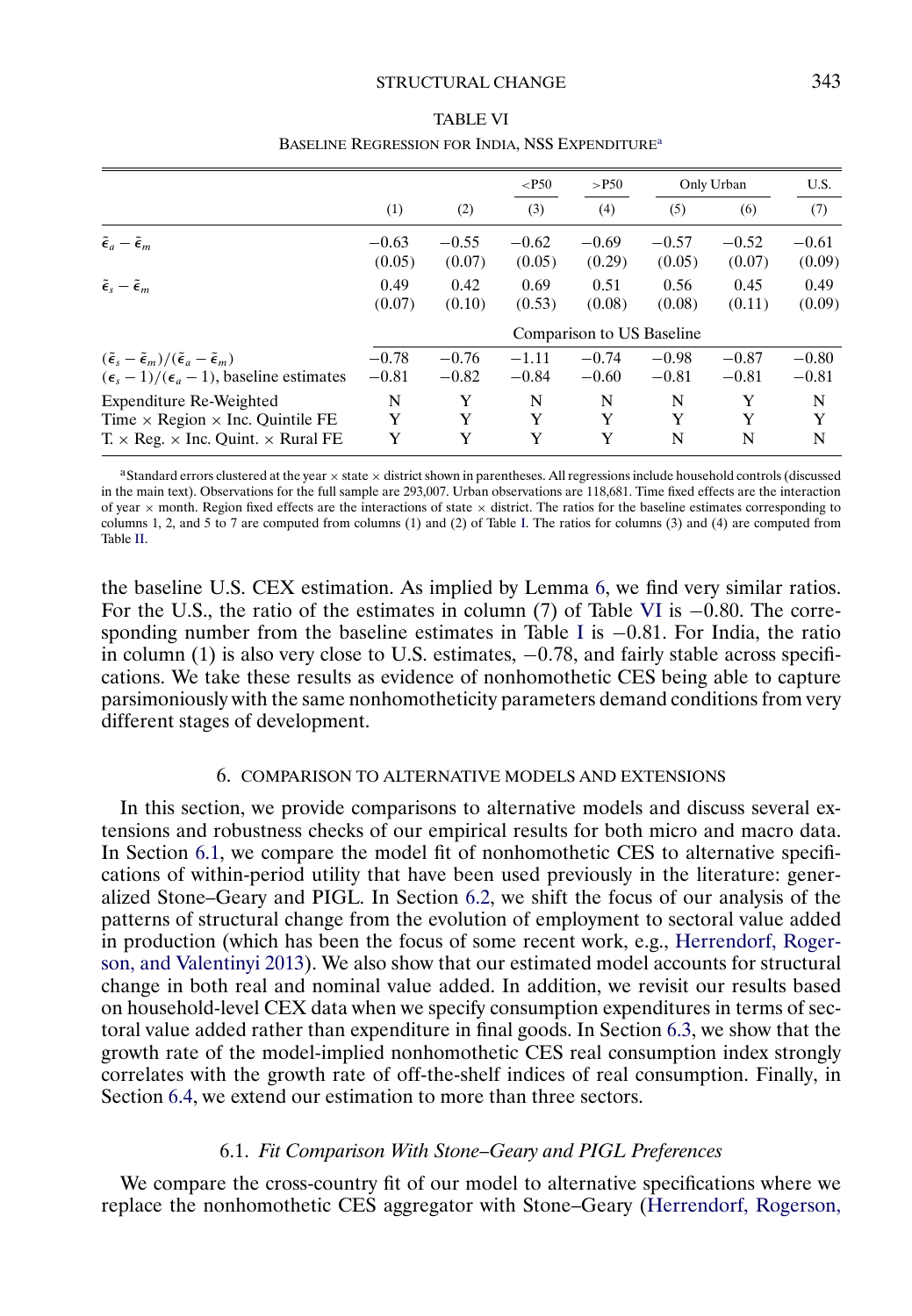<span id="page-33-0"></span>[and Valentinyi](#page-62-0) [\(2014\)](#page-62-0)) and PIGL preferences (augmented to three sectors as described in [Boppart](#page-61-0) [\(2014b\)](#page-61-0)). Appendix [D](#page-58-0) introduces these two demand systems and the estimation procedure. Here, we highlight two similarities between these demand specifications and ours that allow us to perform this comparison. First, the number of parameters to be estimated in these two demand systems is the same as that in nonhomothetic CES. Second, as with nonhomothetic CES, there exist sets of parameters for these two demand systems such that the expenditure shares are constant for each country-sector (they correspond to Cobb–Douglas with expenditure shares equal to country-sector averages). Thus, we benchmark the fit of these three demand systems relative to only using the country-sector average as a prediction for each sector. This amounts to computing the  $R^2$  for agriculture, manufacturing, and services shares after subtracting country-sector means for each sector.<sup>52</sup>

We find that the within- $R^2$  for Stone–Geary is 0.14, meaning that 14% of the residual variation in agricultural, manufacturing, and service shares after we partial out countrysector averages is accounted for by the Stone–Geary demand system. The corresponding number for nonhomothetic CES is more than two times larger, 029. The intuition for the worse fit of Stone–Geary is that income effects are very low for rich countries, since for high levels of income, the subsistence levels responsible for introducing the nonhomoth-eticity become negligible (see, also, [Dennis and Iscan](#page-62-0)  $(2009)$ ).<sup>53</sup> For the PIGL demand system, we find an  $R^2$  of 0.13, which is very similar to that of Stone–Geary. PIGL preferences track the trends in services more accurately than Stone–Geary due to the fact that they feature a non-vanishing nonhomotheticity of the service sector. However, they under-perform relative to nonhomothetic CES mostly because they assume a homothetic composite between agriculture and manufacturing, while nonhomothetic CES allows for sector-specific nonhomotheticities. Figure [3](#page-34-0) illustrates the fit for the case of Taiwan for the three demand systems.<sup>54</sup>

## 6.2. *Value-Added Estimation and Accounting of Structural Change*

*Estimation in Aggregate Data With Value-Added Shares.* We investigate whether we find similar estimates to the baseline cross-country results when we use value-added output shares as dependent variable (instead of employment shares). Table E.2 in the Supplemental Material reports the estimation results using sectoral output value-added shares as dependent variables in our baseline estimation, Equation [\(36\)](#page-20-0). The estimates of the

 $52$ The  $R^2$  compares the sum of squared errors of the model fit to the sum of squared errors obtained by using the country-sector average as a prediction. Formally,  $R^2 = 1 - \frac{1}{I} \sum_{i=1}^{I} (\sum_{t=1}^{N} (y_{it}^n - \hat{y}_{it}^n)^2 / \sum_{t=1}^{N} (y_{it}^n - \bar{y}_i^n)^2)$ , where N denotes the total number of observations per sector,  $I$ , the number of sectors,  $y_{ii}^n$ , observed employment shares in sector *i* and country *c*,  $\hat{y}_{it}^n$ , predicted employment shares,  $\bar{y}_i^n$  the sample average of  $y_{it}$  for country *c* in sector *i*, and  $i \in \mathcal{I} = \{a, m, s\}$ . We also note that the estimates used to compute the within- $R^2$  for nonhomothetic CES correspond to the structural estimates in column (1) of Table [III.](#page-25-0) Finally, note that in this exercise, we are computing the  $R<sup>2</sup>$  on employment shares (and not relative log-shares). The reason is that the estimation of the three demand systems is based on different left-hand-side variables (e.g., Stone–Geary is not log-linear and it is estimated on shares directly). We chose to benchmark the fit of the three demand systems based on the level of employment shares as it is arguably the most basic object of interest.

<sup>&</sup>lt;sup>53</sup>For the U.S., the value of the nonhomothetic terms  $p_{it}\bar{c}_i$  relative to total expenditure is never higher (in absolute terms) than 0.1%, which suggests that nonhomotheticity is insignificant. The highest values of the nonhomotheticities in the sample are 37% for agriculture and 18% for services.

<sup>&</sup>lt;sup>54</sup>We report the fit of each country for nonhomothetic CES in Section E and for Stone–Geary and PIGL in Section G of the Supplemental Material.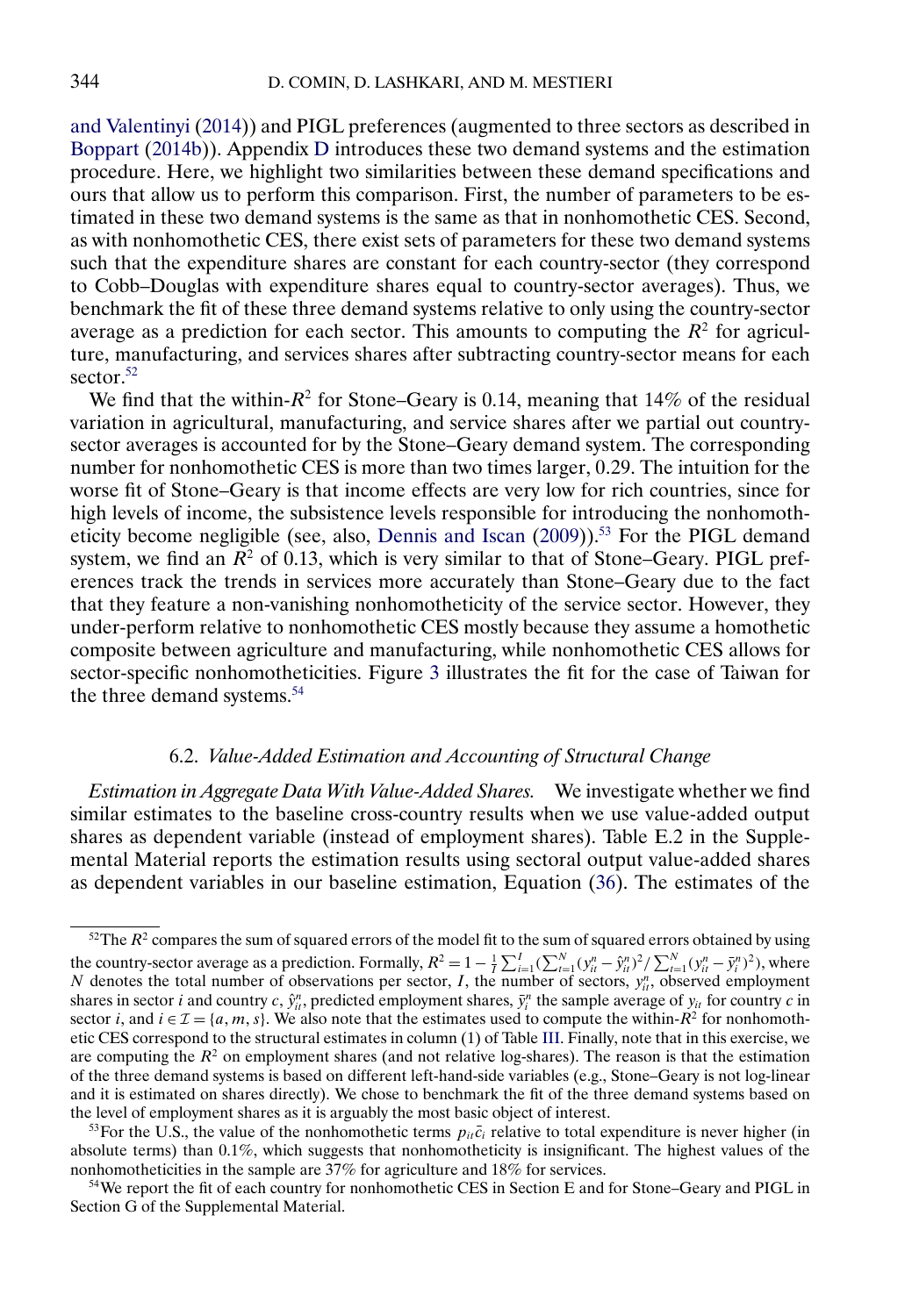(a) Overall Fit Comparison



<span id="page-34-0"></span>

FIGURE 3.—Comparison of demand systems and fit for Taiwan.

nonhomotheticity parameters appear with the expected signs and overall similar magnitudes as in the baseline regression. The price elasticity appears to be somewhat smaller, between 0.3 and 0.4.

*Structural Change in Real and Nominal Value Added.* A salient feature of the patterns of structural transformation observed in the data on sectoral value added is that they appear regardless of whether we document them in nominal or real terms [\(Herrendorf,](#page-62-0) [Rogerson, and Valentinyi](#page-62-0) [\(2014\)](#page-62-0)). To investigate our model's ability to account for this fact, we combine our structural cross-country estimates from Table [III](#page-25-0) and the sectoral demands from our theory to generate the predicted evolution of nominal and real sectoral demands.

| 11 ND DD 11                                              |      |       |
|----------------------------------------------------------|------|-------|
| CORRELATION OF NOMINAL AND REAL VALUE ADDED <sup>3</sup> |      |       |
|                                                          | Data | Model |
| Agriculture/Manufacturing                                | 0.96 | 0.94  |

TABLE VII

aModel-predicted values constructed using the structural estimates from column (2) in Table [III.](#page-25-0)

Services/Manufacturing 0.87 0.71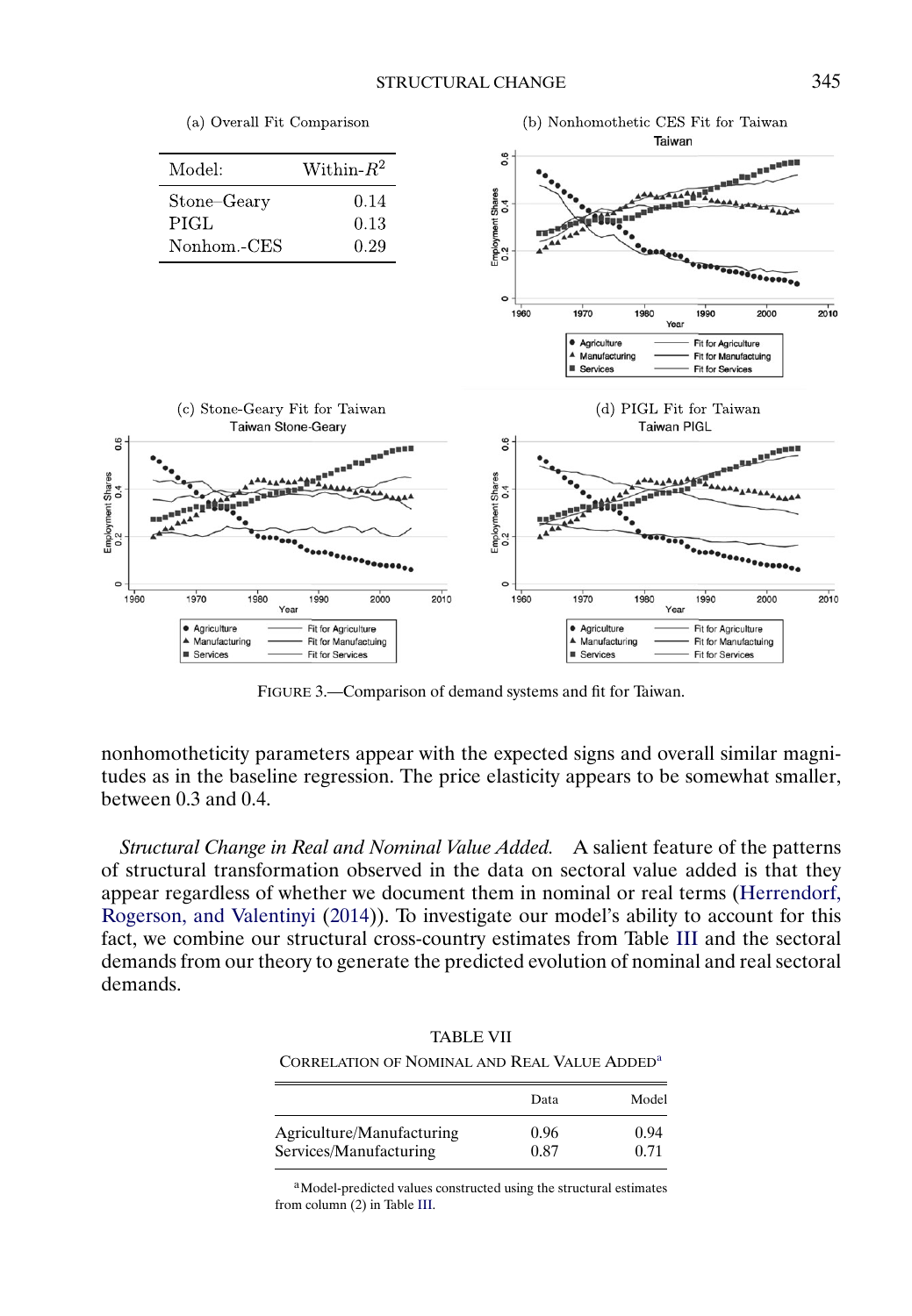Table [VII](#page-34-0) reports the correlation between nominal and real shares both in our estimated model and in the data. We find that the model is able to generate correlation similar to the data. In particular, the correlation between the nominal and real relative demand of agricultural goods to manufactured goods is 0.94 in our model, while in the data it is 0.96. For services, the model generates a correlation of 0.71, while the observed correlation in the data is 0.87.

The success in generating a correlation between nominal and real measures of the same magnitude as in the data is important. Note that this is an out-of-sample test of the predictions of our model, since our baseline estimation has not targeted the evolution of sectoral shares of real or nominal value added. As discussed in Section [2,](#page-5-0) if we had used a homothetic CES framework, the correlation generated by the model would have been negative because the price elasticity of substitution is smaller than 1. This implies that real and nominal variables cannot have positive co-movement with homothetic CES.<sup>55</sup> Of course, any specification of preferences that asymptotically converges to a homothetic CES (e.g., Stone–Geary) would face a similar problem in explaining the nominal-real co-movement. This also holds for homothetic demand systems with variable elasticity of substitution (since agriculture, manufacturing, and services are gross complements). In contrast, in our framework, there is a second force that makes the positive co-movement possible: income effects. The nonhomothetic effect of real consumption affects real and nominal variables in an identical way (this term is  $C^{(1-\sigma)(\epsilon_i-\epsilon_m)}$ ; see Equation [\(2\)](#page-6-0)). At the estimated parameter values, the implied income effects are sufficiently strong to overcome the relative price effect and make both time series co-move positively. Therefore, we argue that the ability to simultaneously account for the evolution of real and nominal sectoral shares is a key feature of our specification of nonhomotheticity.

*Partial Correlations of Relative Value Added and the Real Consumption Index.* We motivated our focus on the role of nonhomotheticity in the Introduction by highlighting the strong partial correlations between log-sectoral expenditure shares and log-aggregate income per capita in Figure [1.](#page-1-0) We revisit this relationship through the lens of our model to draw some intuitions about why the model predicts such a strong role for income effects in driving the evolution of relative employment shares. Figure [4](#page-36-0) shows the partial correlation between log-value-added shares and the log nonhomothetic CES real consumption index (after partialling out country-sector fixed effects and relative prices) for the same set of countries and time period as Figure [1.](#page-1-0) <sup>56</sup> We see that for both log-relative agriculture to manufacturing and log-relative services to manufacturing employment, a substantial part of the variation is well captured by a simple log-linear relationship, similar to that in Figure [1.](#page-1-0) We take this result as additional supporting evidence for nonhomothetic CES being able to capture salient patterns in the data and nonhomotheticities playing an important role at all levels of development.

*CEX Value-Added Demand Formulation.* So far, we have estimated household demand defined over households' final-good expenditure. Previous work has shown that the patterns of structural transformation are qualitatively similar whether we measure sectoral

<sup>&</sup>lt;sup>55</sup>To see that, note that the relative trend in nominal values  $\omega_{i,t}/\omega_{j,t}$  would be proportional to  $(p_{i,t}/p_{j,t})^{1-\sigma}$ . For real values,  $c_{i,t}/c_{j,t}$  would be proportional to  $(p_{i,t}/p_{j,t})^{-\sigma}$ . As  $0 < \sigma < 1$ , both trends would move in opposite directions.

 $56$ Korea is excluded from the figure because it has substantially more variation in the partialled-out variables. Plotting it with the other countries would prevent seeing the rest of the within-country variation. Figure E.2 in the Supplemental Material reproduces the same plot including Korea.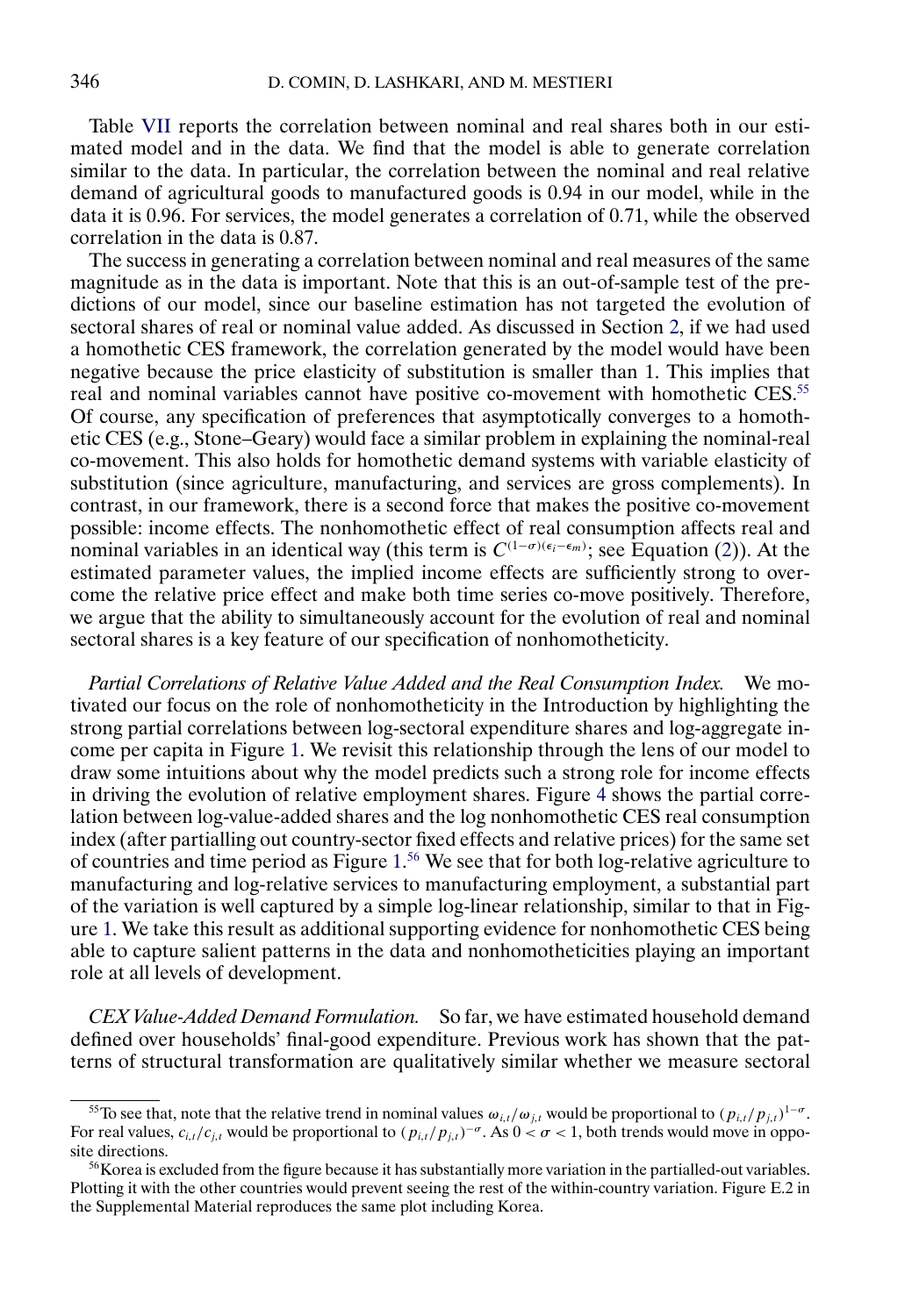<span id="page-36-0"></span>

FIGURE 4.—Partial correlations of sectoral value added and the real consumption index. Notes: Data for OECD Countries, 1970–2005. Each variable has been residualized by partialling out country fixed effects and relative prices. Each point represents a country-year observation. The red line depicts the OLS fit, the shaded regions, the 95% confidence interval.

economic activity in terms of value-added or final-good expenditure shares [\(Herrendorf,](#page-62-0) [Rogerson, and Valentinyi](#page-62-0) [\(2013\)](#page-62-0)). We estimate our model defining household utility over the value added provided by each sector (rather than final-good expenditure) and show that we obtain similar results. To do this, we follow [Buera, Kaboski, and Rogerson](#page-62-0) [\(2015\)](#page-62-0) and assign each consumption expenditure category to an industry of the U.S. inputoutput. We then compute the value added from each sector embedded in the final-good expenditure of a given CEX category to express household demand over value added (see the Supplemental Material for details). Table  $X$  in the Appendix presents the estimates of our baseline specification where we use as dependent variable household expenditure shares measured in value added (instead of final-good expenditure). We find that the estimates of  $\epsilon_a$  are less than 1, while the estimates of  $\epsilon_s$  are above 1. The estimates do not vary once we re-weight by expenditure, suggesting that estimates are stable across the income distribution. The point estimates we obtain for the price elasticity are in the  $0.3$  to  $0.5$ range. The magnitudes of all estimated elasticities appear to be overall very comparable to the expenditure formulation. The major difference is that the elasticity of agriculture  $\epsilon_a$  appears to be somewhat smaller in the value-added formulation (specially in the specification without time fixed effects, where we find values of  $\epsilon_a$  between 0.02 and 0.06, for values around 0.2 in the expenditure formulation).

## 6.3. *Connection to off-the-Shelf Measures of Real Consumption*

*Nonhomothetic CES Index versus Törnqvist Index.* We next investigate if the modelimplied real consumption index behaves in a similar way as the "standard" measures of real consumption. These measures deflate nominal expenditures with off-the-shelf price indices. We establish a result connecting the changes in the nonhomothetic CES index of real consumption to the changes in off-the-shelf measures of real consumption. Let  $\Delta$ denote the time difference operator between  $t + 1$  and t. In the last part of Appendix [B,](#page-48-0) we show that, up to second-order approximation,

$$
\Delta \log C_t^n \equiv \Delta \log \left( \frac{E_t^n}{P_t^n} \right) = \frac{1 - \sigma}{\overline{\mathcal{E}}_t^n} \left( \Delta \log E_t^n - \Delta \log \mathcal{P}_t^n \right),\tag{45}
$$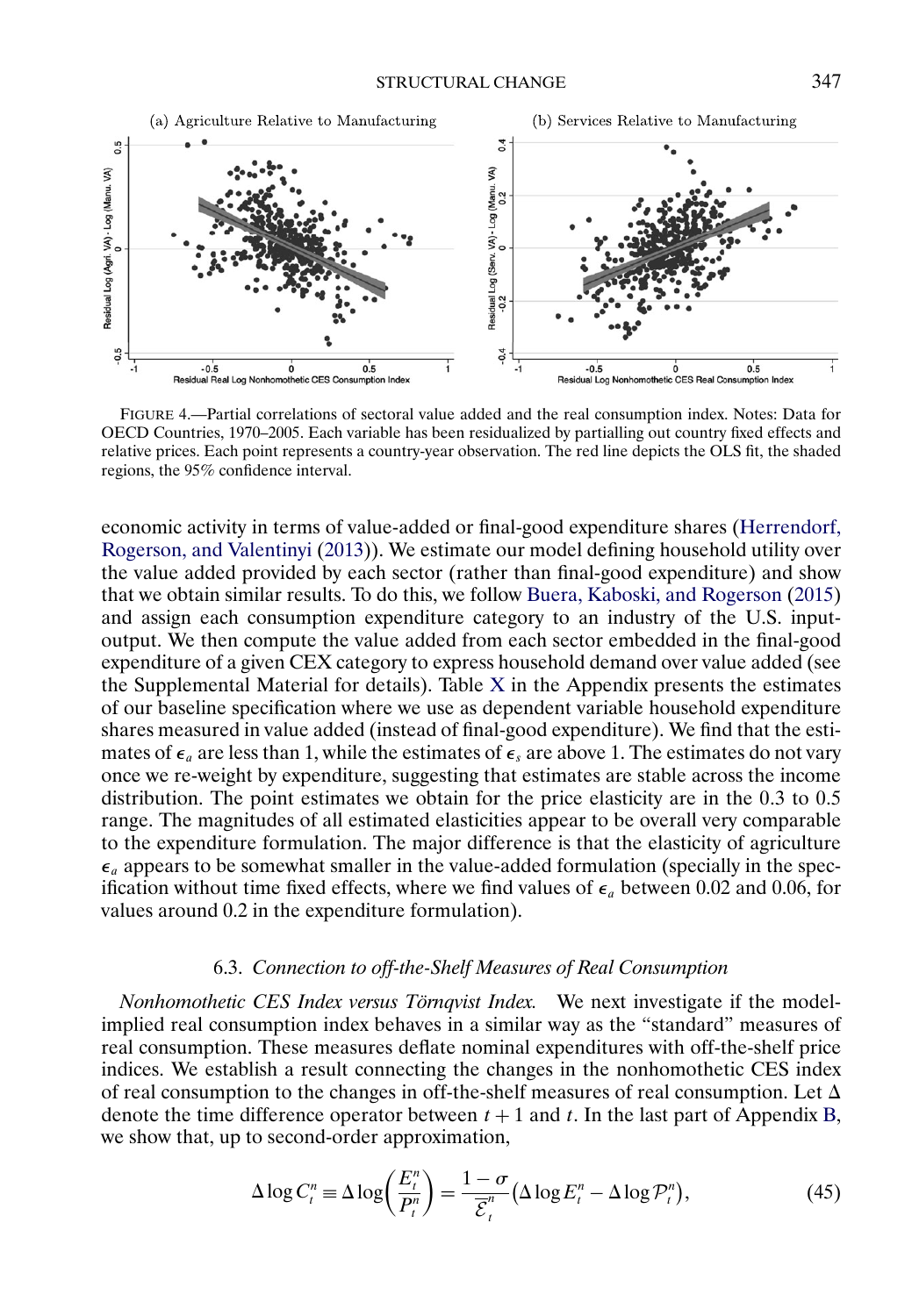<span id="page-37-0"></span>

FIGURE 5.—Real income per capita from PWT and nonhomothetic CES index. Note: Both measures are residualized by partialling out country fixed effects.

where  $\mathcal{P}_t^n$  is the chained Törnqvist price index of consumption unit *n* at time  $t$ ,  $\Delta \log \mathcal{P}_t^n \equiv$  $\frac{1}{2}\sum_{i=1}^I(\omega_{it}^n + \omega_{it+1}^n)\Delta \log p_{it}^n$ , and  $\overline{\mathcal{E}}_t^n$  is a correspondingly chained average of nonhomotheticity parameters  $\epsilon_i$ 's,  $\overline{\mathcal{E}}_t^n \equiv \frac{1}{2} \sum_i (\omega_{it}^n + \omega_{it+1}^n) \epsilon_i$ .<sup>57</sup>

Equation [\(45\)](#page-36-0) sheds light on why the relationship between relative log-value-added shares and consumption expenditure deflated by standard price indices is well approximated by a log-linear relationship as suggested in Figure [1](#page-1-0) in the Introduction. The relationship would be exactly log-linear if the term in the denominator  $\overline{\mathcal{E}}^n$  was constant. Indeed, this term is not constant by construction because, as total income grows, expenditure shares change and  $\mathcal{E}_t^n$  changes accordingly. However,  $\mathcal{E}_t^n$  is slow-moving. Consider, for example, the case of the United States. The ratio of nominal consumption deflated by a chained Törnqvist price in year 2000 relative to 1950 is 3.20. During the same period, we have that the ratio  $\mathcal{E}_{2000}^{US}/\mathcal{E}_{1950}^{US} = 1.09$ , implying a smaller increase of the true consumption index.<sup>58</sup> If we ignored the correction coming from the growth of  $\overline{E}$ , we would expect a 3.2fold increase in real consumption, while the true increase of the real consumption index is  $3.2 \times \frac{1.01}{1.10} = 2.94$ . This simple exercise also illustrates the broad fact that the growth rate of the real consumption index is smaller than the one implied by deflating expenditures by a chained Törnqvist index because  $\overline{\mathcal{E}}_t^n$  grows as income grows.

*Correlation With the Real Income Measure in the Penn World Tables.* The previous insights hold more broadly across countries. Figure 5 plots the log-real nonhomothetic CES index (constructed according to Equation [\(13\)](#page-10-0)) and the real income per capita measure reported in the Penn World Tables after partialling out country fixed effects to both measures. The figure shows that these two measures are very well-approximated by a loglinear relationship.

<sup>&</sup>lt;sup>57</sup>In Appendix H of the Supplemental Material, we show how to use this result to obtain an alternative estimating equation based on this approximation. We show that the resulting estimating equation belongs to a class of demand systems called "conditionally linear demand systems." [Blundell and Robin](#page-61-0) [\(1999\)](#page-61-0) showed that this type of demand systems can be estimated using iterated OLS.

<sup>58</sup>From 1950 to 2000, value-added shares in agriculture, manufacturing, and services went from 0.08, 0.41, and 0.51 to 0.02, 0.28, and 0.70, respectively. Normalizing  $\epsilon_m = 1$  and taking the baseline estimates from the cross-country regression, this implies that  $\overline{\mathcal{E}}_{1963} = 0.08 \times 0.02 + 0.41 \times 1 + 0.51 \times 1.17 = 1.01$  and  $\overline{\mathcal{E}}_{2000} =$  $0.02 \times 0.02 + 0.28 \times 1 + 0.70 \times 1.17 = 1.10$ . Note that this ratio is invariant to re-scaling  $\epsilon_i$ 's.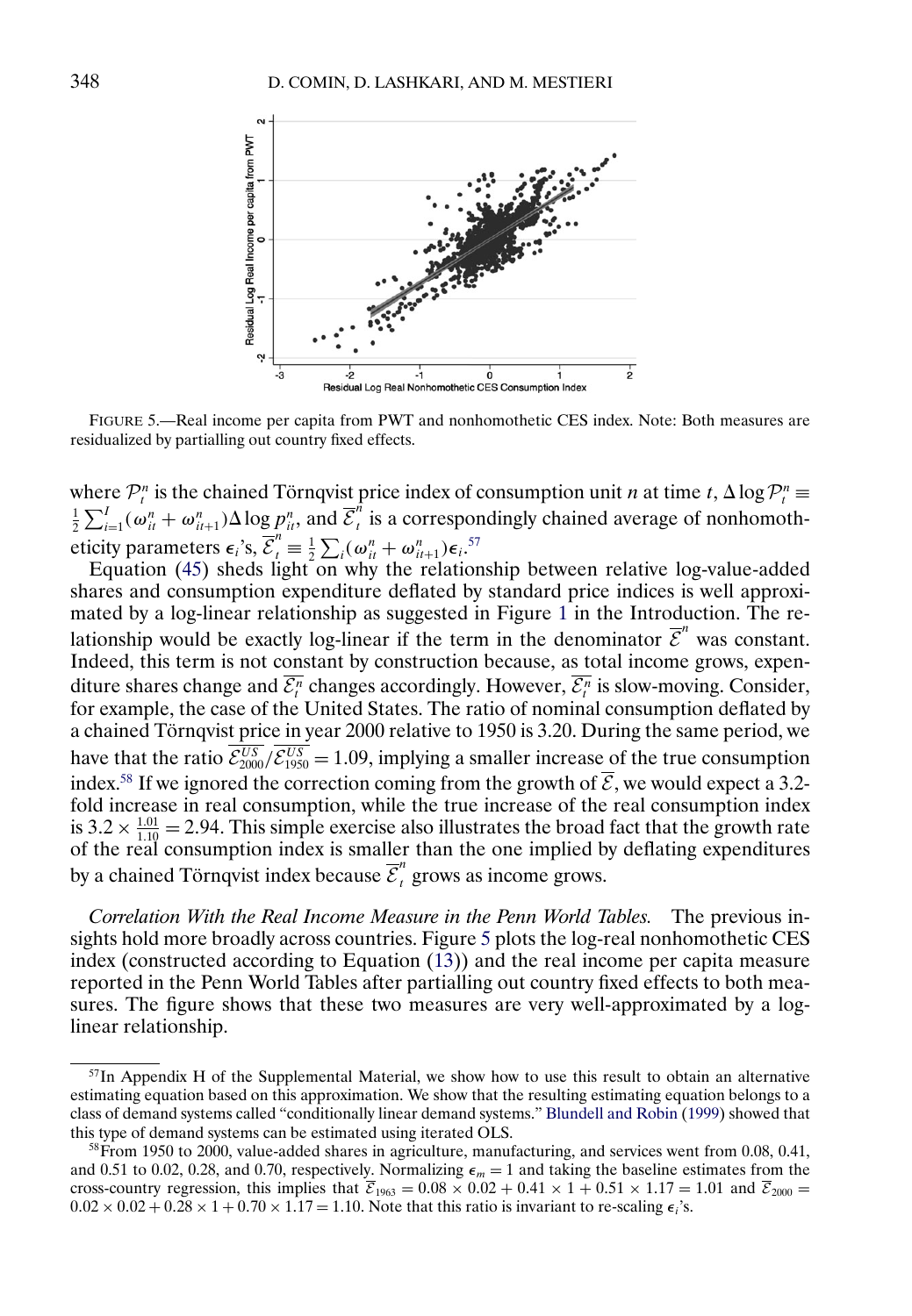#### 6.4. *Structural Change With More Than Three Sectors*

<span id="page-38-0"></span>[Jorgenson and Timmer](#page-62-0) [\(2011\)](#page-62-0) have pointed out that in order to understand how structural transformation progresses in rich countries, it is important to zoom in on the service sector, as it represents the majority of rich economies' consumption shares (see also [Buera and Kaboski](#page-62-0) [\(2012b\)](#page-62-0)). Our framework lends itself to this purpose, as it can accommodate an arbitrary number of sectors. We estimate our demand system to more than three sectors for both micro and macro data. In the CEX data, the largest broad expenditure category is housing services. We extend our analysis by separating housing from the rest of services and re-estimate our model with four sectors.<sup>59</sup> Table [XI](#page-60-0) in the Appendix reports our findings. The price elasticity  $\sigma$  and the relative elasticity of agriculture to manufacturing, and services to manufacturing (excluding housing), remain very similar to our baseline estimates in Table [I.](#page-21-0) We find that the nonhomotheticity parameter of housing to manufacturing  $\epsilon_{\text{housing}} - 1$  is around 0.9, and thus somewhat larger than for the rest of services (albeit not statistically different at conventional significance levels).

For the macro data, we extend our estimation to the original sectors in Groningen's data: (1) agriculture, forestry, and fishing, (2) mining and quarrying, (3) manufacturing, (4) public utilities, (5) construction, (6) wholesale and retail trade, hotels, and restaurants, (7) transport, storage, and communication, (8) finance, insurance, real estate, (9) community, social, and personal services.<sup>60</sup> Table [XII](#page-61-0) in the Appendix reports the results estimating the demand system in an analogous manner to our baseline estimation [\(38\)](#page-23-0) with additional sectors. We find that the smallest income elasticities correspond to agriculture and mining, while the highest correspond to the finance, insurance, and real estate category. Columns (2) and (3) show that the ranking of sectors in terms of nonhomotheticity parameters is very similar when we estimate OECD and Non-OECD countries separately.<sup>61</sup>

## 7. CALIBRATION EXERCISE

So far, we have only focused on the predictions of the model regarding the intratemporal allocation of consumption expenditures. In this section, we rely on a simple calibration exercise to study the dynamic, intertemporal predictions of the model implied by the Euler equation. As we discussed in Section [2.2.3,](#page-17-0) the qualitative properties of the transitional dynamics of the model heavily depend on the relationship between sectoral income elasticity and rates of productivity growth. In this section, we study the dynamics of the economy calibrated for the set of parameters estimated for the nonhomothetic CES preferences in Section [3.](#page-18-0) We then compare our model with simpler versions where we strip off different drivers of structural change. Relative to the Neoclassical Growth Model benchmark, we find that including any drivers of structural change in the model generates a slow-down of the convergence toward the long-run value.

<sup>&</sup>lt;sup>59</sup>We define housing as expenditure in dwellings plus utilities. We use the same set of instruments plus a price instrument for housing constructed in an analogous way to the other price instruments.

 $60$ We exclude government services since it is missing for a third of the observations. The data set also contains information on dwellings that are not constructed within the period, but this information is very sparse and we abstract from them. Note that in this case, the manufacturing sector is more narrowly defined than in the baseline estimation as it excludes mining and construction.

 $<sup>61</sup>$ In working paper version [Comin, Lashkari, and Mestieri](#page-62-0) [\(2015\)](#page-62-0), we exploited that the nesting properties</sup> of nonhomothetic CES are analogous to homothetic CES and we also reported the estimation results from a nested CES structure where we estimated the demand for each of the sectors that belong to services or manufacturing separately.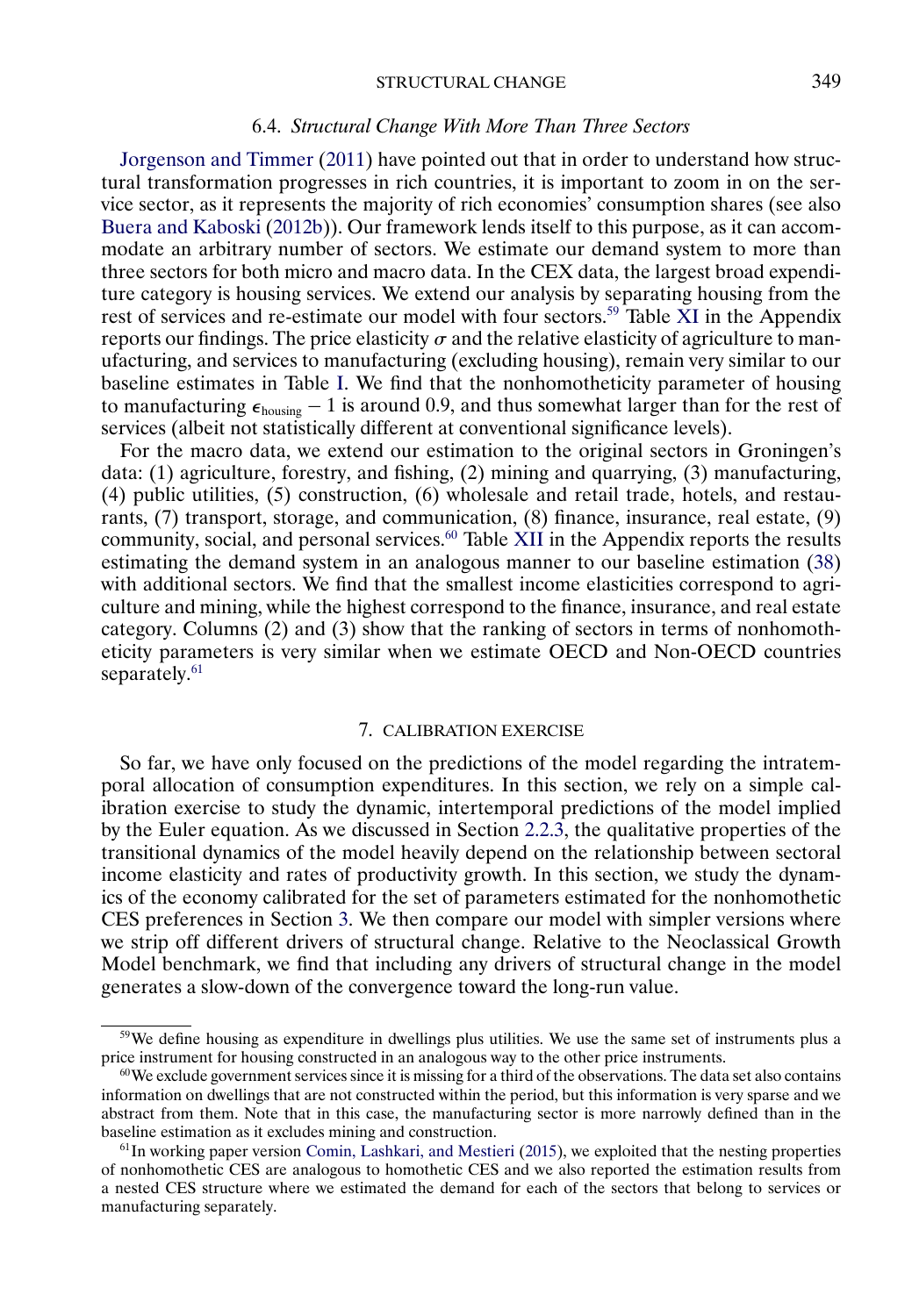TABLE VIII MODEL PARAMETERS FOR THE CALIBRATION EXERCISE

<span id="page-39-0"></span>

| Parameter | $\gamma_a$ | $\gamma_m = \gamma_0$ | $\gamma_S$ | $\sigma$ | $\epsilon_a$ | $\epsilon_m$ | $\epsilon_{S}$ | $\alpha$ |      |      | $\mathcal{O}$ |
|-----------|------------|-----------------------|------------|----------|--------------|--------------|----------------|----------|------|------|---------------|
| Value     | 0.029      | 0.013                 | 0.011      | 0.50     | 0.05         | 1.00         | 1.20           | 0.33     | 2.20 | 0.96 | 0.10          |

*Model Calibration.* For the preferences, we rely on the values estimated for the sectoral nonhomotheticity parameters  $\epsilon_i$ 's and the elasticity of substitution  $\sigma$  using the macro data in Section [3](#page-18-0) and set  $\Omega_i \equiv 1$  for all  $i \in \{a, m, s\}$ . We assume that capital intensity is the same across sectors and choose the standard value  $\alpha = 0.33$  and a rate of depreciation of  $\delta = 0.1$  for capital. For the sectoral rates of productivity growth, we assume that the rates of productivity growth in the investment sector and manufacturing are the same  $\gamma_m = \gamma_0$ , and calibrate them to the rate of growth of labor productivity observed in the postwar period in the United States.62 We then use the rates of decline in relative sectoral prices within the same period to calibrate the rates of growth of sectoral productivity for agriculture and services. Finally, we choose the value of the parameter  $\theta$  such that the asymptotic value of the elasticity of intertemporal substitution matches 05, a number within the range of various estimates provided in the literature (e.g.[,Guvenen](#page-62-0) [\(2006\)](#page-62-0), [Havránek](#page-62-0)  $(2015)$ ). Table VIII presents the set of model parameters used for the calibration.<sup>63</sup>

*Dynamics of Capital Accumulation.* First, we study how the presence of nonhomothetic CES demand changes the dynamics of the process of capital accumulation and the real interest rate. For this exercise, we compare the transitional dynamics of the calibrated model, in which both the nonhomotheticity parameters and the rates of productivity growth vary across sectors, with the following three different increasingly simpler models: (1) a model where the rates of productivity growth are homogeneous across sectors and the evolution of sectoral allocations is *exclusively* driven by nonhomotheticity in demand, (2) a model with homothetic preferences where nonhomotheticity parameters are identical and, following [Ngai and Pissarides](#page-63-0) [\(2007\)](#page-63-0), the evolution of sectoral allocations is *exclusively* driven by the heterogeneity in sectoral rates of productivity growth, and (3) a standard Neoclassical Growth Model (NGM) with homothetic CES preferences and homogeneous rates of productivity growth across sectors. We choose the parameters such that all models asymptotically converge to the same steady state as that of the calibrated model.<sup>64</sup>

Beginning at an initially low level of per capita stock of capital of  $\tilde{k}_0 = 1 < \tilde{k}^* = 2.5$ , Figure  $6(a)$  $6(a)$  shows the path of the economy from this initial condition toward its steady state in the space of the normalized per capita stock of capital and per capita consumption expenditure. The figure compares these paths for all four models. All three models

 $62$ Note that, based on the model, the rate of growth of labor productivity growth exceeds the rate of growth of multi-factor productivity (TFP)  $\gamma_m$  by a factor  $\alpha/(1-\alpha)$ .

 $63$  Section B in the Appendix discusses the details of the method used for solving Equations [\(32\)](#page-17-0) and [\(33\)](#page-17-0) to derive the transitional dynamics of the model under these model parameters.

<sup>&</sup>lt;sup>64</sup>Given the calibrated model parameters, the share of the service sector in consumption and employment converges to 1. Therefore, asymptotically all four models behave identical to a single-sector Neoclassical Growth Model where the instantaneous utility is defined as  $C_t = C_{st}^{\epsilon_s}$  and the productivity in the final-good sector grows at rate  $\gamma_s$ .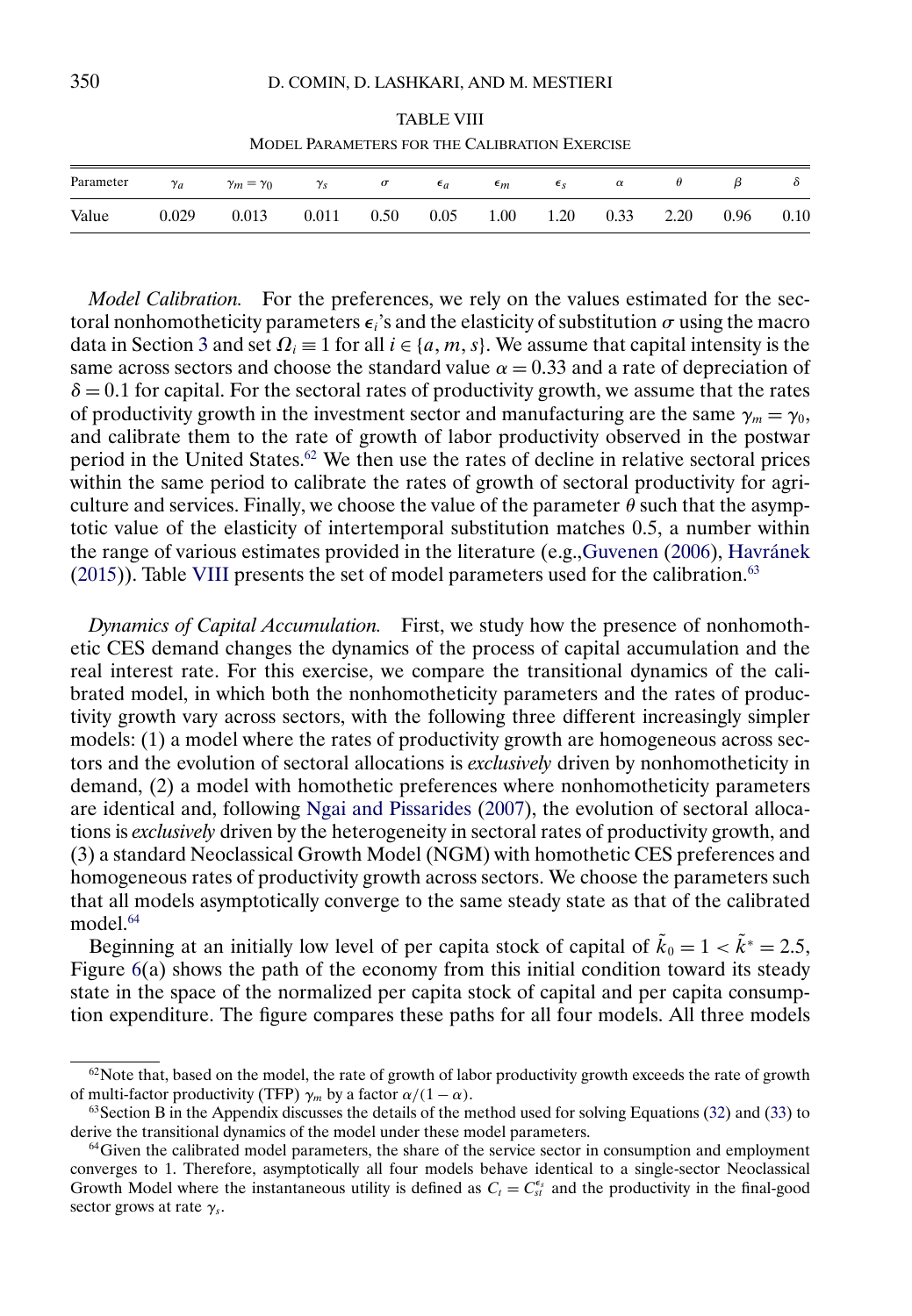<span id="page-40-0"></span>

FIGURE 6.—Transitional dynamics: comparison with Neoclassical Growth Model (NGM). The evolution of the economy starting from initial per capita stock of capital of  $\tilde{k}_0 = 1 < \tilde{k}^* = 2.50$ . The parameters for the Calibrated Model are given in Table [VIII.](#page-39-0) The nhCES/hetGr corresponds to the calibrated model with nonhomothetic CES and heterogeneous rates of sectoral productivity growth. The nhCES/homGr model corresponds to the case with nonhomothetic CES preferences and homogeneous rates of sectoral productivity growth,  $\gamma_i = 0.011$  for  $i \in \{a, m, s\}$ . The CES/hetGr model corresponds to the case with homothetic CES preferences,  $\epsilon_i = 1.20$  for  $i \in \{a, m, s\}$ . The CES/homGr corresponds to the case of the Neoclassical Growth Model (NGM) where both the rates of productivity growth and the nonhomotheticity parameters are homogeneous across sectors.  $\vec{k}^*$  and  $\vec{E}^*$  denote the asymptotic normalized per capita stock of capital and total consumption expenditure, respectively.

featuring structural change have higher values of total consumption expenditure relative to the NGM at all levels of per capita stock of capital along the transitional path. As a result, we conclude based on this calibration that the presence of structural change implies a slower process of capital accumulation compared to the NGM, whether it is driven through price or income effects.

The slowdown in capital accumulation relative to the NGM benchmark is driven by the same two forces that shape the evolution of sectoral shares, namely, the intersectoral heterogeneity in the elasticities of income and the rates of productivity growth. In Section [2.2.3,](#page-17-0) we explained the mechanism behind the former force: the elasticity of intertemporal substitution gradually rises as consumption shifts toward more income-elastic goods that are also more intertemporally substitutable. The latter force is present in the benchmark theory of [Ngai and Pissarides](#page-63-0) [\(2007\)](#page-63-0): over time, household consumption shifts toward the sectors with the slower rates of productivity growth, lowering the rate of fall in the price of consumption. If household consumption is intertemporally inelastic (in the sense that  $\theta > 1$ ), conditional on a given level of interest rate, the slowdown in the rate of decline of prices results in faster growth of consumption expenditure.65 As the figure shows, these two forces, as well as their potential interactions, contribute to the slowdown

<sup>&</sup>lt;sup>65</sup>To better see this point, consider a constant nonhomotheticity parameter across sectors,  $\epsilon_i = \epsilon$ , and log-linearize the Euler Equation [\(20\)](#page-12-0) to find  $\theta \Delta \log E_t \approx (1 - \theta)(\gamma_0 - \overline{\gamma}_t) + r_{t+1} - (1 - \beta)$ , where  $\overline{\gamma}_t \equiv \sum_i \omega_{ii} \gamma_i$  is the consumption-weighted average of the sectoral rates of productivity growth (see also Equation 22 in [Ngai](#page-63-0) [and Pissarides](#page-63-0) [\(2007\)](#page-63-0)). When  $\sigma < 1$ , over time  $\overline{\gamma}_t$  falls and therefore  $\Delta \log E_t$  grows if  $\theta > 1$ .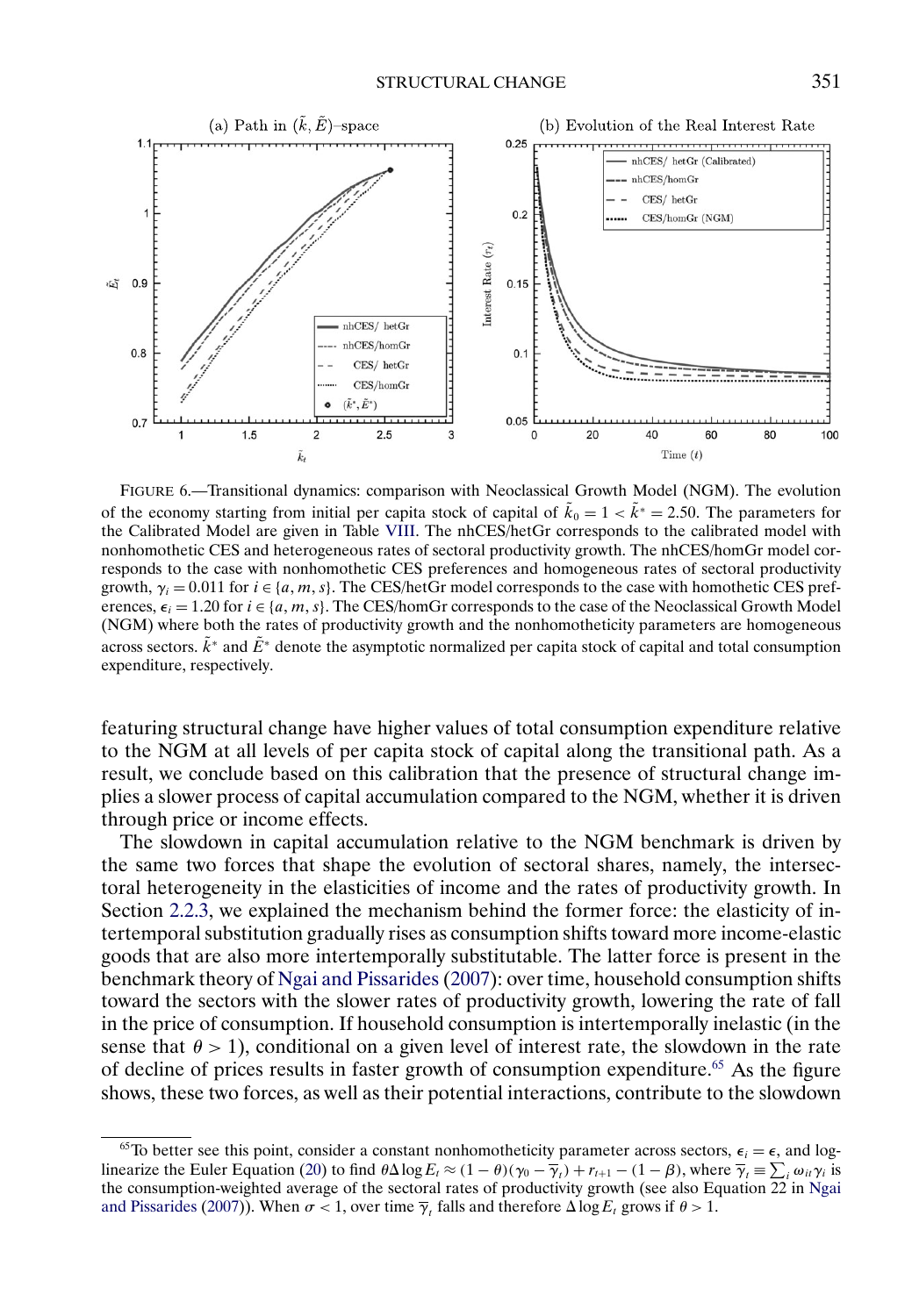<span id="page-41-0"></span>in the accumulation of capital in the calibrated model, although nonhomotheticity plays a larger role.

*Dynamics of Interest Rate.* Figure [6\(](#page-40-0)b) compares the implications of all four models above for the evolution of the real interest rate. The slower process of capital accumulation implies that the real interest rate also converges toward its steady state more slowly in all three models featuring structural change, relative to the NGM benchmark. Once again, the model that solely features nonhomotheticity grows more slowly compared to the one solely featuring heterogeneous sectoral rates of productivity growth. Nevertheless, the overall difference between the evolution of the real interest rate between the calibrated model and the corresponding NGM is relatively small: the time it takes for the real interest rate to go from 200% to  $150\%$  of its steady-state level (half-life) is 9.1 years in the former relative to 4.4 years in the latter. $66$ 

### 8. CONCLUSION

This paper presents a tractable model of structural transformation that accommodates both long-run demand and supply drivers of structural change. Our main contributions are to introduce the nonhomothetic CES utility function to growth theory, show its empirical relevance, and use its structure to decompose the overall observed structural change into the contribution of income and price effects. These preferences generate nonhomothetic Engel curves at any level of development, which are in line with the evidence that we have from both rich and developing countries. Moreover, for this class of preferences, price elasticities are independent from nonhomotheticity parameters, and they can be used for an arbitrary number of sectors. We argue that these are desirable theoretical and empirical properties.

We estimate these preferences using household-level data for the United States and India, and aggregate data for a panel of 39 countries during the post-war period. We argue that nonhomothetic CES preferences provide a good fit of the data despite their parsimony. Armed with the estimated price and nonhomotheticity parameters, we then use the demand structure to decompose the broad patterns of reallocation observed in our cross-country data into the contribution of nonhomotheticities and changes in relative prices. We find that the majority of the within-country variation is accounted for by nonhomotheticities in demand.

To conclude, we believe that the proposed preferences provide a tractable departure from homothetic preferences. They can be used in other applied general equilibrium settings that currently use homothetic CES and monopolistic competition as their workhorse model, such as international trade. These preferences can be nested in the same manner as homothetic CES. Also, as we discuss in Appendix [A,](#page-42-0) it is possible to generalize nonhomothetic CES to generate variable nonhomotheticity parameters. These properties may be useful in some applications. Even in this case, nonhomothetic CES remains a local approximation (with constant nonhomotheticity parameters) and can be used to guide how the varying elasticities should be parameterized, for example, by estimating nonhomothetic CES across subsamples.

<sup>66</sup>The corresponding numbers in the model with nonhomotheticity and in the model with differential rates of productivity growth are 72 and 5.0, respectively.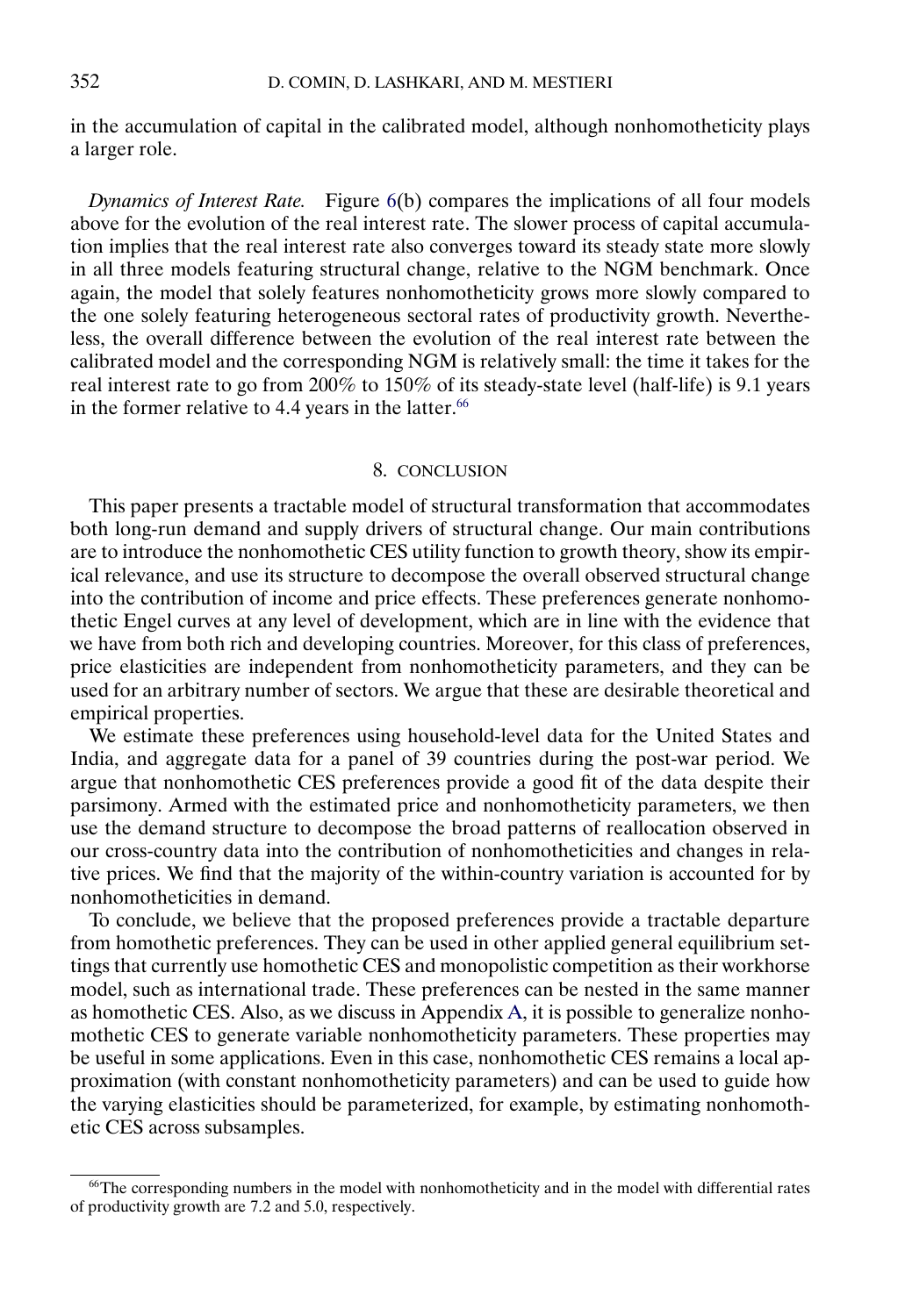#### APPENDIX A: GENERAL NONHOMOTHETIC CES PREFERENCES

<span id="page-42-0"></span>In this section of the appendix, we provide an overview of the properties of the general family of nonhomothetic constant elasticity of substitution (CES) preferences. We first introduce the general family and then specialize them to the case of isoelastic nonhomothetic CES functions of Section [2.1.](#page-5-0)

*[Prior Work.](#page-63-0)* Sato [\(1975\)](#page-63-0) derived a general family of CES functions as the solution to a partial differential equation that imposes the constancy of elasticity of substitution. This family includes standard homothetic CES functions as well as two classes of separable and non-separable nonhomothetic functions. [Hanoch](#page-62-0) [\(1975\)](#page-62-0) showed that additivity of the direct or indirect utility (or production) function results in price and income effects that are non-trivially dependent on each other. He then introduced *implicit additivity* and derived a family of functions where the income elasticity of demand is not fully dependent on the elasticity of substitution. Our nonhomothetic CES functions correspond to the non-separable class of functions in the sense of [Sato](#page-63-0) [\(1975\)](#page-63-0), which also satisfy the condition of implicit additivity in the sense of [Hanoch](#page-62-0) [\(1975\)](#page-62-0). Finally, [Blackorby and Russell](#page-61-0) [\(1981\)](#page-61-0) have proved an additional property that is unique to this class of functions. In general, different generalizations of the elasticity of substitution to cases involving more than two variables, for example, the Allen–Uzawa definition or the Morishima definition, are distinct from each other. However, for the class of nonhomothetic CES functions, they become identical and the elasticity of substitution can be uniquely defined similarly to the case of two-variable functions.

#### A.1. *General Definition*

Consider now preferences over a bundle  $C$  of I goods defined through an implicit utility function:

$$
\sum_{i=1}^{I} Y_i^{\frac{1}{\sigma}} \left( \frac{C_i}{g_i(U)} \right)^{\frac{\sigma-1}{\sigma}} = 1,
$$
\n(A.1)

where functions  $g_i$ 's are differentiable in U with  $\sigma \neq 1$  and  $\sigma > 0$ . Theorem 2 in [Blackorby](#page-61-0) [and Russell](#page-61-0) [\(1981\)](#page-61-0) implies that property [\(5\)](#page-7-0) holds if and only if the preferences can be written as Equation  $(A.1)$ . In this sense, the definition above corresponds to the most general class of nonhomothetic CES preferences. Standard CES preferences are a specific example of Equation (A.1) with  $g_i(\hat{U}) = U$  for all *i*'s.

These preferences were first introduced, seemingly independently, by [Sato](#page-63-0) [\(1975\)](#page-63-0) and [Hanoch](#page-62-0) [\(1975\)](#page-62-0) who each characterized different properties of these functions. Here, we state and briefly prove some of the relevant results to provide a self-contained exposition of our theory in this paper.

LEMMA 3: *If*  $\sigma > 0$  *and functions*  $g_i(\cdot)$  *are positive and monotonically increasing for all i, the function*  $U(C)$  *defined in Equation* (A.1) *is monotonically increasing and quasi-concave for all*  $C \gg 0$ .

PROOF: Establishing monotonicity is straightforward. To establish quasi-concavity, assume to the contrary that there exist two bundles of  $C'$  and  $C''$  and their corresponding utility values U' and U'', such that  $U \equiv U(\alpha C' + (1 - \alpha)C'')$  is strictly smaller than both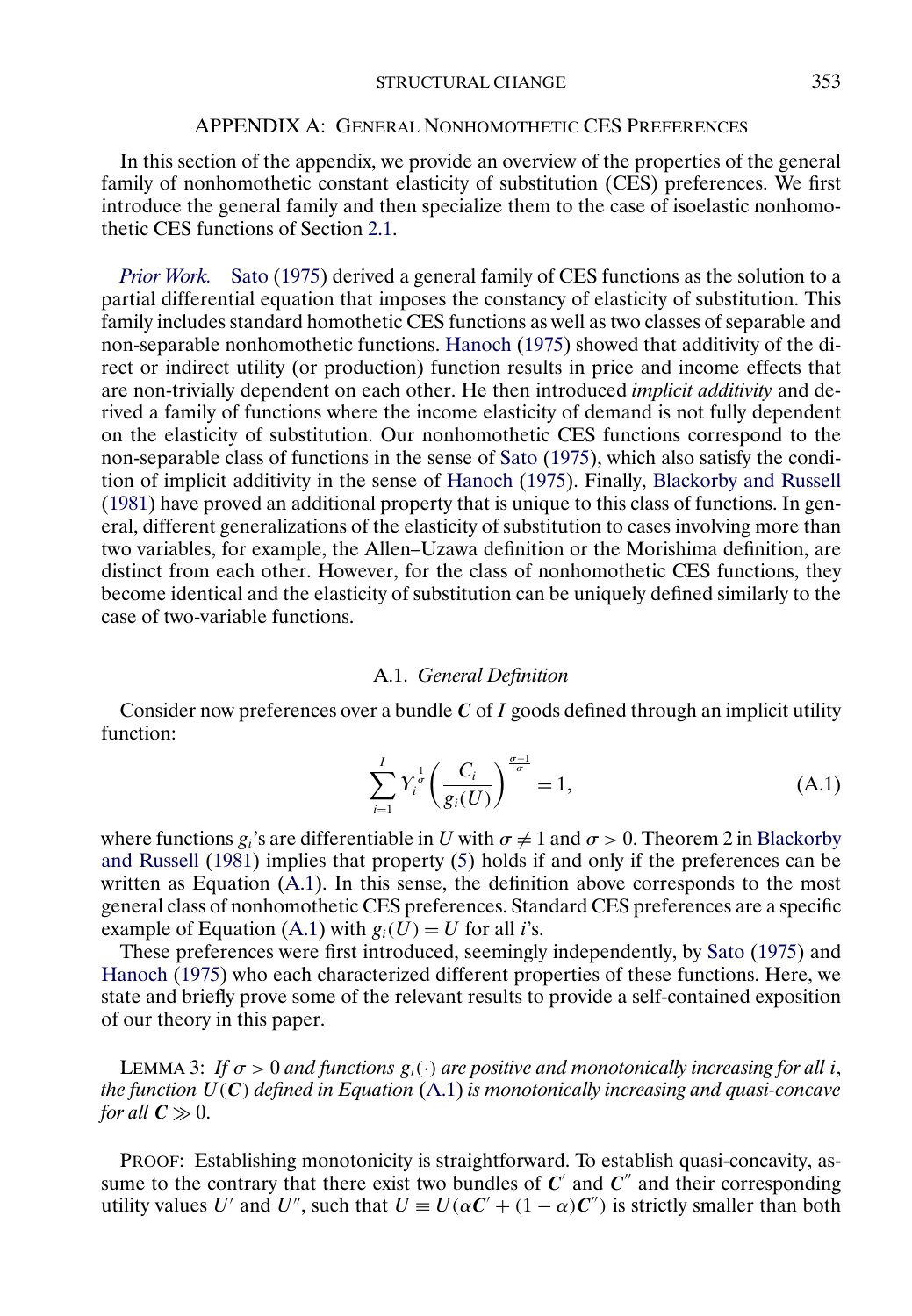<span id="page-43-0"></span>U' and U''. We then have, for the case  $\sigma > 1$ ,

$$
1 = \sum_{i} Y_i^{1/\sigma} \left( \alpha \frac{C_i'}{g_i(U)} + (1 - \alpha) \frac{C_i''}{g_i(U)} \right)^{\frac{\sigma - 1}{\sigma}}
$$
  
> 
$$
\sum_{i} Y_i^{1/\sigma} \left( \alpha \frac{C_i'}{g_i(U')} + (1 - \alpha) \frac{C_i''}{g_i(U')} \right)^{\frac{\sigma - 1}{\sigma}}
$$
  

$$
\geq \alpha \sum_{i} Y_i^{1/\sigma} \left( \frac{C_i'}{g_i(U')} \right)^{\frac{\sigma - 1}{\sigma}} + (1 - \alpha) \sum_{i} Y_i^{1/\sigma} \left( \frac{C_i''}{g_i(U'')} \right)^{\frac{\sigma - 1}{\sigma}},
$$

where in the first inequality we have used monotonicity of the  $g_i$ 's and in the second we have used Jensen's inequality and the assumption that  $\infty > \sigma > 1$ . Since the last line equals 1 from the definition of the nonhomothetic CES functions valued at  $U'$  and  $U''$ , we arrive at a contradiction. For the case that  $0 < \sigma < 1$ , we can proceed analogously. In this case, the inequality signs are reversed in both lines and we also reach a contradiction. *Q.E.D.*

*Demand Function.* Henceforth, we assume the conditions in Lemma [3](#page-42-0) are satisfied. The next lemma characterizes the demand for general nonhomothetic CES preferences and provides the solution to the expenditure minimization problem.

LEMMA 4: *Consider any bundle of goods that maximizes the utility function defined in Equation* [\(A.1\)](#page-42-0) subject to the budget constraint  $\sum_i p_i C_i \leq E$ . For each good i, the real con*sumption satisfies*

$$
C_i = Y_i \left(\frac{p_i}{E}\right)^{-\sigma} g_i(U)^{1-\sigma}, \tag{A.2}
$$

*where* U *satisfies*

$$
E = \left[ \sum_{i=1}^{I} Y_i (g_i(U) p_i)^{1-\sigma} \right]^{\frac{1}{1-\sigma}}, \tag{A.3}
$$

*and the share in consumption expenditure is given by*

$$
\omega_i \equiv \frac{p_i C_i}{E} = Y_i^{\frac{1}{\sigma}} \left( \frac{C_i}{g_i(U)} \right)^{\frac{\sigma - 1}{\sigma}} = Y_i \left[ g_i(U) \left( \frac{p_i}{E} \right) \right]^{1 - \sigma}.
$$
 (A.4)

PROOF: Let  $\lambda$  and  $\rho$  denote the Lagrange multipliers on the budget constraint and constraint [\(A.1\)](#page-42-0), respectively:

$$
\mathcal{L} = U + \rho \bigg( 1 - \sum_i Y_i^{\frac{1}{\sigma}} \bigg( \frac{C_i}{g_i(U)} \bigg)^{\frac{\sigma - 1}{\sigma}} \bigg) + \lambda \bigg( E - \sum_i p_i C_i \bigg).
$$

The FOCs with respect to  $C_i$  yield

$$
\rho \frac{1 - \sigma}{\sigma} \frac{\omega_i}{C_i} = \lambda p_i,\tag{A.5}
$$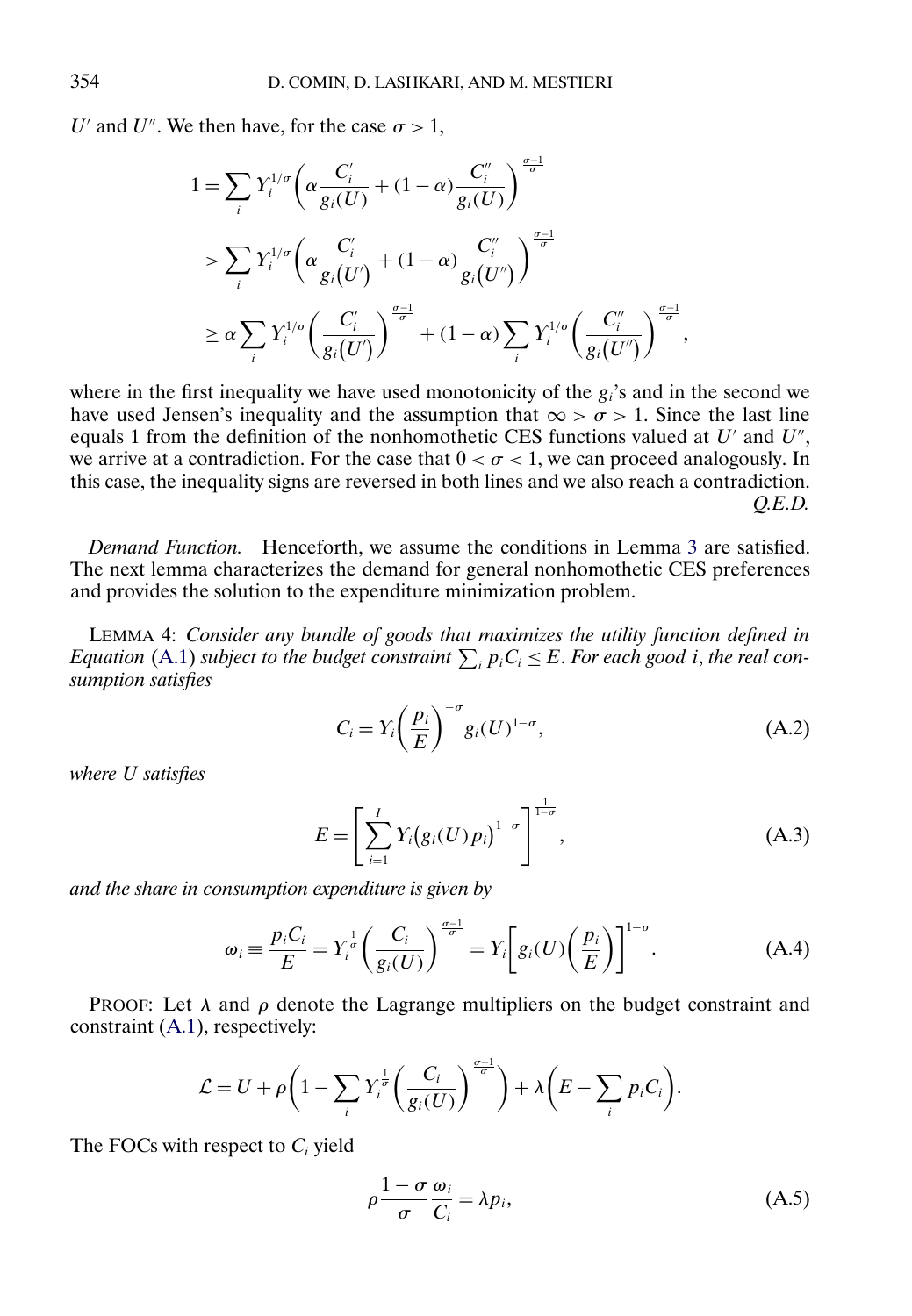<span id="page-44-0"></span>where we have defined  $\omega_i \equiv Y_i^{\frac{1}{\sigma}}(\frac{C_i}{g_i(U)})^{\frac{\sigma-1}{\sigma}}$ . Equation [\(A.5\)](#page-43-0) shows that expenditure  $p_iC_i$  on good *i* is proportional to  $\omega_i$ . Since the latter sums to 1 from constraint [\(A.1\)](#page-42-0), it follows that  $\omega_i$  is the expenditure share of good *i*, and we have:  $E = \sum_{i=1}^{I} p_i C_i = \frac{1-\sigma}{\sigma}$  $\frac{\rho}{\lambda}$ . We can now substitute the definition of  $\omega_i$  in expression [\(A.5\)](#page-43-0) and use the budget constraint above to find Equations [\(A.2\)](#page-43-0) and [\(A.4\)](#page-43-0). *Q.E.D.*

*Elasticities of Demand.* Lemma [4](#page-43-0) implies that the equation defining the expenditure function (and implicitly the indirect utility function) for general nonhomothetic CES pref-erences is given by Equation [\(A.3\)](#page-43-0). The expenditure function is continuous in prices  $p_i$ 's and utility  $U$ , and homogeneous of degree 1, increasing, and concave in prices. The elasticity of the expenditure function with respect to utility is

$$
\eta_E^U \equiv \frac{U \partial E}{E \partial U} = \sum_i \omega_i \eta_{g_i}^U \equiv \overline{\eta_{g_i}^U},
$$
(A.6)

which ensures that the expenditure function is increasing in utility if all  $g_i$ 's are monotonically increasing. It is straightforward to also show that the elasticity of the utility function  $(A.1)$  with respect to consumption of good *i* is also given by

$$
\eta_U^{C_i} \equiv \frac{C_i \partial U}{U \partial C_i} = \frac{\omega_i}{\eta_{g_i}^U},\tag{A.7}
$$

where, again,  $\omega_i$  is the ratio  $\omega_i \equiv Y_i^{\frac{1}{\sigma}}(C_i/g_i(U))^{\frac{\sigma-1}{\sigma}}$ .

Examining demand for good  $i$  from Equation [\(A.2\)](#page-43-0) along indifference curves, we can derive the main properties of nonhomothetic CES preferences. As expected, *on a given indifference curve*, the elasticity of substitution is constant:

$$
\eta_{C_i/C_j}^{p_i/p_j} \equiv \frac{\partial \log(C_i/C_j)}{\partial \log(p_i/p_j)} \bigg|_{U=\text{const.}} = \sigma.
$$
\n(A.8)

More interestingly, the elasticity of relative demand with respect to utility, in constant prices, is in general different from unity:<sup>67</sup>

$$
\eta_{C_i/C_j}^U \equiv \frac{\partial \log(C_i/C_j)}{\partial \log U}\bigg|_{p=\text{const.}} = (1-\sigma)\frac{\partial \log(g_i/g_j)}{\partial \log U}.
$$
 (A.9)

Since utility has a monotonic relationship with expenditure, it then follows that the expenditure elasticity of demand for different goods is different. More specifically, we can

<sup>67</sup>Preferences defined by Equation [\(A.1\)](#page-42-0) belong to the general class of preferences with *Direct Implicit Additivity*. [Hanoch](#page-62-0) [\(1975\)](#page-62-0) showed that the latter family of preferences have the nice property that is illustrated by Equations (A.8) and (A.9): the separability of the income and substitution elasticities of the Hicksian demand. This is in contrast to the stronger requirement of *Explicit Additivity* commonly assumed in nonhomothetic preferences, whereby the utility is explicitly defined as a function  $U = F(\sum_i f_i(C_i))$ . In Section F.1 of the Supplemental Material, we will show examples of how substitution and income elasticities of Hicksian demand are *not* separable for preferences with explicit additivity in direct utility, for example, generalized Stone–Geary preferences [\(Kongsamut, Rebelo, and Xie](#page-63-0) [\(2001\)](#page-63-0)), or indirect utility, for example, PIGL preferences [\(Boppart](#page-61-0) [\(2014a\)](#page-61-0)).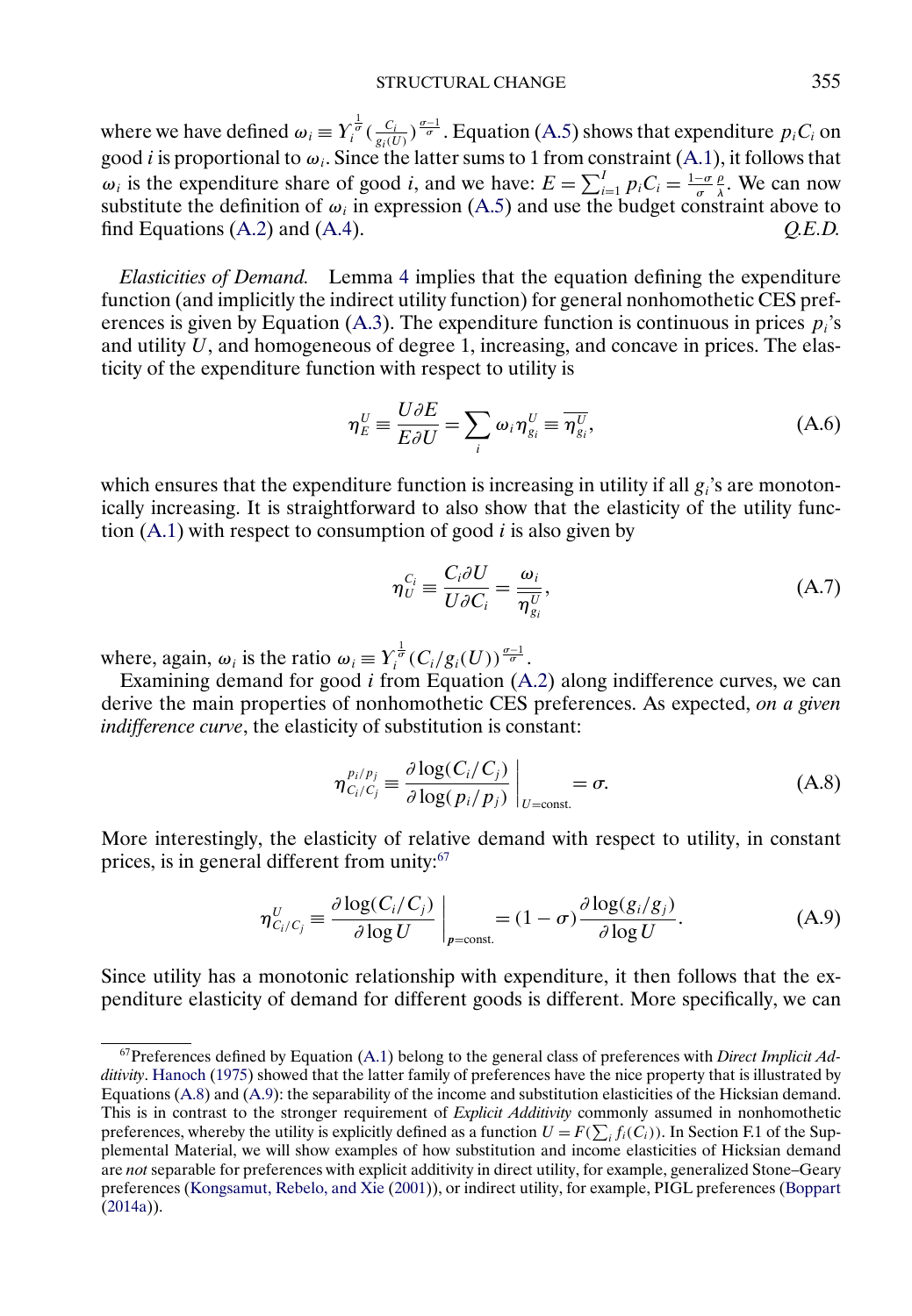<span id="page-45-0"></span>use [\(A.6\)](#page-44-0) to find the expenditure elasticity of demand:

$$
\eta_{C_i}^E = \frac{\partial \log C_i}{\partial \log E} = \sigma + (1 - \sigma) \frac{\eta_{g_i}^U}{\eta_{g_i}^U}.
$$
\n(A.10)

*Convexity of the Expenditure Function in Utility.* First, we express the second derivative of the expenditure function in terms of elasticities,

$$
\frac{\partial^2 E}{\partial U^2} = \frac{E}{U^2} \eta_E^U \left( \eta_E^U + \eta_{\eta_E^U}^U - 1 \right),\tag{A.11}
$$

where  $\eta_{\eta_E^U}^U$  is the second-order elasticity of expenditure with respect to utility. We can compute this second-order elasticity as follows:

$$
\eta_{\eta_E}^U = U \frac{\partial}{\partial U} \log \sum_i \eta_{g_i}(U) (g_i(U)p_i)^{1-\sigma} - (1-\sigma) \frac{\partial \log E}{\partial \log U}
$$
  
= 
$$
\frac{\sum_i \eta_{\eta_{g_i}} \cdot \eta_{g_i} (g_i(U)p_i)^{1-\sigma} + (1-\sigma) \sum_i \eta_{g_i}^2 (g_i(U)p_i)^{1-\sigma}}{\sum_i \eta_{g_i} (g_i(U)p_i)^{1-\sigma}} - (1-\sigma) \overline{\eta_{g_i}}
$$
  
= 
$$
\overline{\eta_{g_i}} \left[ \frac{\overline{\eta_{\eta_{g_i}} \cdot \eta_{g_i}}}{(\overline{\eta_{g_i}})^2} + (1-\sigma) \text{Var} \left( \frac{\eta_{g_i}}{\overline{\eta_{g_i}}} \right) \right],
$$
(A.12)

where  $\overline{X_i}$  and  $\text{Var}(X_i)$  denote the expected value and variance of variable  $X_i$  across sectors with weights given by expenditure shares  $\omega_i$  for prices p and utility U.

#### A.2. *Isoelastic Nonhomothetic CES Preferences*

### A.2.1. *Elasticities*

We discussed that a class of preferences satisfies Equation [\(5\)](#page-7-0) if and only if we can write it as [\(A.1\)](#page-42-0). If we further impose condition [\(4\)](#page-6-0), it follows that there is some function  $g(\cdot)$ such that  $\log g_i(U) = \varepsilon_i \log g(U)$ , where both  $g(\cdot)$  is an increasing function and  $\varepsilon_i > 0$  for all *i*. This gives us the definition of our basic model in Section [2.](#page-5-0) We then have  $\eta_{g_i}^U = \eta_g \varepsilon_i$ where  $\eta_g \equiv d \log g / d \log U$ , and  $\eta_{\eta_{g_i}} = \eta_{\eta_g}$  where  $\eta_{\eta_g} \equiv d \log \eta_g / d \log U$ . Equations [\(2\)](#page-6-0) and [\(3\)](#page-6-0) follow by substituting for  $g_i$  in the results of Lemma [4](#page-43-0) above. From [\(A.6\)](#page-44-0), the utility elasticity of the expenditure function is:  $\eta_E^U \equiv \frac{U}{E} \frac{\partial E}{\partial U} = \eta_g \overline{\varepsilon}$ , where  $\overline{\varepsilon} = \sum_i \omega_i \varepsilon_i$ . Therefore, a sufficient condition for the function  $E(U; \vec{p})$  to be a one-to-one mapping for all positive prices is that all sectors have an income elasticity larger than the elasticity of substitution. This directly follows from Lemma [3.](#page-42-0) Combining Equations (A.11) and (A.12), we find

$$
\frac{\partial^2 E}{\partial U^2} = \frac{E}{U^2} \eta_g \overline{\varepsilon} \bigg( 1 + (1 - \sigma) \operatorname{Var} \bigg( \frac{\varepsilon_i}{\overline{\varepsilon}} \bigg) \bigg) + \eta_{\eta_g} \bigg],\tag{A.13}
$$

where we have substituted in Equation (A.12) to find  $\eta_{\eta_E^U}^U = \eta_{\eta_g} + \eta_g \overline{\varepsilon} (1 - \sigma) \text{Var}(\varepsilon/\overline{\varepsilon}).$ In the special case of  $g(U) = U$ , we find  $\eta_E^U = \overline{\varepsilon}$  and  $\partial^2 E/\partial U^2 = E/U^2 \times \overline{\varepsilon}^2 (1 + (1 \sigma$ ) Var $(\varepsilon_i/\overline{\varepsilon}))$ .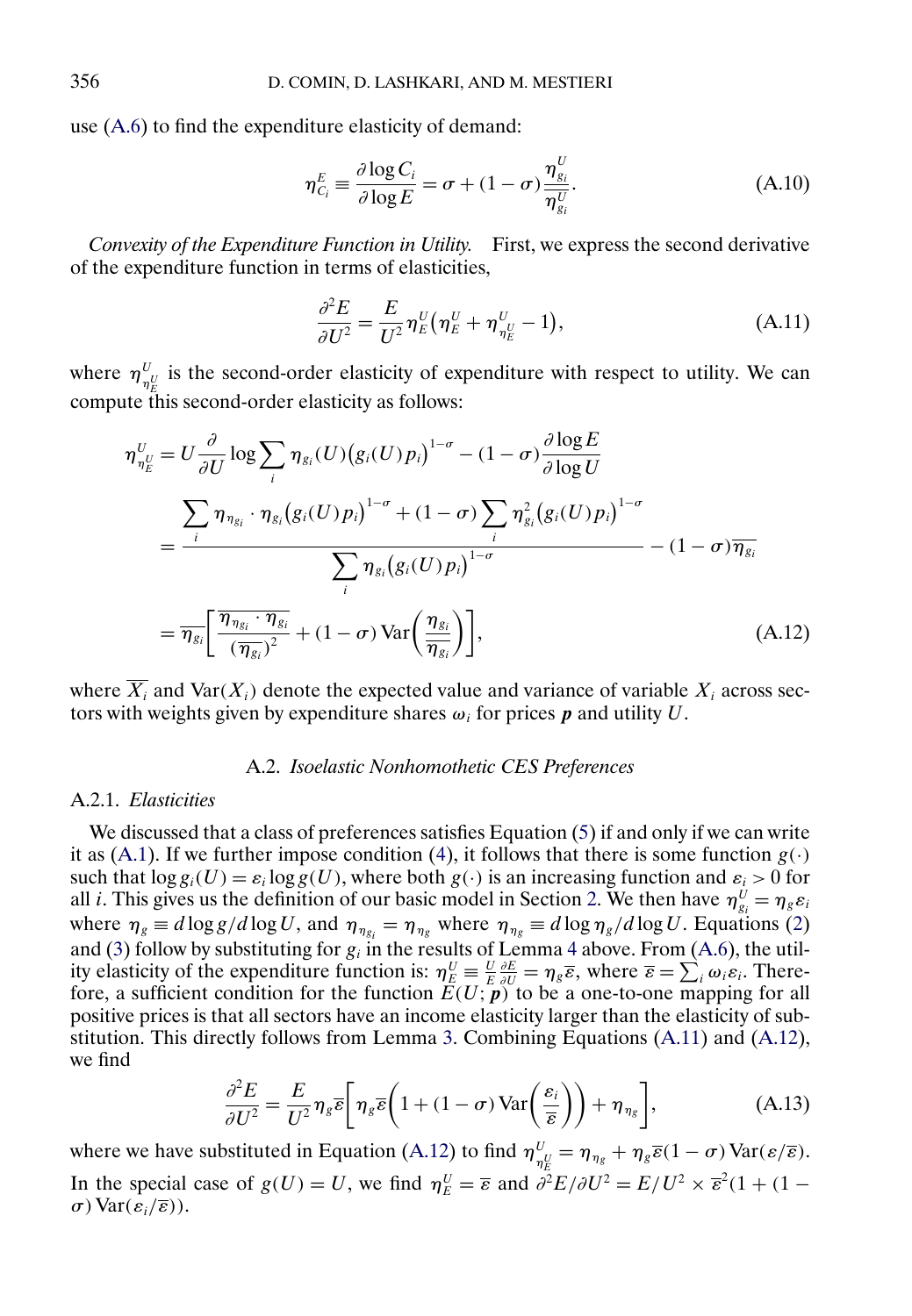### STRUCTURAL CHANGE 357

### <span id="page-46-0"></span>A.2.2. *Generalized Indices of Real Consumption and Demand Estimation*

Let vector  $\psi \in \mathbb{R}^I_+$  denote a vector of weights defined over the I goods such that  $\psi_i \geq$ 0 for all *i* and  $\sum_{i=1}^{I} \psi_i = 1$ . For the nonhomothetic CES preferences of Equation [\(1\)](#page-5-0), define a  $\psi$ -index of nonhomothetic CES real consumption  $C^{\psi}$  as the following monotonic transformation of  $F(C)$ :

$$
C^{\psi} = \left(\prod_{i=1}^I Y_i^{\psi_i}\right)^{\frac{1}{1-\sigma}} g\big(F(C)\big)^{\sum_{i=1}^I \psi_i \varepsilon_i}.
$$

Substituting this expression in Equation [\(1\)](#page-5-0), we find

$$
\sum_{i=1}^I \left(\frac{Y_i}{\left(\prod_{j=1}^I Y_j^{\psi_j}\right)^{\frac{\varepsilon_i}{\sum_{j=1}^J \psi_j \varepsilon_j}}}\right)^{\frac{1}{\sigma}} \left(\frac{C_i}{\left(C^{\psi}\right)^{\frac{\varepsilon_i}{\sum_{j=1}^J \psi_j \varepsilon_j}}}\right)^{\frac{\sigma}{\sigma-1}} = 1,
$$

which suggests defining the following set of parameters  $(\sigma, \epsilon^{\psi}, \Omega^{\psi})$ :

$$
\epsilon_i^{\psi} \equiv \frac{\varepsilon_i}{\sum_{j=1}^I \psi_j \varepsilon_j}, \qquad \Omega_i^{\psi} \equiv \frac{\Upsilon_i}{\left(\prod_{j=1}^I \Upsilon_j^{\psi_j}\right)^{\frac{\varepsilon_i}{\sum_{j=1}^I \psi_j \varepsilon_j}}}, \quad 1 \le i \le I,
$$
 (A.14)

satisfying  $\sum_{i=1}^{I} \psi_i \epsilon_i^{\psi} = 1$  and  $\prod_{i=1}^{I} (\Omega_i^{\psi})^{\psi_i} = 1$ . Accordingly, we define the nonhomothetic CES preferences for an aggregator  $C^{\psi}$  satisfying  $\sum_{i=1}^{I} (\Omega_i^{\psi})^{\frac{1}{\sigma}} (\frac{C_i}{(C^{\psi})^{\epsilon_i^{\psi}}})^{\frac{\sigma-1}{\sigma}} = 1$ , in line with

Equation [\(14\)](#page-10-0).

The derivation above suggests that there exists a family of indices of real consumption and the corresponding parameterizations indexed by vectors  $\psi$  that all characterize the same preferences. In particular, our definition of the index of real consumption and parameters  $(\epsilon, \Omega)$  for a base good  $b \in \{1, ..., I\}$  in Section [2.1.2](#page-8-0) is a special case of the construction above for a vector  $\psi$  such that  $\psi_b = 1$  and  $\psi_i = 0$  for  $i \neq b$ .

To simplify the expressions, and in line with the convention in Section [2.1.2,](#page-8-0) let us drop the superscript  $\psi$  and denote the index of real consumption and the parameters by C and  $(\sigma, \epsilon, \Omega)$ , bearing in mind that both correspond to a given vector  $\psi$ . Solving for the Hicksian demand in terms of the  $\psi$ -index of real consumption, we find  $\omega_i = \Omega_i(p_i C^{\epsilon_i}/E)^{1-\sigma}$ . Using the constraints  $\sum_{i=1}^{I} \psi_i \epsilon_i = 1$ ,  $\prod_{i=1}^{I} \Omega_i^{\psi_i} = 1$ , and  $\sum_i \psi_i = 1$ , we find that

$$
\prod_{i=1}^I \omega_i^{\psi_i} = \left[\frac{\left(\prod_{i=1}^I p_i^{\psi_i}\right)}{E} C\right]^{1-\sigma}.
$$

This allows us to write the  $\psi$ -index of real consumption in terms of observed data as

$$
\log C = \log E - \sum_{i=1}^{I} \psi_i \log p_i + \frac{1}{1 - \sigma} \sum_{i=1}^{I} \psi_i \log \omega_i,
$$
 (A.15)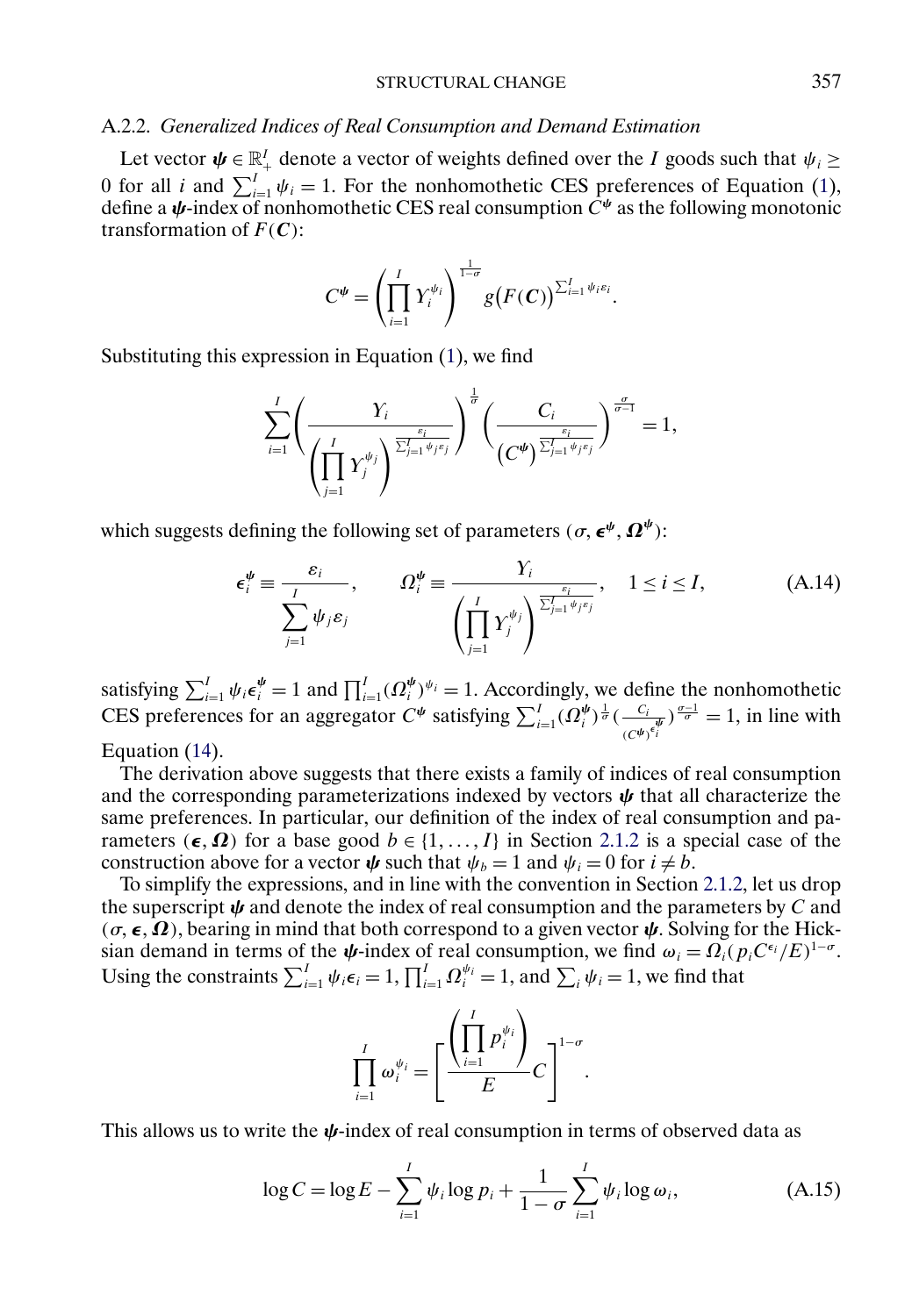<span id="page-47-0"></span>which generalizes the expression in Equations [\(7\)](#page-8-0) and [\(12\)](#page-10-0). Substituting this expression in the Hicksian demand, we find the following  $I$  constraints that together define the implicit Marshallian demand:

$$
\log \omega_i = (1 - \sigma) \left[ \log p_i - \sum_{j=1}^I \psi_j \log p_j \right] + (\epsilon_i - 1)(1 - \sigma) \left[ \log E - \sum_{j=1}^I \psi_j \log p_j \right]
$$
  
+  $\epsilon_i \sum_{j=1}^I \psi_j \log \omega_j + \log \Omega_i,$  (A.16)

generalizing Equation [\(11\)](#page-9-0). Note that, as before, the set of equations defined in (A.16) imply  $I - 1$  independent constraints on the expenditure shares.<sup>68</sup>

Finally, the following lemma shows that the knowledge of the parameters for a given base  $\psi$  is sufficient to be able to recover the parameters for any other base  $\psi'$ .

LEMMA 5: *Consider two vectors* ψ *and* ψ , *and the corresponding indices and parameters*  $(C, \epsilon, \Omega)$  and  $(C', \epsilon', \Omega')$ . We can show that one can transform the parameters from one *index to the other according to*

$$
\epsilon'_{i} = \frac{\epsilon_{i}}{\sum_{j} \psi'_{j} \epsilon_{j}},
$$

$$
\Omega'_{i} = \frac{\Omega_{i}}{\left(\prod_{j=1}^{I} \Omega_{j}^{\psi'_{j}}\right)^{\frac{\epsilon_{i}}{\sum_{j} \psi'_{j} \epsilon_{j}}}}
$$

$$
\log \omega_i = \log \hat{\Omega}_i + (1 - \hat{\sigma}) \log \left( \frac{p_i}{E} \right) + (1 - \hat{\sigma}) \hat{\epsilon}_i \log C, \quad \forall i \in \mathcal{I}, \tag{A.17}
$$

.

to obtain an estimate of the real consumption index,  $log C<sup>i</sup>$ , where *i* denotes the estimate for sector *i*. If the demand system was exactly a nonhomothetic CES observed without noise, we would recover the same real consumption index for all the equations. In general, however, this is not the case and we end up with a vector of  $(\log C<sup>i</sup>)_{i \in \mathcal{I}}$  where each entry is different from each other. If we stick to the construction in Section [2,](#page-5-0) we would be only using the base sector to recover the real consumption index, that is, we would be selecting  $i = b$ . Despite being perfectly logically consistent, this would disregard the information contained in the other entries of the vector. Thus, if the goal is to find the "best" measure of the real consumption index, one could try to find a set of weights for each entry of the vector that maximizes a given objective function. While a formal analysis of this is beyond the scope of the paper, we note that in [Comin, Lashkari, and Mestieri](#page-62-0) [\(2018\)](#page-62-0), we used this approach and selected as weights the average sectoral share of each country. We found that the model fit improved marginally.

<sup>&</sup>lt;sup>68</sup>We also want to briefly make a complementary comment. After obtaining the estimates of the nonhomotheticity parameters, it is possible to refine the construction of the real consumption index and convexify the solution in a similar way to what we have discussed above. Let  $(\hat{\Omega}_i,\hat{\epsilon}_i,\hat{\sigma})_i$  denote the set of estimates. We can invert the Hicksian demand [\(2\)](#page-6-0) for *each sector i*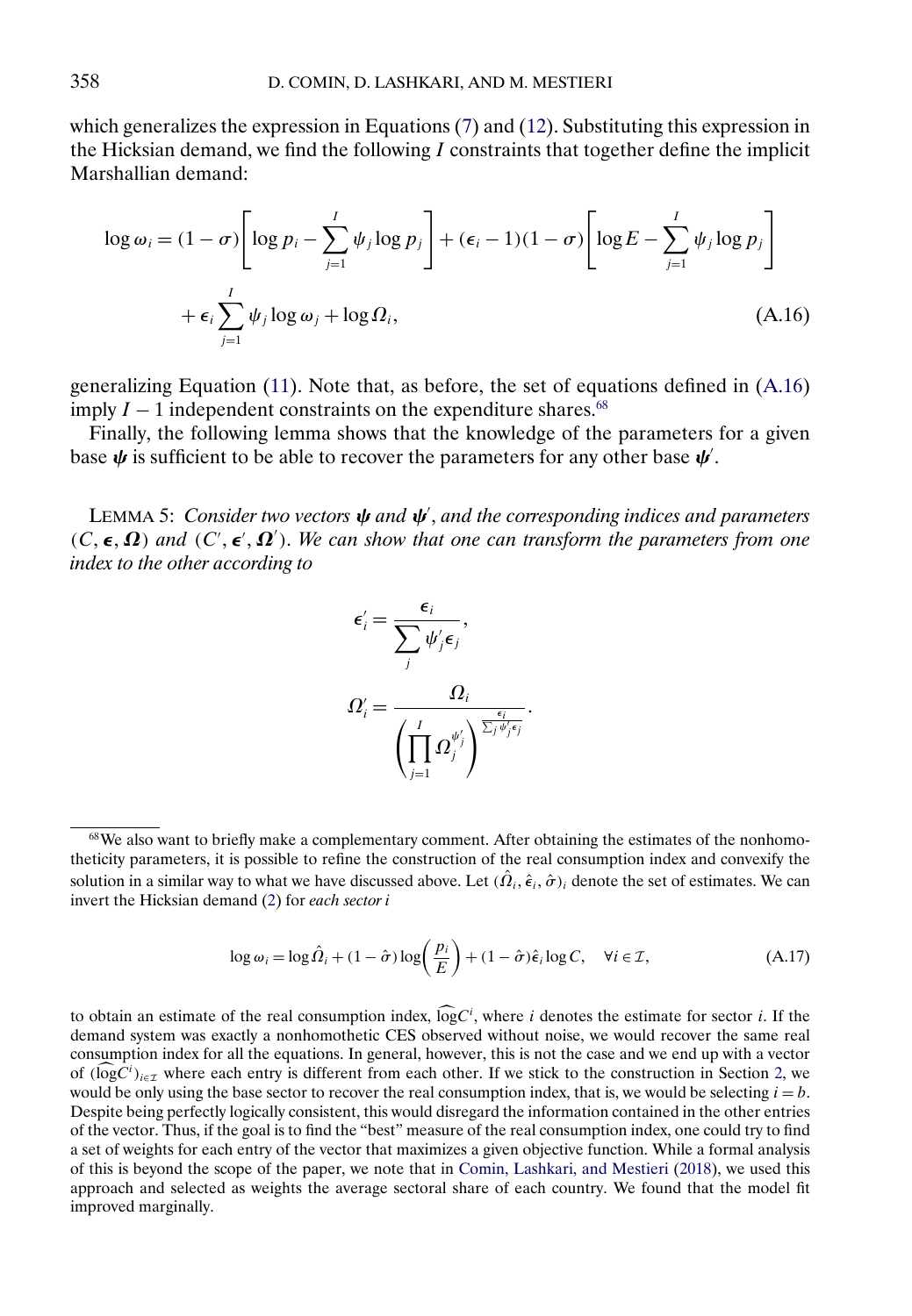## STRUCTURAL CHANGE 359

<span id="page-48-0"></span>PROOF: The results follow from a simple substitution of the expressions implied by Equation [\(A.14\)](#page-46-0) for  $(\epsilon, \Omega)$  and  $(\epsilon', \Omega')$ . We can recover  $\epsilon'$  through

$$
\frac{\epsilon_i}{\sum_j \psi_j \epsilon_j} = \frac{\sum_j \psi_j \epsilon_j}{\sum_j \psi_j' \left(\frac{\epsilon_j}{\sum_j \psi_j \psi_j}\right)} = \frac{\epsilon_i}{\sum_j \psi_j \epsilon_j} = \epsilon_i'.
$$

Similarly, we can recover  $\Omega'$  through

$$
\frac{\Omega_i}{\left(\prod\limits_{j=1}^I\Omega_j^{\psi_j'}\right)^{\frac{\epsilon_i}{\sum_j\psi_j'\epsilon_j}}}=\frac{\overline{\left(\prod\limits_{j'}Y_{j'}^{\psi_{j'}}\right)^{\epsilon_i}}}{\left(\frac{\prod\limits_{j}Y_j^{\psi_j'}}{\left(\prod\limits_{j}Y_j^{\psi_j}\right)^{\sum_{j''}\psi_{j''}\epsilon_{j''}}}\right)^{\frac{\epsilon_i}{\sum_j\psi_j'\epsilon_j}}}=\frac{\gamma_i}{\left(\prod\limits_{j}Y_j^{\psi_j'}\right)^{\frac{\epsilon_j}{\sum_j\psi_j'\epsilon_j}}},=\Omega_i',
$$

where in the last equality we have used the fact that  $\epsilon_i' = \epsilon_i / \sum_j \psi_j'$ jj. *Q.E.D.*

# APPENDIX B: PROOFS

## B.1. *Proofs of Propositions and Lemmas*

PROOF OF LEMMA [1:](#page-9-0) As we discussed in Section [2.1,](#page-5-0) the expression for the nonhomothetic CES Marshallian demand is given by

$$
C_i = Y_i \left(\frac{p_i}{E}\right)^{-\sigma} V(E; \mathbf{p})^{(1-\sigma)\varepsilon_i}, \quad 1 \le i \le I,
$$
 (B.1)

where the indirect utility function  $V(\cdot, p)$  satisfies

$$
E = \left[ \sum_{i=1}^{I} Y_i V(E; \mathbf{p})^{(1-\sigma)\varepsilon_i} p_i^{1-\sigma} \right]^{\frac{1}{1-\sigma}}.
$$
 (B.2)

In line with the definition of the nonhomothetic CES index of real consumption, define a monotonic transformation of the indirect utility function as  $\mathcal{C}(E; \mathbf{p}) \equiv Y_b^{\frac{1}{1-\sigma}} V(E; \mathbf{p})^{\varepsilon_b}$ . Simple algebra shows that we can rewrite Equations (B.1) and (B.2) solely in terms of parameters  $\epsilon$  and  $\Omega$  defined in Equation [\(10\)](#page-9-0) as

$$
C_i = \left(\frac{Y_i}{Y_b^{\varepsilon_i/\varepsilon_b}}\right) \left(\frac{p_i}{E}\right)^{-\sigma} C(E; \mathbf{p})^{(1-\sigma)(\varepsilon_i/\varepsilon_b)}, \quad 1 \le i \le I,
$$
 (B.3)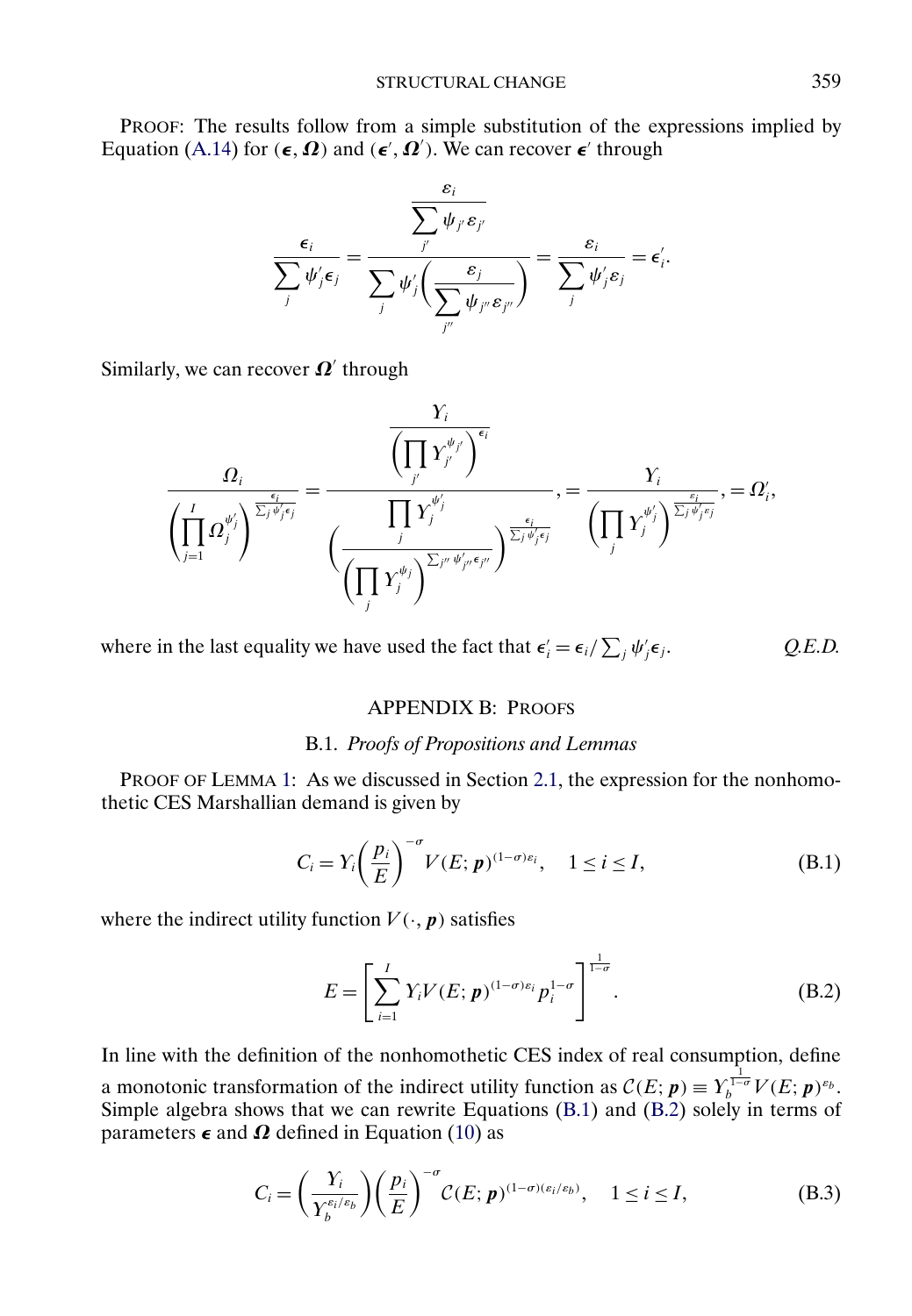where the function  $C(\cdot, p)$  satisfies

$$
E = \left[\sum_{i=1}^{I} \left(\frac{Y_i}{Y_b^{\varepsilon_i/\varepsilon_b}}\right) \mathcal{C}(E; \mathbf{p})^{(1-\sigma)(\varepsilon_i/\varepsilon_b)} p_i^{1-\sigma}\right]^{\frac{1}{1-\sigma}}.
$$
 (B.4)

Similarly, the observable income (expenditure) elasticities may also be written in terms of  $\epsilon$  and  $\Omega$ . Since we can express the Marshallian demand in terms of  $\epsilon$  and  $\Omega$ , we can also write the expenditure-share-weighted average at time t as  $\overline{\epsilon}_t \equiv \epsilon_b \times \overline{\epsilon}_t$ , also in terms of these parameters. The expression for the income elasticity in Equation [\(9\)](#page-8-0) then implies that the income elasticity of sector *i* at time *t* satisfies  $\eta_{it} = \sigma + (1 - \sigma)\epsilon_i/\overline{\epsilon}_t$ . *Q.E.D.* 

PROOF OF LEMMA [2:](#page-12-0) To connect the household problem to the static problem solved in Section [A,](#page-42-0) we explicitly add expenditure to the problem and state it as

$$
\max_{(C_t, E_t, A_t)_t} \sum_{t=0}^{\infty} \beta^t v(F(C_t))
$$
  
s.t.  $w_t + (1 + r_t)A_t - A_{t+1} - E_t \ge 0$ ,  

$$
E_t - \sum_{i \in \mathcal{I}} p_{it} C_{it} \ge 0
$$

along with the no-Ponzi constraint. Given the definition of the function  $u(\cdot)$ , it is straightforward to show that  $v(F(C_t)) = u(G(C_t))$ , with function  $G(\cdot)$  defined in Equation [\(12\)](#page-10-0). Therefore, letting  $C_t \equiv G(C_t)$ , we can set up the intermediate Lagrangian problem:

$$
\max_{(C_t, E_t, C_t, A_t)_t} \sum_{t=0}^{\infty} \beta^t \bigg[ u(C_t) + \rho_t \bigg( -1 + \sum_i \big( \Omega_i C_t^{(1-\sigma)\epsilon_i} \big)^{\frac{1}{\sigma}} C_{it}^{\frac{\sigma-1}{\sigma}} \bigg) + \lambda_t (E_t - \mathbf{p}_t \cdot \mathbf{C}_t) \bigg],
$$
  
s.t.  $w_t + (1 + r_t) \mathcal{A}_t - \mathcal{A}_{t+1} - E_t \ge 0.$ 

The first-order conditions for each of the elements in  $C_t$ , (i.e.,  $C_i$ 's) are given by

$$
\rho_t \frac{\sigma - 1}{\sigma} \frac{\omega_{it}}{C_{it}} = \lambda_t p_{it},
$$
\n(B.5)

where we have defined  $\omega_{it} \equiv \Omega_i^{\frac{1}{\sigma}} (C_i^{-\epsilon_i} C_{it})^{\frac{\sigma-1}{\sigma}}$ . Note that this condition corresponds exactly to what we found in the static problem in Equation [\(A.5\)](#page-43-0). Substituting this condition in  $E_t = \mathbf{p}_t \cdot \mathbf{C}_t$  and using the definition of  $\omega_{it}$ , we find  $E_t = \frac{\sigma - 1}{\sigma} \frac{\rho_t}{\lambda_t}$  and  $C_{it} = \Omega_i (\frac{p_{it}}{E_t})^{-\sigma} C_i^{\epsilon_i (1 - \sigma)}$ . Substituting for  $C_{it}$  in  $E_t = \sum_{i=1}^{I} p_{it} C_{it}$  yields the expression relating  $E_t$  and  $C_t$ , and Equa-tion [\(11\)](#page-9-0) follows along the same line as the derivations in the main text.<sup>69</sup>

The derivation above shows that along any optimal path, the streams of indices of real consumption  $(C_t)_t$  and total expenditures  $(E_t)_t$  satisfy  $E_t^{1-\sigma} = \sum_{i=1}^I \Omega_i (C_t^{\epsilon_i} p_{it})^{1-\sigma}$ . Given the parameter restrictions, we know that we can define a function  $C_t$  as a monotonically

<sup>69</sup>An alternative strategy for deriving the two-stage budgeting nature of the optimal solution is to substitute for one base good  $C_{bt} = [w_t + (1+r_t)A_t - A_{t+1} - \sum_{i \neq b} p_{it}C_{it}] / p_{bt}$  and note that the choice of control variables  $C_{-bt} \equiv (C_{ii})_{i \neq b}$  does not have any dynamic implications. The optimality conditions for these control variables coincide with Equation (B.5).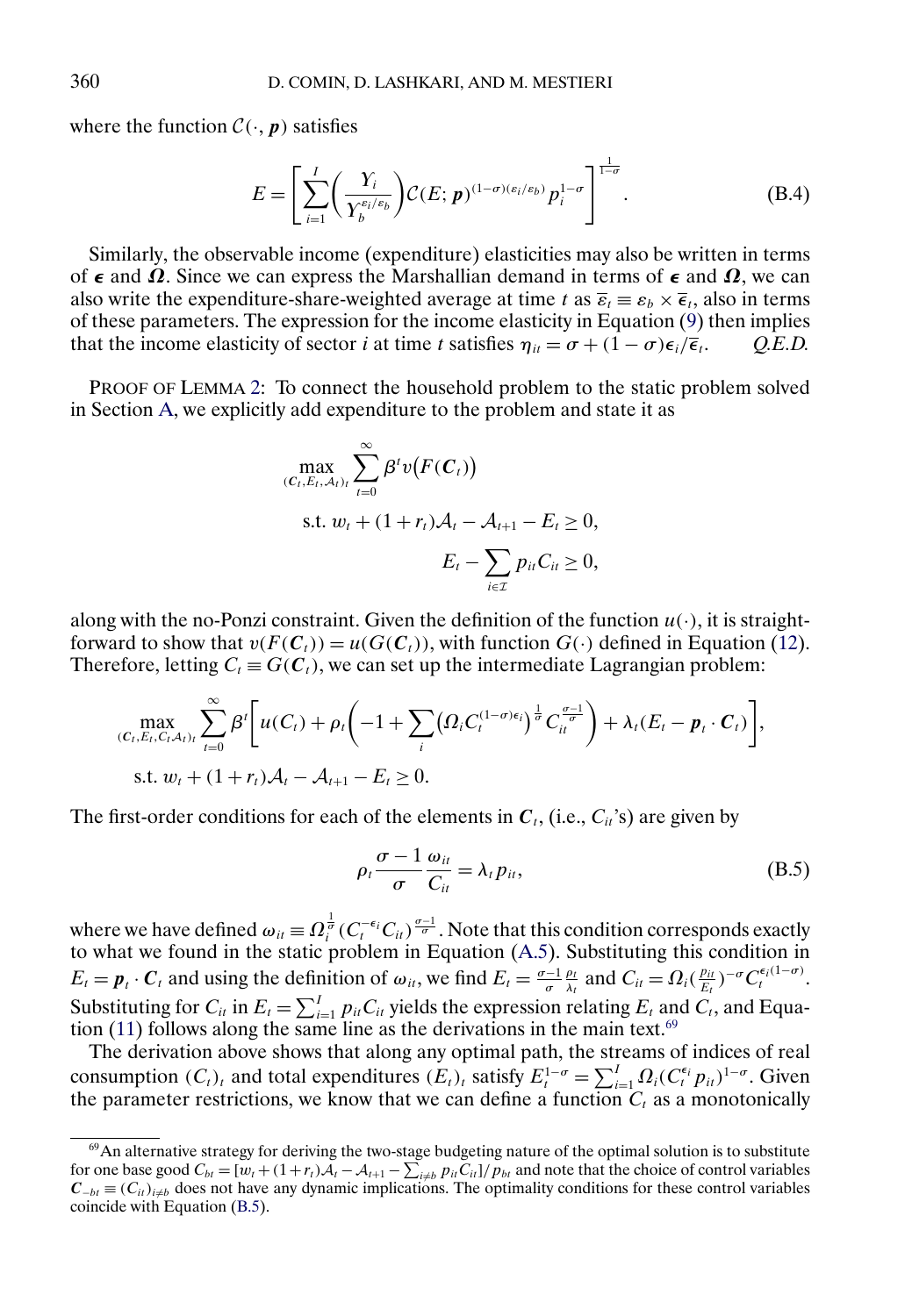<span id="page-50-0"></span>increasing and invertible function of  $E_t$  as  $C_t = \mathcal{C}(E_t; \mathbf{p}_t)$ . This function is the indirect utility function corresponding to the cardinalization of utility implied by the nonhomothetic CES index of real consumption. Therefore, we have decomposed the problem into two independent parts. The intratemporal problem involves allocating the expenditure  $E_t$ across I goods so as to maximize instantaneous utility  $U_t$  defined by Equation [\(1\)](#page-5-0). The solution is given by Equations [\(2\)](#page-6-0) and [\(3\)](#page-6-0). The intertemporal one, which we will characterize next, involves allocating the stream of expenditures  $(E_t)_t$  and assets  $(\mathcal{A}_t)_t$  over time given the paths of good prices and initial assets.

Substituting for the expenditure  $E_t$  from the period budget constraint, we can write the intertemporal problem as that of finding the sequence of assets  $\{\mathcal{A}_{t+1}\}_{t=0}^{\infty}$  such that

$$
\max_{(A_t)_t} \sum_{t=0}^{\infty} \beta^t u \big( \mathcal{C}\big(w_t + (1+r_t)\mathcal{A}_t - \mathcal{A}_{t+1}; \, \mathbf{p}_t \big) \big).
$$
 (B.6)

Next, we provide conditions that ensure that the function  $u(C(\cdot; p_t))$  is monotonically increasing and strictly concave for all prices. Then, we invoke standard results from discrete dynamic programming (e.g., see [Acemoglu](#page-61-0) [\(2008,](#page-61-0) Chapter 6, Theorem 6.12)) to conclude that the Euler equation

$$
u'(C_t)\frac{\partial C_t}{\partial E_t} = \beta(1+r_{t+1})u'(C_{t+1})\frac{\partial C_{t+1}}{\partial E_{t+1}},
$$

and the transversality condition

$$
\lim_{t \to \infty} \beta^{t} (1 + r_{t}) \mathcal{A}_{t} u'(C_{t}) \frac{\partial C_{t}}{\partial E_{t}} = 0,
$$
\n(B.7)

provide necessary and sufficient conditions for a sequence  $\{\mathcal{A}_{t+1}\}_{t=0}^{\infty}$  to characterize the solution.

To ensure the concavity of  $u(C(\cdot; p_{\tau}))$ , let us compute its second derivative:

$$
\frac{\partial^2}{\partial E_t^2} u(C(E_t; \mathbf{p}_t)) = u''(C_t) \cdot \left(\frac{\partial C_t}{\partial E_t}\right)^2 + u'(C_t) \frac{\partial^2 C_t}{\partial E_t^2}
$$
  
=  $u'(C_t) \cdot \left(\frac{\partial C_t}{\partial E_t}\right)^2 \cdot \frac{1}{C_t} \cdot \left[\frac{C_t u''(C_t)}{u'(C_t)} + \frac{C_t \partial^2 C_t/\partial E_t^2}{(\partial C_t/\partial E_t)^2}\right].$  (B.8)

Since  $u(\cdot)$  is increasing and  $u'(\cdot) > 0$ , to ensure that the second derivative of  $u(C(\cdot; \mathbf{p}_t))$ is negative, it is sufficient to ensure that the expression in the rightmost square brackets above is negative everywhere.

To derive a sufficient condition that ensures this, we use the results of the previous section, and in particular Equation [\(A.13\)](#page-45-0) (under the choice of  $g(U) = U$ ,  $Y = \Omega$ , and  $\epsilon = \epsilon$ ). Let  $\mathcal{E}(\cdot; p_t)$  be the corresponding expenditure function in terms of the nonhomothetic CES index of real consumption. Equation [\(A.13\)](#page-45-0) implies that

$$
\frac{\partial^2 \mathcal{E}(C_t; \boldsymbol{p}_t)}{\partial C_t^2} = \frac{\mathcal{E}_t}{C_t^2} \overline{\epsilon}_t^2 \bigg[ 1 + (1 - \sigma) \operatorname{Var} \bigg( \frac{\epsilon_i}{\overline{\epsilon}_t} \bigg) \bigg].
$$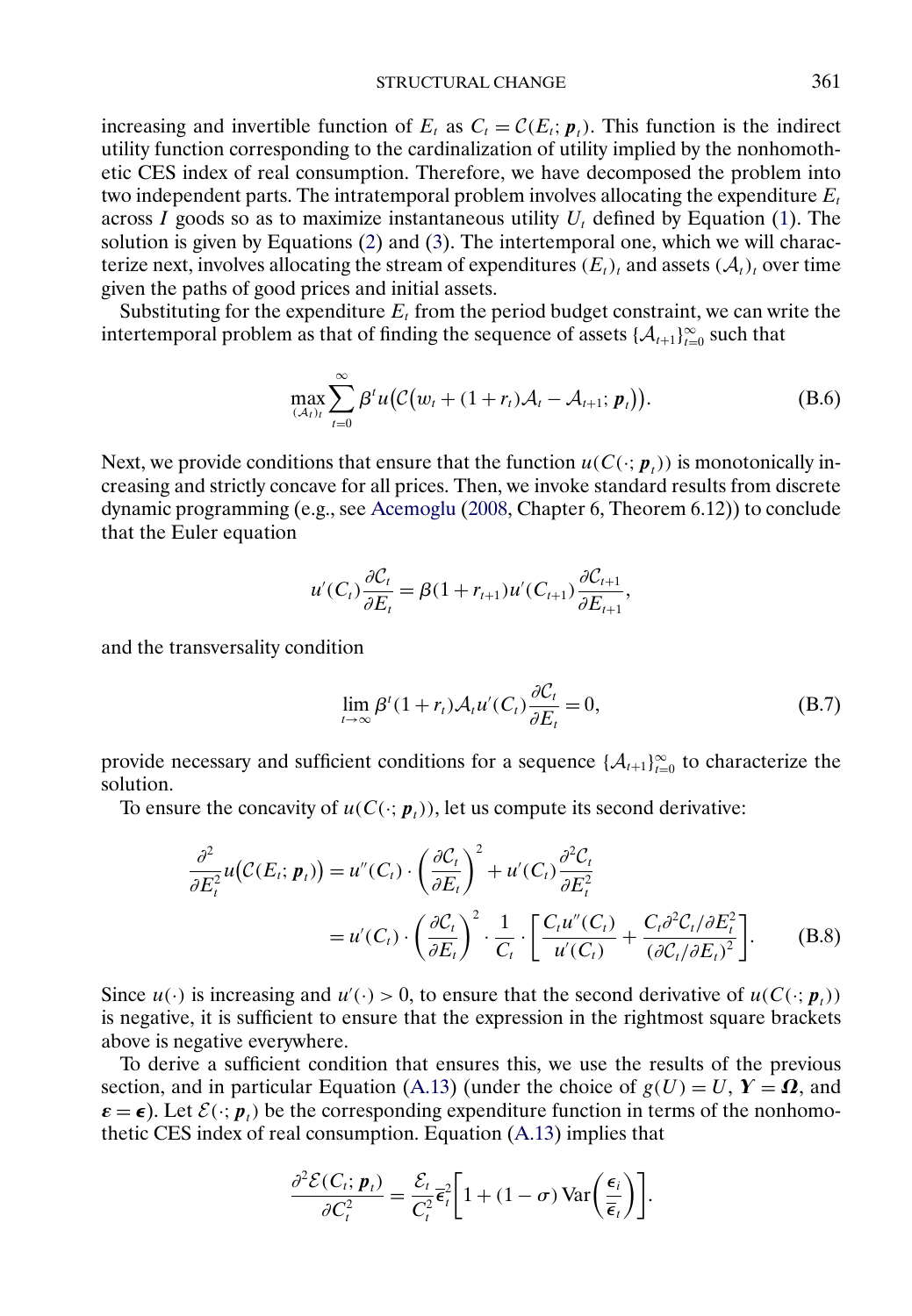<span id="page-51-0"></span>Now, note that  $\mathcal{E}(\mathcal{C}(E_t; \mathbf{p}_t)) = E_t$ , which implies

$$
\frac{\partial \mathcal{E}_t}{\partial C_t} \times \frac{\partial C_t}{\partial E_t} = 1, \qquad \frac{\partial \mathcal{E}_t}{\partial C_t} \times \frac{\partial^2 C_t}{\partial E_t^2} + \frac{\partial^2 \mathcal{E}_t}{\partial C_t^2} \times \left(\frac{\partial C_t}{\partial E_t}\right)^2 = 0.
$$

These results allow us to rewrite the expression within the square bracket in Equation [\(B.8\)](#page-50-0) as follows:

$$
\frac{C_t u''(C_t)}{u'(C_t)} + \frac{C_t \partial^2 C_t / \partial E_t^2}{(\partial C_t / \partial E_t)^2} = \frac{C_t u''(C_t)}{u'(C_t)} - \frac{C_t (\partial^2 \mathcal{E}_t / \partial C_t^2)}{\partial \mathcal{E}_t / \partial C_t}
$$

$$
= \frac{C_t u''(C_t)}{u'(C_t)} - \frac{C_t^2}{\mathcal{E}_t \eta_{\mathcal{E}_t}^{C_t}} \times \frac{\partial^2 \mathcal{E}_t}{\partial C_t^2}
$$

$$
< -\underline{\theta} - \overline{\epsilon}_t \left(1 + (1 - \sigma) \operatorname{Var}_t \left(\frac{\epsilon_i}{\overline{\epsilon}}\right)\right) + 1,
$$

where in the first equality, we have used the expressions relating the partial derivatives of  $C_t$  with respect to  $\overline{E}_t$  as those of  $\mathcal{E}_t$  with respect to  $C_t$ , and in the last inequality we have used the expression for the second derivative of  $\mathcal{E}(\cdot; p_t)$  stated above, as well as the bound on the elasticity of  $u'(\cdot)$ .

We now have two cases. If  $0 < \sigma < 1$ , a sufficient condition for the upper bound in the expression above to be negative is that  $\underline{\theta} > 1 - \epsilon_{\min}$ .<sup>70</sup> If  $1 < \sigma$ , we rely on the fact that  $\text{Var}(\epsilon_i) \leq \frac{1}{4} (\epsilon_{\text{max}} - \epsilon_{\text{min}})^2$  to find Equation [\(19\)](#page-12-0) to ensure the concavity of  $u(\mathcal{C}(\cdot; \boldsymbol{p}_t))$ .

Having established the concavity of the instantaneous utility function in terms of  $A_t$ and  $\mathcal{A}_{t+1}$ , it follows that the Euler equation

$$
u'(C_t)\frac{\partial C_t}{\partial E_t} = \beta(1 + r_{t+1})u'(C_{t+1})\frac{\partial C_{t+1}}{\partial E_{t+1}}
$$

and the transversality condition

$$
\lim_{t \to \infty} \beta^{t} (1 + r_{t}) \mathcal{A}_{t} u'(C_{t}) \frac{\partial C_{t}}{\partial E_{t}} = 0
$$
\n(B.9)

provide necessary and sufficient condition for a sequence  $\{\mathcal{A}_{t+1}\}_{t=0}^{\infty}$  to characterize the solution.

Using the results of Section [A,](#page-42-0) we can simplify each side of the Euler equation as

$$
u'(C_t)\frac{\partial C_t}{\partial E_t} = u'(C_t)\frac{C_t}{E_t}\frac{1}{\eta_{\varepsilon_t}^{C_t}} = u'(C_t)\frac{C_t}{E_t}\frac{1}{\overline{\epsilon}_t},
$$

where in the first equality we have used the definition of the utility elasticity of the expenditure function  $\eta_{\varepsilon}^C$ , and in the second inequality we have substituted  $\eta_{\varepsilon}^C = \overline{\epsilon}$ . We can now

<sup>&</sup>lt;sup>70</sup>In Lemma 1 of the working paper draft of this paper [\(Comin, Lashkari, and Mestieri](#page-62-0) [\(2018\)](#page-62-0)), we have imposed the alternative set of assumptions  $\epsilon_i \geq 1$  and  $\theta > 0$ .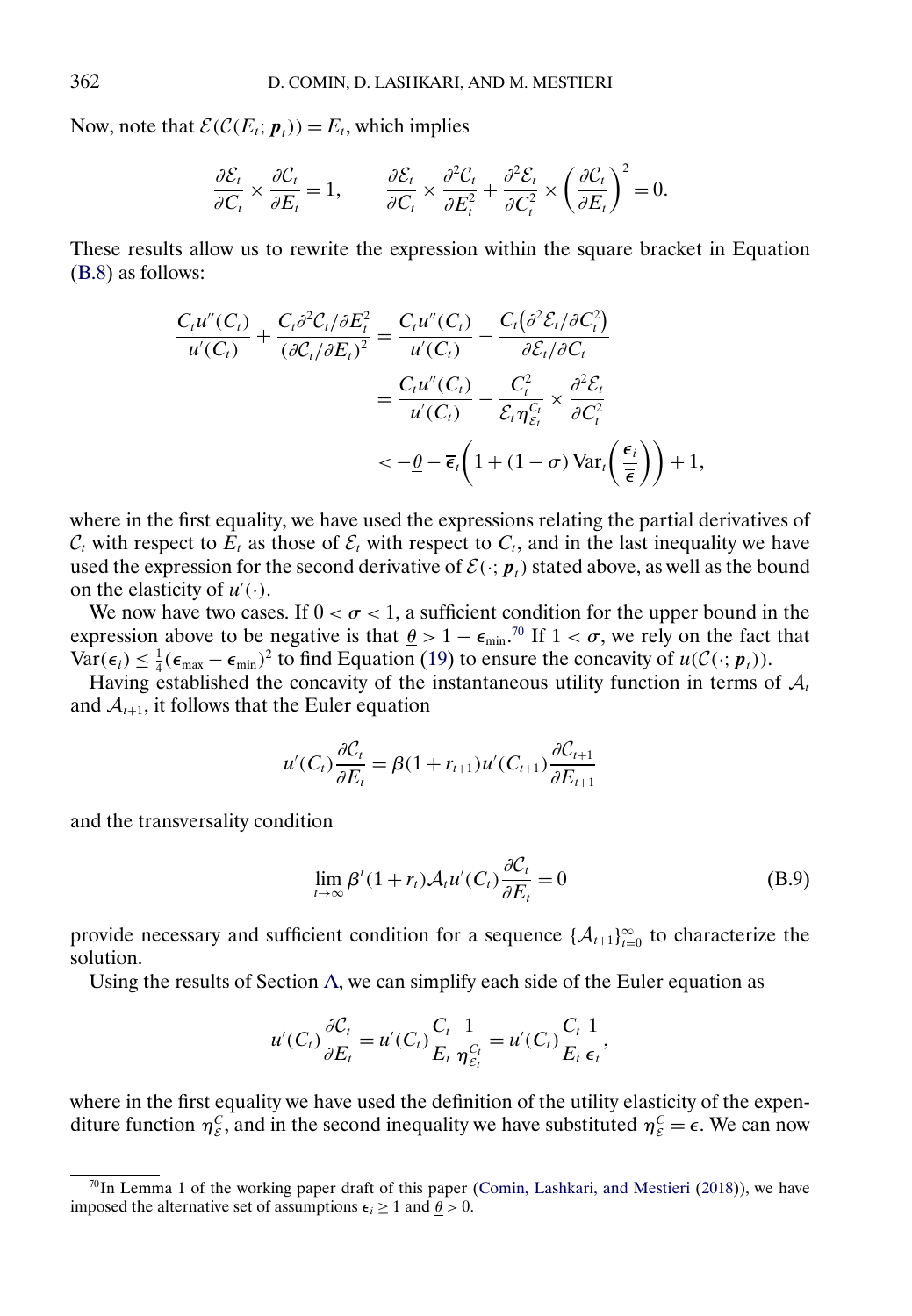<span id="page-52-0"></span>write the Euler equation as stated in Equation [\(20\)](#page-12-0). Moreover, using the same results, we can also rewrite the transversality condition [\(B.9\)](#page-51-0) as

$$
\lim_{t \to \infty} \beta^{t} (1 + r_{t}) u'(C_{t}) \frac{\mathcal{A}_{t} C_{t}}{\overline{\epsilon}_{t} E_{t}} = 0.
$$
 Q.E.D.

PROOF OF PROPOSITION [1:](#page-15-0) Our proof for the proposition involves two steps. First, we use the second Welfare Theorem and consider the equivalent centralized allocation by a social planner. Due to the concavity of the per-period indirect utility function  $v(V(\cdot; p_t)) \equiv u(C(\cdot; p_t))$ , which is ensured by the conditions in Lemma [2,](#page-12-0) we can use standard arguments to establish the uniqueness of the equilibrium allocations (see [Stokey,](#page-63-0) [Lucas, and Prescott](#page-63-0) [\(1989,](#page-63-0) p. 291)). Next, we construct a unique constant growth path (steady state) that satisfies the equilibrium conditions. It then follows that the equilibrium converges to the constructed Constant Growth Path (CGP).

Consider an equilibrium path along which consumption expenditure  $E_t$ , aggregate stock of capital  $K_t$ , and the capital allocated to the investment sector  $K_{0t}$  all asymptotically grow at rate  $(1 + \gamma_0)^{\frac{1}{1 - \alpha_0}}$ , and the labor employed in the investment sector asymptotically converges to  $L_0^* \in (0, 1)$ . Henceforth, we use the tilde variables to denote normalization by  $A_0^{-\frac{1}{1-\alpha_0}}$ , for instance,  $\tilde{K}_t \equiv A_0^{-\frac{1}{1-\alpha_0}} K_t$ . Accordingly, we can write the law of evolution of aggregate stock of capital as

$$
\tilde{K}_{t+1} = \frac{1 - \delta}{(1 + \gamma_0)^{1/(1 - \alpha_0)}} \tilde{K}_t + \frac{1}{(1 + \gamma_0)^{1/(1 - \alpha_0)}} \tilde{K}_{0t}^{\alpha_0} L_{0t}^{1 - \alpha_0},
$$
\n(B.10)

and the interest rate and wages as

$$
r_t = R_t - \delta = \alpha_0 \left(\frac{\tilde{K}_{0t}}{L_{0t}}\right)^{\alpha_0 - 1} - \delta,
$$
\n(B.11)

$$
\tilde{w}_t = (1 - \alpha_0) A_{0t}^{\frac{1}{1 - \alpha_0}} \tilde{K}_{0t}^{\alpha_0} L_{0t}^{-\alpha_0}.
$$
\n(B.12)

From the assumptions above, it follows that  $\tilde{K}_{0t}/L_{0t}$  asymptotically converges to a constant, which from Equation (B.11) implies that the rate of interest also converges to a constant r<sup>∗</sup>.

We first derive an expression for the asymptotic growth of nominal consumption expenditure shares (and sectoral employment shares) of different sectors:

$$
1 + \xi_i \equiv \lim_{t \to \infty} \frac{\omega_{it+1}}{\omega_{it}} = \lim_{t \to \infty} \left(\frac{E_t}{E_{t+1}}\right)^{1-\sigma} \left(\frac{p_{it+1}}{p_{it}} \left(\frac{C_{t+1}}{C_t}\right)^{\epsilon_i}\right)^{1-\sigma}
$$

$$
= \left(\frac{1}{1+\gamma_0}\right)^{\frac{1-\sigma}{1-\alpha_0}} \left(\frac{(1+\gamma_0)^{\frac{1-\alpha_i}{1-\alpha_0}}}{1+\gamma_i} (1+\gamma^*)^{\epsilon_i}\right)^{(1-\sigma)}
$$

$$
= \left[\frac{(1+\gamma^*)^{\epsilon_i}}{(1+\gamma_0)^{\frac{\alpha_i}{1-\alpha_0}} (1+\gamma_i)}\right]^{1-\sigma}, \tag{B.13}
$$

where in the second line we have used the definition of the constant growth path as well as the fact that from Equations  $(B.11)$  and  $(B.12)$ , the relative labor-capital price grows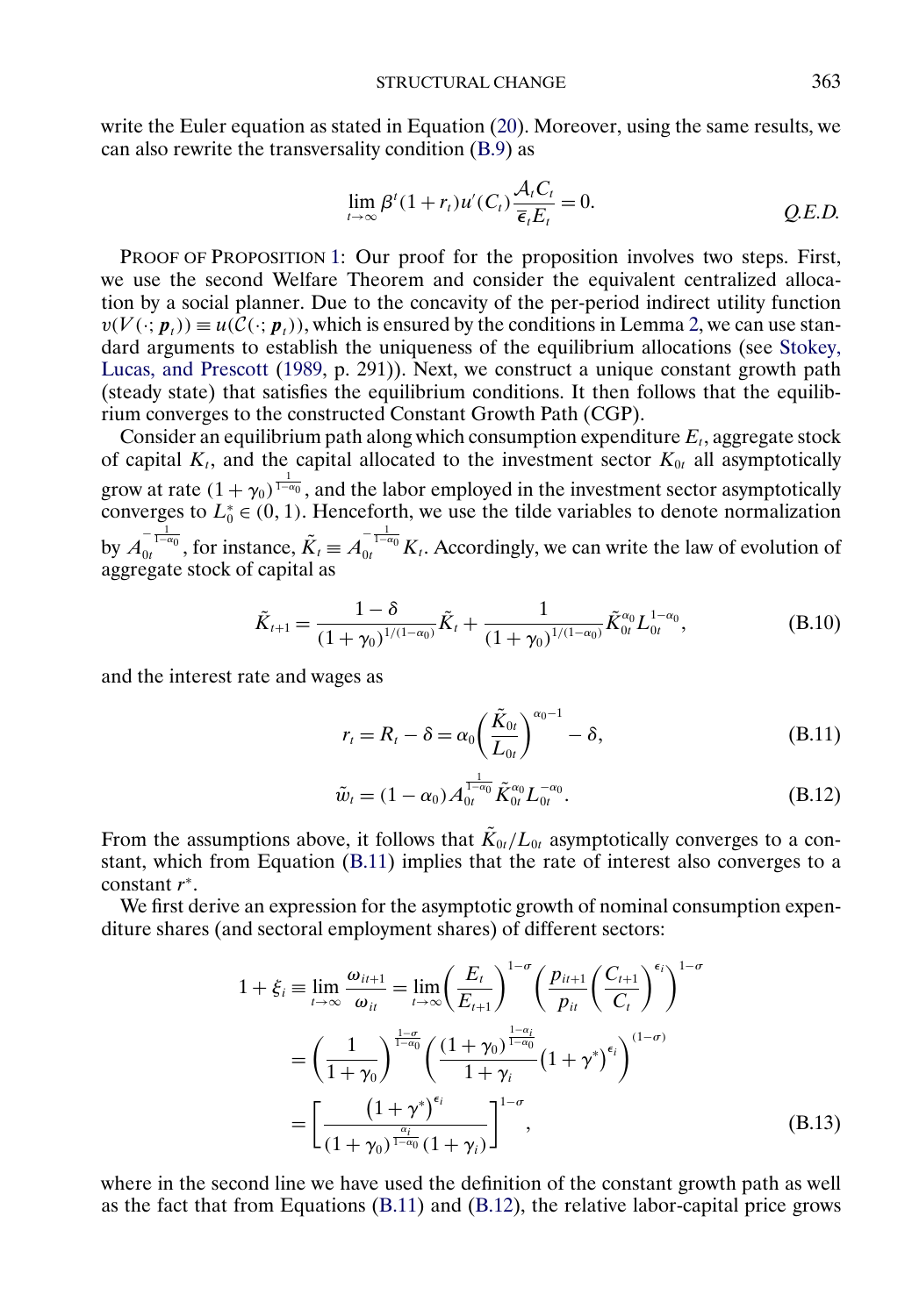<span id="page-53-0"></span>at rate  $(1 + \gamma_0)^{\frac{1}{1-\alpha_0}}$  and therefore from Equation [\(23\)](#page-13-0) we have

$$
\lim_{t \to \infty} \frac{p_{it+1}}{p_{it}} = \frac{1 + \gamma_0}{1 + \gamma_i} (1 + \gamma_0)^{\frac{\alpha_0 - \alpha_i}{1 - \alpha_0}}.
$$
\n(B.14)

Equation [\(B.13\)](#page-52-0) shows that the expenditure shares asymptotically grow (or diminish) monotonically. Since the shares belong to the compact  $I - 1$  dimensional simplex, they asymptotically converge to a time-constant set of shares.

Since shares have to add up to 1, we need to have that  $\xi_i \leq 0$  for all *i*. Moreover, this inequality has to be satisfied with equality at least for one non-vanishing sector. Now, consider the expression defined in  $(29)$  for the growth rate of the nonhomothetic CES index of real consumption. For sectors  $i \in \mathcal{I}^*$  that achieve the minimum (maximum) for  $0 < \sigma < 1$  (1  $< \sigma$ ), the growth of nominal expenditure share becomes zero, and their shares converge to constant values  $\omega_i^*$ . For sectors  $i \notin \mathcal{I}^*$ , we find that the rates of growth in nominal sectoral shares  $\xi$  in Equation [\(B.13\)](#page-52-0) become negative.

Asymptotically, the expenditure-weighted average income elasticity and expenditureweighted capital intensity in the consumption sector both converge to constants  $\bar{\epsilon}^*$  ≡  $\lim_{t\to\infty}\sum_{i=1}^I \epsilon_i\omega_{it} = \sum_{i\in\mathcal{I}^*} \epsilon_i\omega_i^*$  and  $\bar{\alpha}^* \equiv \lim_{t\to\infty}\sum_{i=1}^I \alpha_i\omega_{it} = \sum_{i\in\mathcal{I}^*} \alpha_i\omega_i^*$ . Henceforth, with slight abuse of notation, we use tilde to also indicate variables normalized by their corresponding asymptotic rate of growth (or decline) along our proposed constant growth path. For instance, we let  $\tilde{p}_{it} \equiv p_{it}(1+\gamma_0)^{-\frac{1-\alpha_i}{1-\alpha_0}t}(1+\gamma_i)^t$  and  $\tilde{C}_t \equiv C_t(1+\gamma^*)^{-t}$ . Further-

more, we define starred notation to indicate the asymptotic value of each variable along the constant growth path; for example, we let  $p_i^* = \lim_{t \to \infty} \tilde{p}_{it}$  and  $\tilde{C}^* = \lim_{t \to \infty} \tilde{C}_t$ .

We now show that a constant growth path exists and is characterized by  $\gamma^*$  as defined by Equation [\(29\)](#page-16-0). We also show the existence of the asymptotic values  $\{\tilde{K}^*, \tilde{U}^*, \tilde{K}_0^*, L_0^*\}$ . First, note that the left-hand side in the Euler equation [\(20\)](#page-12-0) asymptotically converges to  $(C_{t+1}/C_t)^{1-\theta}$  due to assumption [\(26\)](#page-15-0) as  $C_t \to \infty$ . Noting that  $P_t = E_t/C_t$ , the Euler equation then implies

$$
(1+\gamma^*)^{1-\theta} = \frac{(1+\gamma_0)^{\frac{1}{1-\alpha_0}}}{\beta(1+r^*)},
$$
\n(B.15)

which pins down  $r^*$ , the asymptotic real interest rate in terms of  $\gamma^*$  given by Equation [\(29\)](#page-16-0). Then from Equation [\(B.11\)](#page-52-0), we find the asymptotic capital-labor ratio in the investment sector in terms of the asymptotic real interest rate

$$
\kappa \equiv \frac{\tilde{K_0}^*}{L_0^*} = \left(\frac{\alpha_0}{r^* + \delta}\right)^{\frac{1}{1-\alpha_0}}.\tag{B.16}
$$

This gives us the asymptotic relative labor-capital price from Equations [\(B.11\)](#page-52-0) and [\(B.12\)](#page-52-0) as

$$
\frac{\tilde{w}^*}{R^*} = A_{00}^{\frac{1}{1-\alpha_0}} \frac{1-\alpha_0}{\alpha_0} \frac{\tilde{K}^*}{L_0^*} = A_{00}^{\frac{1}{1-\alpha_0}} \frac{1-\alpha_0}{\alpha_0} \left(\frac{\alpha_0}{r^*+\delta}\right)^{\frac{1}{1-\alpha_0}}.
$$
\n(B.17)

From Equation [\(23\)](#page-13-0), we find

$$
\tilde{p}_{i}^{*} = \frac{\alpha_{0}^{\alpha_{0}}(1-\alpha_{0})^{1-\alpha_{0}}}{\alpha_{i}^{\alpha_{i}}(1-\alpha_{i})^{1-\alpha_{i}}} \left(\frac{\tilde{w}^{*}}{R^{*}}\right)^{\alpha_{0}-\alpha_{i}} \frac{A_{00}}{A_{i0}},
$$
\n(B.18)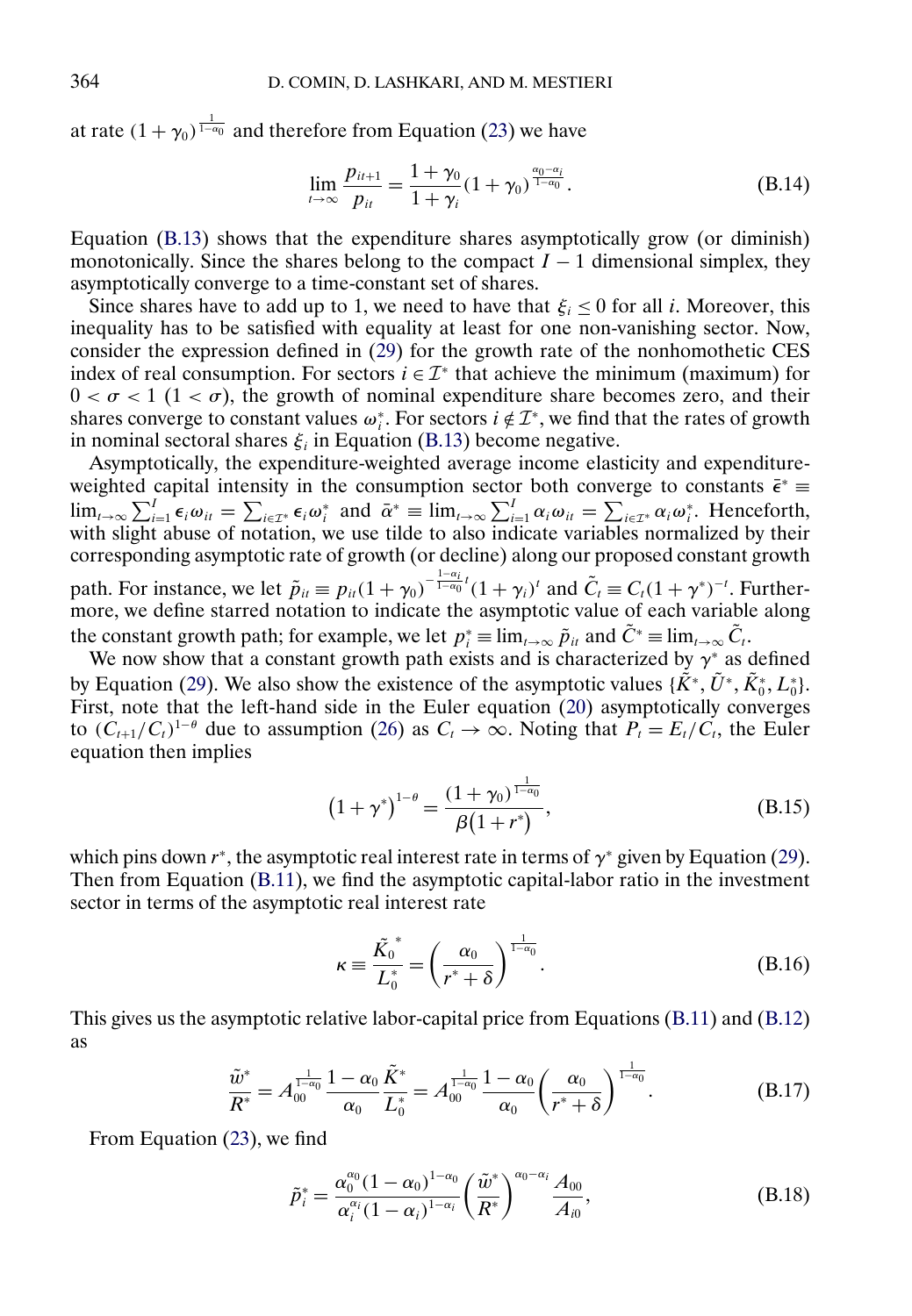<span id="page-54-0"></span>where  $\tilde{w}^*/R^*$  is given by Equations [\(B.17\)](#page-53-0) and [\(B.15\)](#page-53-0) and  $A_{i0}$  denotes the initial state of technology in sector *i* and  $A_{00} \equiv 1$ . Given asymptotic prices, we have that

$$
\tilde{E}^* = \left[ \sum_{i \in \mathcal{I}^*} \Omega_i \left( \left( \tilde{C}^* \right)^{\epsilon_i} \tilde{p}_i^* \right)^{1-\sigma} \right]^{\frac{1}{1-\sigma}},\tag{B.19}
$$

and

$$
\omega_i^* = \Omega_i \bigg( \big(\tilde{C}^* \big)^{\epsilon_i} \frac{\tilde{P}_i^*}{\tilde{E}^*} \bigg)^{1-\sigma} . \tag{B.20}
$$

Next, we combine the equation for accumulation of capital [\(B.10\)](#page-52-0), the household budget constraint [\(22\)](#page-13-0), and the market-clearing condition of consumption goods to establish that there exists a unique  $\{\tilde{K}^*, \tilde{C}^*, \tilde{K}_0^*, L_0^*\}$  satisfying the asymptotic equilibrium conditions and a  $\kappa = \tilde{K}_0^*/L_0^*$  where  $\kappa$  is given by Equation [\(B.16\)](#page-53-0). From market clearing, the sum of payments to labor in the consumption sector is  $\sum_{i=1}^{I} (1 - \alpha_i) \omega_{it} E_i$ , which implies  $(1 - \bar{\alpha}_t)\tilde{E}_t = \tilde{w}_t(1 - L_{0t})$ . Asymptotically, we find that

$$
(1 - \bar{\alpha}^*)\tilde{E}^* = (1 - \alpha_0)\kappa^{\alpha_0}(1 - L_0^*).
$$
 (B.21)

Similarly, from Equation [\(B.10\)](#page-52-0) it follows that  $[(1+\gamma_0)^{\frac{1}{1-\alpha_0}}-(1-\delta)]\tilde{K}^* = \kappa^{\alpha_0}L_0^*$ . Defining the expression within the square brackets at a positive constant  $\vartheta$ , we write the asymptotic employment in the investment sector in terms of the aggregate stock of capital as

$$
L_0^* = \partial \kappa^{-\alpha_0} \tilde{K}^*.
$$
 (B.22)

Finally, using the market-clearing condition in the assets market  $A_t = K_t$  and Equa-tion [\(22\)](#page-13-0), we find that  $\tilde{E}_t = \tilde{w}_t + R_t \tilde{K}_t - (\frac{\tilde{\kappa}_{0t}}{L_{0t}})^{\alpha_0} L_{0t}$  for all t. Taking the limit, it follows that

$$
\tilde{E}^* = (1 - \alpha_0) \kappa^{\alpha_0} + \alpha_0 \kappa^{\alpha_0 - 1} \tilde{K}^* - \kappa^{\alpha_0} L_0^*.
$$
\n(B.23)

Substituting from Equation (B.22) into Equations (B.21) and (B.23) yields

$$
\bar{\alpha}^* \tilde{E}^* = \alpha_0 \left( \kappa^{\alpha_0 - 1} - \vartheta \right) \tilde{K}^*.
$$
\n(B.24)

We can show that the left-hand side of this equation is a monotonically increasing function of  $\tilde{C}^*$  with a given  $\kappa$ .<sup>71</sup> From condition [\(30\)](#page-16-0), we have that  $\kappa^{\alpha_0-1} - \vartheta > 0$  and therefore the right-hand side is a linear increasing function of  $\tilde{K}^*$ . Therefore, Equation (B.24) defines  $\tilde{C}^*$ , and correspondingly  $\tilde{E}^*$ , as an increasing function of  $\tilde{K}^*$ . Finally, substituting this function and Equation (B.22) in Equation (B.23), we find

$$
\tilde{E}^* + (\vartheta - \alpha_0 \kappa^{\alpha_0 - 1}) \tilde{K}^* = (1 - \alpha_0) \kappa^{\alpha_0}.
$$
 (B.25)

From condition [\(30\)](#page-16-0), we know that the left-hand side is a monotonically increasing function of  $\tilde{K}^*$  for constant  $\kappa$ . This function is 0 when  $\tilde{K}^*$  is zero, and limits to infinity as the latter goes to infinity. Therefore, Equation (B.25) uniquely pins down  $\tilde{K}^*$  as a function of  $\kappa$ , which in turn is given by Equation [\(B.16\)](#page-53-0). Condition [\(30\)](#page-16-0) also ensures that the transver-

<sup>&</sup>lt;sup>71</sup>We have that  $\frac{\partial (\tilde{\alpha}^* \tilde{E}^*)}{\partial \tilde{C}^*} = \frac{\tilde{\alpha}^* \tilde{E}^*}{\tilde{C}^*} \frac{\tilde{\epsilon}}{1-\sigma} [1 + (1-\sigma)\rho_{\epsilon_i,\alpha_i}]$  where  $\rho_{\epsilon_i,\alpha_i}$  is the correlation coefficient between  $\epsilon_i$ and  $\alpha_i$  under a distribution implied by expenditure shares (see the Supplemental Material for details of the derivation). Therefore, the derivative is always positive and the function is a monotonic function of  $\tilde{C}^*$ .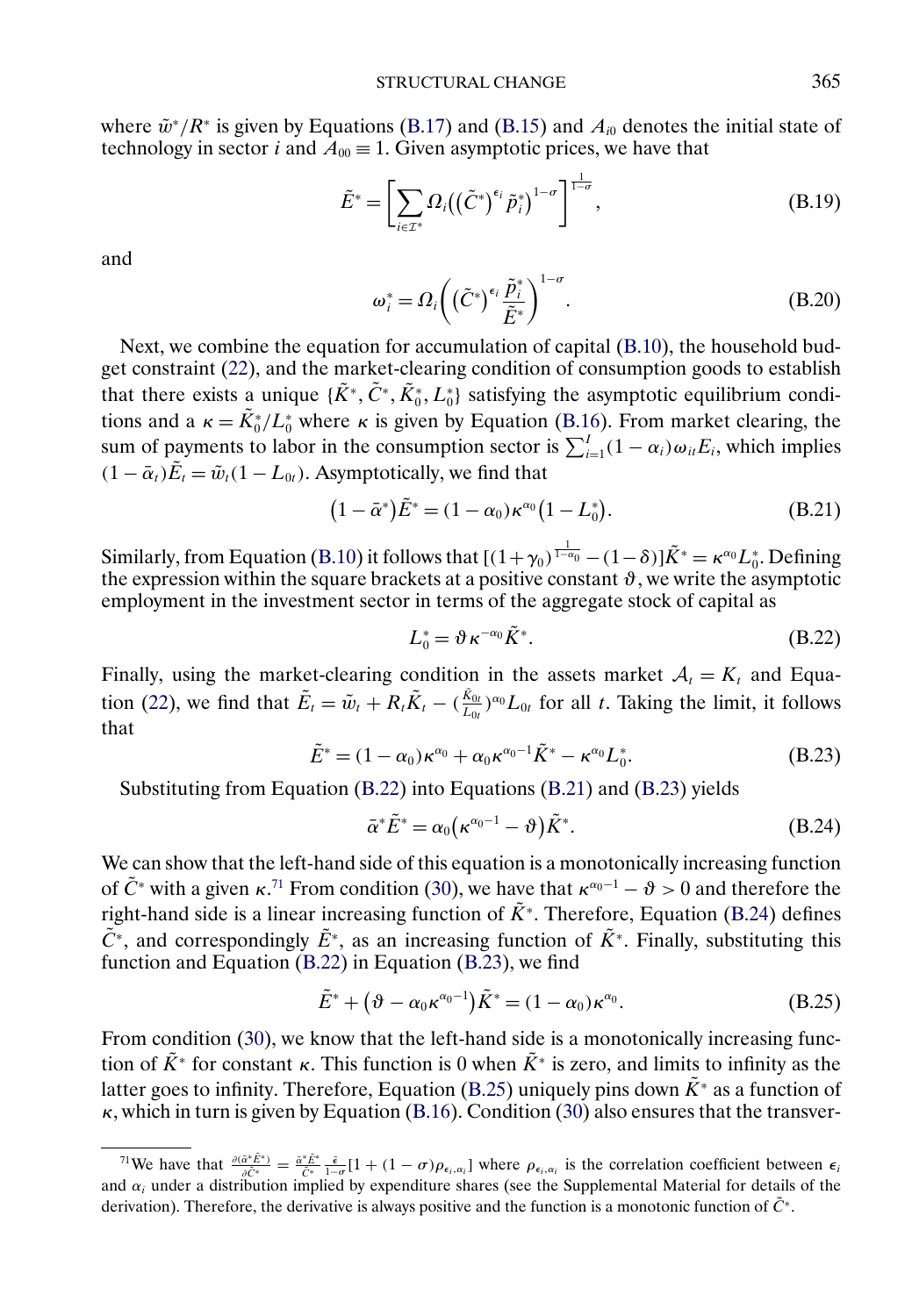<span id="page-55-0"></span>sality condition [\(21\)](#page-12-0) is satisfied. Finally, we verify that  $L_0^* \in (0, 1)$ . Combining Equations [\(B.22\)](#page-54-0), [\(B.21\)](#page-54-0), and [\(B.23\)](#page-54-0), we obtain that

$$
L_0^* = \frac{\bar{\alpha}^*}{\left[\frac{1-\bar{\alpha}}{1-\alpha_0}(\alpha_0\kappa^{\alpha_0-1}\vartheta^{-1}-1)+1\right]}.
$$
\n(B.26)

Assuming that the term in square brackets is positive, we have that  $L_0^* \in (0, 1)$  if and only if  $\vartheta < \kappa^{\alpha_0-1}$ , which in terms of fundamental parameters requires that  $\beta(1 + \gamma^*)^{1-\theta}$  $\frac{\alpha_0}{(1+\gamma_0)} - \frac{\alpha_0}{1-\alpha_0}$  $\frac{(1+\gamma_0)^{-1-\gamma_0}}{\alpha_0+(1-\alpha_0)(1+\gamma_0)^{-1-\alpha_0}}$ , which is the condition stated in [\(30\)](#page-16-0). Also, it is readily verified that as long as  $\vartheta < \kappa^{\alpha_0 - 1}$ ,  $L_0^*$  cannot be negative.

Therefore, we constructed a unique constant growth path that asymptotically satisfies the equilibrium conditions whenever the parameters of the economy satisfy Equation [\(30\)](#page-16-0). Together with the uniqueness of the competitive equilibrium, this completes the proof.  $Q.E.D.$ 

#### B.2. *Other Derivations*

*Derivations for the Results in Section [2.2.3.](#page-17-0)* We first characterize the dynamics of the state variable, the normalized per capita stock of capital  $\tilde{k}_t = \tilde{K}_t/L$ . Substituting in  $K_{t+1} =$  $A_{0t}K_{0t}^{\alpha}L_{0t}^{1-\alpha}+K_t(1-\delta)$  and noting the equality of per capita stock of capital across sectors, we find

$$
(1+\gamma_o)^{\frac{1}{1-\alpha}}\tilde{k}_{t+1}=\tilde{k}_t^{\alpha}l_{0,t}+\tilde{k}_t(1-\delta),
$$

where  $l_{0,t} \equiv L_{0,t}/L$  is the share of labor employed in the investment sector. We can show that this share is given by  $l_{0,t} = 1 - \tilde{E}_t / \tilde{k}_t^{\alpha}$  (see the Supplemental Material), therefore establishing Equation [\(32\)](#page-17-0).

For the evolution of per capita consumption, we need to write  $C_{t+1}/C_t$  in terms of variables known at time t. Rewriting the Euler Equation [\(20\)](#page-12-0) as  $(C_{t+1}/C_t)^{1-\theta}\beta(1+r_{t+1}) =$  $(E_{t+1}/E_t)\bar{\epsilon}_{t+1}/\bar{\epsilon}_t$ , first note that the interest rate is given from Equation [\(B.11\)](#page-52-0) as  $r_t =$  $\alpha \tilde{k}_{t}^{\alpha-1} - \delta$ . Substituting for the normalized variables, we find

$$
\left(\frac{\tilde{C}_{t+1}}{\tilde{C}_t}\right)^{1-\theta} \frac{\left(1+\gamma^*\right)^{1-\theta}}{\left(1+\gamma_0\right)^{\frac{1}{1-\alpha}}} \beta(1+r_{t+1}) = \left(\frac{\tilde{E}_{t+1}}{\tilde{E}_t}\right) \frac{\overline{\epsilon}_{t+1}}{\overline{\epsilon}_t}.
$$

Using the expression for the asymptotic rate of interest  $r^*$  from [\(B.15\)](#page-53-0) then gives us Equation [\(33\)](#page-17-0).

Next, we can write the growth in per capita consumption expenditure as

$$
\left(\frac{E_{t+1}}{E_t}\right)^{1-\sigma} = \sum_{i=1}^I \Omega_i \left(C_t^{\epsilon_i} \frac{p_{it}}{E_t}\right)^{1-\sigma} \left(\left(\frac{C_{t+1}}{C_t}\right)^{\epsilon_i} \frac{p_{it+1}}{p_{it}}\right)^{1-\sigma}
$$
\n
$$
= \sum_{i=1}^I \omega_{it} \left(\frac{C_{t+1}}{C_t}\right)^{\epsilon_i(1-\sigma)} \left(\frac{1+\gamma_0}{1+\gamma_i}\right)^{(1-\sigma)t},
$$

where we have used Equation [\(3\)](#page-6-0), Equation [\(23\)](#page-13-0), and the expression for expenditure shares  $\omega_{it} = \Omega_i (p_{it}/E_t)^{1-\sigma} C_t^{\epsilon_i(1-\sigma)}$  under the assumption of  $\alpha_i \equiv \alpha$ . Substituting for the normalized variables  $\tilde{E}_t$  and  $\tilde{C}_t$  in the expression above gives Equation [\(34\)](#page-17-0).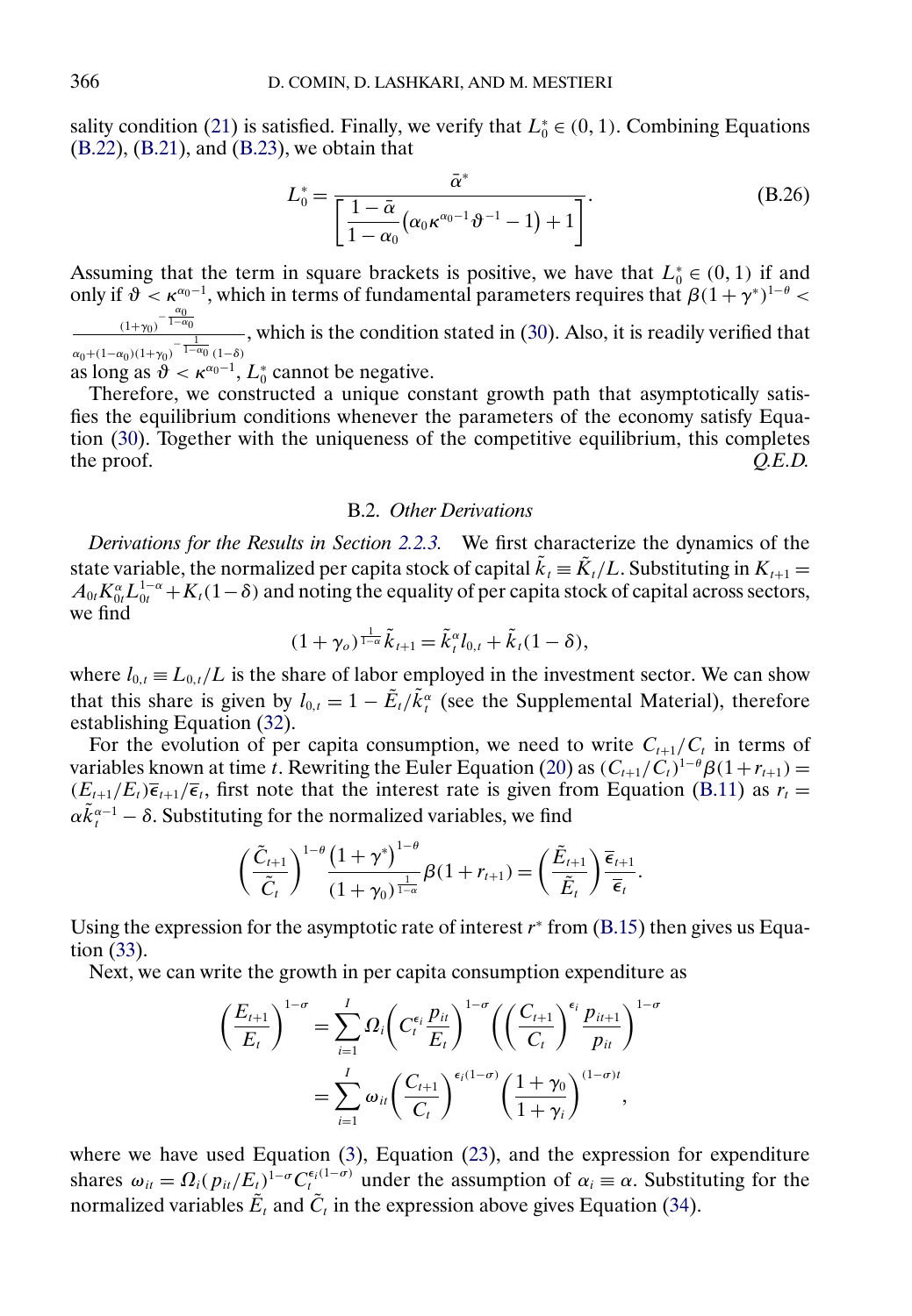Finally, we use the same idea to rewrite the term  $\overline{\epsilon}_{t+1}$  as follows:

$$
\frac{\overline{\epsilon}_{t+1}}{\overline{\epsilon}_{t}} = \sum_{i=1}^{I} \Omega_{i} \left( C_{t+1}^{\epsilon_{i}} \frac{p_{it+1}}{E_{t+1}} \right)^{1-\sigma} \frac{\epsilon_{i}}{\overline{\epsilon}_{t}} \n= \left( \frac{E_{t}}{E_{t+1}} \right)^{1-\sigma} \sum_{i=1}^{I} \Omega_{i} \left( C_{t}^{\epsilon_{i}} \frac{p_{it}}{E_{t}} \right)^{1-\sigma} \left( \left( \frac{C_{t+1}}{C_{t}} \right)^{\epsilon_{i}} \frac{p_{it+1}}{p_{it}} \right)^{1-\sigma} \left( \frac{\epsilon_{i}}{\overline{\epsilon}_{t}} \right) \n= \frac{\sum_{i=1}^{I} \omega_{it} \left( \frac{C_{t+1}}{C_{t}} \right)^{\epsilon_{i}(1-\sigma)} \left( \frac{1+\gamma_{0}}{1+\gamma_{i}} \right)^{(1-\sigma)t} \left( \frac{\epsilon_{i}}{\overline{\epsilon}_{t}} \right)}{\sum_{i=1}^{I} \omega_{it} \left( \frac{C_{t+1}}{C_{t}} \right)^{\epsilon_{i}(1-\sigma)} \left( \frac{1+\gamma_{0}}{1+\gamma_{i}} \right)^{(1-\sigma)t}}.
$$

Multiplying both the numerator and the denominator by  $(1 + \gamma_0)^{-\frac{t}{1-\alpha_0}}$  and substituting again for the normalized variables  $\tilde{E}_t$  and  $\tilde{C}_t$  gives us Equation [\(35\)](#page-17-0).

PROOF OF EQUATION [\(45\)](#page-36-0): From the definition of the expenditure function in Equation  $(3)$ , we have

$$
\left(\frac{E_{t+1}}{E_{t}}\right)^{1-\sigma} = \frac{\sum_{i} \Omega_{i} C_{t+1}^{\epsilon_{i}(1-\sigma)} p_{it+1}^{1-\sigma}}{\sum_{i} \Omega_{i} C_{t}^{\epsilon_{i}(1-\sigma)} p_{it}^{1-\sigma}} \n= \frac{\sum_{i} \Omega_{i} C_{t}^{\epsilon_{i}(1-\sigma)} p_{it}^{1-\sigma} \cdot \left(\frac{C_{t+1}}{C_{t}}\right)^{\epsilon_{i}(1-\sigma)} \left(\frac{p_{it+1}}{p_{it}}\right)^{1-\sigma}}{\sum_{i} \Omega_{i} C_{t+1}^{\epsilon_{i}(1-\sigma)} p_{it+1}^{1-\sigma} \cdot \left(\frac{C_{t+1}}{C_{t}}\right)^{-\epsilon_{i}(1-\sigma)} \left(\frac{p_{it+1}}{p_{it}}\right)^{-(1-\sigma)}} \n= \left(\frac{E_{t+1}}{E_{t}}\right)^{-(1-\sigma)} \frac{\sum_{i} \omega_{it} \cdot \left(\frac{C_{t+1}}{C_{t}}\right)^{\epsilon_{i}(1-\sigma)} \left(\frac{p_{it+1}}{p_{it}}\right)^{1-\sigma}}{\sum_{i} \omega_{it+1} \cdot \left(\frac{C_{t+1}}{C_{t}}\right)^{-\epsilon_{i}(1-\sigma)} \left(\frac{p_{it+1}}{p_{it}}\right)^{-(1-\sigma)}}.
$$

Assuming that  $\Delta \log E_t = \log(E_{t+1}/E_t) \ll 1$  and  $\Delta \log p_{it} = \log(p_{it+1}/p_{it}) \ll 1$  for all *i*, we can rewrite the expression above up to the second order in  $\Delta \overline{\log E_t}$ ,  $\Delta \log C_t$ , and  $\Delta \log p_{it}$ as

$$
\log \frac{E_{t+1}}{E_t} \approx \frac{1}{2(1-\sigma)} \sum_i (\omega_{it} + \omega_{it+1})(1-\sigma) \left( \log \frac{p_{it+1}}{p_{it}} + \epsilon_i \log \frac{C_{t+1}}{C_t} \right)
$$
  
= 
$$
\underbrace{\left[ \frac{1}{2} \sum_i (\omega_{it} + \omega_{it+1}) \log \frac{p_{it+1}}{p_{it}} \right]}_{\equiv \Delta \log p_{it}} + \underbrace{\left[ \frac{1}{2} \sum_i (\omega_{it} + \omega_{it+1}) \epsilon_i \right]}_{\equiv \overline{\epsilon}_t} \cdot \log \frac{C_{t+1}}{C_t},
$$

from which Equation [\(45\)](#page-36-0) follows. *Q.E.D.*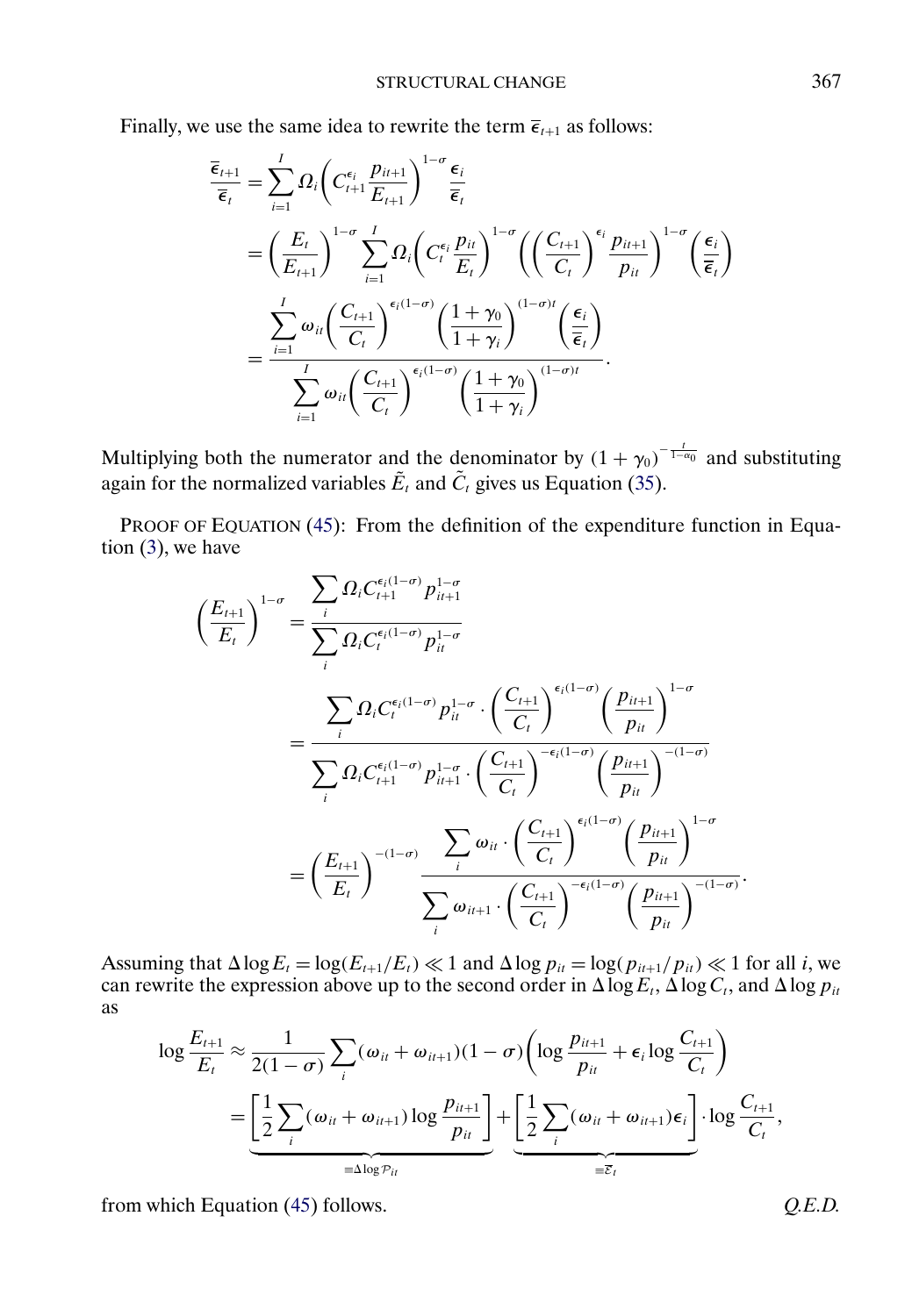# <span id="page-57-0"></span>APPENDIX C: DISCUSSION OF THE ESTIMATION STRATEGY WITHOUT EXACT PRICE INDEX

To simplify the exposition of the derivations, we define the following notation, only to be used within this section of the Appendix: let  $Y_{it}^n \equiv \log(\omega_{it}^n/\omega_{mt}^n)$ ,  $P_{it}^n \equiv \log(p_{it}^n/p_{mt}^n)$ ,  $X_t^n \equiv$  $\log C_t^n$ , and  $Z_{it}^n \equiv \log(E_t^n/P_t^n)$  for all  $i \in \mathcal{I}_{-m} = \mathcal{I}\setminus\{m\}$ . We can then rewrite Equation [\(6\)](#page-7-0) as

$$
Y_{it}^{n} = (1 - \sigma)P_{it}^{n} + (\epsilon_i - \epsilon_m)X_t^{n} + \zeta_i^{n} + \nu_{it}^{n}, \quad i \in \mathcal{I}_{-m}.
$$
 (C.1)

Henceforth, we assume *i* is always within set  $\mathcal{I}_{-m}$  and drop the reference to the set.

Throughout, we maintain the following assumptions.<sup>72</sup>

ASSUMPTION 1: *Relative prices and income are orthogonal to the errors, that is,*  $\mathbb{E}[P_{ji}^n v_{ii}^n] =$  $\mathbb{E}[X_i^n v_{ii}^n] = 0$  for all *i*, *j.* Moreover, relative prices are not perfectly correlated with either the  $real$  income index  $X_t^n$  or the proxy  $Z_t^n$ , that is,  $|\mathbb{E}[X_t^nP_{it}^n]| < (\mathbb{E}[X_t^n]\mathbb{E}[P_{it}^n])^{1/2}$  and  $|\mathbb{E}[Z_t^nP_{it}^n]| <$  $(\mathbb{E}[Z_{t}^{n}]\mathbb{E}[P_{it}^{n}])^{1/2}.$ 

The different approaches discussed in Section [5](#page-28-0) and Appendix H of the Supplemental Material involve replacing the unobserved index of real consumption  $X_t^n$  by a *proxy* variable, for example, the consumption expenditure or consumption expenditure deflated by a standard price index  $Z_i^n$ . For any population-level distribution of relative prices and income, the indirect utility function  $X_t^n(Z_t^n, P_{1t}^n, \ldots, P_{1t}^n)$  can be log-linearized around the population mean to yield

$$
X_t^n = \sum_i \eta_i P_{it}^n + \gamma Z_t^n + \iota^n + u_t^n, \tag{C.2}
$$

such that  $\mathbb{E}[u_i^n] = \mathbb{E}[P_{i}^n u_i^n] = \mathbb{E}[Z_i^n u_i^n] = 0$  for all  $i \in \mathcal{I}_{-m}$  (this corresponds to running an OLS regression if we were to observe  $X_t^n$ ). It follows that we can write

$$
Y_{it}^{n} = (1 - \sigma + \eta_{i}(\epsilon_{i} - \epsilon_{m}))P_{it}^{n} + \sum_{j \neq i} \eta_{j}(\epsilon_{i} - \epsilon_{m})P_{jt}^{n}
$$

$$
+ (\epsilon_{i} - \epsilon_{m})\gamma Z_{t}^{n} + \zeta_{i}^{n} + (\epsilon_{i} - \epsilon_{m})(\iota^{n} + u_{t}^{n}) + \nu_{it}^{n}.
$$
(C.3)

The lemma below establishes that we can identify the model's nonhomotheticity parameters up to a constant factor using a system OLS estimate or a feasible GLS estimate of log-relative shares on log-relative prices and log-real consumption expenditure, of the  $form<sup>73</sup>$ 

$$
Y_{it}^n = \sum_j \alpha_{ij} P_{jt}^n + \beta_i Z_t^n + \tilde{\zeta}_i^n + \tilde{\nu}_{it}^n.
$$
 (C.4)

 $^{72}$ In the case of household-level data, instead of assuming the orthogonality of the covariates and the error, we use instruments for both relative prices and income, which would slightly complicate the derivations that follows. However, the main insights will remain intact whether we assume the orthogonality of the covariates or the existence of instruments for them.

 $73$ This result is fairly general. It can be applied to all cases where one unobserved covariate appears on the right-hand side of more than one equation within a system of equations, and a proxy variable exists that is correlated with the unobserved covariate and is orthogonal to the error.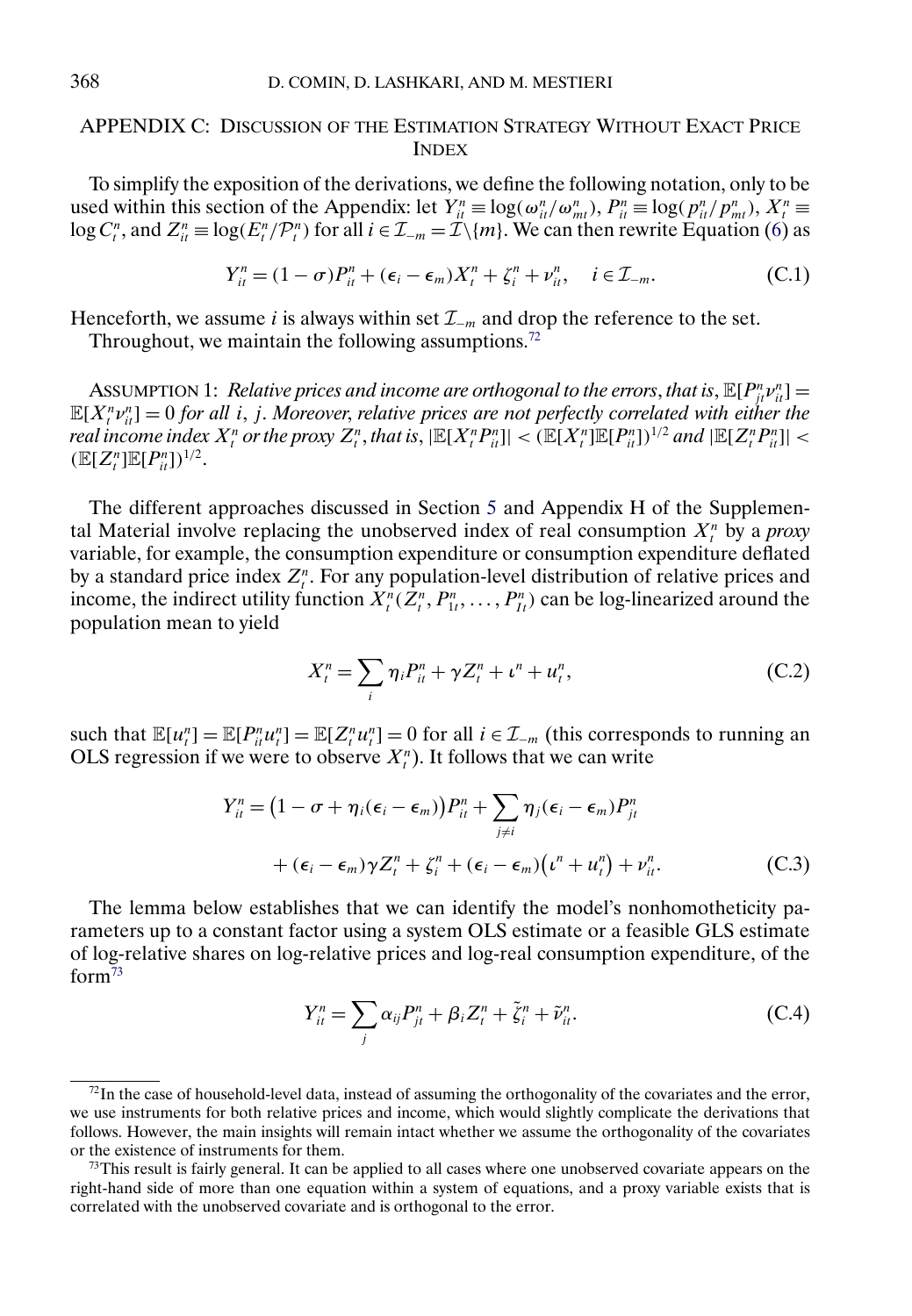<span id="page-58-0"></span>LEMMA 6: *Assume that the model in Equation* [\(C.1\)](#page-57-0) *is well-specified*, *Assumption* [1](#page-57-0) *holds*, and that  $\gamma \neq 0,$  that is, the real consumption index of nonhomothetic CES,  $X_t^n$ , and our proxy variable,  $Z_{t}^{n},$  for example, the real income calculated based on standard price indices, are cor*related after controlling for relative prices*. *Let* β <sup>i</sup> *denote the coefficients on the real consumption expenditure based on estimating the system of Equations* [\(C.4\)](#page-57-0). *Then*, *the coefficients on the proxy variable*  $Z_t^n$  *satisfy plim*  $\hat{\beta}_i / \hat{\beta}_j = (\epsilon_i - \epsilon_m) / (\epsilon_j - \epsilon_m)$ .

### APPENDIX D: COMPARISON WITH STONE–GEARY AND PIGL PREFERENCES

We compare the cross-country fit of our model to alternative specifications where we replace the nonhomothetic CES aggregator with Stone–Geary and PIGL preferences. A brief discussion of these preferences and estimation is given here. We relegate a detailed discussion to Supplemental Material Appendix F.

We start considering a generalized Stone–Geary formulation [\(Herrendorf, Rogerson,](#page-62-0) [and Valentinyi](#page-62-0) [\(2014\)](#page-62-0)). These preferences define the intra-period consumption aggregator as

$$
C_t^c = \left[ \Omega_a^c \left( C_{at}^c + \bar{c}_a \right)^{\frac{\sigma - 1}{\sigma}} + \Omega_m^c \left( C_{mt}^c \right)^{\frac{\sigma - 1}{\sigma}} + \Omega_c^c \left( C_{st}^c + \bar{c}_s \right)^{\frac{\sigma - 1}{\sigma}} \right]^{\frac{\sigma}{\sigma - 1}},\tag{D.1}
$$

where  $C_t^c$  denotes aggregate consumption of country c at time t,  $\Omega_i^c > 0$  are constant preference parameters that are country specific,  $C_{i,t}^c$  denotes consumption in sector  $i =$  $\{a, m, s\}, \bar{c}_a$  and  $\bar{c}_s$  are constants that govern the nonhomotheticity of these preferences, and  $\sigma$  is a parameter that tends to the price elasticity of substitution as  $C_{it}^c \gg \max\{\bar c_a, \bar c_s\}^{74}$ We use the first-order conditions of the intra-period problem to estimate the model. As with nonhomothetic CES preferences, we estimate three parameters that are common across countries  $\{\sigma, \bar{c}_a, \bar{c}_s\}$  that govern the price and income elasticities and countryspecific taste parameters  $\{\Omega_i^c\}_{i \in I, c \in C}$ . Our estimation results (reported in Table F.1 of the Supplemental Material) imply that the three sectors are gross complements, that nonhomotheticities are significantly different from zero, and of the expected sign,  $\bar{c}_a < 0$  and  $\bar{c}_s > 0$ .

Next, we study the cross-country fit of PIGL preferences as specified in [Boppart](#page-61-0) [\(2014b\)](#page-61-0). This preference structure features a homothetic CES aggregator between agriculture and manufacturing with price elasticity  $\sigma$  and a nonhomothetic aggregator between services and the agriculture-manufacturing composite. The within-period indirect utility V of a household with total expenditure  $E<sup>c</sup>$  in country c is

$$
V = \frac{1}{\varepsilon} \left( \frac{E^c}{p_{st}^c} \right)^{\varepsilon} - \frac{\Omega_s^c}{\gamma} \cdot \frac{\left( \Omega_a^c \cdot \left( p_{at}^c \right)^{1-\sigma} + \Omega_m^c \cdot \left( p_{mt}^c \right)^{1-\sigma} \right)^{\frac{\gamma}{1-\sigma}}}{\left( p_{st}^c \right)^{\gamma}} - \frac{1}{\varepsilon} + \frac{\Omega_s^c}{\gamma}, \tag{D.2}
$$

with  $0 \le \varepsilon \le \gamma < 1$  and  $\Omega_i^c > 0$  for  $i \in \{a, m, s\}$ . The nonhomotheticity and price elasticity between services and the agriculture-manufacturing CES composite are governed by two parameters,  $\varepsilon$  and  $\gamma$ . The nonhomotheticity is not vanishing as income grows, and the price elasticity grows with income but is bounded above by 1.<sup>75</sup>

<sup>74</sup>Since these preferences are not implicitly additive, the price and income elasticities are not independent. In Appendix F.1, we show that the elasticity of substitution between i and j is  $\sigma_{ii} = \sigma \eta_i \eta_j$ , where  $\eta$ 's denote income elasticities.

<sup>&</sup>lt;sup>75</sup>The parameter  $\varepsilon$  governs the nonhomotheticity of preferences between services and the composite of agricultural and manufacturing goods. If  $\varepsilon > 0$ , the expenditure elasticity is larger than 1 for services and less than 1 for agricultural and manufacturing goods (and identical for both). The price elasticity of substitution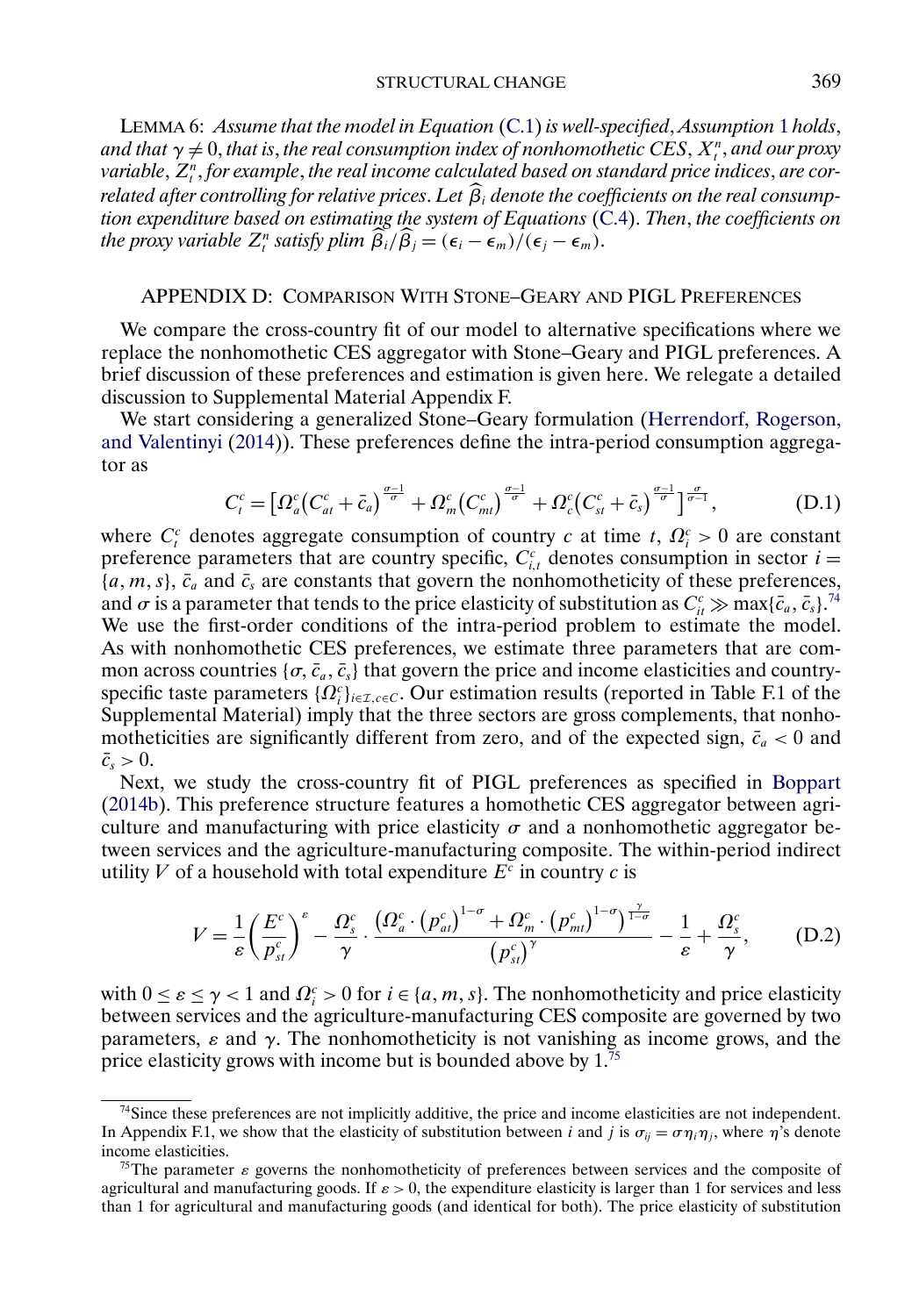<span id="page-59-0"></span>We use the demand implied by these preferences to estimate the demand parameters. As with nonhomothetic CES and Stone–Geary, we estimate three elasticities that are common across countries  $\{\varepsilon, \gamma, \sigma\}$  and we allow for country-specific constant taste parameters,  $\{\Omega_i^c\}_{i\in\mathcal{I},c\in\mathcal{C}}$ . We find that, at our estimated parameter values, manufacturing and agriculture are gross complements and nonhomotheticities are significantly different from zero. In fact, the nonhomotheticity parameter that we estimate is similar in magnitude to the U.S. estimate reported in [Boppart](#page-61-0) [\(2014a\)](#page-61-0) (see Table F.3).

## APPENDIX E: ADDITIONAL TABLES AND FIGURES

|                                                     | Manuf. as base, $\varepsilon_m = 1$ |                   | Serv. as base, $\varepsilon_s = 1$               |                   | Agri. as base, $\varepsilon_a = 1$ |                   | Linear Comb. Three sectors |                   |  |
|-----------------------------------------------------|-------------------------------------|-------------------|--------------------------------------------------|-------------------|------------------------------------|-------------------|----------------------------|-------------------|--|
|                                                     | (1)                                 | (2)               | (3)                                              | (4)               | (5)                                | (6)               | (7)                        | (8)               |  |
| $\sigma$                                            | 0.57<br>(0.03)                      | 0.50<br>(0.03)    | 0.33<br>(0.07)                                   | 0.46<br>(0.06)    | 0.33<br>(0.03)                     | 0.30<br>(0.04)    | 0.40<br>(0.04)             | 0.41<br>(0.03)    |  |
| $\varepsilon_a$                                     | 0.02<br>(0.06)                      | 0.11<br>(0.05)    | 0.11<br>(0.06)                                   | 0.01<br>(0.06)    | 1<br>$\qquad \qquad -$             | 1                 | 0.32<br>(0.09)             | 0.16<br>(0.08)    |  |
| $\varepsilon_m$                                     | 1                                   | $\mathbf{1}$      | 0.81<br>(0.02)                                   | 0.76<br>(0.03)    | 3.01<br>(0.53)                     | 2.46<br>(0.28)    | 1                          | $\mathbf{1}$      |  |
| $\varepsilon_{s}$                                   | 1.17<br>(0.04)                      | 1.21<br>(0.03)    | 1                                                | $\mathbf{1}$      | 3.78<br>(0.71)                     | 3.21<br>(0.45)    | 1.31<br>(0.04)             | 1.33<br>(0.04)    |  |
| Country $\times$ Sector FE<br><b>Trade Controls</b> | Y<br>N                              | Y<br>Y            | Y<br>N                                           | Y<br>Y            | Y<br>N                             | Y<br>Y            | Y<br>N                     | Y<br>Y            |  |
|                                                     |                                     |                   | Implied Differences in Relative $\varepsilon$ 's |                   |                                    |                   |                            |                   |  |
| $\varepsilon_a/\varepsilon_m-1$                     | $-0.98$<br>(0.06)                   | $-0.89$<br>(0.05) | $-0.86$<br>(0.07)                                | $-0.99$<br>(0.08) | $-0.67$<br>(0.06)                  | $-0.60$<br>(0.05) | $-0.68$<br>(0.04)          | $-0.84$<br>(0.04) |  |
| $\varepsilon_{\rm s}/\varepsilon_{\rm m}-1$         | 0.17<br>(0.04)                      | 0.21<br>(0.03)    | 0.24<br>(0.04)                                   | 0.32<br>(0.05)    | 0.26<br>(0.05)                     | 0.31<br>(0.14)    | 0.31<br>(0.06)             | 0.33<br>(0.07)    |  |
|                                                     | $R^2$ Measures of Fit               |                   |                                                  |                   |                                    |                   |                            |                   |  |
| Eq. $(1)$<br>Eq. $(2)$                              | 0.95<br>0.37                        | 0.94<br>0.33      | 0.94<br>0.45                                     | 0.94<br>0.49      | 0.66<br>0.50                       | 0.77<br>0.61      | 0.93<br>0.37               | 0.92<br>0.41      |  |

TABLE IX ESTIMATION OF EQUATION [\(38\)](#page-23-0) UNDER DIFFERENT BASE SECTORS<sup>a</sup>

aRobust standard errors are shown in parentheses.  $\varepsilon_a/\varepsilon_m - 1$  and  $\varepsilon_s/\varepsilon_m - 1$  in columns (3) to (6) are computed such that the results are comparable to our baseline exercise where we use manufacturing as base (i.e.,  $\epsilon_a - 1$  and  $\epsilon_m - 1$ ). Standard errors for these variables are computed using the delta method. Columns  $(7)$  and  $(8)$  report the estimation where log C is a linear combination with equal weights across sectors as described in Equation [\(A.15\)](#page-46-0). Since the predicted values of our model do not come from ordinary least squares regression, the  $R^2$  measures are computed as the square of the Pearson coefficient of correlation between true and predicted log-employment shares. This is equivalent to computing the  $R^2$  of the regression of the true data on the predicted values plus a constant. For columns (1), (2), (7), and (8), Eqs. (1) and (2) correspond to  $log(L_{at}^n/L_{mt}^n)$  and  $log(L_{st}^n/L_{mt}^n)$ . For columns (3) and (4), Eqs. (1) and (2) correspond to  $log(L_{at}^n/L_{mt}^n)$ . For columns (5) and (6), Eqs. (

between services and the agriculture-manufacturing composite never exceeds 1, it is increasing with the level of income, and it asymptotes to  $1-\gamma$ . The baseline model in Boppart contains only two sectors. Here we follow the extension proposed in Appendix B.3.3 [\(Boppart](#page-61-0) [\(2014b\)](#page-61-0)) to account for three sectors such that there can be a hump-shape in manufacturing. We have generalized the demand to allow for constant taste parameters that are heterogeneous across countries and not symmetric between agricultural and manufacturing goods. We have also experimented with another proposed extension in which the expenditure share in the manufacturing sector constant (Appendix B.3.2), obtaining a worse fit.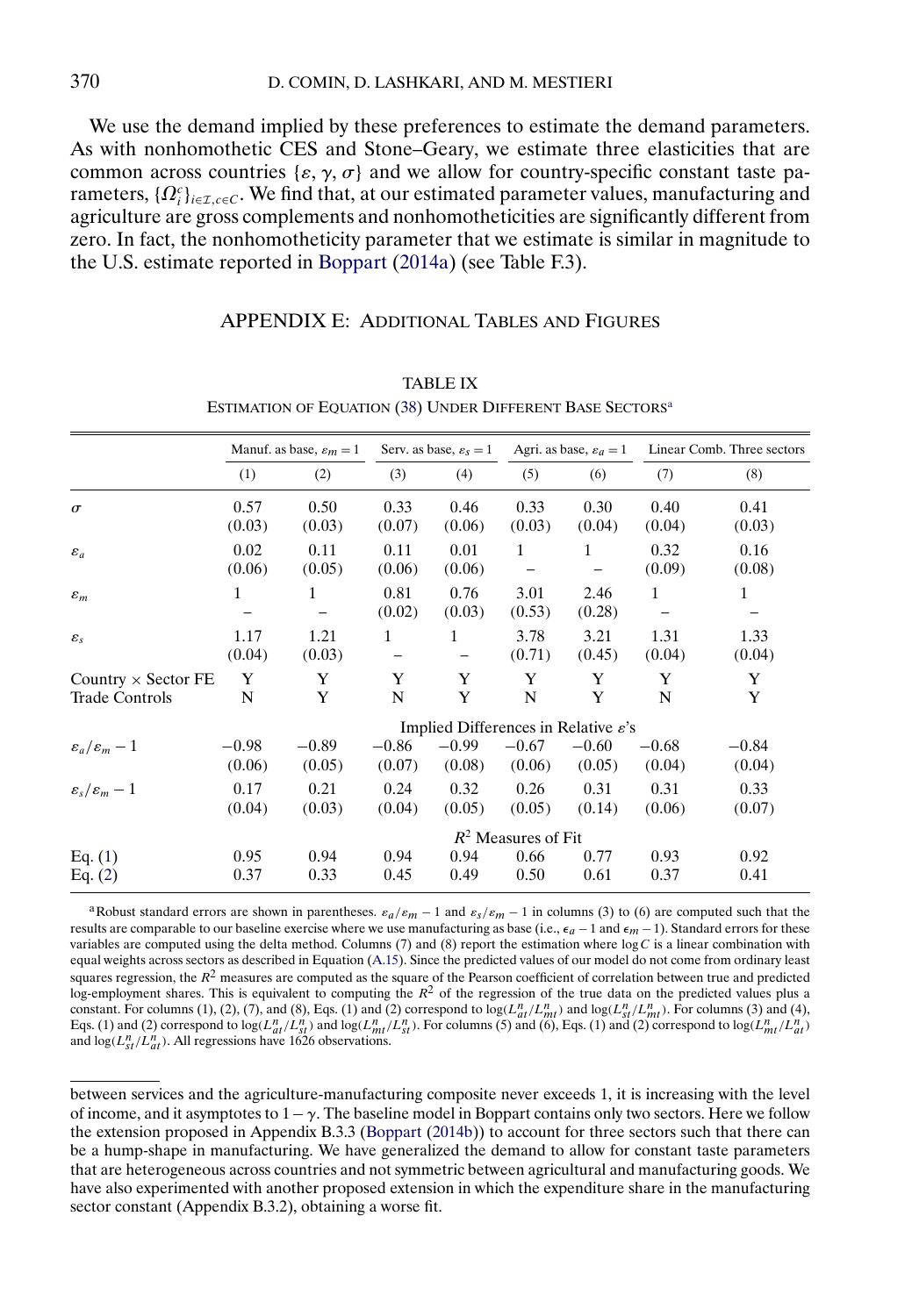# STRUCTURAL CHANGE 371

<span id="page-60-0"></span>

|                           | (1)     | (2)     | (3)     | (4)     | (5)     | (6)     |
|---------------------------|---------|---------|---------|---------|---------|---------|
| $\sigma$                  | 0.34    | 0.34    | 0.31    | 0.52    | 0.30    | 0.33    |
|                           | (0.02)  | (0.02)  | (0.02)  | (0.04)  | (0.03)  | (0.03)  |
| $\epsilon_a-1$            | $-0.94$ | $-0.98$ | $-0.97$ | $-0.99$ | $-1.00$ | $-0.99$ |
|                           | (0.08)  | (0.09)  | (0.08)  | (0.47)  | (0.11)  | (0.10)  |
| $\epsilon_{s}-1$          | 0.64    | 0.62    | 0.66    | 0.90    | 0.88    | 0.94    |
|                           | (0.08)  | (0.09)  | (0.08)  | (0.58)  | (0.11)  | (0.11)  |
| <b>Household Controls</b> | Y       | Y       | Y       | Y       | Y       | Y       |
| Region FE                 | N       | N       | Y       | Y       | Y       | Y       |
| Year $\times$ Ouarter     | N       | N       | N       | N       | Y       | Y       |

| <b>TABLE X</b>                                     |  |
|----------------------------------------------------|--|
| VALUE-ADDED HOUSEHOLD ESTIMATION, CEX <sup>a</sup> |  |

<sup>a</sup>Standard errors clustered at the household level. The number of observations is 60,925 in all regressions.

|                                                | (1)     | (2)     | (3)     | (4)     | (5)     | (6)     |
|------------------------------------------------|---------|---------|---------|---------|---------|---------|
| $\sigma$                                       | 0.17    | 0.19    | 0.20    | 0.17    | 0.19    | 0.23    |
|                                                | (0.04)  | (0.04)  | (0.03)  | (0.04)  | (0.03)  | (0.03)  |
| $\epsilon_a-1$                                 | $-0.71$ | $-0.74$ | $-0.73$ | $-0.72$ | $-0.81$ | $-0.85$ |
|                                                | (0.05)  | (0.06)  | (0.05)  | (0.05)  | (0.05)  | (0.06)  |
| $\epsilon_{\text{serves (excl. housing)}} - 1$ | 0.75    | 0.77    | 0.77    | 0.67    | 0.65    | 0.65    |
|                                                | (0.07)  | (0.07)  | (0.07)  | (0.06)  | (0.06)  | (0.07)  |
| $\epsilon_{\text{housing}} - 1$                | 0.94    | 1.00    | 0.96    | 0.89    | 0.78    | 0.82    |
|                                                | (0.09)  | (0.10)  | (0.09)  | (0.09)  | (0.07)  | (0.08)  |
| Expenditure Re-Weighted                        | N       | Y       | N       | Y       | N       | Y       |
| Region FE                                      | N       | N       | Y       | Y       | Y       | Y       |
| Year $\times$ Ouarter FE                       | N       | N       | N       | N       | Y       | Y       |

TABLE XI HOUSING AS A SEPARATE GROUP, CEX EXPENDITURE,  $\epsilon_m = 1^\text{a}$ 

<sup>a</sup>Standard errors clustered at the household level shown in parentheses. The number of observations is 60,925 in all regressions.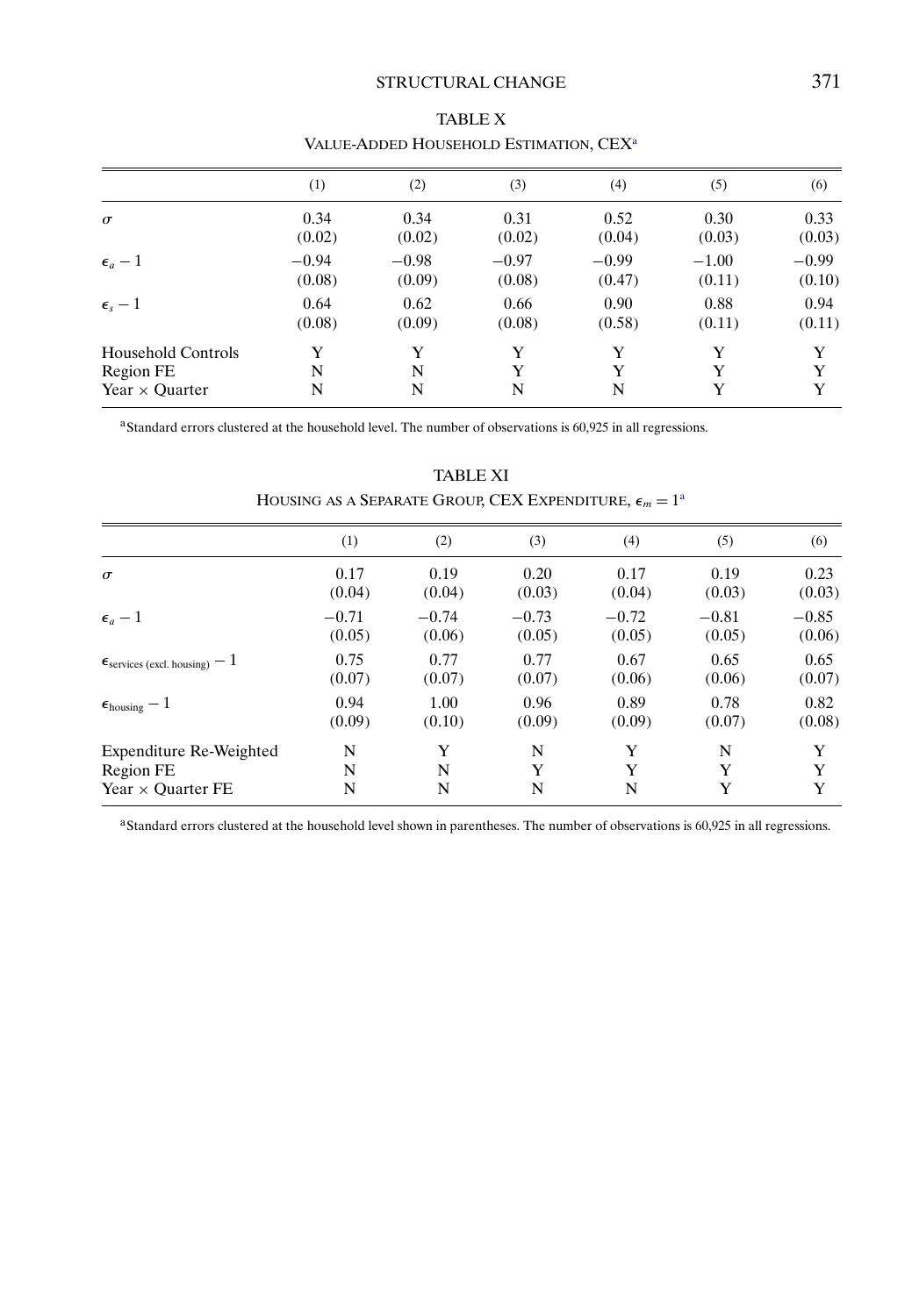<span id="page-61-0"></span>

|                                                         | World  | <b>OECD</b> | Non-OECD |
|---------------------------------------------------------|--------|-------------|----------|
| Price Elasticity $\sigma$                               | 0.10   | 0.13        | 0.07     |
|                                                         | (0.03) | (0.03)      | (0.04)   |
| Sector <i>i</i> Nonhomotheticity Parameter $\epsilon_i$ |        |             |          |
| Agriculture                                             | 0.32   | 0.34        | 0.38     |
|                                                         | (0.05) | (0.05)      | (0.06)   |
| Mining                                                  | 0.41   | 0.01        | 0.67     |
|                                                         | (0.06) | (0.04)      | (0.05)   |
| <b>Public Utilities</b>                                 | 1.59   | 1.32        | 1.61     |
|                                                         | (0.05) | (0.03)      | (0.05)   |
| Transp., Storage, Communications                        | 1.44   | 1.36        | 1.41     |
| Construction                                            | (0.03) | (0.04)      | (0.03)   |
|                                                         | 1.03   | 0.72        | 1.09     |
| Community, Social, and Personal Serv.                   | (0.02) | (0.02)      | (0.02)   |
|                                                         | 1.18   | 0.85        | 1.21     |
|                                                         | (0.03) | (0.05)      | (0.03)   |
| <b>Wholesale and Retail</b>                             | 1.62   | 1.59        | 1.58     |
|                                                         | (0.04) | (0.05)      | (0.04)   |
| Finance, Insurance, Real Estate                         | 2.17   | 2.36        | 2.04     |
|                                                         | (0.07) | (0.11)      | (0.07)   |
| <b>Observations</b>                                     | 1596   | 492         | 1104     |

## TABLE XII 10-SECTOR REGRESSION,  $\epsilon_m = 1^a$

aStandard errors clustered at the country level. All regressions include a sector-country fixed effect. For the OECD regression, we constrain the agriculture and mining parameters to be non-negative (by estimating the exponent of  $\epsilon_i$ , standard errors are adjusted using the delta method).

#### **[REFERENCES](http://www.e-publications.org/srv/ecta/linkserver/setprefs?rfe_id=urn:sici%2F0012-9682%282021%2989%3A1%3C311%3ASCWLRI%3E2.0.CO%3B2-8)**

- ACEMOGLU, D. (2008): *Introduction to Modern Economic Growth*. Princeton University Press. [\[361\]](#page-50-0)
- ACEMOGLU, D., AND V. GUERRIERI [\(2008\): "Capital Deepening and Nonbalanced Economic Growth,"](http://www.e-publications.org/srv/ecta/linkserver/openurl?rft_dat=bib:2/ag08&rfe_id=urn:sici%2F0012-9682%282021%2989%3A1%3C311%3ASCWLRI%3E2.0.CO%3B2-8) *Jour[nal of Political Economy](http://www.e-publications.org/srv/ecta/linkserver/openurl?rft_dat=bib:2/ag08&rfe_id=urn:sici%2F0012-9682%282021%2989%3A1%3C311%3ASCWLRI%3E2.0.CO%3B2-8)*, 116, 467–498. [\[312,](#page-1-0)[313,](#page-2-0)[322,](#page-11-0)[327\]](#page-16-0)
- AGUIAR, M., AND M. BILS [\(2015\): "Has Consumption Inequality Mirrored Income Inequality,"](http://www.e-publications.org/srv/ecta/linkserver/openurl?rft_dat=bib:3/ab15&rfe_id=urn:sici%2F0012-9682%282021%2989%3A1%3C311%3ASCWLRI%3E2.0.CO%3B2-8) *American [Economic Review](http://www.e-publications.org/srv/ecta/linkserver/openurl?rft_dat=bib:3/ab15&rfe_id=urn:sici%2F0012-9682%282021%2989%3A1%3C311%3ASCWLRI%3E2.0.CO%3B2-8)*, 105, 2725–2756. [\[313,](#page-2-0)[329-](#page-18-0)[331\]](#page-20-0)
- ALVAREZ-CUADRADO, F., AND M. POSCHKE [\(2011\): "Structural Change out of Agriculture: Labor Push versus](http://www.e-publications.org/srv/ecta/linkserver/openurl?rft_dat=bib:4/acp11&rfe_id=urn:sici%2F0012-9682%282021%2989%3A1%3C311%3ASCWLRI%3E2.0.CO%3B2-8) Labor Pull," *[American Economic Journal: Macroeconomics](http://www.e-publications.org/srv/ecta/linkserver/openurl?rft_dat=bib:4/acp11&rfe_id=urn:sici%2F0012-9682%282021%2989%3A1%3C311%3ASCWLRI%3E2.0.CO%3B2-8)*, 3, 127–158. [\[315\]](#page-4-0)
- [BATTISTIN, E., R. BLUNDELL, A. LEWBEL, S. JOURNAL,](http://www.e-publications.org/srv/ecta/linkserver/openurl?rft_dat=bib:5/Battistin2013&rfe_id=urn:sici%2F0012-9682%282021%2989%3A1%3C311%3ASCWLRI%3E2.0.CO%3B2-8) AND N. DECEMBER (2009): "Why Is Consumption [More log Normal Than Income? Gibrat's Law Revisited,"](http://www.e-publications.org/srv/ecta/linkserver/openurl?rft_dat=bib:5/Battistin2013&rfe_id=urn:sici%2F0012-9682%282021%2989%3A1%3C311%3ASCWLRI%3E2.0.CO%3B2-8) *Journal of Political Economy*, 117, 1140–1154. [\[334\]](#page-23-0)
- [BAUMOL, W. J. \(1967\): "Macroeconomics of Unbalanced Growth: The Anatomy of Urban Crisis,"](http://www.e-publications.org/srv/ecta/linkserver/openurl?rft_dat=bib:6/b67&rfe_id=urn:sici%2F0012-9682%282021%2989%3A1%3C311%3ASCWLRI%3E2.0.CO%3B2-8) *American [Economic Review](http://www.e-publications.org/srv/ecta/linkserver/openurl?rft_dat=bib:6/b67&rfe_id=urn:sici%2F0012-9682%282021%2989%3A1%3C311%3ASCWLRI%3E2.0.CO%3B2-8)*, 57, 415–426. [\[312\]](#page-1-0)
- BLACKORBY, C., AND R. R. RUSSELL (1981): "The Morishima Elasticity of Substitution; Symmetry, Constancy, Separability, and Its Relationship to the Hicks and Allen Elasticities," The Review of Economic Studies, 147–158. [\[313,](#page-2-0)[316,](#page-5-0)[318,](#page-7-0)[353\]](#page-42-0)
- BLACKORBY, C., D. PRIMONT, AND R. R. RUSSELL (1978): *Duality, Separability, and Functional Structure: Theory and Economic Applications*. New York: Elsevier North Holland Inc. [\[324\]](#page-13-0)
- BLUNDELL, R., AND J. M. ROBIN (1999): "Estimation in Large and Disaggregated Demand Systems: An Estimator for Conditionally Linear Systems," Journal of Applied Econometrics, 209–232. [\[348\]](#page-37-0)
- [BOPPART, T. \(2014a\): "Structural Change and the Kaldor Facts in a Growth Model With Relative Price Effects](http://www.e-publications.org/srv/ecta/linkserver/openurl?rft_dat=bib:10/b13&rfe_id=urn:sici%2F0012-9682%282021%2989%3A1%3C311%3ASCWLRI%3E2.0.CO%3B2-8) [and Non-Gorman Preferences,"](http://www.e-publications.org/srv/ecta/linkserver/openurl?rft_dat=bib:10/b13&rfe_id=urn:sici%2F0012-9682%282021%2989%3A1%3C311%3ASCWLRI%3E2.0.CO%3B2-8) *Econometrica*, 82, 2167–2196. [\[314](#page-3-0)[-316](#page-5-0)[,331](#page-20-0)[,339,](#page-28-0)[355,](#page-44-0)[370\]](#page-59-0)
- [\(2014b\): "Supplement to 'Structural Change and the Kaldor Facts in a Growth Model With Relative](http://www.e-publications.org/srv/ecta/linkserver/openurl?rft_dat=bib:11/b13a&rfe_id=urn:sici%2F0012-9682%282021%2989%3A1%3C311%3ASCWLRI%3E2.0.CO%3B2-8) [Price Effects and Non-Gorman Preferences',"](http://www.e-publications.org/srv/ecta/linkserver/openurl?rft_dat=bib:11/b13a&rfe_id=urn:sici%2F0012-9682%282021%2989%3A1%3C311%3ASCWLRI%3E2.0.CO%3B2-8) *Econometrica Supplementary Material*, 82, 2167–2196. [\[344,](#page-33-0) [369,](#page-58-0)[370\]](#page-59-0)
- BROWNING, M. (1999): "Modelling Commodity Demands and Labour Supply With M-Demands," Working Paper 99-08, Institute of Economics, University of Copenhagen. [\[319\]](#page-8-0)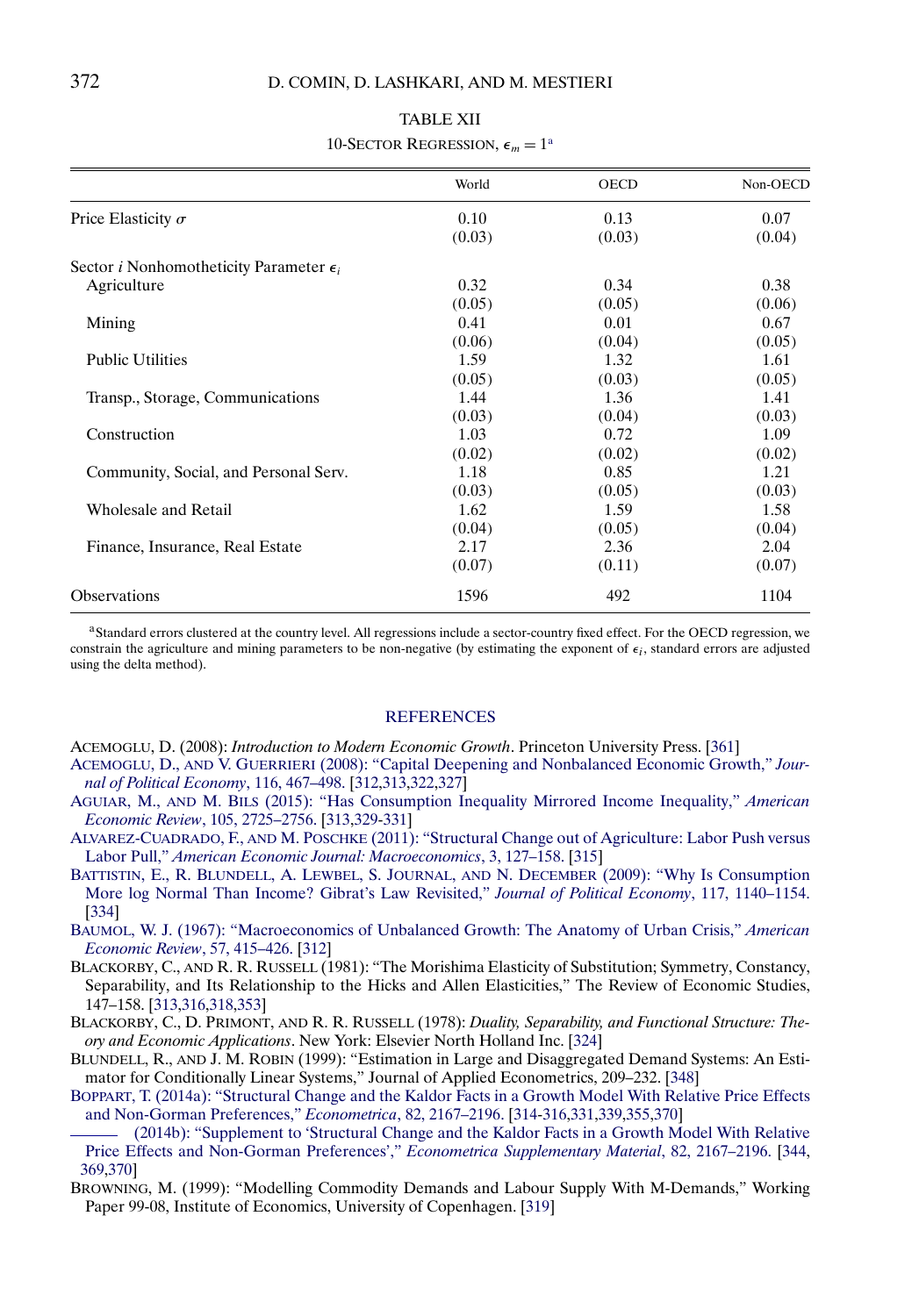- <span id="page-62-0"></span>BUERA, F. J., AND J. P. KABOSKI [\(2009\): "Can Traditional Theories of Structural Change Fit the Data?"](http://www.e-publications.org/srv/ecta/linkserver/openurl?rft_dat=bib:13/bk09&rfe_id=urn:sici%2F0012-9682%282021%2989%3A1%3C311%3ASCWLRI%3E2.0.CO%3B2-8) *Journal [of the European Economic Association](http://www.e-publications.org/srv/ecta/linkserver/openurl?rft_dat=bib:13/bk09&rfe_id=urn:sici%2F0012-9682%282021%2989%3A1%3C311%3ASCWLRI%3E2.0.CO%3B2-8)*, 7, 469–477. [\[313,](#page-2-0)[315,](#page-4-0)[316](#page-5-0)[,339\]](#page-28-0)
- [\(2012a\): "Scale and the Origins of Structural Change,"](http://www.e-publications.org/srv/ecta/linkserver/openurl?rft_dat=bib:14/bk12&rfe_id=urn:sici%2F0012-9682%282021%2989%3A1%3C311%3ASCWLRI%3E2.0.CO%3B2-8) *Journal of Economic Theory*, 147, 684–712. [\[314\]](#page-3-0)
	- [\(2012b\): "The Rise of the Service Economy,"](http://www.e-publications.org/srv/ecta/linkserver/openurl?rft_dat=bib:15/bk12b&rfe_id=urn:sici%2F0012-9682%282021%2989%3A1%3C311%3ASCWLRI%3E2.0.CO%3B2-8) *American Economic Review*, 102, 2540–2569. [\[349\]](#page-38-0)
- BUERA, F. J., J. P. KABOSKI, AND R. ROGERSON (2015): "Skill Biased Structural Change," Working Paper 21165, National Bureau of Economic Research. [\[347\]](#page-36-0)
- COMIN, D., D. LASHKARI, AND M. MESTIERI (2021): "Supplement to 'Structural Change With Long-Run Income and Price Effects'," *Econometrica Supplemental Material*, 89, <https://doi.org/10.3982/ECTA16317>. [\[312\]](#page-1-0)
- COMIN, D. A., D. LASHKARI, AND M. MESTIERI (2015): "Structural Change With Long-Run Income and Price Effects," Working Paper 21595, National Bureau of Economic Research. [\[330](#page-19-0)[,335,](#page-24-0)[349\]](#page-38-0)
- (2018): "Structural Change With Long-Run Income and Price Effects," Working Paper 21595, National Bureau of Economic Research. [\[324](#page-13-0)[,339,](#page-28-0)[358,](#page-47-0)[362\]](#page-51-0)
- CROSSLEY, T. F., AND H. W. LOW [\(2011\): "Is the Elasticity of Intertemporal Substitution Constant?"](http://www.e-publications.org/srv/ecta/linkserver/openurl?rft_dat=bib:20/Crossley2011&rfe_id=urn:sici%2F0012-9682%282021%2989%3A1%3C311%3ASCWLRI%3E2.0.CO%3B2-8) *Journal [of the European Economic Association](http://www.e-publications.org/srv/ecta/linkserver/openurl?rft_dat=bib:20/Crossley2011&rfe_id=urn:sici%2F0012-9682%282021%2989%3A1%3C311%3ASCWLRI%3E2.0.CO%3B2-8)*, 9, 87–105. [\[328\]](#page-17-0)
- DEATON, A., AND J. MUELLBAUER (1980): *Economics and Consumer Behavior*. Cambridge University Press. [\[321\]](#page-10-0)
- DENNIS, B. N., AND T. B. ISCAN [\(2009\): "Engel versus Baumol: Accounting for Structural Change Using Two](http://www.e-publications.org/srv/ecta/linkserver/openurl?rft_dat=bib:22/di09&rfe_id=urn:sici%2F0012-9682%282021%2989%3A1%3C311%3ASCWLRI%3E2.0.CO%3B2-8) Centuries of U.S. Data," *[Explorations in Economic History](http://www.e-publications.org/srv/ecta/linkserver/openurl?rft_dat=bib:22/di09&rfe_id=urn:sici%2F0012-9682%282021%2989%3A1%3C311%3ASCWLRI%3E2.0.CO%3B2-8)*, 46, 186–202. [\[314](#page-3-0)[,315,](#page-4-0)[344\]](#page-33-0)
- DUARTE, M., AND D. RESTUCCIA [\(2010\): "The Role of the Structural Transformation in Aggregate Productiv](http://www.e-publications.org/srv/ecta/linkserver/openurl?rft_dat=bib:23/dr10&rfe_id=urn:sici%2F0012-9682%282021%2989%3A1%3C311%3ASCWLRI%3E2.0.CO%3B2-8)ity," *[The Quarterly Journal of Economics](http://www.e-publications.org/srv/ecta/linkserver/openurl?rft_dat=bib:23/dr10&rfe_id=urn:sici%2F0012-9682%282021%2989%3A1%3C311%3ASCWLRI%3E2.0.CO%3B2-8)*, 125, 129–173. [\[315\]](#page-4-0)
- DUERNECKER, G., B. HERRENDORF, AND A. VALENTINYI (2017a): "Quantity Measurement and Balanced Growth in Multi-Sector Growth Models," CEPR Discussion Papers 12300, C.E.P.R. Discussion Papers. [\[327\]](#page-16-0) (2017b): "Structural Change Within the Service Sector and the Future of Baumol's Disease," Report. [\[315\]](#page-4-0)
- [ECHEVARRIA, C. \(1997\): "Changes in Sectoral Composition Associated With Economic Growth,"](http://www.e-publications.org/srv/ecta/linkserver/openurl?rft_dat=bib:26/e97&rfe_id=urn:sici%2F0012-9682%282021%2989%3A1%3C311%3ASCWLRI%3E2.0.CO%3B2-8) *International [Economic Review](http://www.e-publications.org/srv/ecta/linkserver/openurl?rft_dat=bib:26/e97&rfe_id=urn:sici%2F0012-9682%282021%2989%3A1%3C311%3ASCWLRI%3E2.0.CO%3B2-8)*, 38, 431–452. [\[315\]](#page-4-0)
- FEENSTRA, R. C., R. INKLAAR, AND M. P. TIMMER [\(2015\): "The Next Generation of the Penn World Table,"](http://www.e-publications.org/srv/ecta/linkserver/openurl?rft_dat=bib:27/fit15&rfe_id=urn:sici%2F0012-9682%282021%2989%3A1%3C311%3ASCWLRI%3E2.0.CO%3B2-8) *[American Economic Review](http://www.e-publications.org/srv/ecta/linkserver/openurl?rft_dat=bib:27/fit15&rfe_id=urn:sici%2F0012-9682%282021%2989%3A1%3C311%3ASCWLRI%3E2.0.CO%3B2-8)*, 105, 3150–3182. [\[330\]](#page-19-0)
- FOELLMI, R., AND J. ZWEIMÜLLER [\(2006\): "Income Distribution and Demand-Induced Innovations,"](http://www.e-publications.org/srv/ecta/linkserver/openurl?rft_dat=bib:28/fz06&rfe_id=urn:sici%2F0012-9682%282021%2989%3A1%3C311%3ASCWLRI%3E2.0.CO%3B2-8) *Review [of Economic Studies](http://www.e-publications.org/srv/ecta/linkserver/openurl?rft_dat=bib:28/fz06&rfe_id=urn:sici%2F0012-9682%282021%2989%3A1%3C311%3ASCWLRI%3E2.0.CO%3B2-8)*, 73, 941–960. [\[315\]](#page-4-0)
- [\(2008\): "Structural Change, Engel's Consumption Cycles and Kaldor's Facts of Economic Growth,"](http://www.e-publications.org/srv/ecta/linkserver/openurl?rft_dat=bib:29/fz08&rfe_id=urn:sici%2F0012-9682%282021%2989%3A1%3C311%3ASCWLRI%3E2.0.CO%3B2-8) *[Journal of Monetary Economics](http://www.e-publications.org/srv/ecta/linkserver/openurl?rft_dat=bib:29/fz08&rfe_id=urn:sici%2F0012-9682%282021%2989%3A1%3C311%3ASCWLRI%3E2.0.CO%3B2-8)*, 55, 1317–1328. [\[315\]](#page-4-0)
- FOELLMI, R., T. WUERGLER, AND J. ZWEIMÜLLER [\(2014\): "The Macroeconomics of Model T,"](http://www.e-publications.org/srv/ecta/linkserver/openurl?rft_dat=bib:30/fwz14&rfe_id=urn:sici%2F0012-9682%282021%2989%3A1%3C311%3ASCWLRI%3E2.0.CO%3B2-8) *Journal of [Economic Theory](http://www.e-publications.org/srv/ecta/linkserver/openurl?rft_dat=bib:30/fwz14&rfe_id=urn:sici%2F0012-9682%282021%2989%3A1%3C311%3ASCWLRI%3E2.0.CO%3B2-8)*, 153, 617–647. [\[315\]](#page-4-0)
- GOLLIN, D., S. PARENTE, AND R. ROGERSON [\(2002\): "The Role of Agriculture in Development,"](http://www.e-publications.org/srv/ecta/linkserver/openurl?rft_dat=bib:31/gpr02&rfe_id=urn:sici%2F0012-9682%282021%2989%3A1%3C311%3ASCWLRI%3E2.0.CO%3B2-8) *American [Economic Review](http://www.e-publications.org/srv/ecta/linkserver/openurl?rft_dat=bib:31/gpr02&rfe_id=urn:sici%2F0012-9682%282021%2989%3A1%3C311%3ASCWLRI%3E2.0.CO%3B2-8)*, 92, 160–164. [\[315\]](#page-4-0)
- [GORMAN, W. \(1965\): "Production Functions in Which the Elasticities of Substitution Stand in Fixed Propor](http://www.e-publications.org/srv/ecta/linkserver/openurl?rft_dat=bib:32/g65&rfe_id=urn:sici%2F0012-9682%282021%2989%3A1%3C311%3ASCWLRI%3E2.0.CO%3B2-8)tions to Each Other," *[Review of Economic Studies](http://www.e-publications.org/srv/ecta/linkserver/openurl?rft_dat=bib:32/g65&rfe_id=urn:sici%2F0012-9682%282021%2989%3A1%3C311%3ASCWLRI%3E2.0.CO%3B2-8)*, 32, 217–224. [\[313,](#page-2-0)[315\]](#page-4-0)
- [GUVENEN, F. \(2006\): "Reconciling Conflicting Evidence on the Elasticity of Intertemporal Substitution: A](http://www.e-publications.org/srv/ecta/linkserver/openurl?rft_dat=bib:33/Guvenen2006&rfe_id=urn:sici%2F0012-9682%282021%2989%3A1%3C311%3ASCWLRI%3E2.0.CO%3B2-8) Macroeconomic Perspective," *[Journal of Monetary Economics](http://www.e-publications.org/srv/ecta/linkserver/openurl?rft_dat=bib:33/Guvenen2006&rfe_id=urn:sici%2F0012-9682%282021%2989%3A1%3C311%3ASCWLRI%3E2.0.CO%3B2-8)*, 53, 1451–1472. [\[350\]](#page-39-0)
- [HANOCH, G. \(1975\): "Production and Demand Models With Direct or Indirect Implicit Additivity,"](http://www.e-publications.org/srv/ecta/linkserver/openurl?rft_dat=bib:34/h75&rfe_id=urn:sici%2F0012-9682%282021%2989%3A1%3C311%3ASCWLRI%3E2.0.CO%3B2-8) *Econometrica*[, 43, 395–419.](http://www.e-publications.org/srv/ecta/linkserver/openurl?rft_dat=bib:34/h75&rfe_id=urn:sici%2F0012-9682%282021%2989%3A1%3C311%3ASCWLRI%3E2.0.CO%3B2-8) [\[313](#page-2-0)[,316](#page-5-0)[,318](#page-7-0)[,332,](#page-21-0)[353,](#page-42-0)[355\]](#page-44-0)
- [HAVRÁNEK, T. \(2015\): "Measuring Intertemporal Substitution: The Importance of Method Choices and Se](http://www.e-publications.org/srv/ecta/linkserver/openurl?rft_dat=bib:35/Havranek2015&rfe_id=urn:sici%2F0012-9682%282021%2989%3A1%3C311%3ASCWLRI%3E2.0.CO%3B2-8)lective Reporting," *[Journal of the European Economic Association](http://www.e-publications.org/srv/ecta/linkserver/openurl?rft_dat=bib:35/Havranek2015&rfe_id=urn:sici%2F0012-9682%282021%2989%3A1%3C311%3ASCWLRI%3E2.0.CO%3B2-8)*, 13, 1180–1204. [\[350\]](#page-39-0)
- HEATHCOTE, J., F. PERRI, AND G. L. VIOLANTE [\(2010\): "Unequal We Stand: An Empirical Analysis of Eco](http://www.e-publications.org/srv/ecta/linkserver/openurl?rft_dat=bib:36/hpv10&rfe_id=urn:sici%2F0012-9682%282021%2989%3A1%3C311%3ASCWLRI%3E2.0.CO%3B2-8)[nomic Inequality in the United States: 1967–2006,"](http://www.e-publications.org/srv/ecta/linkserver/openurl?rft_dat=bib:36/hpv10&rfe_id=urn:sici%2F0012-9682%282021%2989%3A1%3C311%3ASCWLRI%3E2.0.CO%3B2-8) *Review of Economic Dynamics*, 13, 15–51. [\[329\]](#page-18-0)
- HERRENDORF, B., R. ROGERSON, AND A. VALENTINYI [\(2013\): "Two Perspectives on Preferences and Struc](http://www.e-publications.org/srv/ecta/linkserver/openurl?rft_dat=bib:37/hrv13&rfe_id=urn:sici%2F0012-9682%282021%2989%3A1%3C311%3ASCWLRI%3E2.0.CO%3B2-8)tural Transformation," *[American Economic Review](http://www.e-publications.org/srv/ecta/linkserver/openurl?rft_dat=bib:37/hrv13&rfe_id=urn:sici%2F0012-9682%282021%2989%3A1%3C311%3ASCWLRI%3E2.0.CO%3B2-8)*, 103, 2752–2789. [\[313,](#page-2-0)[315,](#page-4-0)[316](#page-5-0)[,330](#page-19-0)[,343](#page-32-0)[,347\]](#page-36-0)
- (2014): "Growth and Structural Transformation," in *Handbook of Economic Growth*. Handbook of Economic Growth, Vol. 2. Elsevier, 855–941. [\[311,](#page-0-0)[314,](#page-3-0)[316](#page-5-0)[,326](#page-15-0)[,343-](#page-32-0)[345,](#page-34-0)[369\]](#page-58-0)
- HOBIJN, B., AND D. LAGAKOS [\(2005\): "Inflation Inequality in the United States,"](http://www.e-publications.org/srv/ecta/linkserver/openurl?rft_dat=bib:39/hl05&rfe_id=urn:sici%2F0012-9682%282021%2989%3A1%3C311%3ASCWLRI%3E2.0.CO%3B2-8) *Review of Income and Wealth*, [51, 581–606.](http://www.e-publications.org/srv/ecta/linkserver/openurl?rft_dat=bib:39/hl05&rfe_id=urn:sici%2F0012-9682%282021%2989%3A1%3C311%3ASCWLRI%3E2.0.CO%3B2-8) [\[330\]](#page-19-0)
- HOBIJN, B., K. MAYER, C. STENNIS, AND G. TOPA (2009): "Household Inflation Experiences in the U.S.: A Comprehensive Approach," Working Paper Series 2009-19, Federal Reserve Bank of San Francisco. [\[330\]](#page-19-0)
- JORGENSON, D. W., AND M. P. TIMMER [\(2011\): "Structural Change in Advanced Nations: A New Set of Stylised](http://www.e-publications.org/srv/ecta/linkserver/openurl?rft_dat=bib:41/jt11&rfe_id=urn:sici%2F0012-9682%282021%2989%3A1%3C311%3ASCWLRI%3E2.0.CO%3B2-8) Facts," *[Scandinavian Journal of Economics](http://www.e-publications.org/srv/ecta/linkserver/openurl?rft_dat=bib:41/jt11&rfe_id=urn:sici%2F0012-9682%282021%2989%3A1%3C311%3ASCWLRI%3E2.0.CO%3B2-8)*, 113, 1–29. [\[349\]](#page-38-0)